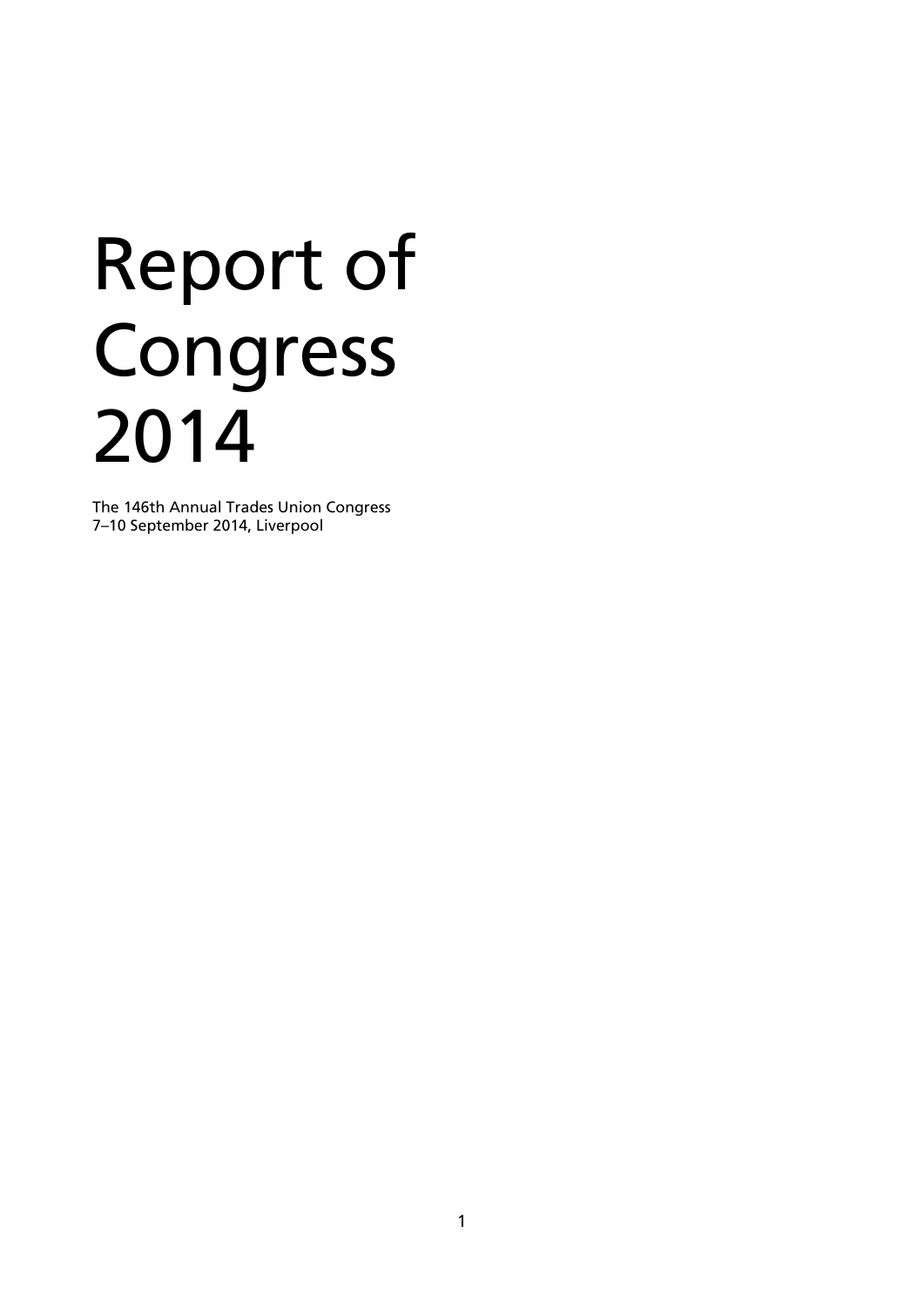# **Contents**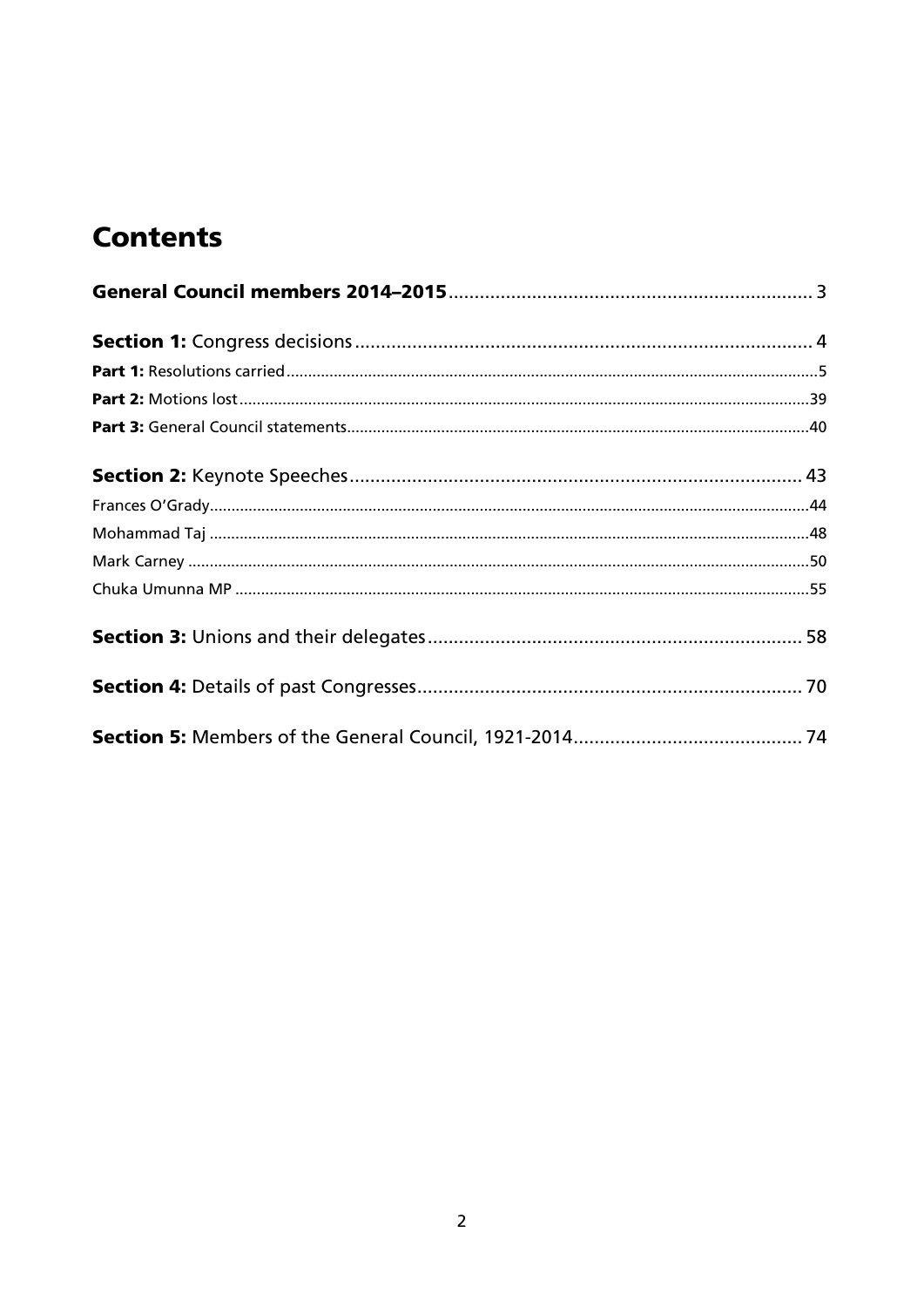# **General Council members**  2014–2015

**Sheila Bearcroft MBE GMB** 

POA

**Christine Blower**  National Union of Teachers

**Mary Bousted**  Association of Teachers and Lecturers

**Joanna Brown**  Society of Chiropodists and Podiatrists

**Tony Burke**  Unite

**Jane Carolan**  UNISON

**Gail Cartmail**  Unite

**Mike Clancy**  Prospect

**Brian Cookson**  NASUWT

**Manuel Cortes**  Transport Salaried Staffs' Association

**Tony Dale**  Union of Shop, Distributive and Allied **Workers** 

**Mark Dickinson**  Nautilus International

**Maria Exall**  Communication Workers Union

**Sue Ferns**  Prospect

**Larry Flanagan**  Educational Institute of Scotland

**Steve Gillan** 

**Janice Godrich**  Public and Commercial Services Union

**John Hannett**  Union of Shop, Distributive and Allied Workers

**Dave Harvey**  National Union of **Teachers** 

**Billy Hayes**  Communication Workers Union

**Sally Hunt**  University and College Union

**Karen Jennings**  UNISON

**Tony Kearns**  Communication Workers Union

**Chris Keates**  NASUWT

**Paul Kenny**  GMB

**Leslie Manasseh MBE (chair)**  Prospect

**Sue Mather**  Community

**Fern McCaffrey**  GMB

**Paul McCarthy** GMB

**Len McCluskey**  Unite

**Sean McGovern**  Unite

**Lesley Mercer**  Chartered Society of Physiotherapy

**Gloria Mills CBE**  UNISON

**Steve Murphy**  Union of Construction, Allied Trades and Technicians

**Ged Nichols**  Accord

**Christine Payne**  Equity

**Dave Penman**  FDA

**Peter Pinkney**  National Union of Rail, Maritime and Transport **Workers** 

**Tim Poil**  Nationwide Group Staff Union

**Dave Prentis**  UNISON

**Roy Rickhuss** Community

**Malcolm Sage**  GMB

**Eddie Saville**  Hospital Consultants and Specialists' Association

**Mark Serwotka**  Public and Commercial Services Union

**Eleanor Smith**  UNISON

**John Smith**  Musicians' Union

**Liz Snape MBE**  UNISON

**Michelle Stanistreet**  National Union of Journalists

**Jane Stewart**  Unite

**Patricia Stuart**  Unite

**Niamh Sweeney**  Association of Teachers and Lecturers

**Mohammad Taj**  Unite

**Chris Tansley**  UNISON

**Steve Turner**  Unite

**Simon Weller**  Associated Society of Locomotive Engineers and Firemen

**Fiona Wilson**  Union of Shop, Distributive and Allied **Workers** 

**Tony Woodhouse**  Unite

**Matt Wrack**  Fire Brigades' Union

**Frances O'Grady**  TUC General Secretary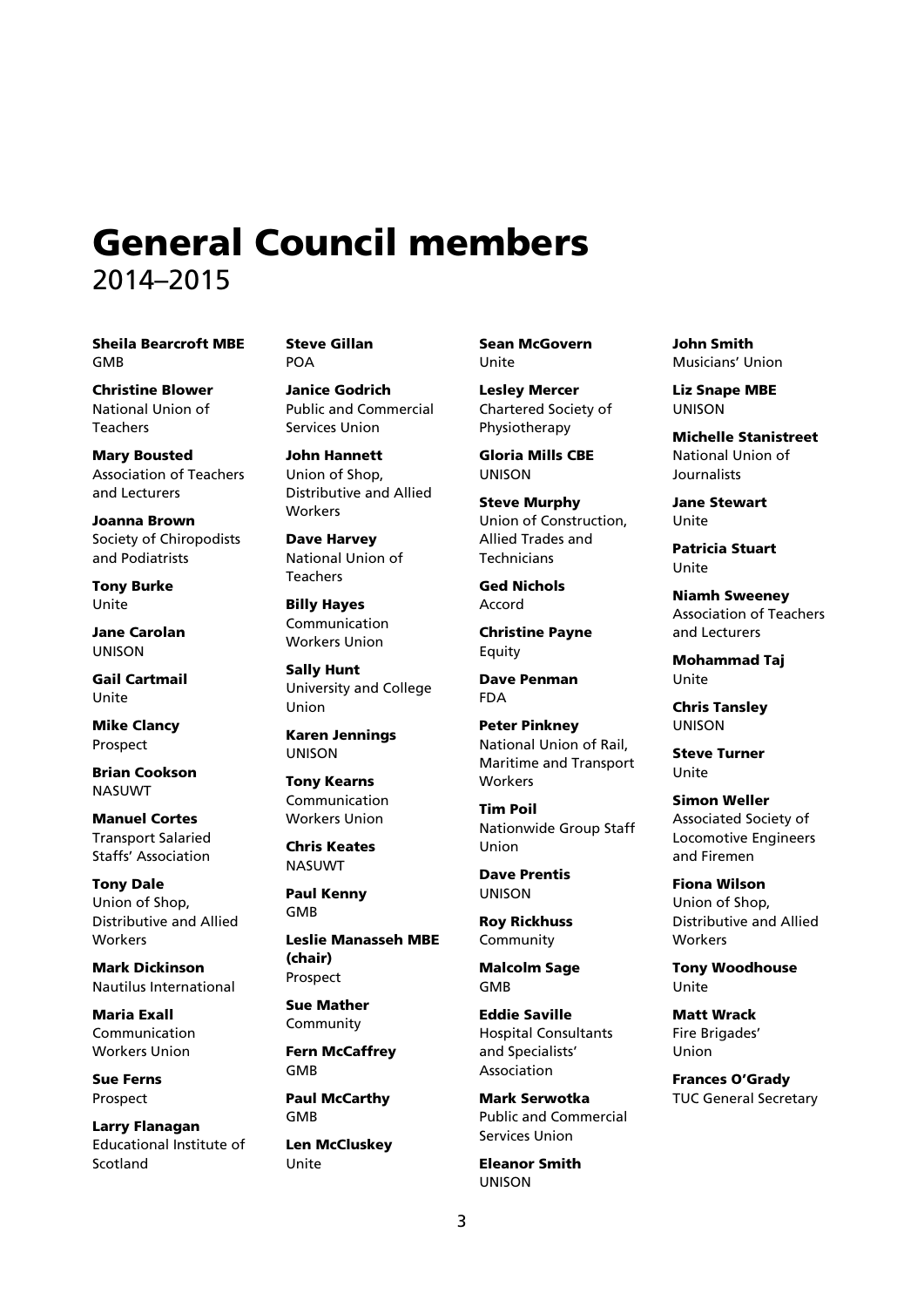# **Section 1**  Congress decisions

Listed below are the decisions taken by the 2014 Trades Union Congress on the motions and amendments submitted by unions, together with the General Council statements adopted by Congress. The numbers given to resolutions and motions refer to their number in the Final Agenda, or to that of the Composite or Emergency Motion.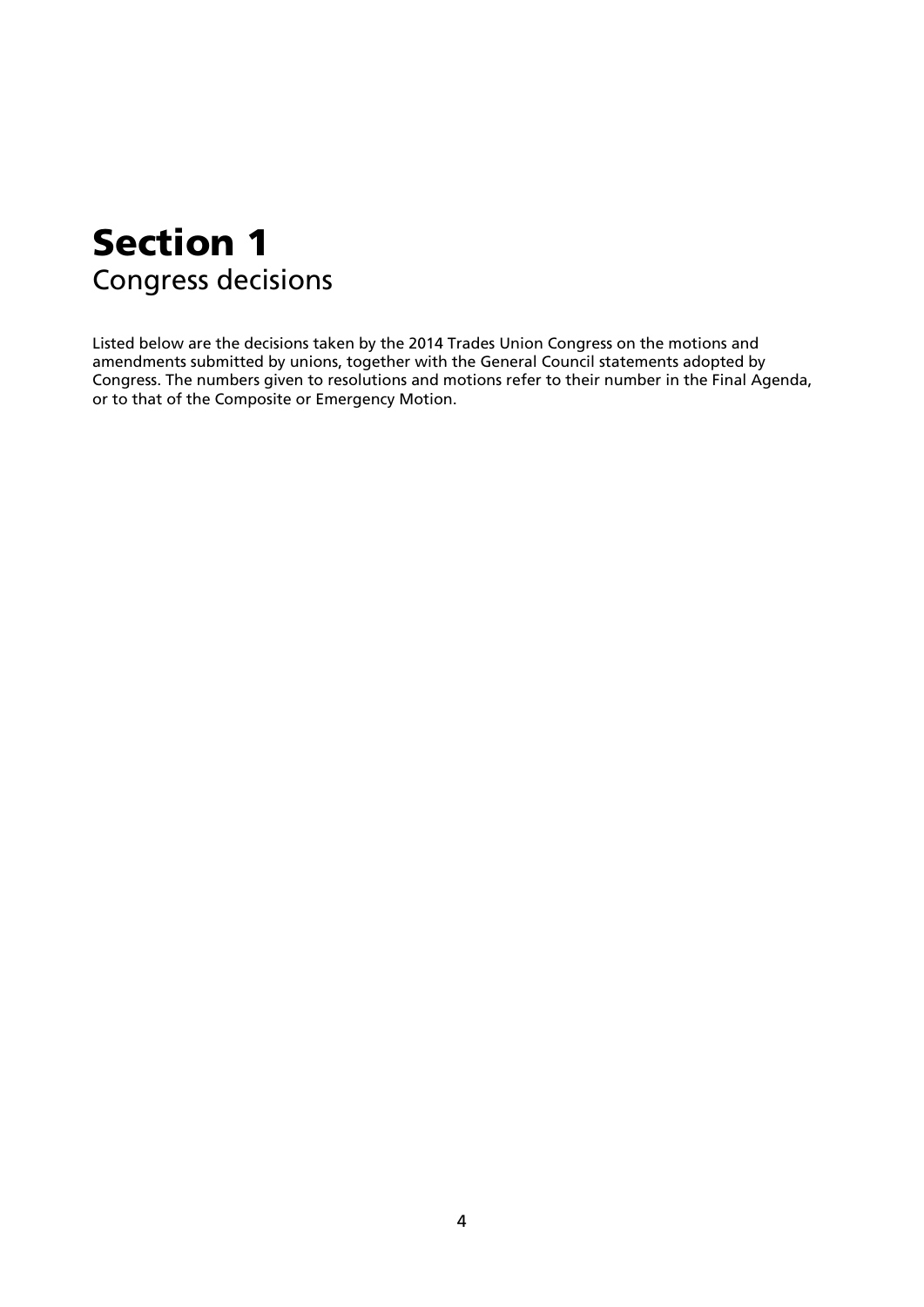# **Part 1 Resolutions carried**

# **3 Child poverty and the cost of education**

Congress deplores the coalition government's ideologically driven economic and social policies that have led to an unacceptable rise in child poverty and homelessness since 2010.

Congress further deplores the failure of the coalition government to secure progress towards meeting the national targets under the Child Poverty Act 2010 and notes that, instead:

- i. levels of child poverty are set to increase by over one million as a direct result of the policies of the coalition government
- ii. many thousands of children are coming to school hungry because of the coalition government's welfare policies.

Congress is deeply concerned by research that confirms that the cost of living crisis is impacting on children and young people's access to education.

Congress is further concerned by the coalition government's reforms that give schools freedom to apply financial charges for educational provision and 'optional extras', which is resulting in access to education increasingly being on the basis of parents' ability to pay.

Congress calls on the General Council to take urgent action to press the main political parties to make a manifesto commitment to:

- a. end child poverty by 2020
- b. require all public sector bodies and bodies in receipt of public funding to advance equality for children and young people from low-income backgrounds
- c. remove the freedom for state-funded schools to charge for education and impose statutory standards on schools charging for 'optional extras'.

# *NASUWT*

# **13 Immigration Bill**

Congress notes the positive contribution made by migrant communities to the UK. It rejects the myths and lies spread by the coalition government and some media that has led to an increase in racist abuse and attacks.

Congress believes that attacks on pay, jobs, working conditions and public services is not as a result of immigrants but of government attacks, in line with their austerity agenda.

Congress rejects the government's racist Immigration Bill which will significantly reduce the right of appeal against deportation and compels landlords, public and private sector staff to police the immigration status of tenants and service users. This undermines the right to family life enshrined in the Human Rights Act.

Congress applauds the work of Movement Against Xenophobia (MAX) in opposing the Immigration Bill.

Congress calls on the TUC Race Relations Committee and affiliates to campaign in opposition to the Immigration Bill, to include:

- i. calling on all constituency MPs to oppose the bill
- ii. calling on the Labour Party to give a commitment to repeal the Bill
- iii. supporting and joining the MAX campaign
- iv. opposing and dispelling myths and lies spread about migrants as part of wider anti-austerity and anti-cuts campaigns.

#### *TUC Black Workers' Conference*

# **15 Onshoring**

Congress welcomes the increasing prevalence of onshoring – particularly in the textiles sector – with some studies indicating one in six UK manufacturers intend to bring production back from overseas, far exceeding the number planning to move jobs abroad. Congress notes the recent PwC report, which forecasts that onshoring could lead to the creation of up to 200,000 new UK jobs over the next decade. Congress further notes that a significant proportion of these jobs are expected to be concentrated in manufacturing and some traditional industries such as textiles, and as such will make an important contribution to rebalancing the economy away from financial services and London.

Congress recognises that onshoring should present trade unions with huge opportunities in terms of organising new workplaces and supply chains and that trade unions must be ready to organise effectively and represent these new groups of workers. Congress acknowledges the paramount importance of ensuring these new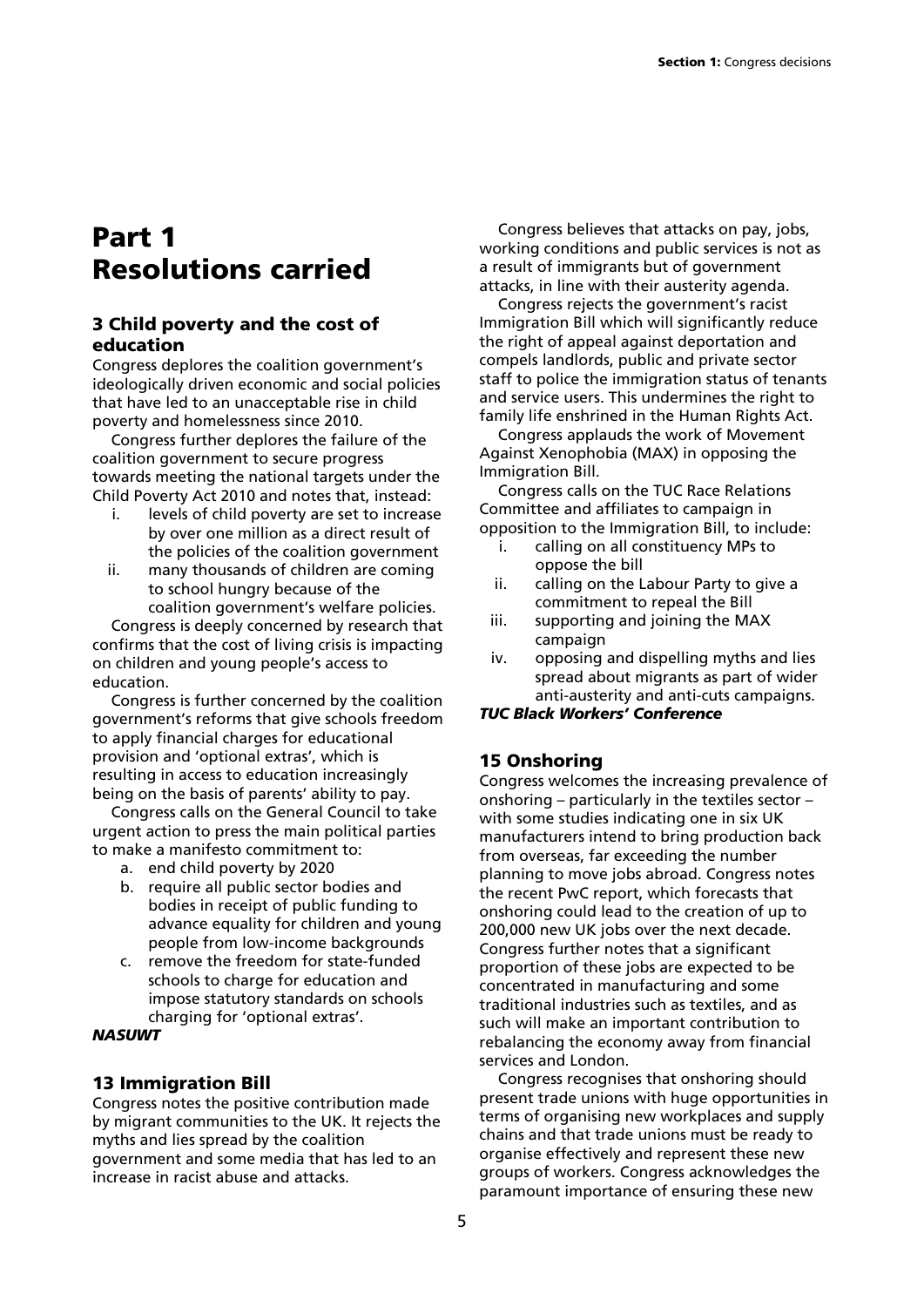jobs are good jobs; it remembers Rana Plaza and jobs onshored must not undercut existing employment or standards at work. Congress recognises that the General Council must campaign for policies to encourage future onshoring but also, crucially, to ensure our existing industries and jobs are sustainable and remain on our shores.

Therefore, Congress calls on the TUC to campaign for UK government policies that support onshoring through sustainable employment, the promotion of UK industrial supply chains and increased investment in skills and Apprenticeships.

#### *Community*

#### **16 British shipping**

Congress reaffirms its opposition to the spending cuts imposed on the Maritime & Coastguard Agency (MCA) and notes with continuing concern the detrimental effect on shipping safety that is arising from reduced resources and staffing.

Congress notes with alarm recent internal documentation suggesting that the MCA could, within five to 10 years, lose the capacity to fulfill its international obligations to maintain safety on domestic ships and vessels visiting UK ports.

Furthermore, Congress calls upon the TUC to actively support the concerned unions in resisting attempts to delegate further MCA work to outside bodies such as the Classification Societies and resist the Agency's declared strategy of moving to minimum international standards in an attempt to compete with other registers such as flags of convenience, as opposed to ensuring that the UK maintains a high quality ship register dedicated to safety of life at sea, the protection of the marine environment, the highest standards of competence and decent working conditions for all those working onboard British registered vessels and globally.

*Nautilus International* 

# **18 Equality monitoring in the creative industries**

On its website, Arts Council England (ACE) states: "We will forge a new relationship with the arts sector on issues of diversity and equality, characterised by shared discourse and the sector taking the lead with our support." One of the BBC's stated aims is to "advance equal opportunities to diversify and develop our workforce and our senior leaders so that they better reflect our audiences."

Yet our stages and screens utterly fail to reflect the full diversity and gender balance of the UK's population and workforce.

Congress welcomes ACE's recent announcement that it will require equality monitoring of performer employment as part of the funding process. It is incumbent upon all organisations subject to the Public Sector Equality Duty and in receipt of large sums of public money to undertake equality monitoring.

Congress believes that it is unacceptable that broadcasters have over the years failed to undertake or transparently publish comprehensive on-screen equality monitoring data. How can arts organisations or broadcasters meaningfully promote equal opportunities in the absence of this data?

Congress calls on the General Council to support Equity's campaign to secure a commitment from all Arts Councils, Creative Scotland, public service television broadcasters and Ofcom- licensed commercial television broadcasters to:

- i. equality monitoring of performers and creative teams
- ii. the transparent publication of equality monitoring data.

# *Equity*

# **19 The future of local newspapers**

Congress notes the continuing crisis in local newspapers:

- i. more than 140 newspapers closed since March 2011
- ii. local, paid-for daily newspapers losing subscribers at 14 per cent a year and weeklies by eight per cent
- iii. advertising revenues predicted to fall by more than eight per cent this year
- iv. a quarter of local government areas not covered by a daily local newspaper
- v. a further 35 per cent covered by only one daily newspaper, with three quarters of these monopolies controlled by just three companies – Newsquest, Trinity Mirror and Local World.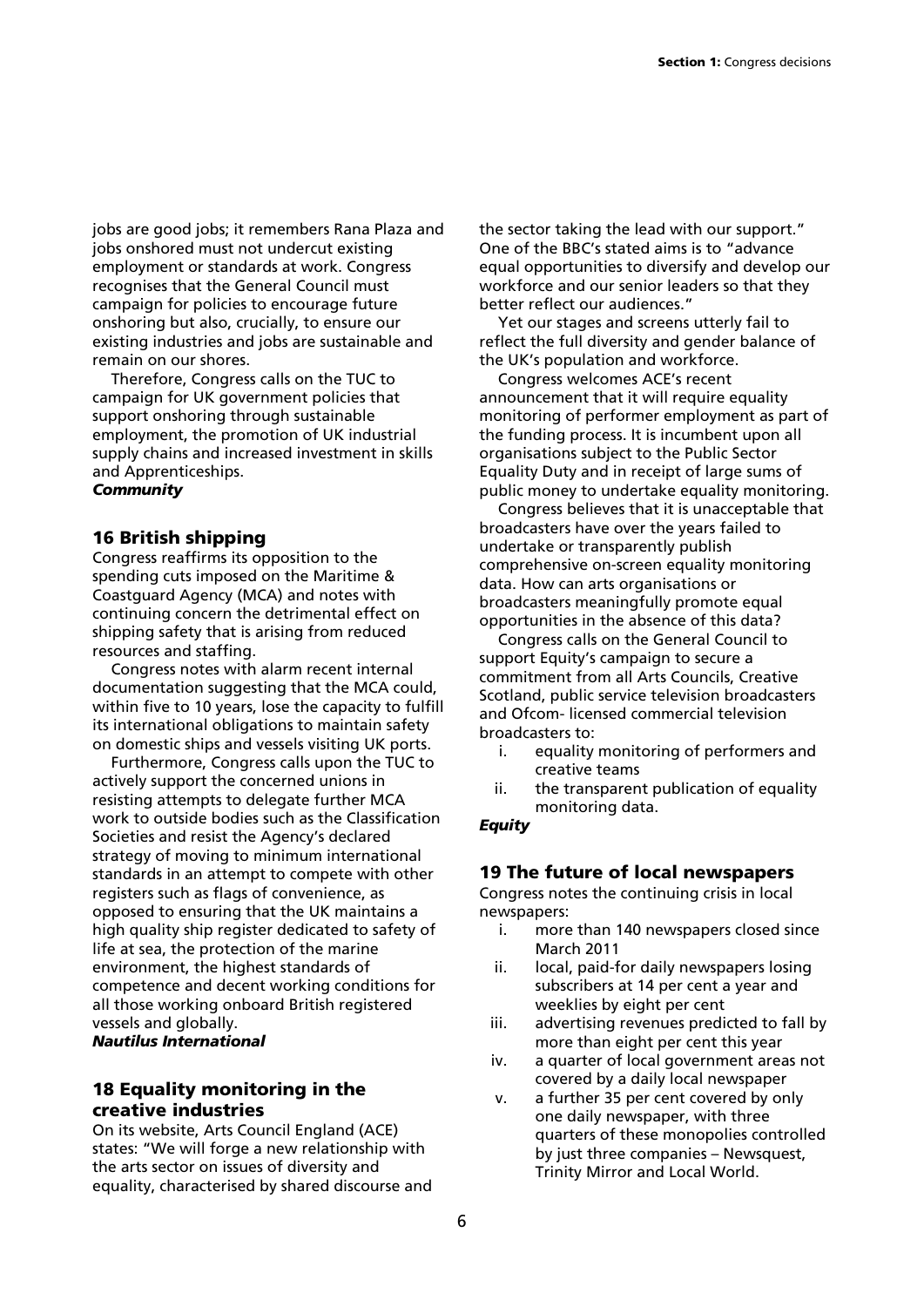Local newspaper owners are attempting to fill their papers with free copy and photographs submitted by readers whilst struggling to service debts incurred by ill-judged acquisition strategies. Short-term management strategies aimed at protecting shareholder value are achieving the opposite, with huge cuts in staff numbers, unacceptable workloads and stress, and insufficient investment in digital services, threatening the long-term future of the industry.

Congress recognises the efforts of the NUJ in defending jobs and quality journalism – journalism that provides entertainment, holds local politicians and businesses to account, and supplies vital community information.

Congress calls on the General Council and affiliates to support a campaign for a government-commissioned inquiry into the future of local newspapers, to consider new models of ownership and how newspapers can be protected as community assets, limiting owners' ability to close publications overnight and allowing time for consultation to protect their future. Congress reaffirms its commitment to campaigning for reform of newspaper ownership, greater plurality and a more diverse press.

#### *National Union of Journalists*

#### **20 Venues under threat**

The MU and its members are concerned about a worrying trend of long-established music venues being forced to close after only one or two complaints from neighbours, which often result in the issuing of noise abatement notices from the local authority.

This is becoming more problematic as a result of the increasing numbers of new flats and houses being built in the vicinity of existing music venues. New residents are often unaware of the music venue when they purchase the property and then put in noise complaints.

Congress would like to see the introduction of an 'Agent of Change Principle' law, such as that in Australia, which would put the legal responsibility of remedying any issues on to the person or persons who have brought about the changes that inadvertently affect an individual's business.

Under this law, in the case of a property developer building homes in the vicinity of a

music venue, it would be the property developer's legal and financial responsibility to use sound-proofing to prevent any inconvenience to the residents and the music venue bears no responsibility, other than to continue to operate within the terms of their existing licence.

Congress calls on the General Council to support the MU's calls for a change in the law to protect music venues. *Musicians' Union* 

# **21 Collective and sectoral bargaining**

Congress recognises with alarm that:

- i. workers are suffering the longest decline in living standards since the 1870s
- ii. the wages share of GDP has fallen from 66 per cent in 1975 to 54 per cent today
- iii. collective bargaining coverage over the same period has fallen from 83 per cent to 22 per cent
- iv. personal debt and the use of PDLs has exploded as workers borrow more to compensate for inadequate wages
- v. in-work benefits subsidising low-wage employers are increasing.

Congress believes that increasing wage share of GDP is a central element of sustainable economic growth and that collective bargaining between unions and employers or employers' associations and stronger trade unions delivers a more just, equal and fair society, protecting workers and reducing poverty.

Sector-level bargaining provides a mechanism through which wages and conditions can be established for all workers, as well as other matters of strategic importance, such as training and skills.

Congress condemns the government's abolition of the Agricultural Wages Board for England and Wales as a further ideological attack on collective bargaining.

Congress applauds the Britain Needs a Pay Rise campaign, welcomes the General Council's campaign to support and promote collective bargaining and calls on the General Council to develop the campaign further to:

a. establish sector-level mechanisms that ensure collective bargaining is reestablished across core sectors of the economy, including agriculture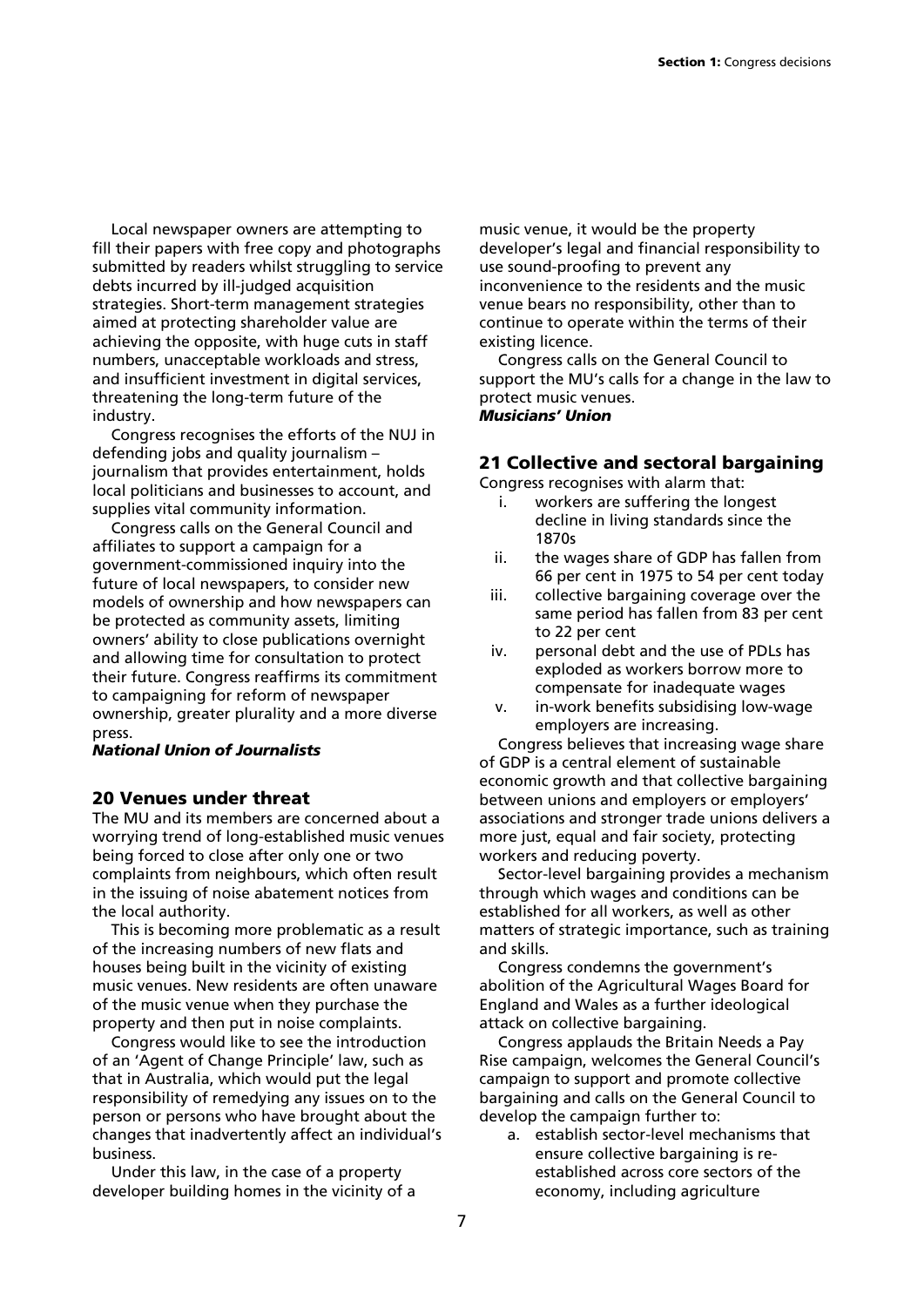- b. provide for full compliance, monitoring and enforcement of agreements
- c. promote the extension of sector agreements through contract compliance within supply chains and in public procurement of goods and services.

#### *Unite*

# **25 £10 minimum wage**

Congress agrees that the General Council campaigns for a minimum wage of £10 per hour for all workers. This would lift five million people out of in-work poverty. Currently the benefits system is used to prop up low pay and to bail out exploitative employers.

Raising the minimum a worker can be paid to £10 per hour would significantly reduce pressure on the benefits system, freeing up funds for much-needed investment in the NHS, education and other welfare programmes.

While Congress realises some employers would claim not to be able to pay £10, Congress believes the government should means-test them by reviewing company profits, bonuses paid to senior executives and dividends paid to shareholders to ensure they are not out of line with employee rates of pay.

# *Bakers, Food and Allied Workers Union*

# **27 Ferry standards**

Congress notes with concern the evidence showing significant levels of substandard pay and conditions for many workers on ferries operating in and out of British ports. Congress also notes the recent plans by one leading operator employing hundreds of British and Irish seafarers to seek drastic cuts in the working conditions of its seafarers on Irish Sea services, claiming that it needed to compete with operators using low-cost foreign crews and in violation of minimum wage legislation. Congress therefore recognises the danger of a race to the bottom for jobs and conditions in the ferry industry and the threat that such developments pose to the recruitment and retention of British seafarers.

Congress urges the TUC to support the campaigns by the maritime unions for the government to act urgently to protect standards on ships operating services in and out of British ports – including enforcement of national

minimum wage provisions and work permit requirements – and for Europe to agree a directive upholding the principle of decent conditions on ferries running intra-EU services. Congress also urges the TUC to link up with the ICTU with a view to joint campaigns to support the maritime unions' objectives of decent pay for all seafarers and specifically those engaged on vessels serving the Irish Sea routes. *Nautilus International* 

# **36 A new model for school inspection**

Congress notes the excessive stress and strain placed upon the education workforce by Ofsted's inspection regime and is concerned that the inspectorate is subject to political interference and is the enforcer of government policy, aiding – for example – the academisation of state schools. Congress believes Ofsted has no adequate systems to achieve consistency between inspections, undermines attempts at school improvement and risks children's education.

School and college accountability is important. Congress believes that education would be best served by less pressured, local inspection systems, quality assured by a national body and using up-to-date experience of classroom teaching and best practice inspection. By being implemented locally, with the involvement of current classroom teachers, inspection judgments would be respected, unique school circumstances better understood, and improvement plans would be relevant and effectively supported.

Congress calls on the TUC to bring together education, inspection and improvement professionals to develop a new model for school, college and early years inspection and improvement, which capitalises on the talents each can bring and is based upon the principles of:

- i. independence from ministerial and private sector interests
- ii. collaboration and support
- iii. valuing professional expertise and professional empowerment
- iv. mutual respect between inspectors and inspected
- v. fairness, consistency and transparency in making judgments, collating stakeholder perceptions, and dealing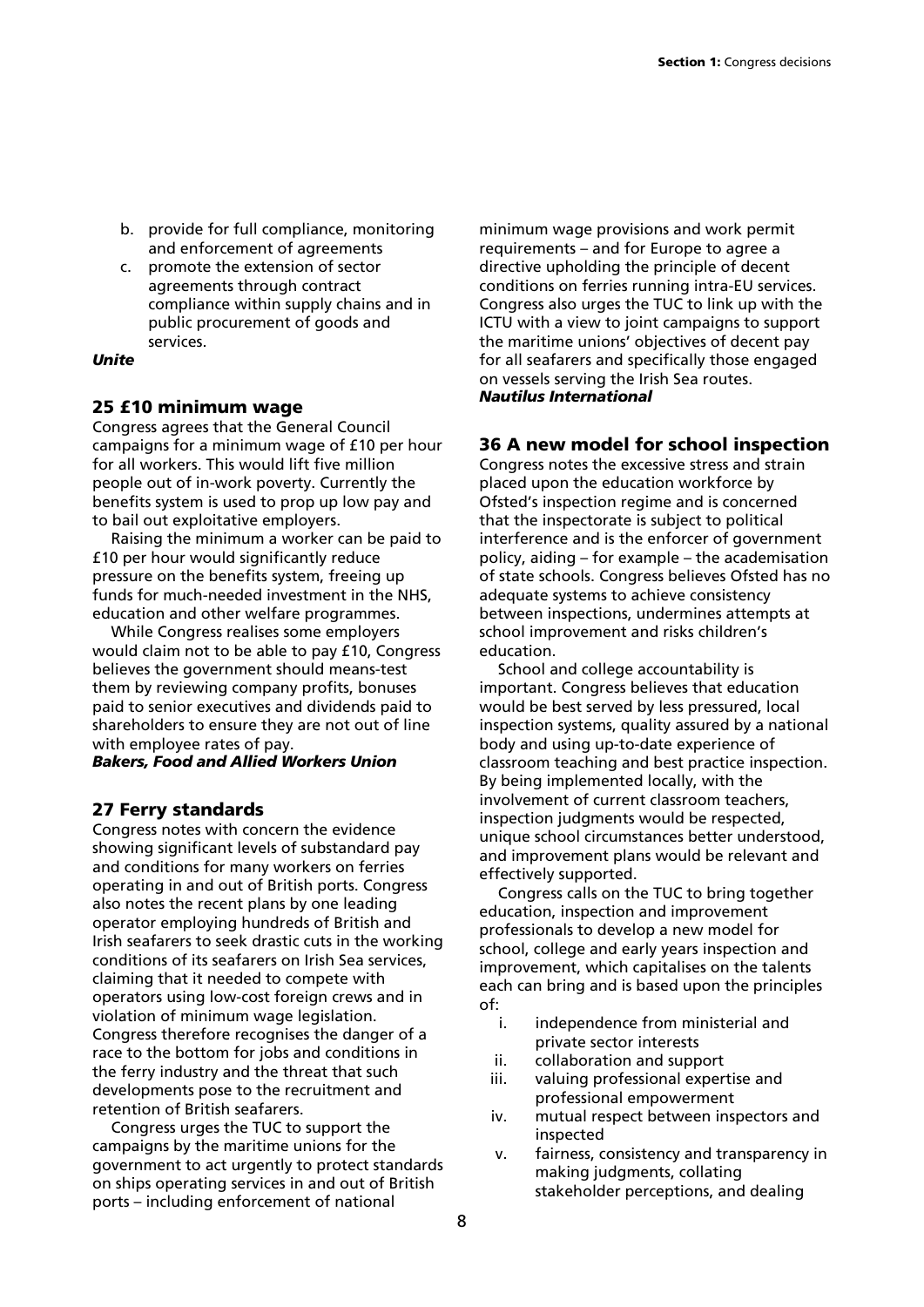with complaints against both schools and the inspection process.

# *ATL*

# **37 Post-16 education for all**

Congress notes that public investment in further, higher and adult education is essential for the UK's social and economic future and that a clear link exists between the conditions of work for staff and the quality of provision.

Congress therefore deplores the high incidence across this vital sector of casualised employment including zero-hours contracts; widespread job insecurity and redundancies among teachers and researchers; and taxpayersubsidised privatisation of FE and HE provision, and utterly rejects recent dog-whistle moves by both the Tories and Labour towards compulsion and benefit loss as the answer to youth unemployment.

Congress instructs the General Council to highlight the importance of post-16 education in the run-up to the general election, raise the issues of job losses and casualisation at every opportunity and argue for a genuine, attractive and properly funded education and training offer for all young adults rather than compulsion.

*University and College Union* 

#### *The following amendment was ACCEPTED by the mover:*

Insert new paragraph 3:

"Congress believes that the government must also focus on the continuing need for Apprenticeships across industry. Apprenticeships form a vital part of the solution to the UK's future skills challenge, skills providing the country with the key to greater productivity. Union-negotiated training agreements could facilitate wider uptake of Apprenticeships." *Unite* 

# **41 Access to NHS services for vulnerable people**

Congress is concerned that within the current trend of service reorganisations and redesigns the most vulnerable people within our communities are experiencing increasing difficulties in accessing NHS services that they need, including podiatry.

The reason for this is not only physical barriers including location of clinics and clinicians but because the criteria for accessing podiatry and other NHS services are changing.

The consequences of delays or not accessing podiatric treatment can be catastrophic to patients. Loss of limbs or loss of life in extreme circumstances is not uncommon but almost entirely preventable if services are accessed at an early stage.

The financial impact to the UK economy, patients and their families runs into many millions of pounds due to this lack of access to treatment – treatment for what are largely preventable conditions that can cause family income to be drastically reduced which increases poverty and hardship, especially within the most vulnerable groups of our society.

Congress therefore calls on the TUC and the wider trade union movement to campaign to highlight the issues of access criteria to services and the location of services, within the All Together for the NHS campaign and wider public sector campaigns. These campaigns should be backed up by research that examines access to service and criteria issues and the effects that lack of access has on patients, the economy and levels of poverty within the UK. *Society of Chiropodists and Podiatrists* 

# *The following amendment was ACCEPTED by the mover:*

Add new final paragraph:

"Congress is also concerned that those with mental impairments are particularly disadvantaged in accessing NHS services and calls on the General Council to actively work with all relevant mental health charities, e.g. MIND and others with proven expertise in this area."

*Society of Radiographers* 

# **42 Bullying in the NHS**

As bullying persists, whistle-blowers are silenced and the culture of fear in the NHS continues. The Secretary of State is failing in his duty to care for the carers. Day after day, hospital consultants and specialists are having to cope with and face up to the stresses of workplace bullying.

Congress knows that bullying in the NHS starts from the very top, and works its way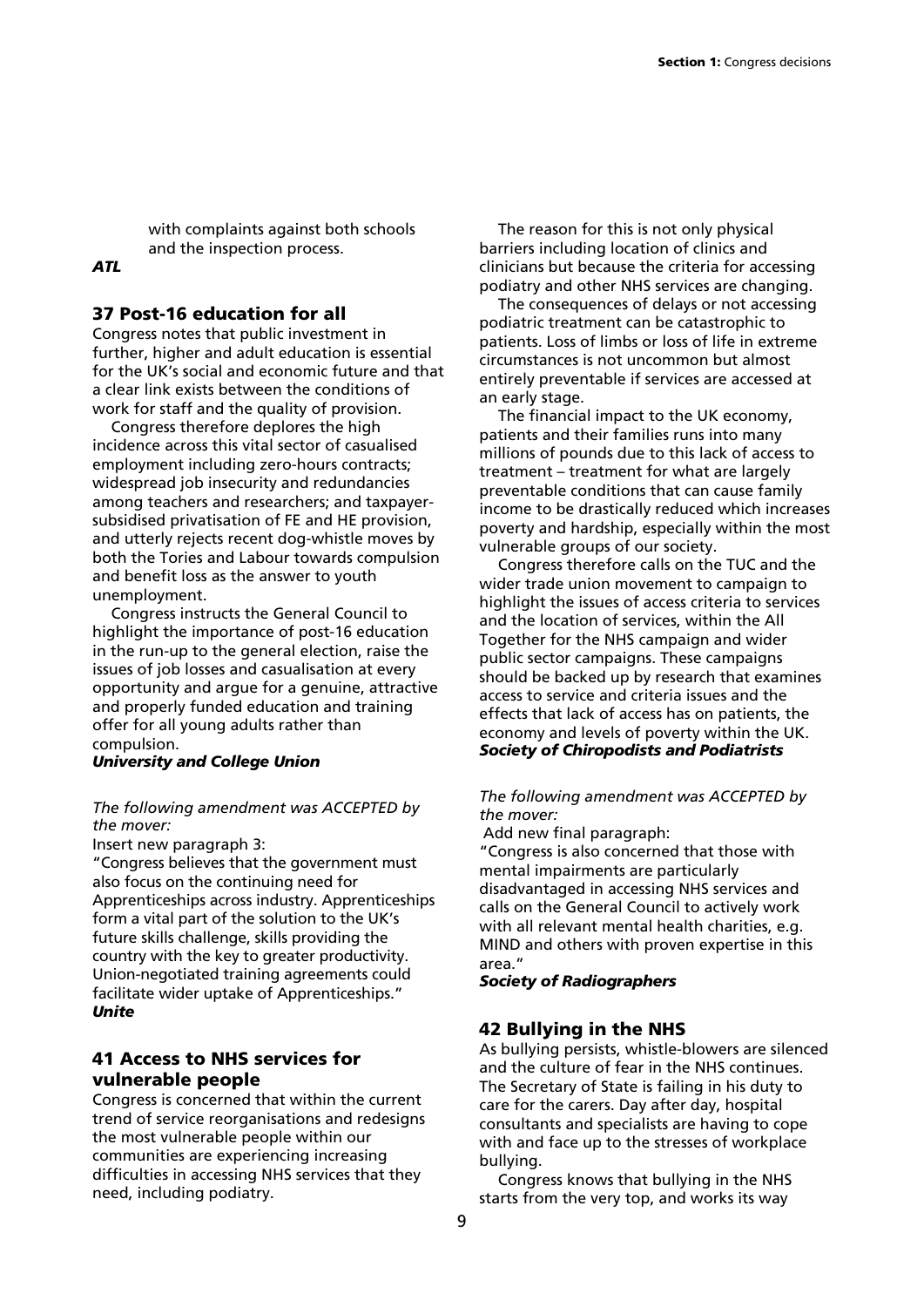down the many chains of command. In its wake it creates intolerable anxiety levels, relationship breakdowns, mental health issues and eventual burn out. Throughout this journey patient care is bound to be affected, yet the consequences of reporting bullying behaviour and raising concerns can be a step too far for many. They may worry that the culture of fear, common in so many NHS institutions, will lead to even more victimisation, isolation and in many cases disciplinary action.

While we all know the saying we should "stand up to bullies" the reality in the NHS is that if you do, you might lose your job or even worse, career. Report after report has exposed bullying cultures in NHS organisations over the years but still it exists. Congress calls on the General Council to work with affiliates in the NHS to campaign actively to expose bullying in the NHS, to conduct a detailed piece of research into workplace bullying in the NHS and to report its findings and conclusions in 2015. *Hospital Consultants and Specialists Association* 

# **43 Heritage in a cold climate**

Congress recognises and celebrates the positive contribution employees working in heritage, arts and culture have on the UK. The sector provides jobs, stimulates the economy, supports tourism, and improves well-being and social inclusion.

- i Twenty per cent of those who visit museums are more likely to report good health.
- ii A report by the Department for Culture, Media and Sport concluded that cultural participation had a monetary value of around £90 per month, per person.
- iii An Oxford Economics investigation concluded that for every £1 invested in culture and heritage, £5 is delivered back in value to society.
- iv Visits to museums, galleries and heritages sites in the UK are increasing.
- v Support for public funding is rising sharply (from 49 per cent in 2012 to 56 per cent in 2013 according to the Arts Council).

And yet, government funding to these organisations has been decimated in recent years resulting in pay stagnation, the loss of skills and expertise in many areas, and reduced community activities. Morale is worryingly low. We may only realise the impact of these cuts when it is too late.

Congress calls on the General Council to press the government to increase financial investment in heritage, culture and the arts. *Prospect* 

# **46 Oppose the privatisation of children's services**

Congress is appalled at the governmentproposed wholesale privatisation of children's services. Decisions about vulnerable children, including removing them from their families, are some of the most difficult and sensitive ones that child protection professionals have to make yet Michael Gove considered this work could be outsourced for profit.

Congress believes establishing a market in child protection would create perverse incentives for private companies to either take more children into care or leave too many living within dangerous families.

Napo is already witnessing the chaos, confusion and increased risks arising from government efforts to privatise a huge part of the probation service despite the work and the staff being awarded the gold standard for service provision. The government repeated the same argument about private companies providing children's services to "encourage innovation and improve outcomes for children".

Whilst pre-election considerations and immediate campaigning by Napo and others in the sector contributed to these plans being put on hold for now, Congress must be vigilant and ready if they re-emerge post an election.

Congress calls on the TUC to mount a concerted campaign against any proposals to privatise children's services by:

- i. alerting parliament to the dangers to children, families, and communities inherent in proposals that see vulnerable children and families exploited for financial gain
- ii. ensuring that resources continue to be directed at providing good public services for children and families on a 'not for profit' basis.

#### *Napo*

*The following amendment was ACCEPTED by the mover:*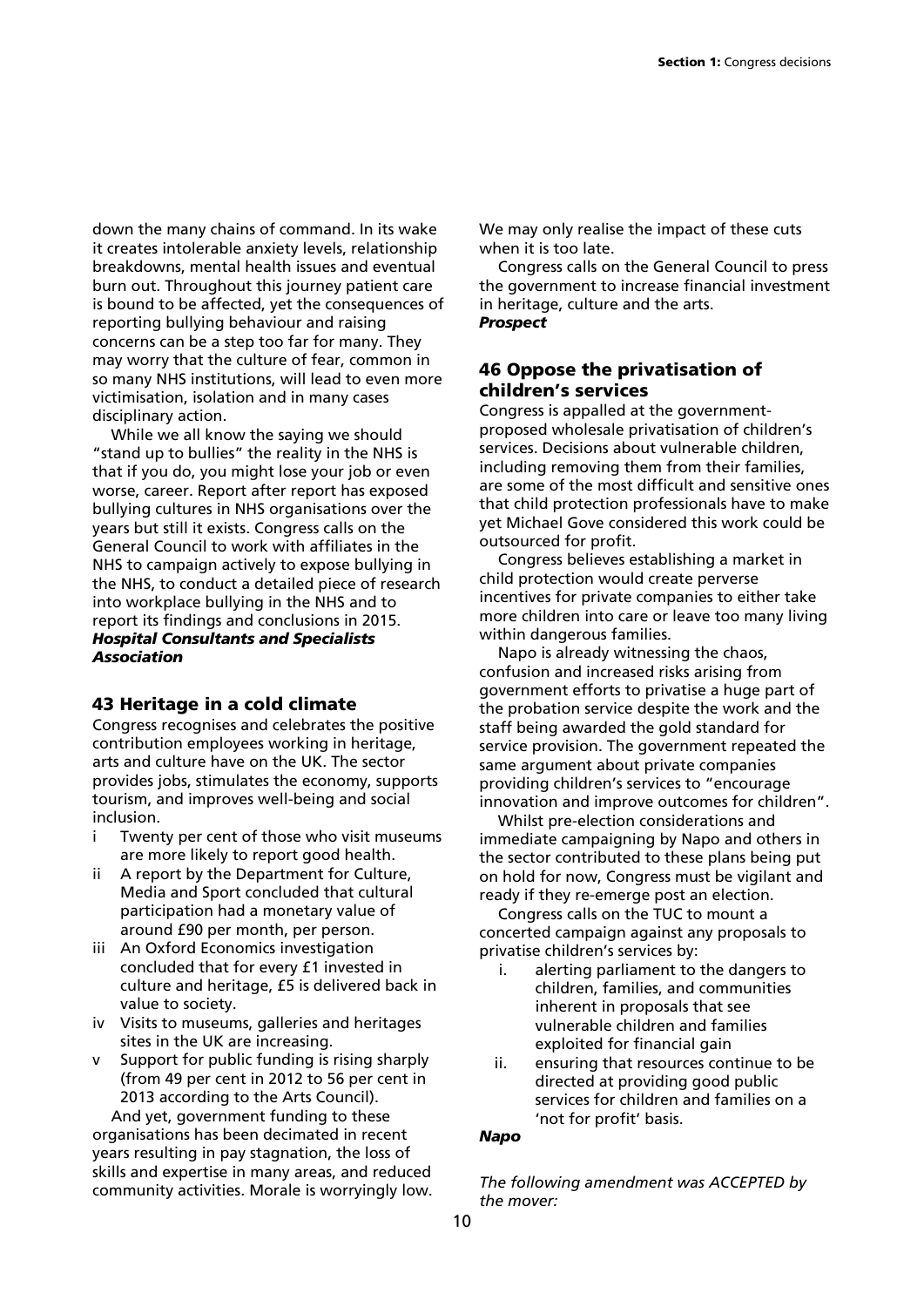Insert new paragraph 3:

"Congress asserts that such plans lack any evidence base. The government claims to have listened to concerns, but has left the back door open for profit-making companies to set up non-profit subsidiaries. Any outsourcing of these sensitive functions will cause problems of fragmentation and diluted accountability."

In existing paragraph 4, line 4, delete "put on hold for now" and replace with "limited to nonprofit organisations"

*UNISON* 

# **47 Empowering the voice of young people**

The pace and volume of education reform places enormous pressure on local authorities to respond to change whilst maintaining necessary services for children and families. The projected reduction in government funding in the period 2014–2018 compromises local authorities' abilities to provide these key services.

The implementation of the Children and Families Act this month will create yet more responsibilities and duties for local authorities.

Whilst broadly supportive of the reforms within the Act Congress fears that there are insufficient resources to deliver its many intended changes.

Involving children and young people in their own learning, education and decision-making is a key element of the new Act and underlines the commitment to be ambitious for children with additional needs and for those suffering from the consequences of poverty and social exclusion.

Congress believes educational psychologists help to understand children's behaviour, interpreting and responding to their ideas and views, whilst supporting other professionals in early years, schools, colleges and other settings to embed this into their everyday practice, particularly when conducting the personcentred assessment, planning and review procedures demanded by the Children and Families Act. The continuing decrease in funding for specialist support services threatens to undermine this work.

Congress believes that all children have a right to have their voices heard and will continue to work to reverse the government's austerity programme, not least because of its

impact on the ability of local authorities to be able to provide high quality specialist children's services.

# *Association of Educational Psychologists*

# **48 Valuing diversity – developing talent**

Congress recognises that citizens should rightly expect those who manage and deliver public services to reflect the diverse population they serve. A public service that does so – from the civil servants who draft policy to those delivering frontline services - is more likely to understand and address the needs of the public it serves.

Congress welcomes the positive role that trade unions can play in this objective, as evidenced by the FDA's public sector mentoring scheme, which matched undergraduates from diverse backgrounds with graduates on the civil service management development programme, the Fast Stream. This project delivered key mentoring opportunities for Fast Stream graduates, helped support undergraduates as they considered their future career options and encouraged a more diverse pool of applicants to the Fast Stream, which remains a high quality and much sought after development scheme.

Congress recognises that more must be done – particularly at senior levels – to ensure that public services genuinely reflect the broader population, but rejects crude targets and definitions that are more about soundbite politics rather than a genuine commitment to diversity.

Congress calls on the government to invest in a long-term integrated talent pathway for public servants – from Apprenticeships through to the most senior levels, including graduate development programmes – that genuinely supports the promotion of talent and ensures equality of opportunity. *FDA* 

# **49 Floods and climate change**

The winter of 2013–2014 was the wettest on record with around 8,000 homes and 3,000 commercial properties flooded.

Congress applauds the tremendous work carried out by firefighters and paramedics, Environment Agency and other civil servants,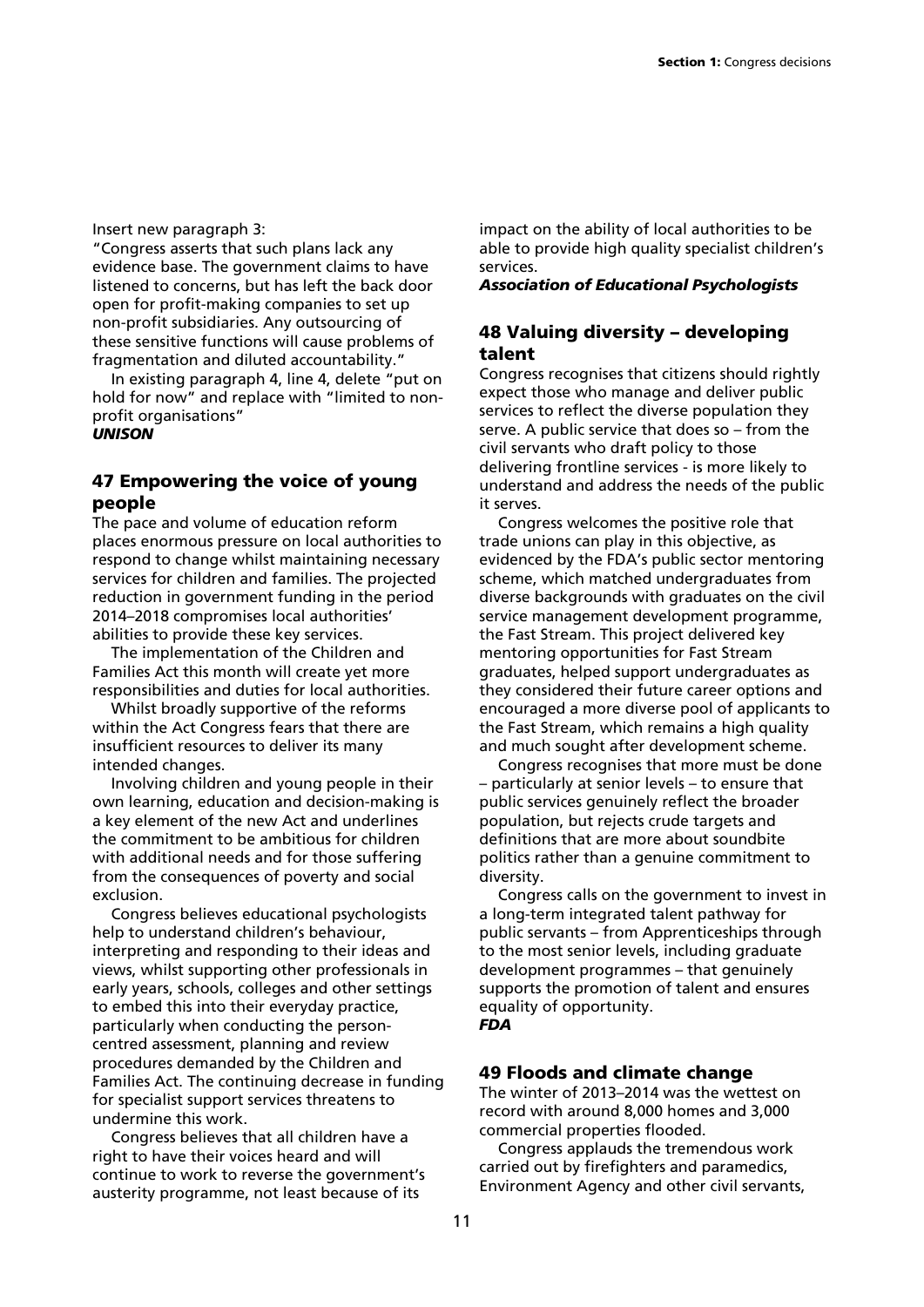water and other utility workers, local government and transport workers, and many others who provided support and assistance to those affected.

Congress notes that nearly 7,000 incidents and around 2,000 rescues were recorded by fire and rescue services across the UK, although this underestimates the true extent of emergency work carried out.

Congress also notes the hollow government promise that "money is no object" in flood recovery, particularly in the light of ongoing cuts and job losses to vital sectors engaged with flooding and other emergency work.

Congress further notes the growing risks of climate change, as set out by scientists and other professionals in the fifth IPCC report. Increased greenhouse gas emissions, arising largely from human activity in businesses, organisations and workplaces across the globe, are already affecting the climate.

Congress calls on the government to reverse all cuts to flood resilience, from flood defence to emergency response, and to implement the Pitt Review recommendations in full, including a statutory duty on the fire and rescue service to respond to major flooding. Congress calls on the Labour Party to actively support these measures.

Congress further calls on affiliates and union reps to integrate extreme weather and climate adaptation plans into collective bargaining. *Fire Brigades' Union* 

#### *The following amendment was ACCEPTED by the mover:*

In paragraph 6, add at end:

", introduce statutory rights for workplace environmental representatives and reverse cuts in Defra, DECC and the Environmental Agency. Congress agrees to continue to consult TUC affiliates about a just transition to a low-carbon economy, including a moratorium on extreme energy such as shale gas extraction (fracking)." *Public and Commercial Services Union* 

# **52 Defending the BBC**

Congress believes that an independent and well-funded BBC is the bedrock of public service broadcasting in the UK. Congress also believes that the BBC is able to produce the breadth and diversity of output across television, radio and digital services that it does today and to act as a standard bearer for the audio-visual sector in terms of jobs, production values, quality and innovation only because of its unique source of licence fee funding.

Congress further believes that the BBC's scope, scale, remit and commitment to high quality original output protects the audience from declining standards and from broadcasting companies who would prefer to feed the audience drama imports mainly from the USA or home-grown reality shows which cost little to purchase or produce.

Congress notes with alarm the increasingly emboldened anti-BBC lobby whose aim is the break-up and sell-off of the BBC and its publicly owned assets to the private sector.

Congress calls on the General Council, in the lead-up to BBC Charter renewal in 2016, to support the Federation of Entertainment Unions' campaign to defend both the principle of public service broadcasting and also the BBC as the UK's primary public service broadcaster funded by the licence fee. *Equity* 

# **53 Resisting the attack on disabled people**

Congress deplores the government's continuing assault on disabled people. The "reform" of welfare benefits means:

- i. the continuation of the Work Capability Assessments administered by ATOS for the DWP, leading to many wrong decisions and significant loss of benefits for many disabled people unable to work
- ii. the change from Disability Living Allowance to Personal Independence Payment designed explicitly to remove payments from thousands of disabled people
- iii. the impact of the 'bedroom tax', cuts in legal aid, the cap on housing benefit and many other cuts on people already living on the breadline
- iv. the closure of Remploy factories leaving disabled people previously employed in properly paid manufacturing jobs without work.

Congress condemns the government's imposition of a cap on welfare benefits and the Labour leadership's support for this; and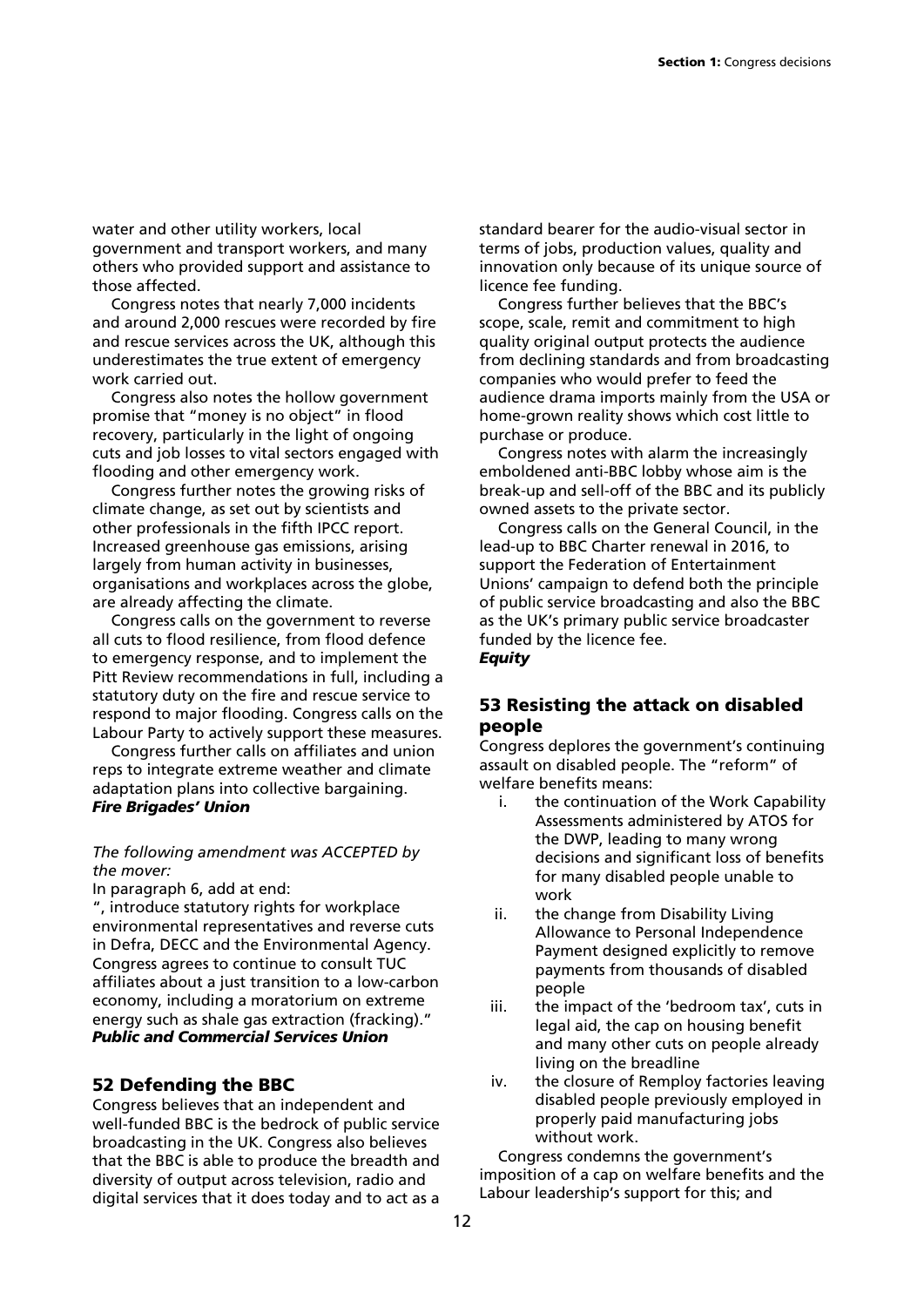congratulates those Labour MPs who voted against it.

Congress welcomes the campaigning by disabled people themselves against these attacks, congratulates Disabled People Against the Cuts (DPAC) for its high-profile activities and its solidarity with Remploy workers, and calls on the TUC to:

- a. highlight the negative impact of government policy on disabled people both in and out of work
- b. encourage trade union branches to give active support to local campaigns by disabled people, especially those led by disabled people themselves
- c. lobby the Labour Party to reverse these measures when in government.

#### *TUC Disabled Workers' Conference*

#### **54 Childcare**

Lack of affordable childcare is the most persistent and disproportionate financial disadvantage that women workers face, particularly single parents, 90 per cent of whom are women. The stagnant gender pay gap is in no small part due to the high costs of childcare in the UK, and the reliance of women workers on low-paid, low status, part-time work to meet childcare needs.

Congress is concerned by recent figures showing that the average cost of childcare has risen by 30 per cent since 2010 and that there are now 35,000 fewer childcare places available, despite the 125,000 rise in children under four.

Congress further notes Ofsted ratings from 2012 indicating that the most affluent areas of the country received almost twice the level of top quality childcare provision compared to the most deprived areas. There were also three times as many outstanding providers in the wealthiest areas when comparing the least and most deprived local authorities in England.

Childcare is increasingly a major issue for all political parties in the run-up to the 2015 general election. The Labour Party has guaranteed wraparound 8am–6pm childcare for primary school pupils and 25 hours free childcare. Meanwhile, government measures to give childcare tax breaks to higher earners do nothing to help those who need it most. Childcare support for those on Universal Credit is less than was previously provided via the

childcare element of tax credits and is far less than the total investment made by this government in childcare relief for higher earners. According to the Resolution Foundation, under Universal Credit, a part-time cleaner with two children in childcare and working 25 hours a week would be £7 a week worse off than if she didn't work at all.

The "cost'' of childcare is likely to be a high profile discussion in the run-up to general election. Congress opposes the proposals in the "More Great Childcare'' consultation to weaken safeguarding requirements and change adultchild ratios, to narrow training opportunities and career paths for the least qualified parts of this workforce and discourage investment in staff and to create a group of EY 'teachers', who are not qualified teachers, to make them cheaper to employ.

Congress celebrates the co-ordination between trade unionists, women's rights groups and early years education experts to achieve a U turn on the adult: child ratios. Congress asserts that affordability must be achieved through increasing wages for working parents, increasing employer contributions to childcare costs and public investment.

Congress calls for a national debate about why childcare workers, early years teachers, early years professionals and nursery staff – a mainly female workforce – continue to attract such low rates of pay and status.

Furthermore, Congress calls upon the General Council to work with affiliates to:

- i. campaign for childcare support which will benefit all parents, including those who work shifts and unsociable hours and for comprehensive policy measures geared towards the introduction of universal free childcare
- ii. support the Gingerbread campaign for affordable childcare for single parents
- iii. campaign for decent terms and conditions for the staff providing childcare in schools and nurseries, including adequate training and safe child/carer ratios
- iv. lobby for childcare to be at the heart of 2015 election manifestos
- v. support unions to negotiate with employers on childcare, ensuring employees are aware of and have access to all available means of support for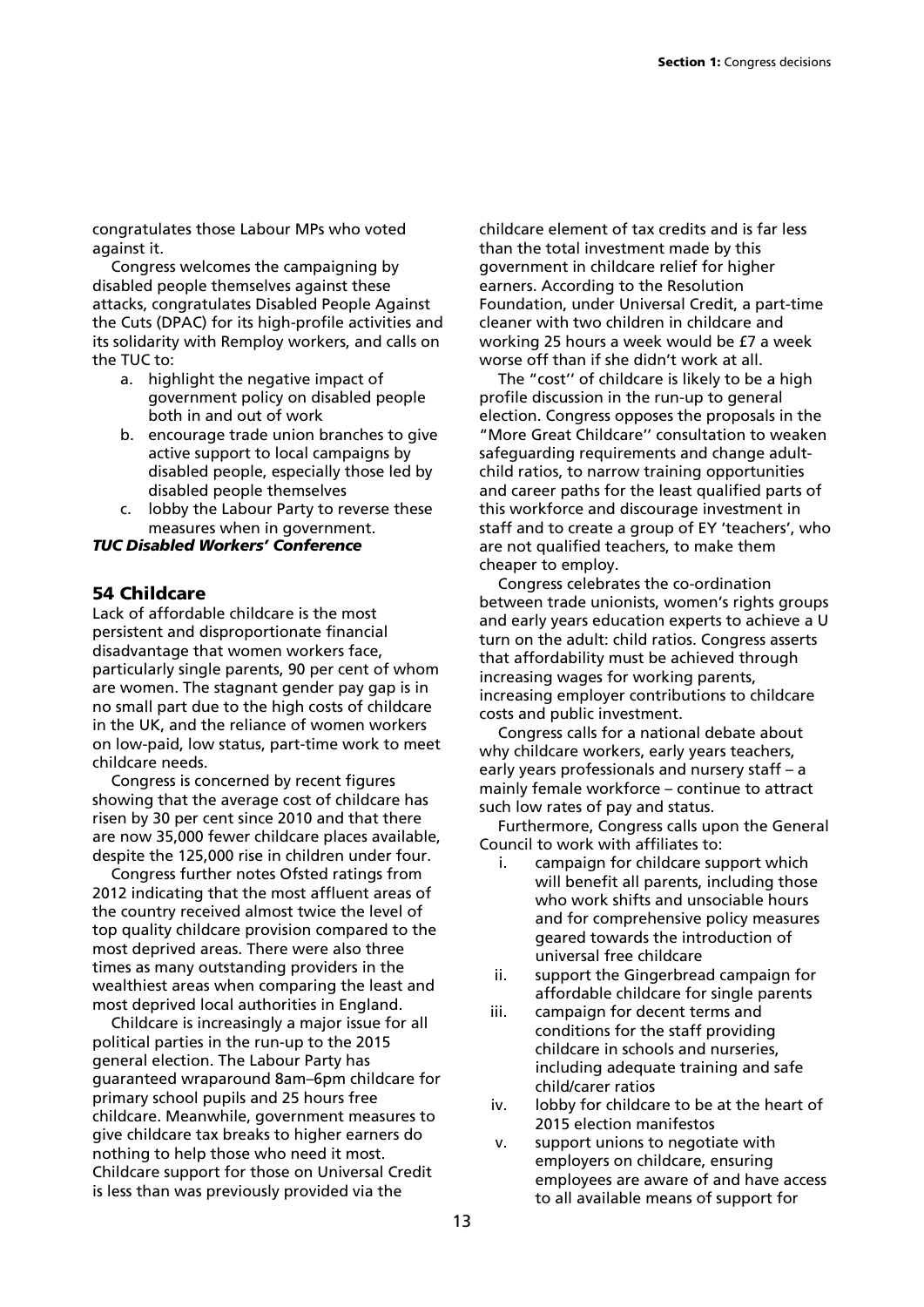childcare costs and to make the case for the role of employers in supporting childcare through workplace nurseries or financial support for employees

- vi. examine and raise awareness of the obstacles linked to childcare that women face in the labour market
- vii. continue to campaign to defend Sure Start nurseries.

*TUC Women's Conference* 

# **56 Proton therapy**

Congress welcomes the government's pledged £250m to build two new NHS proton beam centres. Currently patients needing such treatment have to travel overseas at a cost in excess of £90,000 per person. However, these two centres are not due to open until 2018, by which time Germany will have had a centre operational for a decade.

Congress is concerned that in the areas of imaging and oncology commissioning insufficient resources, both in terms of equipment and radiographers, are being allocated, given the evidenced increase in activity across all imaging modalities and cancer treatments.

Congress is further concerned at the variation in the rate of healthcare interventions undertaken per head of population. In two key modalities, magnetic resonance imaging and computed tomography, Congress notes with dismay that the UK is well down the league table of units per million of the population. Congress further notes with concern that whilst patient activity has increased significantly over the last decade, radiography numbers have remained broadly static.

Congress believes that this unacceptable state of affairs must be immediately addressed so that the process of ensuring that the health and care services provided meet the needs of the population effectively.

Congress does not believe that the government is currently meeting the pledge within the NHS constitution to "...deliver improved outcomes to patients". Congress therefore calls on the General Council to work with the Society of Radiographers and other relevant interested parties to lobby and campaign for an urgent review of capital equipment and manpower planning.

#### *Society of Radiographers*

# **57 Chuck the Junk Off the Checkouts campaign**

Congress notes the increasing problem of childhood obesity and calls on the TUC to lead the responsibility of tackling this epidemic.

Action is required at many levels, simultaneously, to bring about population change in levels of obesity. The BDA has partnered with the Children's Food Campaign to run a Chuck the Junk Off the Checkouts campaign, which aims to encourage retailers to stop selling high-calorie snacks at the checkouts.

A survey conducted to support the campaign found that 8 out of 10 people are unhappy with the sale of sugary or high-calorie products at checkouts. Almost all the parents surveyed said they had been pestered by their children to buy junk food at the checkouts, and most found it difficult at that particular moment to say no.

Dietitians will engage with key policy-makers and retailers to lobby for a change in practice. Congress asks the General Council to call on politicians to ensure that a cessation of positioning of high-calorie food and drinks at impulse purchase points is included in the Department of Health's "Responsibility Deal." Congress encourages all affiliated unions to support the effort to protect children's health. *British Dietetic Association* 

# **58 Mental health and behaviour**

Congress welcomes the fact that government attention is being drawn to the plight of young people with behavioural and/or mental health difficulties. These young people are often overlooked by policy makers and inadequately served by the limited resources of public sector psychology and mental health professionals. Congress notes:

- i. Good mental health is essential for learning, facilitates academic success and economic independence and supports good parenting, thus perpetuating a virtuous circle.
- ii. Increasing stress is placed upon young people from their earliest years by the present testing and examination regime, which serves not to aid learning but to evaluate teaching.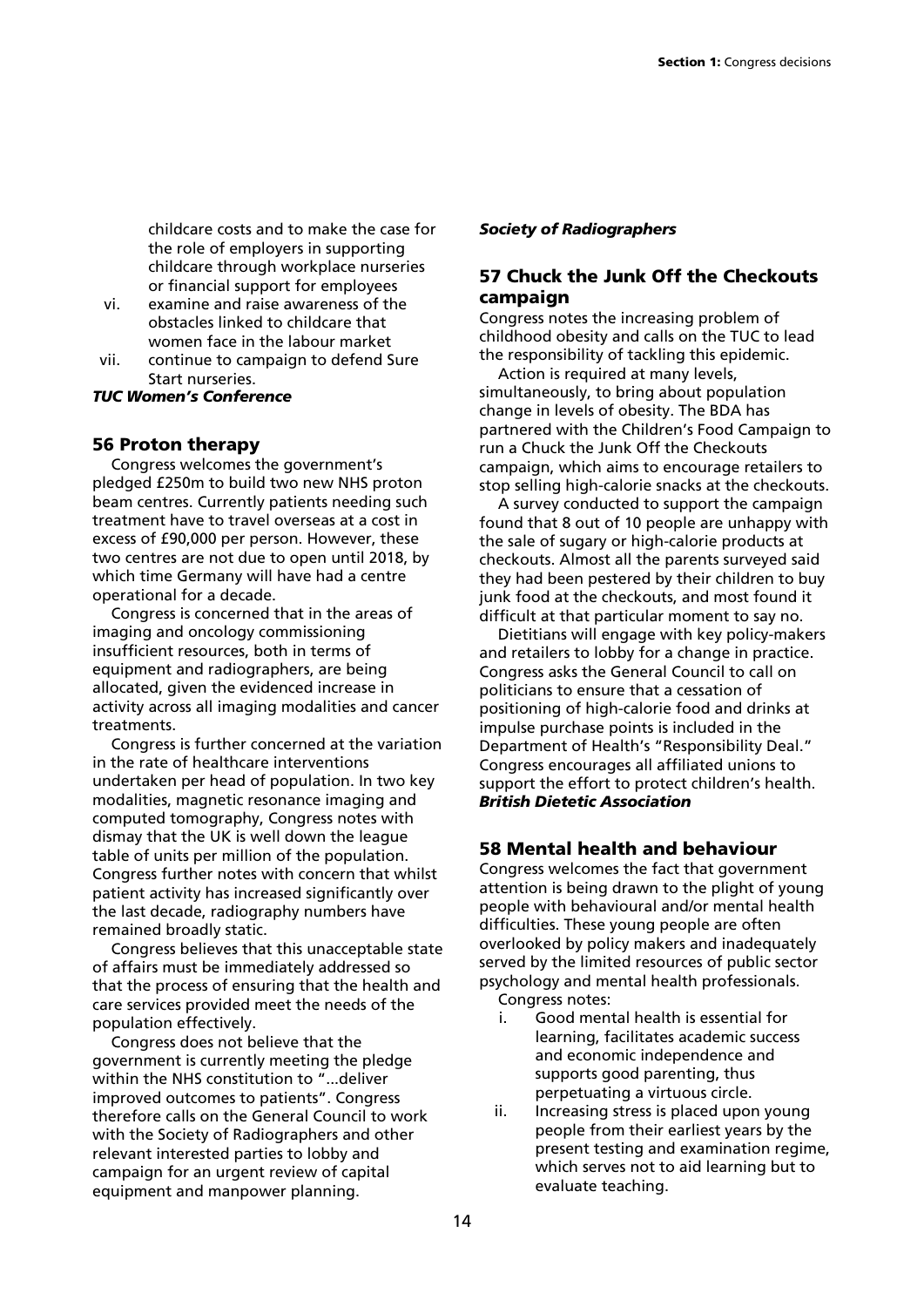- iii. There is a need to understand the underlying reasons for observed behaviours before condemning children to a diagnosis of pathology and medicalisation of problems, which should initially be considered in the context of the social context in which the child is growing up.
- iv. Schools and families face "patchy" access to appropriate help.

Educational psychologists can intervene at an early stage to listen to children and young people, and work with the school and family to prevent escalation of problems and help to liaise with a range of mental health professionals where necessary.

Congress supports current child and adolescent mental health initiatives to ensure that adequate numbers of educational psychologists and other well-trained primary mental health workers are available within communities so that access to the appropriate professional is faster and work is completed more quickly, resulting in fewer exclusions from school and fewer admissions to psychiatric services.

# *Association of Educational Psychologists*

# *The following amendment was ACCEPTED by the mover:*

Add new paragraph at end:

"Congress also notes that mental health problems are not age-restricted and that there are increasing numbers of workers struggling with this issue. As a result of the cut-backs in supportive services, trade unions have an increasingly important role to play in dealing with this issue in the workplace."

#### *Union of Shop, Distributive and Allied Workers*

# **69 International support for freelance and atypical workers**

Congress welcomes the positive outcome, in particular for freelance and other 'atypical' workers, of the ILO Global Dialogue Forum on Employment Relationships in the Media and Culture sector held on 14–15 May 2014.

The Forum emphasised that fundamental principles and rights apply to all workers regardless of their employment status and that competition law should not be used to undermine workers' rights.

The Forum further recognised the need for governments and social partners to promote gender diversity and for good practice guidelines covering internships, Apprenticeships, volunteering and other placement schemes. The media industry is one where jobs have become increasingly casualised and where the competition for work has seen a drastic rise in the number of young aspiring journalists being exploited through unpaid internships. What is required is a basic floor of rights that will support all workers.

The discussions and the consensus reached underlines the potential benefits of greater involvement by the TUC and its affiliated unions in international affairs and inter-union cooperation both in recruitment and campaigns to defend and enhance the rights of workers, nationally and internationally.

Congress calls on the General Council to encourage and, as necessary, assist affiliates to participate in similar international forums. Congress further calls on the TUC's delegation to the ILO's 322nd Session in November 2014 to support and then work to promote and seek to implement the conclusions of this Global Dialogue Forum.

*National Union of Journalists* 

# **70 Young workers organising strategy**

Congress notes:

- i. Trade unions are finding it difficult to organise in sectors of the economy where young workers are far more likely to work, e.g. in retail, catering and hospitality where there is a highturnover of staff, casualisation, poor employment contracts and a prevalence of small workplaces.
- ii. Additionally, as young people often see their engagement with the workplace to be temporary or transient, unions are finding it a challenge to represent young workers.
- iii. Furthermore, trade unions lack a clear strategic vision about how these young workers can be recruited and organised.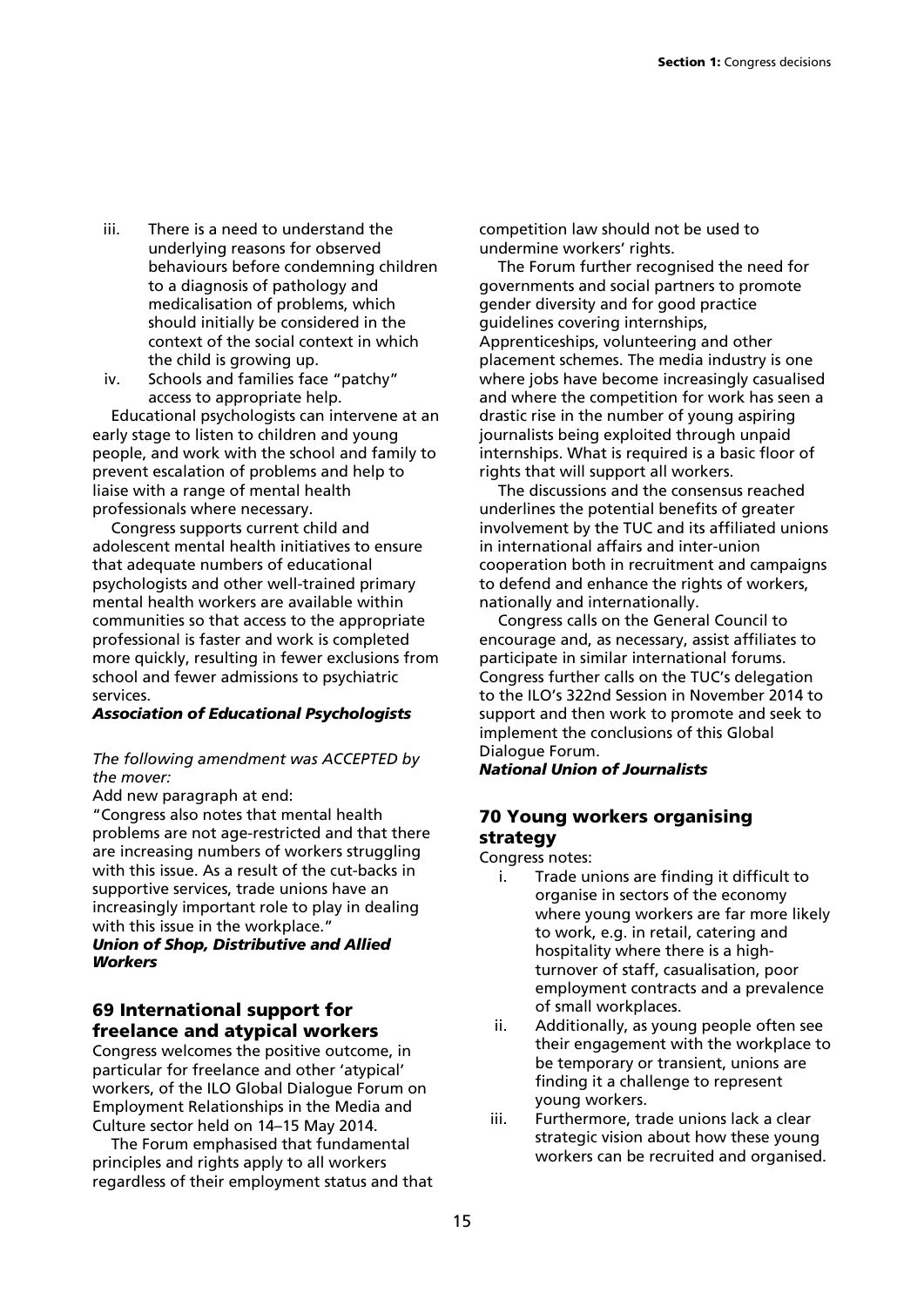iv. The trade union movement needs young workers if it is to continue standing up for working people of the future.

Congress further notes:

a. Leading young members in the TUC have already been involved in successful campaigns to recruit and organise young workers from non-unionised workplaces, one of the most successful of which was the SERTUC young workers' committee campaign Save HMV Workers.

Congress resolves to:

- 1. call on the General Council to support the creation of a TUC young workers organising strategy that will be developed by the young members, alongside the Organising Department, which seeks to recruit and organise young workers, specifically in the casualised workplaces referenced above.
- 2. call for a review of how the TUC can more effectively deploy and train its lay companions to establish what more they can do to support individual members in non-unionised workplaces and promote the union to young workers.

# *TUC Young Workers' Conference*

# **71 Statutory rights for equality reps**

Congress notes that equal opportunities policies are almost universal in unionised workplaces (Workplace Employment Relations Survey 2011) but discrimination, harassment and underrepresentation remain common problems. Despite the high level commitments to equality, a minority of employers have taken steps to tackle under-representation and prevent discrimination.

Congress notes that research from Nottingham University Business School (NUBS) found that where employers bargain on equality, EO policies are less likely to be 'empty shells'. Such employers are more likely to monitor recruitment and promotion, encourage applicants from under-represented groups and have practices that support working parents and carers. It concluded that union equality reps would help put equality issues on the bargaining agenda.

Congress is alarmed by the large falls in discrimination cases since ET fees were

introduced. With other attacks by this government on the enforcement of equality rights, such as cuts in specialist advice services, cuts to the Equality and Human Rights Commission and the repeal of tribunal powers to make wider recommendations, the case for equality reps has grown even stronger.

Congress notes the findings of the TUC Equality Audit 2014 that some trade unions struggle to recruit equality reps because of the lack of facility time and also notes NUBS's evaluation of equality reps, which found that those that had time to spend on the role were more likely to have a positive impact.

Congress therefore calls on the General Council to raise awareness of the benefits of equality reps and to campaign for statutory rights for them. *Accord* 

# **72 Trade unions in the media**

Congress agrees that trade unions continue to be the biggest social movement within the UK.

Congress is concerned at the apparent marginalisation of unions within the media and wider society.

Congress calls on the General Council to establish a study group to examine and test if trade unions are under-represented within the media.

Congress agrees a report on this to be presented at Congress 2015. *Communication Workers Union* 

# **73 Ethical procurement and union recognition**

Congress welcomes the TUC's engagement with the Ethical Trading Initiative, and supports the principle that consumers, companies, and organisations should consider the position of workers in the supply chain of goods and services before making purchasing decisions.

The TUC's commitment to ethical supply was demonstrated by the highly effective Playfair project in which the Organising Committee for the 2012 Olympic Games insisted on suppliers complying with international labour standards.

Congress believes that the right of workers to organise, as evidenced by the presence of recognised unions at suppliers and providers, should be a key factor in the procurement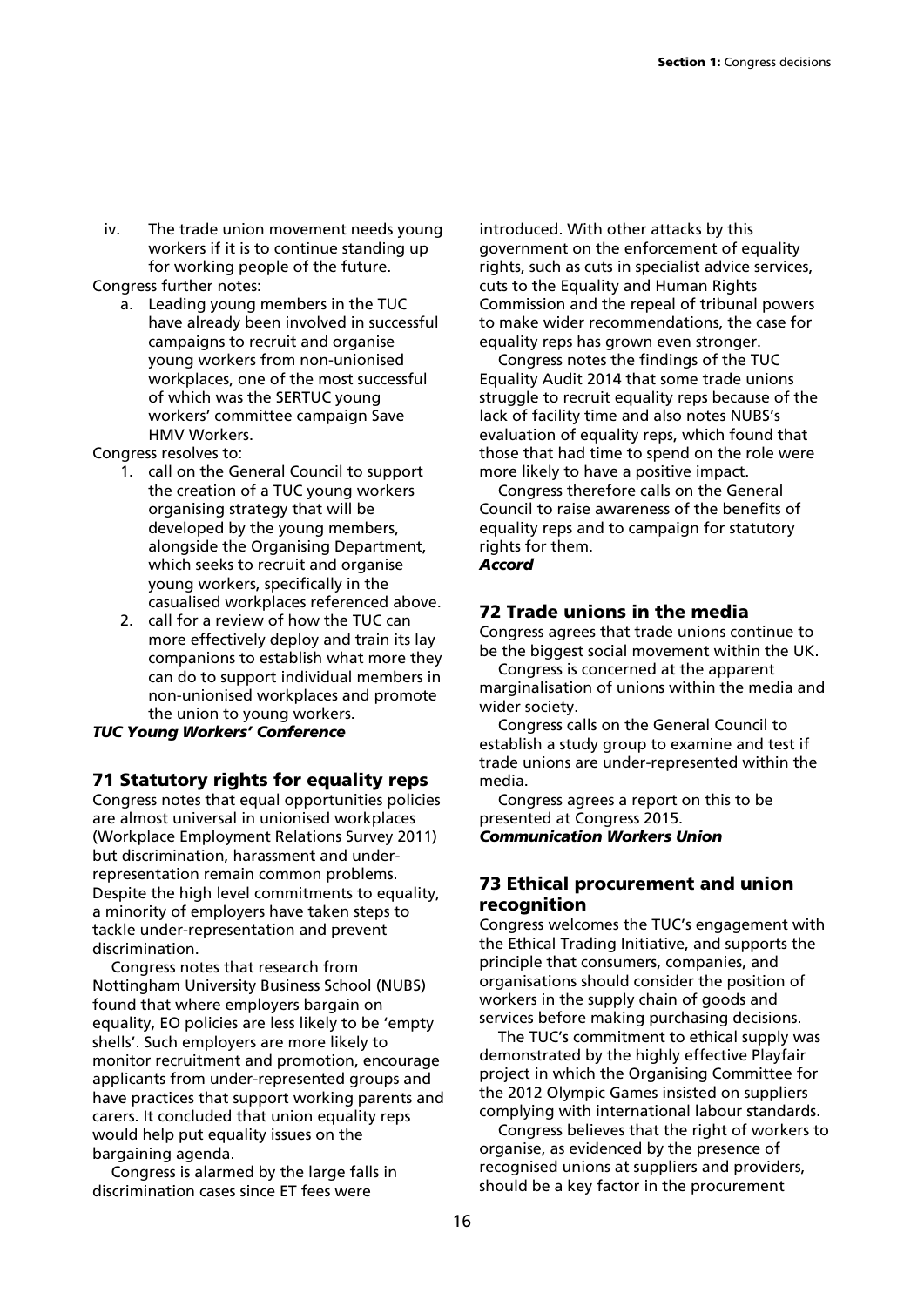processes of progressive organisations, and others.

A union initiative in the United States, Labour 411 based in California, has successfully raised the awareness of American trade unionists about the opportunities to make purchases which are locally-sourced and union-made. The scheme is based on a catalogue of vendors who have been nominated by trade unions as having good working practices and full union recognition, enabling purchasers to positively favour union-friendly providers.

Congress calls on the General Council to:

- i. consult with affiliates on the feasibility of a similar scheme in the UK to give union members and consumers at large the information they need to make ethical and union-friendly purchases
- ii. incorporate in the TUC's procurement process an obligation to favour providers who can demonstrate union recognition and ethical practices in their supply chains, and encourage affiliates to follow suit.

#### *Broadcasting, Entertainment, Cinematograph and Theatre Union*

# **74 Demystifying the world of work**

Congress notes that the world of work is changing. It is undeniably more complex and less certain. Workers joining the labour market are confused by language of contracts, pensions, insurance and tax.

In many workplaces the inheritance of experience and wisdom has been lost as, in less than a generation, the traditional employer/employee relationship is being replaced by interns, zero-hours contracts, agency supplied short-term contracts, selfemployed workers and managed service companies.

Those joining the pilot profession have the added challenge of understanding regulatory requirements, navigating the structures that keep flying safe and embracing the privilege of responsibility that they will shoulder as a commercial airline pilot.

Much as Congress regrets this shift and will negotiate with employers and campaign with politicians for a return to full and permanent employment, it is a lived reality and one that needs to be addressed.

Congress believes unions could be well placed to offer a professional service to demystify the world of work and advise on employment status. Progressive employers would have nothing to fear and everything to gain by involving an independent and experienced voice to advise, counsel and mentor individuals in their workplace as they enter the world of work.

Congress asks the TUC to both support unions wanting to reach out to employers to explore this concept and to seek political support to make the world of work less complex and more certain.

#### *British Air Line Pilots' Association*

# **75 Qatar**

Congress notes there are over two million migrant workers in Qatar. These workers are forced to live in abject squalor and operate under the *kafala* system, a form of bonded labour where their passports are removed and they cannot leave Qatar without their employer's permission. Construction workers earn as little as 56 pence per hour and wages are often withheld for up to five months. In the summer, workers are required to work excessive hours, six days a week in temperatures reaching 55 degrees.

Congress is appalled that since the 2022 World Cup was awarded to Qatar in 2010 at least 1,380 construction workers from India and Nepal have died and the death rates of all migrant workers will be far higher. The majority of deaths are recorded as cardiac arrest or natural causes and as a result families are denied compensation.

Congress believes the announcement that the Qatar Government is to reform the *kafala* system is a sham and the changes do not comply with ILO conventions.

Congress calls on the General Council and all unions to put pressure on FIFA to put Qatar on notice that the exploitation of migrant workers must end or they will be stripped of the World Cup.

Those reforms to include:

- i. the complete abolition of the kafala system
- ii. migrant workers to have the right to freedom of association and collective bargaining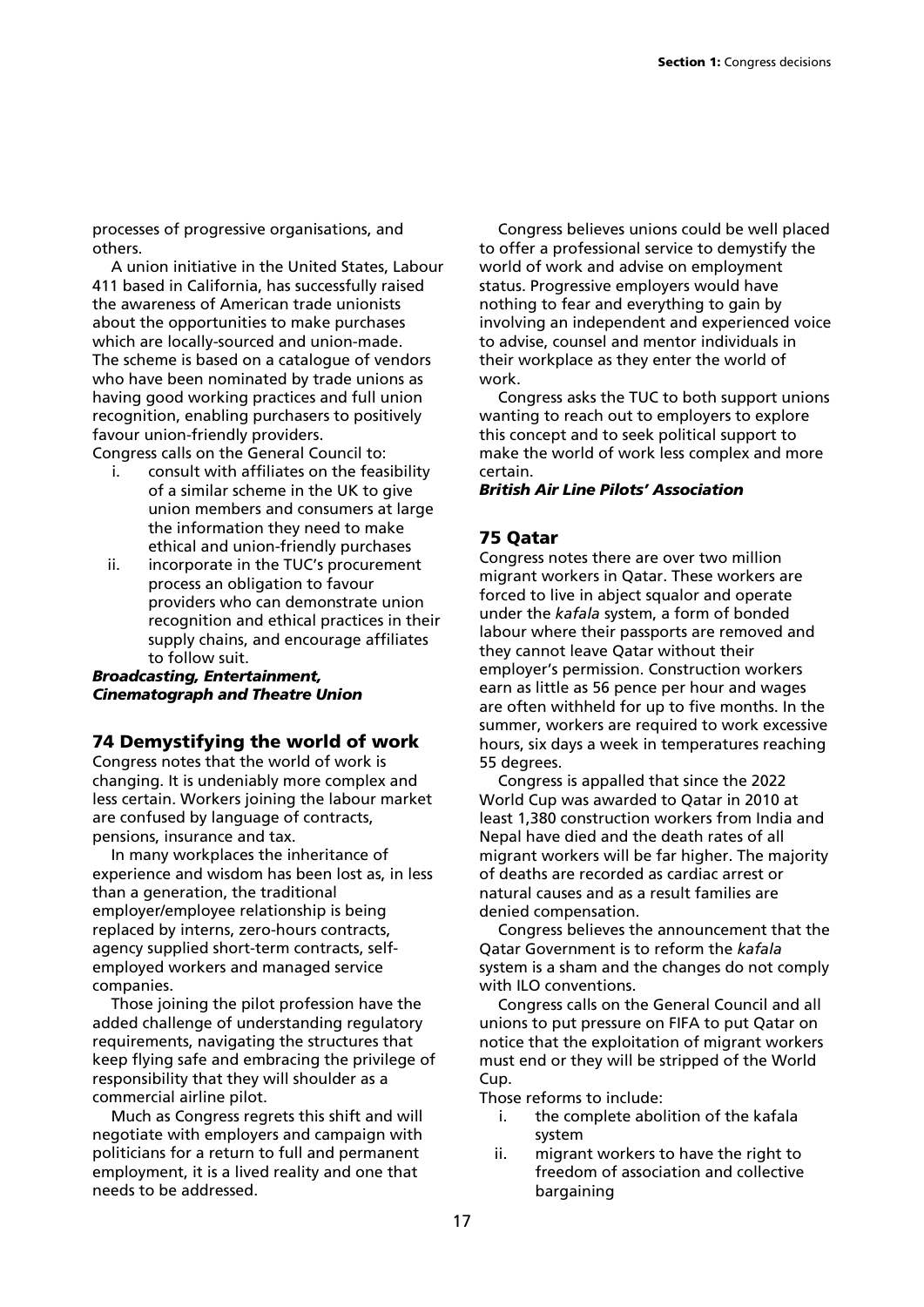- iii. independent labour inspections
- iv. occupational health and safety standards to meet international standards
- v. an effective labour disputes system
- vi. decent living conditions.

#### *Union of Construction, Allied Trades and Technicians*

# **76 International LGBT rights**

Congress notes with concern the findings of the EU Fundamental Rights Agency survey showing an increase of deliberate, sustained and violent attacks on LGBT people.

Congress asserts that a major factor in the rise in homophobic and transphobic extremism is the punitive and discriminatory laws in countries such as Russia, India, Nigeria and Uganda that criminalise and stigmatise LGBT communities.

Congress is deeply concerned that these laws empower authorities to abuse, harass, extort, imprison and execute people on the grounds of their sexuality or gender identity.

Congress condemns the Ugandan Anti-Homosexuality Bill, dubbed the 'Kill the Gays Bill' which not only incites increased violence against LGBT people, but also justifies and legalises these actions.

Congress further asserts that these laws directly contravene international human rights obligations, including the Universal Declaration of Human Rights.

Congress endorses the work of affiliates with the global trade union movement to campaign against these human rights abuses and calls on the TUC and affiliates to:

- i. press the UK government to use its international influence to end the continuing human rights abuses in these countries
- ii. work with affiliates and campaign groups to establish a robust global campaign for the elimination of anti gay laws that criminalise homosexuality
- iii. develop a Trade Union Charter on International LGBT Solidarity, including a commitment to campaign with unions/organisations in countries concerned; pressure for governments to take strong action on countries violating LGBT rights; awareness-raising

throughout unions on international LGBT atrocities; and encourage unions' international departments/leads to prioritise LGBT issues and employer/contractor guidance and support for LGBT members working abroad.

#### *TUC Lesbian, Gay, Bisexual and Transgender Conference*

# **77 TUC Disputes Procedures**

Congress recognises that clear and constructive arrangements for relations between affiliates are essential to optimise the efficient and effective working of the trade union movement. Congress recognises the important role the TUC Disputes Procedures has played in this regard.

However, Congress is concerned that there are worrying signs that some of the discredited practices that affected our movement as recently as the 1980s are beginning to reappear, with some unions being unable or unwilling to respect the spirit or the letter of certain parts of the Procedures.

Congress agrees that the clarity of the meaning and application of the Disputes Procedures is of the utmost assistance in helping all affiliates to abide by this common set of values. It therefore agrees that the Disputes Procedures shall be reviewed to ensure they remain fit-for-purpose in the current challenging circumstances.

# *Communication Workers Union*

# **Composite 1 Cost of living crisis**

Congress is appalled that the UK is facing the worst cost of living crisis in recent memory. Working people are, on average, £1,600 per year worse off than they were at the last general election.

Pay freezes and below-inflation pay rises have resulted in a fall in real wages, and attacks on in-work benefits have taken away muchneeded support for low-paid workers. The recently announced substantial increases in energy prices will only make this situation even worse.

Congress believes that the policies of the coalition government are sowing the seeds of a disastrous future for our country with an ever more brutal free market for labour and housing, the creeping privatisation of the NHS, punitive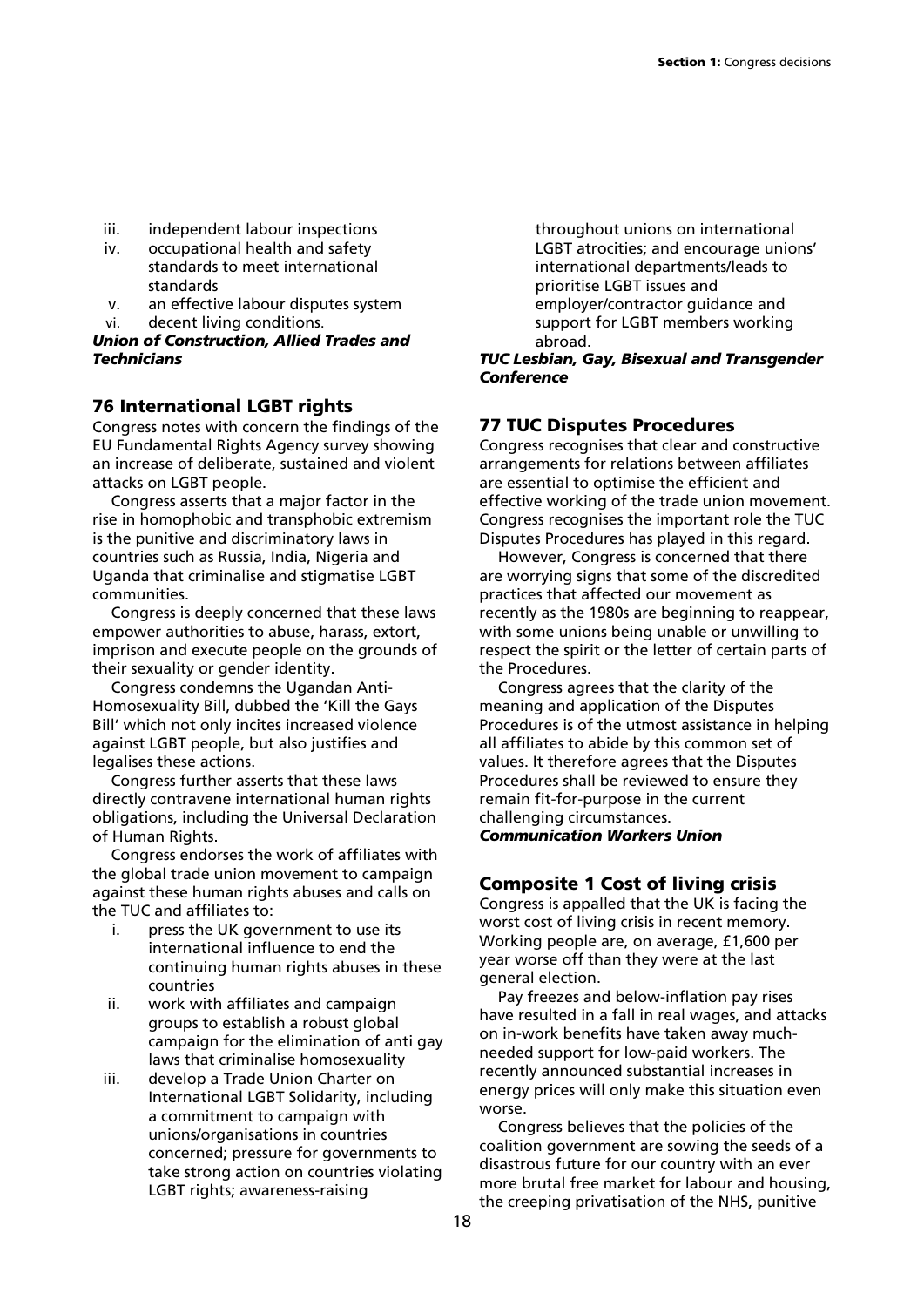reforms to the welfare state and attacks on the wages and pensions of public sector workers.

Congress asserts that the decisions of the current government have led to enormous increases in inequality for current and future generations in the UK and do nothing to mitigate the findings of a recent report from the OECD which predicts that the global economy in 2060 will be one stagnating in slow growth, huge inequality and threatened by climate change.

Congress notes recent slowdowns in the key sectors of construction and manufacturing and is concerned that the UK's economic recovery is based on the fragile pillars of consumer borrowing and a dysfunctional housing market. Congress believes that sustainable growth can only be delivered by a programme which rebalances both the economy and the relationship between corporations and trade unions.

Congress welcomes the findings of recent research by the International Monetary Fund, which states that the 'restoration of poor and middle income households bargaining power' can be very effective in reducing the probability of another major economic crisis.

Congress supports the work of the People's Assembly and believes that this body represents the broadest coalition of unions, campaigning and direct action groups as well as political organisations operating under a democratic, action-focused programme to defeat austerity. Congress calls on the General Council to further develop this support.

Congress welcomes Labour's pledge to scrap the bedroom tax, to publish the Cost of Living Contract and its commitment to a 20-month freeze in energy prices; to support the living wage through incentives to encourage private sector employers to become living wage employers.

Congress asks the government to tackle poverty and the cost of living crisis by adopting policies including:

- i. promotion of the living wage in the public and private sectors
- ii. a reduction in overall taxation on lowpaid workers and their families through measures such as a restoration of the 10 per cent income tax band
- iii. stronger enforcement measures for the national minimum wage
- iv. better employment protection and rights at work including abolition of employment tribunal fees
- v. initiatives to tackle the cost of housing through rent controls, a new house building programme and no increases to mortgage interest rates
- vi. a tax and benefit system that supports workers on low and average incomes
- vii. a commitment to tackle payday loan companies and enable access to affordable credit including through credit unions
- viii. measures to prevent private utility companies charging extortionate tariffs for gas, electricity and water
- ix. measures to regulate all rail fares and an end to massive annual inflation-busting increases
- x. improved provision of and access to affordable childcare facilities.

Congress supports the TUC's Britain Needs A Pay Rise campaign and demonstration on 18 October and calls on the General Council to continue to campaign for a rebalanced economy underpinned by strong trade unions.

#### *Mover: Union of Shop, Distributive and Allied Workers*

*Seconder: Associated Society of Locomotive Engineers and Firemen Supporters: Unite; Transport Salaried Staffs' Association* 

# **Composite 2 Young workers**

Congress acknowledges that the economic recovery is an academic concept for the majority of workers, particularly young workers, trapped in labour insecurity, zero-hours contracts and agency work, while burdened by personal debt and the grip of unscrupulous lenders and with limited access to Apprenticeships or further educational opportunities.

Congress recognises that young workers are most affected by the scourge of unpredictable earnings and hours and the lack of employment rights in zero-hours contracts and agency work making home ownership an impossible dream for many young workers. The failure of supply in private and social housing has led to increasing house prices, unaffordable rents and young people excluded from the housing market. Congress deplores the chronic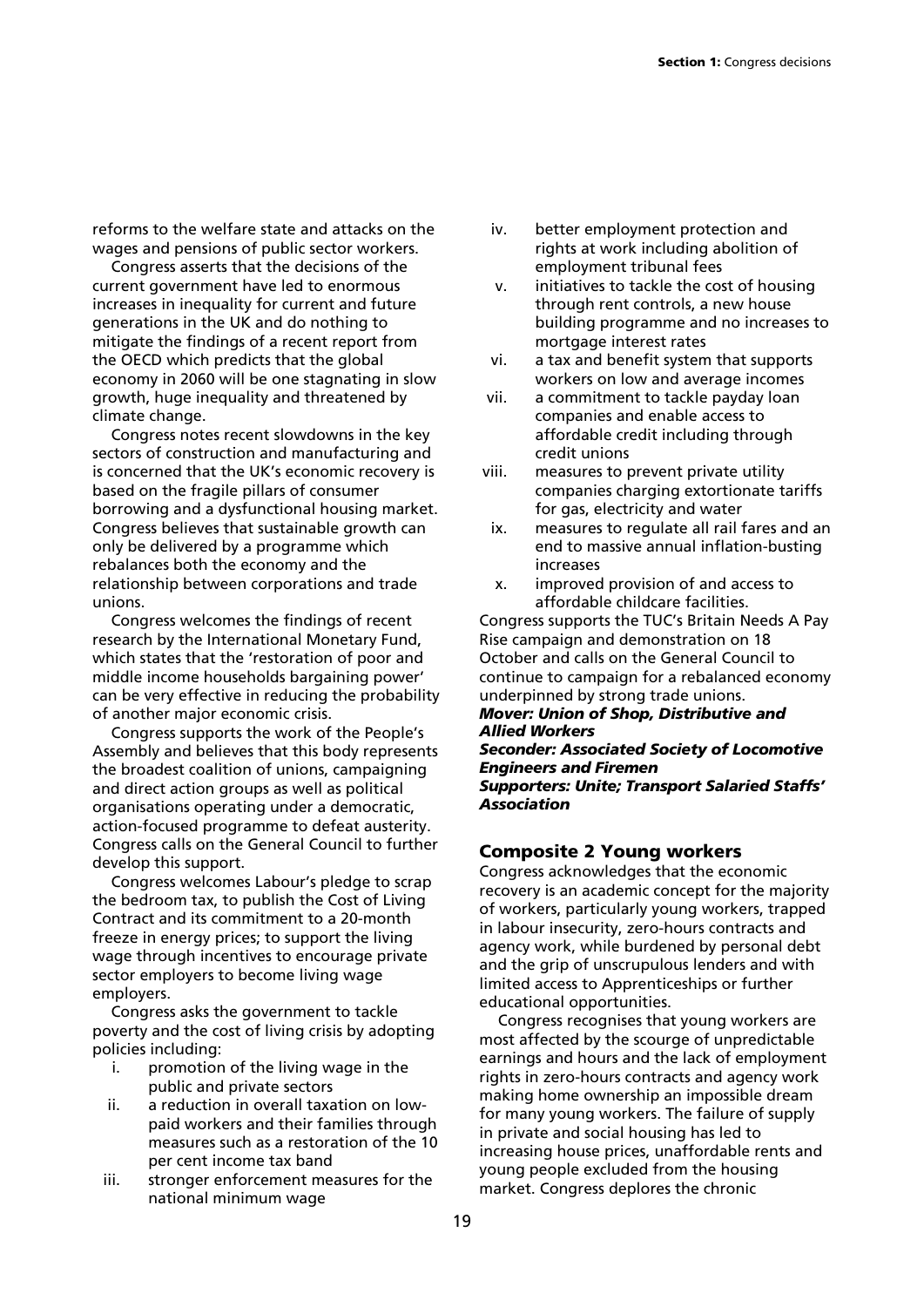uncertainty and insecurity this leads to for young workers.

Congress acknowledges the current system of vocational education has failed, leading to lowquality Apprenticeships in many sectors. We need a radical overhaul of the system, with an emphasis on advanced Apprenticeships to at least Level 3.

Congress is concerned that the burden of debt falls even harder on young people, with research by Demos showing that around half of 18- to 34-year-olds admit that their debt has increased over the past five years. Congress notes that personal debt remains an acute problem in Britain today with the average UK household debt standing at just over £6,000, excluding mortgages.

Congress believes that many ruthless companies regard this situation not as a problem but as an opportunity to make money from vulnerable workers, with debt charity Step Change highlighting an increase of more than 100 per cent in the number of clients with payday loans between 2011 and 2012.

Congress calls on the General Council to support initiatives that provide real sustainable opportunities for youngsters who are facing huge hurdles in their quest for decent work and employment.

The number of young players that are rejected is alarmingly high in the football industry and this seems to be replicated across the wider job market. Young people are working tremendously hard in education and training but sadly so often there is nothing at the end of this. This is indeed the case in football with young players being thrown on the scrapheap before they are out of their teens. The small numbers that do become professionals face another uphill battle in trying to establish themselves in the first team of their respective clubs.

Again opportunities are incredibly limited and Congress can see from the disappointment of England's early World Cup exit that this stifling of youth is having a real impact on our international prospects.

The trade union movement has always been prepared to stand up against injustice and unfairness and it is important that we do not let young people down at this very challenging time. We need to demand that training and

hard work does have its reward with good job prospects being a prerequisite.

This generation of young people is in danger of being forgotten and overlooked and for millions the future looks far from bright. Congress believes it is vitally important that unions work together to give our young people a fighting chance and a pathway into meaningful employment.

Congress calls on the General Council to campaign against the exploitation of young workers on zero-hours contracts, to support the work of credit unions as an alternative to exploitative payday loan companies and for more access to education and high quality Apprenticeships for young workers and calls for rent controls to be introduced alongside a programme of social housing construction. *Mover: Associated Society of Locomotive Engineers and Fireman Seconder: Professional Footballers' Association Supporters: GMB; Union of Construction,* 

*Allied Trades and Technicians* 

# **Composite 3 Transatlantic Trade and Investment Partnership (TTIP)**

Congress is extremely concerned about the proposed Transatlantic Trade and Investment Partnership (TTIP) free trade treaty, a wideranging trade deal giving unprecedented power and influence to transnational corporations that would become the benchmark for all future trade agreements, currently being negotiated between the EU and the USA and recognises the threat posed. While there may be economic benefits in reducing trade tariffs and reviewing regulation for certain industrial sectors, Congress believes that the primary purpose of TTIP is to extend corporate investor rights.

A key element of the TTIP is the introduction of the Investor-State Dispute Settlement (ISDS) clause, which would act as a tribunal/arbitration. The ISDS could see millions of pounds paid out to those big private sector corporations should NHS services be brought back into the public sector in the future.

As with all trade agreements, TTIP is being negotiated mainly in secret. The current negotiations lack transparency and proper democratic oversight.

TTIP would: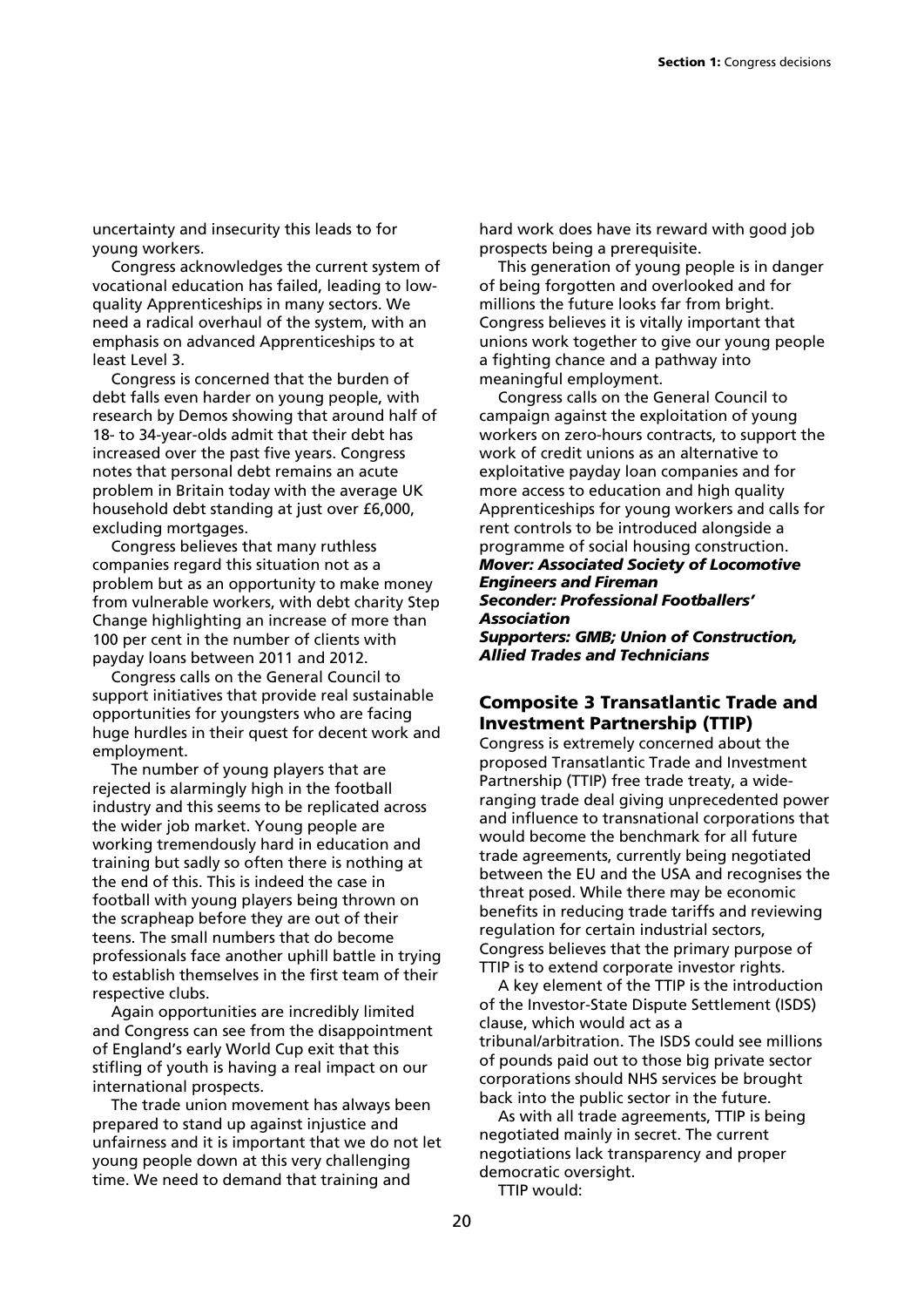- i. allow corporations to sue sovereign states, elected governments and other authorities legislating in the public interest where this curtails their ability to maximise their profits, by recourse to an Investor-State Dispute Settlement mechanism
- ii. threaten the future of our NHS and other key public services
- iii. risk job losses, despite unsubstantiated claims to the contrary
- iv. potentially undermine labour standards, pay, conditions and trade union rights as the US refuses to ratify core ILO conventions and operates anti-union "right to work" policies in half of its states
- v. reverse years of European progress on environmental standards, food safety and control of dangerous chemicals, given US refusal to accept stricter EU regulation of substances long banned in the EU

vi. deprive EU member states of billions of pounds in lost tariff revenue.

#### Key concerns are:

- a. the threat to our National Health Service and sections of the public sector that may be opened up to the private sector leaving a future Labour government with no legal right to take back into public ownership (including previously publicly owned transport and utilities) and that could lead to a far more widespread fragmentation of NHS services, putting them into the hands of big private sector corporations
- b. the quasi-judicial process on the Investor-State Dispute Settlement under which multinational corporations may sue, in secret courts, nation states whose laws or actions are deemed incompatible with free trade
- c. opening up European markets to US Frankenstein foods – hormone enriched beef, chlorinated poultry and genetically modified cereals and salmon
- d. the mutual recognition of regulatory standards which will lead to a race to the bottom and the creation of a Transatlantic Regulatory Council which will give privileged access to multinational corporations

e. the impact on creators' intellectual property rights.

Congress notes that free trade agreements rarely, if ever, benefit working people and are pushed by corporations who use them as a means to maximise profits and further their own interests.

The idea of transatlantic trade may well be supported by those that would profit from it, but for our health services based on values, principles and sustainability it could be a financial disaster, adding another nail in the NHS coffin. The TUC and a number of other organisations have been campaigning to exempt the NHS from the negotiations and Congress now calls on the General Council to keep the pressure on and raise the profile of the calamitous affects the TTIP could have on the NHS.

Congress remains unconvinced by official claims of job creation arising out of TTIP, and considers that the dangers to public services, workers' rights and environmental standards outweigh any potential benefits. Congress remains unconvinced about the likelihood of a binding labour rights chapter based on ILO Core Conventions.

Congress has similar concerns over current negotiations for the proposed Trade in Services Agreement (TISA) and the Comprehensive Economic Trade Agreement (CETA).

Congress believes that on the current path we will be presented with a fait accompli in the form of an inadequate, unacceptable agreement that we have had no chance of influencing or amending and where time will make it difficult to mobilise opposition. Congress resolves that the TUC should:

- 1. oppose Investor-State Dispute Settlement (ISDS) mechanisms and a ratchet clause
- 2. call for the exclusion of all public services, including education and health, public procurement, public utilities and public transport (whether in public or private ownership) from the negotiations
- 3. demand no levelling down in relation to consumer, worker or environmental protection
- 4. insist on genuine consultation with civil society organisations, including trade unions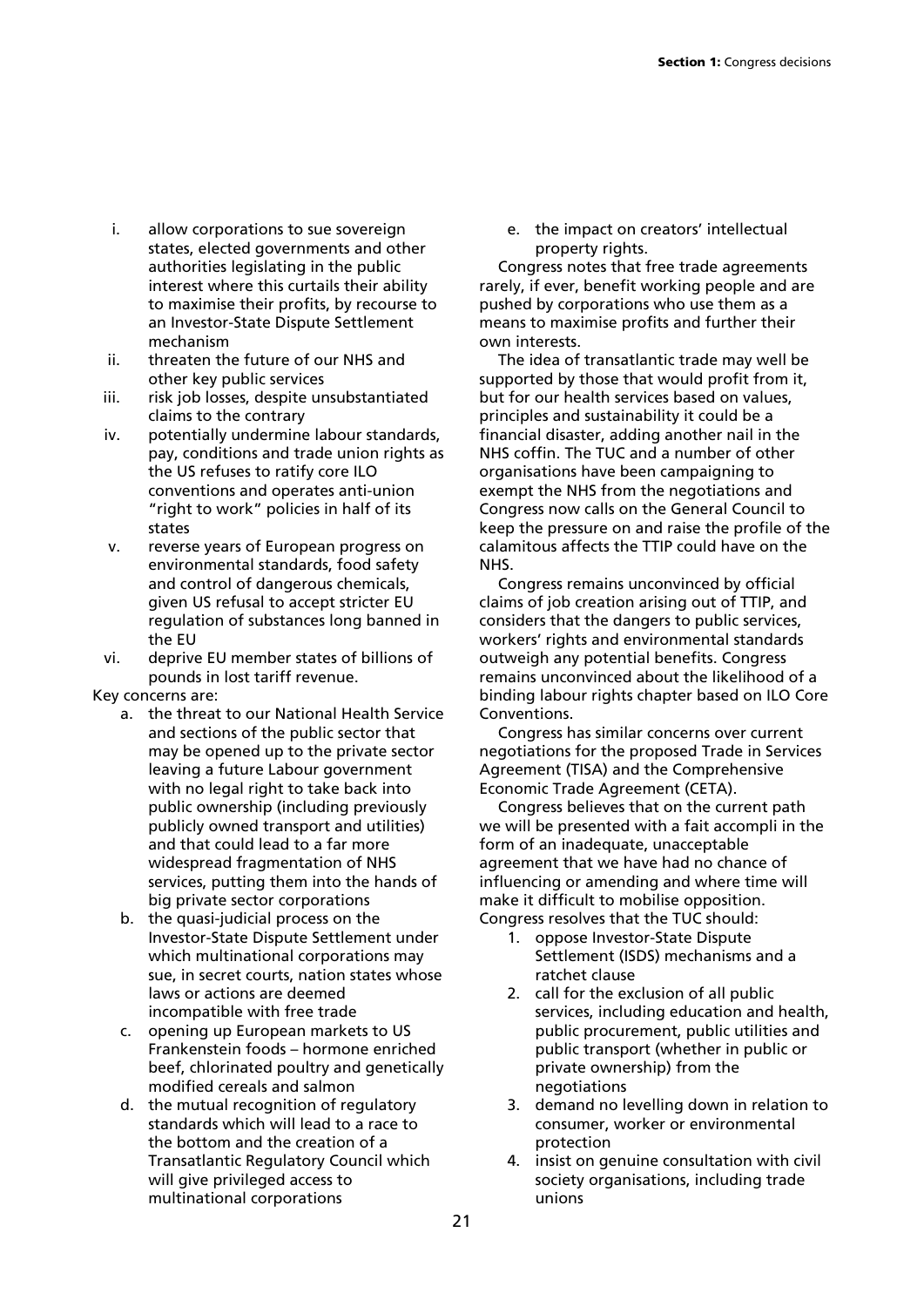- 5. work with like-minded organisations, including the ETUC, in opposing all detrimental aspects of TTIP and in campaigning for alternative EU trade and investment policies
- 6. welcome the decision of the EU Foreign Affairs Council on Trade to exclude the audio-visual sector from the initial TTIP agenda, and lobby the UK government to oppose its future inclusion, in order to preserve the European Cultural Exception and the unique national nature of arts and entertainment activity within Europe.

Congress therefore resolves that the trade union movement should now call for the TTIP negotiations to be halted and adopt a clear position of outright opposition to TTIP, and the other trade agreements currently being negotiated, whilst continuing to monitor progress and press for improvements to promote decent jobs and growth and safeguard labour, consumer, environmental and health and safety standards through lobbying, campaigning and negotiating, in alliance with the ETUC and AFLCIO.

Congress agrees that all pending and future trade agreements entered into by the EU should be subject to a vigorous and transparent regime of scrutiny and consultation, ensuring that they are of benefit and acceptable to the millions of people affected by their content, in all countries covered by the agreement.

#### *Mover: Unite Seconder: GMB*

*Supporters: University and College Union; Hospital Consultants and Specialists Association; UNISON; Musicians' Union; Broadcasting, Entertainment, Cinematograph and Theatre Union* 

# **Composite 4 Challenging the politics of poverty, inequality and racism**

Congress continues to be deeply concerned at the effects of the government's austerity agenda which has already resulted in over 13 million people living in poverty with around five million people still earning below the living wage (currently standing at £7.65 an hour).

Congress condemns the fact that 10 per cent of our young people live with a level of social and economic deprivation that creates

educational barriers which blight the life chances of a significant proportion of our next generation.

Congress notes that, at a time of increasing poverty and austerity for the many, the UK is now the fourth richest nation in the world (GDP/capita) with the wealthiest 1,000 people in the UK currently worth over £518bn, an increase of 13 per cent since 2013.

Congress also notes with concern that the recession and the increases in poverty and inequality which come in its wake have also led to an upsurge in racism and xenophobia in the UK and across the whole of Europe.

Congress notes with concern the advance of UKIP and other even more right-wing, xenophobic and outright racist parties in the 2014 European Parliamentary elections. Congress continues to reject the policies put forward by such organisations, including on immigration.

Congress notes the deep disillusionment with mainstream politics revealed by the results of the 2014 elections. In particular, low turnout assisted UKIP to considerable gains. UKIP's true agenda stands counter to the interests of working people of all backgrounds. UKIP have previously called for the elimination of virtually all workplace protections, with employees' rights wholly dependent on the goodwill of the employer. UKIP have also called in the past for the privatisation of schools and hospitals and a flat rate of income tax, policies that would be disastrous for low-paid and working class people. Their success has damaged mainstream politics, leading to more punitive measures against migrant workers, legitimising racist rhetoric and attacks against vulnerable workers.

While UKIP preys on economic anxieties, Congress believes that the only real answer to low pay and exploitation is stronger employment rights protections and trade union solidarity. Congress asserts that trade unionists are uniquely positioned to challenge such propaganda.

Congress calls on the General Council, affiliated unions and others to continue to campaign vigorously against organisations who have no contribution to make to improving the living standards and quality of life of the millions of people suffering from the impact of austerity cuts imposed by various governments across Europe.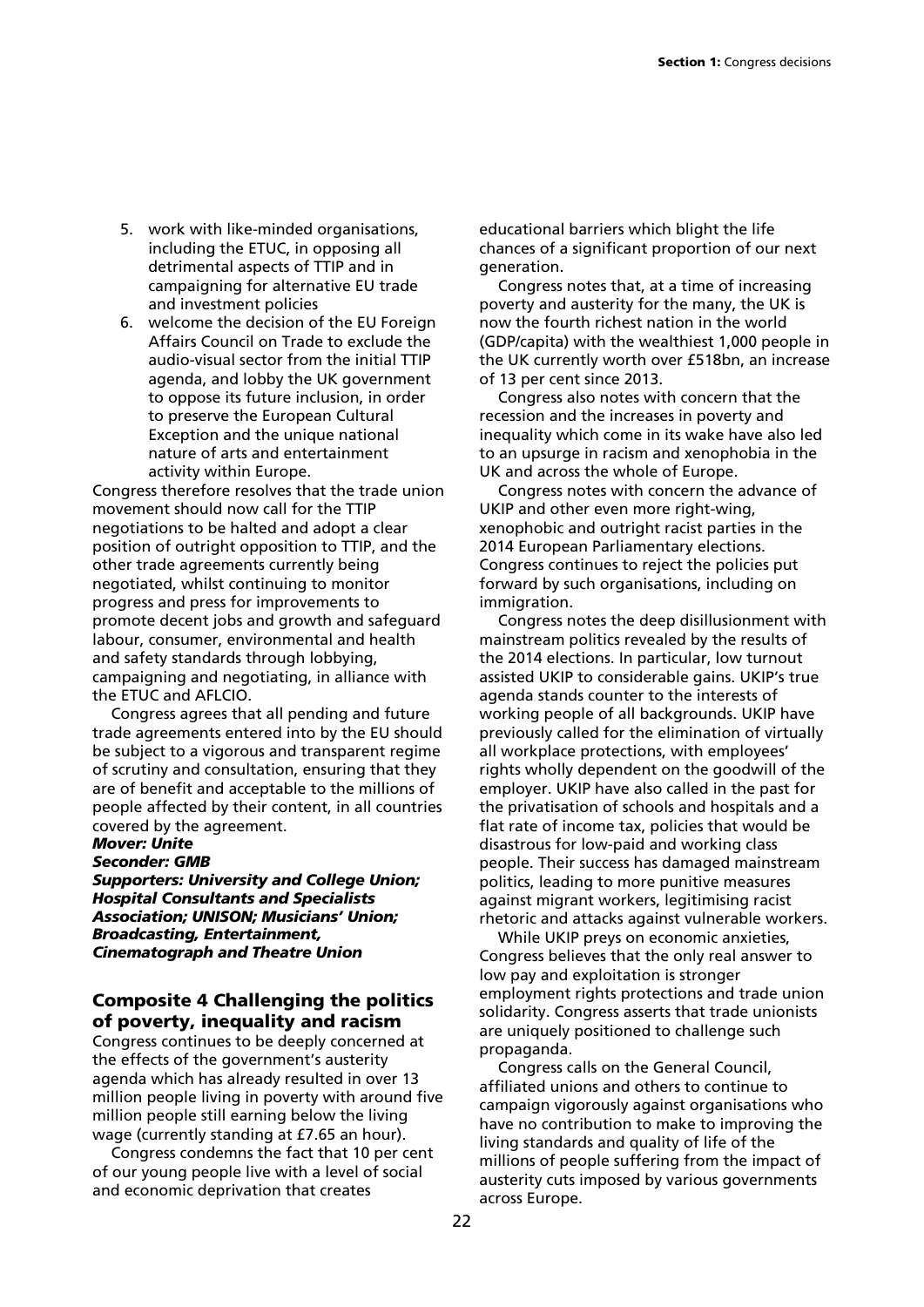Congress is also critical of the UK right-wing media's obsessively prejudicial coverage of immigration issues characterised by exaggeration, lies and half-truths – including increased pressure on our schools, hospitals and other public services. Congress rejects this analysis and instead recognises the enormous positive contribution generations of migrants have made to the UK economy and society. Indeed, many areas of employment including vital services like the NHS and public transport would suffer greatly were it not for the hard work and commitment of migrant workers.

Congress rejects attempts to pit UK workers against migrant workers or claimants. It rejects the divide and rule rhetoric and notes that migrants pay more in taxes than they receive in benefits. Congress further notes that UK benefits are among the lowest in Europe, making claims of 'benefit tourism' ridiculous

Congress is also concerned about the opportunity for unscrupulous employers to exploit migrant workers as a cheap source of labour to undercut people's pay and pensions and considers this is the real problem that mainstream politicians need to address.

Congress calls on the TUC and its affiliates to challenge the politics of hate by:

- i. developing local community campaigns ahead of the 2015 general election in conjunction with groups such as HOPE not hate and UAF
- ii. counteracting voter disillusionment and UKIP's policies for workers, highlighting voter registration and engagement through active campaigning and political education
- iii. tackling the toxic rhetoric around migration and placing a renewed focus on organising and recruiting migrant workers.

Congress calls on the General Council to continue to fight for a more humane immigration policy. This, together with better employment rights for all workers and the reversal of austerity cuts, will help defeat racism, prejudice and discrimination. Congress, therefore, calls on the General Council to:

a. continue its campaigning work to combat the structural inequalities that lead to poverty, including support for the establishment of the living wage across the economy

b. continue to counter the racist anti immigration propaganda that originates in the overtly racist parties and groups in the UK but which is now being adopted by some of the established mainstream parties.

*Mover: UNISON* 

*Seconder: Educational Institute of Scotland Supporters: Transport Salaried Staffs' Association; Public and Commercial Services Union* 

# **Composite 5 Delivering highperformance workplaces**

Congress recognises the critical importance of developing an active industrial strategy that fosters strategic, tripartite engagement between business, unions and government, and ensures a long-term approach from employers that delivers high-performance workplaces and supports low-paid workers (often from diverse backgrounds) in all sectors trapped in low skills jobs. Congress is profoundly concerned that the current hands-off approach from government is hurting UK workers and business and the wider UK economy, and that government should make far more effective use of the levers at its disposal to support industry and the public sector in areas such as procurement, taxation and skills policy.

Congress notes that secure employment, selfdevelopment, fair pay and feeling valued are all factors associated with high-performing workplaces across all sectors, and that to assist in achieving these goals we need a hands-on strategic approach from government that promotes good industrial relations and creates and secures jobs.

Therefore, Congress calls on the TUC to support and develop:

- i. tripartite industrial strategies to create sustainable employment opportunities, provide ongoing productivity improvements and develop skills
- ii. procurement policies that recognise employers prepared to invest in skills and that recognise trade unions
- iii. policies that promote worker participation and good industrial relations such as by improving consultation arrangements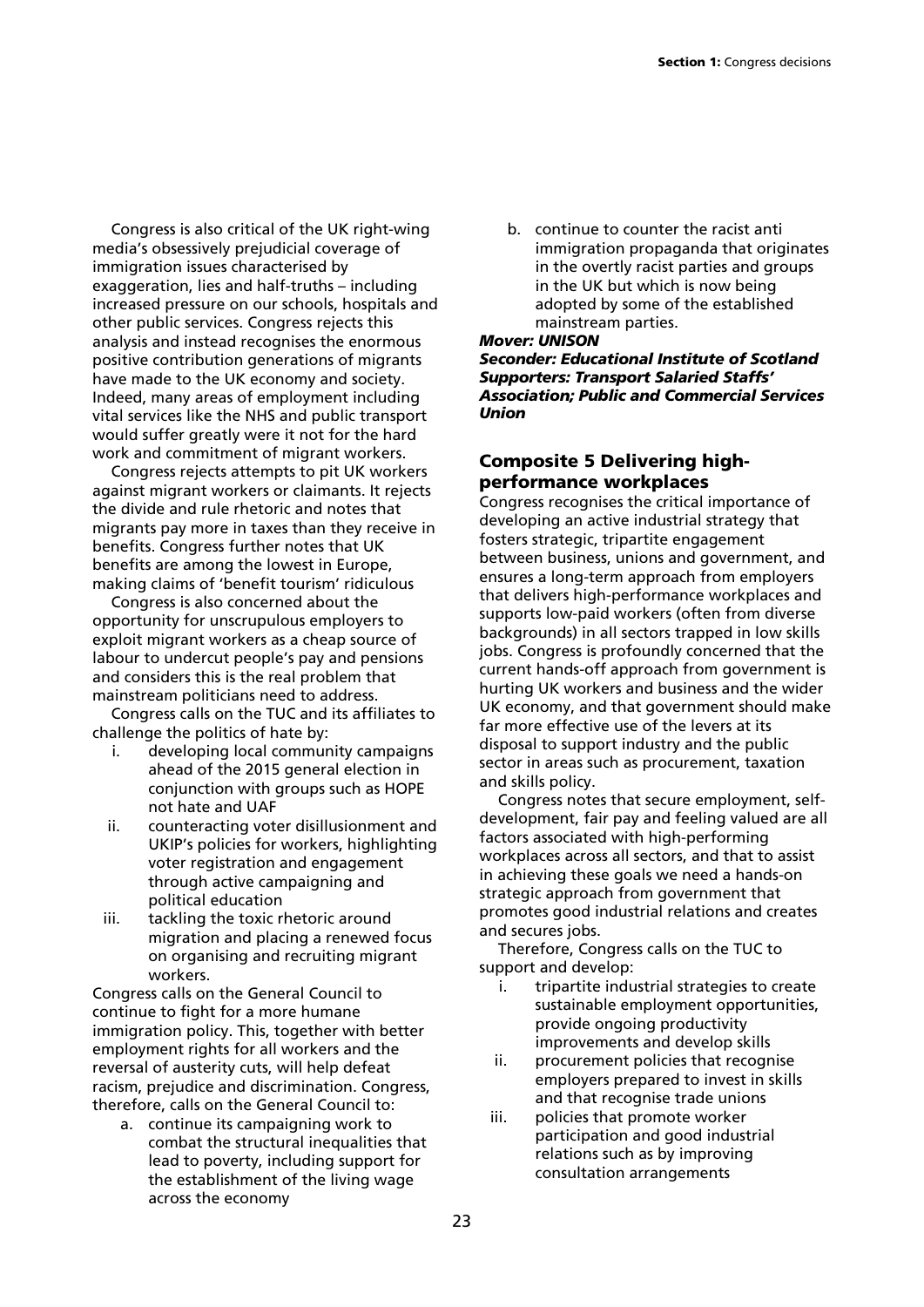- iv. the crucial role of trade unions in delivering genuine staff engagement that captures the knowledge, expertise and ideas that workers have in all sectors that can make a real difference to the success of an organisation
- v. initiatives such as that led by the FDA supporting a younger and more diverse group to access roles and development within the public sector.

*Mover: Community Seconder: Chartered Society of Physiotherapy Supporter: FDA* 

# **Composite 6 Energy policy**

Congress notes that the future of indigenous coal mining in the UK is gravely at risk as a consequence of a number of external factors including the sterling/dollar exchange rate, the short-term availability of displaced cheap coal from America and the disproportionate burden placed on coal by environmental legislation.

This threatens the closure of UK Coal's remaining two deep mines. Although the government have offered a match-funded commercial loan of £10m, this initiative is predicated on the managed closure of the industry in 2015.

Congress views the reliance on coal imports as a danger to the security of energy supply. It is unknown whether fracking in the UK will produce the required energy, and also unknown is the potential damage to the environment. Coal is a proven indigenous source of energy that can be used cleanly.

Congress endorses the efforts by the TUC and mining unions to ensure a longer term future of indigenous mining by the UK applying for European state aid. Other member states have applied for such assistance and the EU Competition Directorate has indicated that it would expedite any application quickly.

Congress urges the TUC to press for such aid at every opportunity.

Congress welcomes the work done by the TUC in conjunction with the Carbon Capture & Storage Association and through the TUC Clean Coal Task Force.

Congress notes that a future market for coal in the UK requires the government to commit early to a number of carbon capture and

storage plants burning coal. Without this technology the government's environmental targets for CO<sub>2</sub> will not be achieved.

Given the above concerns Congress is also asked to press the government not to increase further the present level of the carbon price floor (CPF).

Congress applauds the workers buyout committee at Kellingley Colliery for their valiant efforts to prolong the life of the mine beyond the company's projected closure of the industry in late 2015, saving 1,000s of jobs within the associated industries.

Congress welcomed the budget announcement of further support for EIIs to mitigate the impact of green taxes, including the CPF. However, Congress calls on the General Council to lobby for support to be brought forward from 2016 and offered to less carbonintensive industries not covered but suffering competitive disadvantage.

# *Mover: BACM–TEAM Seconder: Community Supporters: National Union of Mineworkers; National Association of Colliery Overmen, Deputies and Shotfirers*

# **Composite 7 Public sector pay and living standards**

Congress is appalled that the squeeze on living standards shows no sign of abating. The return to economic growth has brought no relief to the vast majority of UK workers, while the bonus culture continues to run amok.

Congress believes that George Osborne's much-heralded 'recovery' is a recovery only for the wealthy – as the 1,000 richest Briton's increased their wealth by £70bn in the last year.

Congress notes that the number of workers earning less than a living wage has rocketed to more than five million. With four-fifths of new jobs low-paid, for the first time more working families are in poverty than non-working ones.

Congress condemns the government's punitive public sector pay and pensions policy that has resulted in cuts of 16 to 20 per cent in the value of staff pay since 2010.

Congress also condemns the fact that the brunt of the economic crisis continues to be borne by those least able to afford it while large-scale tax avoidance and tax evasion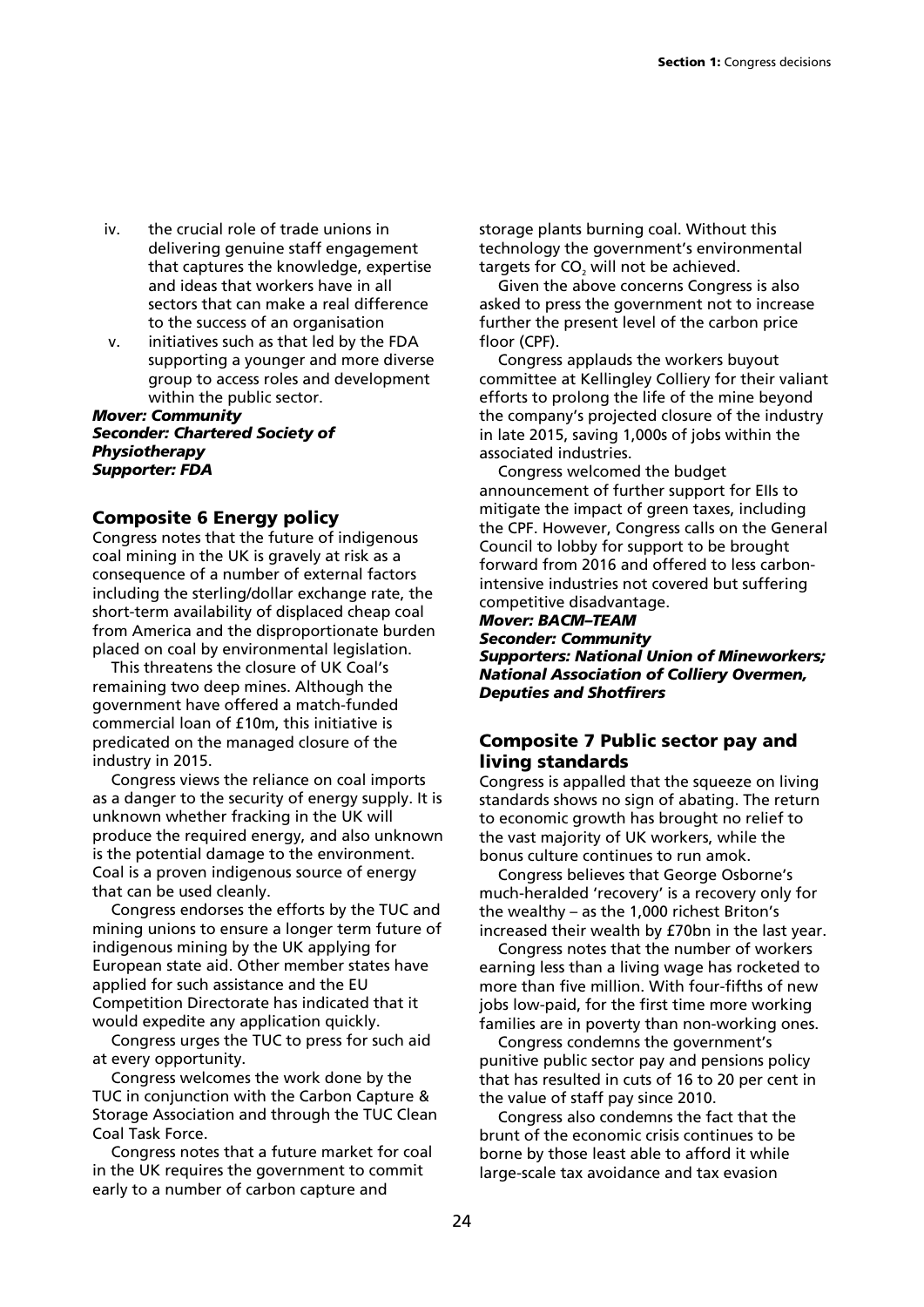continues apace and notes that executive pay is up 74 per cent.

But Congress congratulates higher education staff and their unions for having broken through the pay cap with their latest pay award and securing the living wage at more than 150 universities.

Congress deplores the increasing use of privatisation and casualisation as a further means of restricting pay, allowing some employers to circumvent minimum wage law.

Congress also notes that 44 years after the Equal Pay Act was passed, the pay gap between men and women has recently steadily increased to over 15 per cent for full-time workers.

Congress congratulates those members who took industrial action on 10 July across local government and other public services, and offers support to those in the NHS and elsewhere considering further action.

Congress applauds all unions that have continued to engage in industrial action to frustrate the government's assault on the pay of public service workers by pursuing sustainable industrial action through action short of strike and strike action.

Congress believes that unions' industrial action on pay must be coordinated by the TUC across the public sector. We further believe the most effective way to challenge the policy is through developing common objectives in a dispute with government and a joint campaigning strategy, including joint industrial action.

Congress further condemns Tory hypocritical anti-union proposals to introduce thresholds for strike ballots, when no UK political elections are subject to such rules.

Congress calls on the General Council to:

- i. put the case for ending below-inflation pay to all parties in the run-up to the 2015 general election and campaign for a commitment from all three Westminster Parties for an end to the public sector pay cap
- ii. coordinate joint campaigning over pay and pensions across unions representing public sector workers
- iii. draw up a joint industrial action strategy amongst affiliates, coordinating strike action amongst affiliates who are in dispute with their employers over the course of the next year
- iv. highlight falling living standards, ensuring this remains a central feature of the 2015 general election campaign
- v. promote a living wage as a means of ending the blight of poverty
- vi. campaign against any proposals to introduce thresholds for union strike ballots
- vii. campaign for greater pay transparency, including compulsory equal pay audits and stronger sanctions for employers who disregard their findings.

#### *Mover: UNISON*

#### *Seconder: Public and Commercial Services Union*

*Supporters: Educational Institute of Scotland; NASUWT; University and College Union* 

#### **Composite 8 Pensions**

Congress believes that pensions are effectively deferred pay and that decent pension provision for all workers is at the heart of the welfare state, as well as a central aim for the trade union movement.

Congress notes the attacks made by this coalition government on all aspects of pension provision, including gerrymandering inflation uprating, attacks on public sector pensions, threats to universal pensioner benefits such as the winter fuel allowance and bus pass, and efforts to further undermine private sector pensions.

Congress believes that the state pension is not sufficient to meet the needs for retired working people, particularly in light of the fact that the £155 per week state pension due from April 2016 announced by the coalition is false and will see many people receive less than this, who have earned the right to a dignified retirement after a lifetime of work.

Congress further believes that an occupational pension remains a vital part of ensuring a decent standard of living during retirement.

Congress recognises that occupational pensions should reflect the nature of the work carried out in specific sectors and industries, and that no 'one-size-fits-all' arrangement is necessary for all schemes.

Congress also condemns this government's refusal to ensure that equal marriage is truly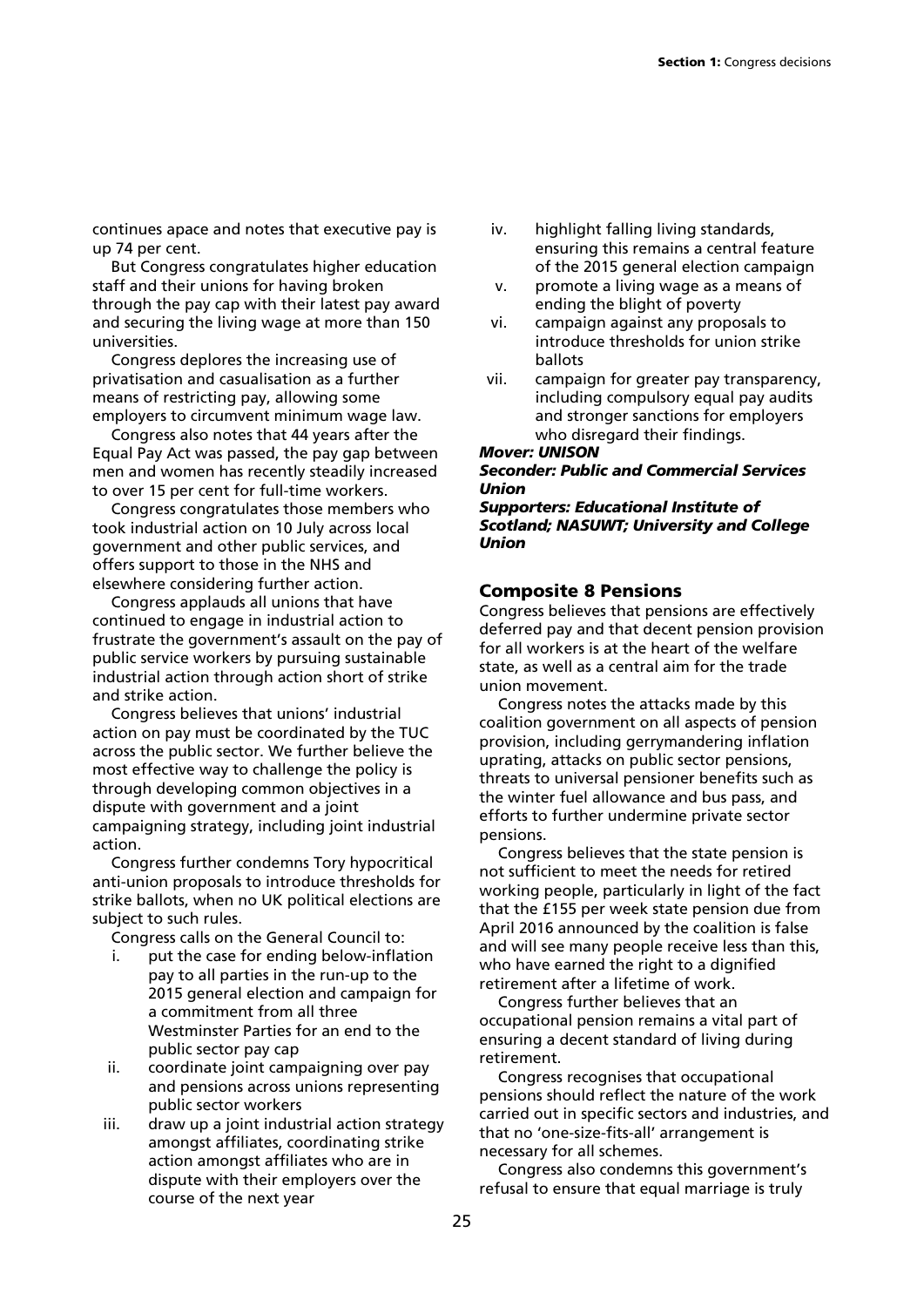equal by ensuring equality of provision for survivor benefits in occupational schemes. Congress will continue to fight to overturn laws that allow pensions to offer reduced benefits to same-sex couples.

Congress calls on the next Westminster government to reverse the detrimental changes made to state and occupational pensions since 2010, and ensure that all workers receive the pensions they have paid for.

Congress calls on the Labour Party to produce a coherent pensions plan, including an absolute guarantee on a weekly flat rate state pension that is clear and unambiguous and on occupational pensions, to ensure that workers do not have to pay more, work longer and still get less.

Congress notes the announcement in the Budget that from 2015 workers in private pension schemes will not have to buy an annuity. Investments advice is complex and costly. Congress therefore calls on the government to provide free advice for workers to use their fund wisely to avoid spending their retirement in poverty.

Congress calls on the General Council to continue to campaign for fair state pensions for all, and to coordinate action in defence of pensions among affiliated unions, including, where appropriate, industrial action.

*Mover: Fire Brigades' Union* 

*Seconder: Communication Workers Union Supporters: University and College Union; Associated Society of Locomotive Engineers and Firemen; Society of Chiropodists and Podiatrists* 

# **Composite 9 Defending quality public services**

Congress recognises that effective and efficient public services are a shared goal of citizens, governments and public servants. Public services are now in an almost permanent cycle of reform, both to deliver efficiencies and meet the changing expectations of the public.

Congress notes that:

Cuts to services and jobs are becoming critical – with 60 per cent of cuts still to come. Congress rejects the approach of successive governments requiring substantial financial savings from public services with little rationale or evidence on how they can be delivered within the budget

allocated and condemns the political parties for adopting the same austerity spending plan for 2015–16. Congress believes that the government's austerity programme is aimed at creating a permanently smaller state.

The transfer of some government services to local authorities will pass the buck for austerity to local councils and lead to more outsourcing and a postcode lottery for currently universally provided public services, as happened with the social fund and council tax benefit.

Digitisation of public services should be seen as an opportunity to improve services for the public, not solely as a further rationale to reduce resources.

Privatisation, outsourcing and restructuring are disrupting the delivery of services and frustrating attempts to meet longer term challenges, such as meeting the needs of an ageing society and rising expectations of service users. This drives down wages and standards of service to the public, leads to the loss of revenues to fund public services through tax avoidance, evasion and off-shoring, and delivers riches for shareholder profit. Congress welcomes PCS opposition campaigns, including defence of the Land Registry. The Civil Service Reform Plan enshrines further privatisation.

The relentless downward pressure on budgets, with no letup in demand, has placed an unbearable strain on public servants who remain committed to quality public services. Staff morale is damaged due to pay cuts, downgrading, redundancies and consequent increased workload for remaining staff, leading to recruitment and retention problems. Many public servants are working hundreds of additional unpaid hours every year, effectively subsiding public services with their own time.

The democratic accountability and character of public services is being undermined by current government policies, such as the Council Tax cap and the hospital closure provisions of the Care Act.

The government's approach is reinforcing levels of inequality in society.

The tax gap is far higher than HMRC estimates and tax will be a major battleground for the next government.

Congress calls on the General Council to develop a campaign to ensure:

i. the future of our public services is firmly on the agenda at the next general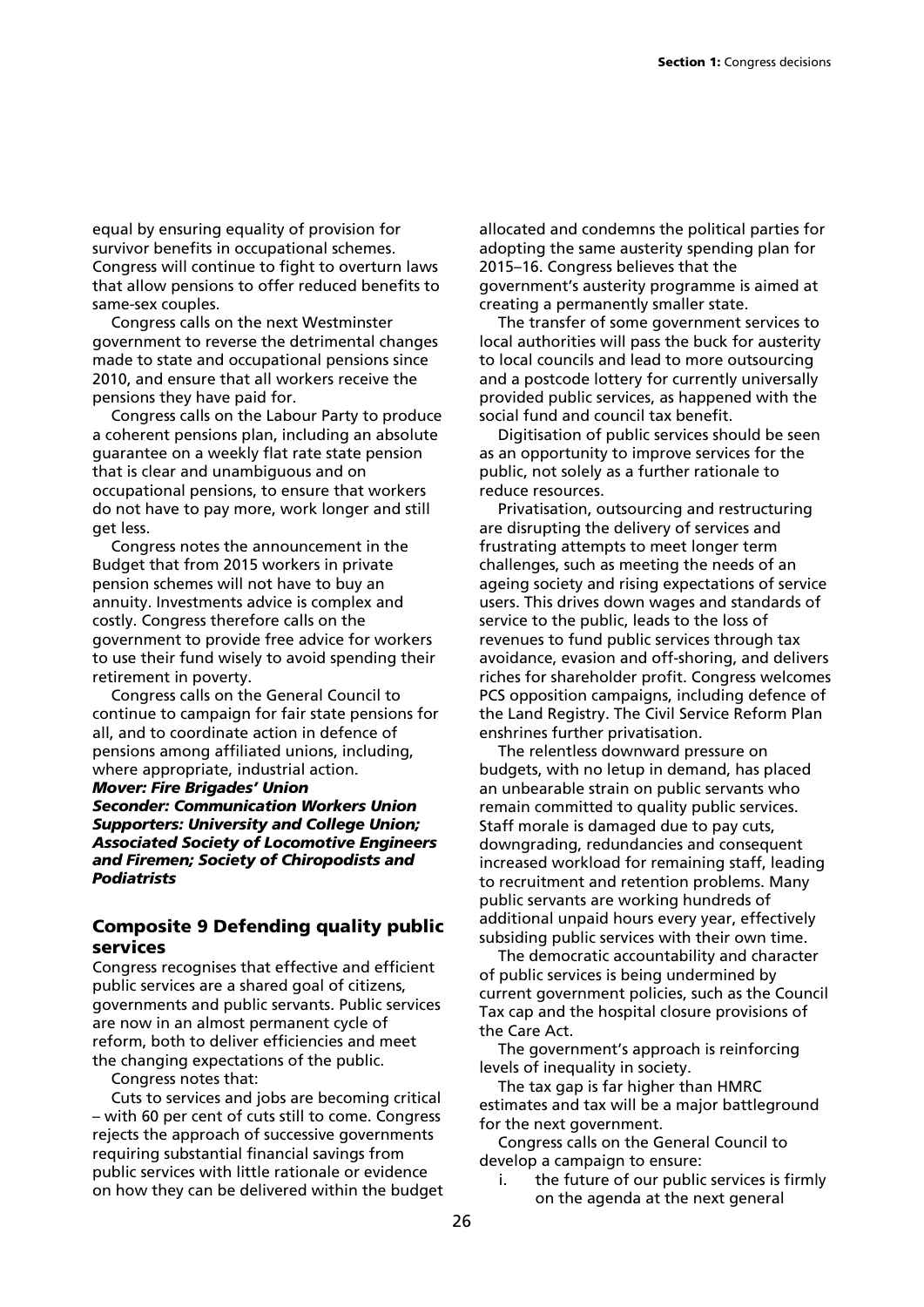election, to challenge the main parties to demonstrate to voters and public servants, in a meaningful and robust way, how they will maintain and improve public services, match those commitments with the resources needed to deliver them and discharge their duties as a responsible employer

- ii. any incoming government after the 2015 general election immediately scraps the cuts in funding for public services planned by the current coalition government by means of an emergency budget immediately following the general election.
- iii. the general election is used to highlight private sector failure and profiteering, and the benefits of public sector provision, with a major anti-privatisation event before the general election and a training programme on campaigning against privatisation
- iv. the tide of privatisation and outsourcing that is disfiguring our services is decisively turned, including anti-cuts, anti-off-shoring and anti-privatisation campaigns aimed at defending public services and returning services to public ownership and the removal of public services from the provision of the proposed TTIP agreement
- v. a moratorium on further job cuts in all parts of public services is implemented immediately
- vi. tax justice is central to political campaigning on public services and welfare spending based on Tax Justice Network research and in particular to draw attention to the role of professionals in HMRC in combating avoidance and evasion to ensure that the money required to fund essential public services is collected
- vii. an alternative vision for public services built on enduring values of fairness, valuing staff, compassion and social solidarity is vigorously promoted, along robust proposals about how they can be funded.

#### *Mover: UNISON*

# *Seconder: Public and Commercial Services Union*

*Supporters: FDA; Fire Brigades' Union* 

# **Composite 10 Maintaining a worldclass education system**

Congress welcomes the wealth of international evidence confirming that public education systems across the UK are amongst the best in the world.

Congress condemns the ideologically driven denigration of public education and the unremitting assault on the professionalism, pay, working conditions and jobs of teachers and support staff in schools, which are damaging to children's educational progress and achievements.

Congress deplores the politically motivated attacks on educational entitlements of children and young people and the failure to establish systems of governance, management and financial scrutiny that ensure that schools act in the public interest. Congress notes teacher working hours have gone up by over 10 per cent since 2010 and these extra hours are not spent on tasks that support students or improve teaching and learning.

Congress welcomes the work being done by teacher unions to highlight the damaging effect government policy is having on education. Congress congratulates those unions campaigning to reclaim the promise of public education by ensuring that quality educational opportunities are accessible to all children and young people.

Congress believes government attacks on the pay and conditions of school staff are an attack on education. Congress welcomes the fact that joint campaigning stopped the School Teachers' Review Body (STRB) bringing in changes that Michael Gove requested which would have made things worse. Congress notes this work is winning public support and that Michael Gove's approval rating amongst the public is somewhere between 9 per cent and 16 per cent.

With music education facing more cuts, the Musicians' Union and the Music Industries Association (MIA) have launched a new campaign to help support the invaluable work carried out by music teachers around the UK.

Music teachers across the UK are being affected by job cuts, a worsening in terms and conditions and the casualisation of the workforce. A whole generation of children is at risk of losing out on the life-changing opportunities that music education offers as we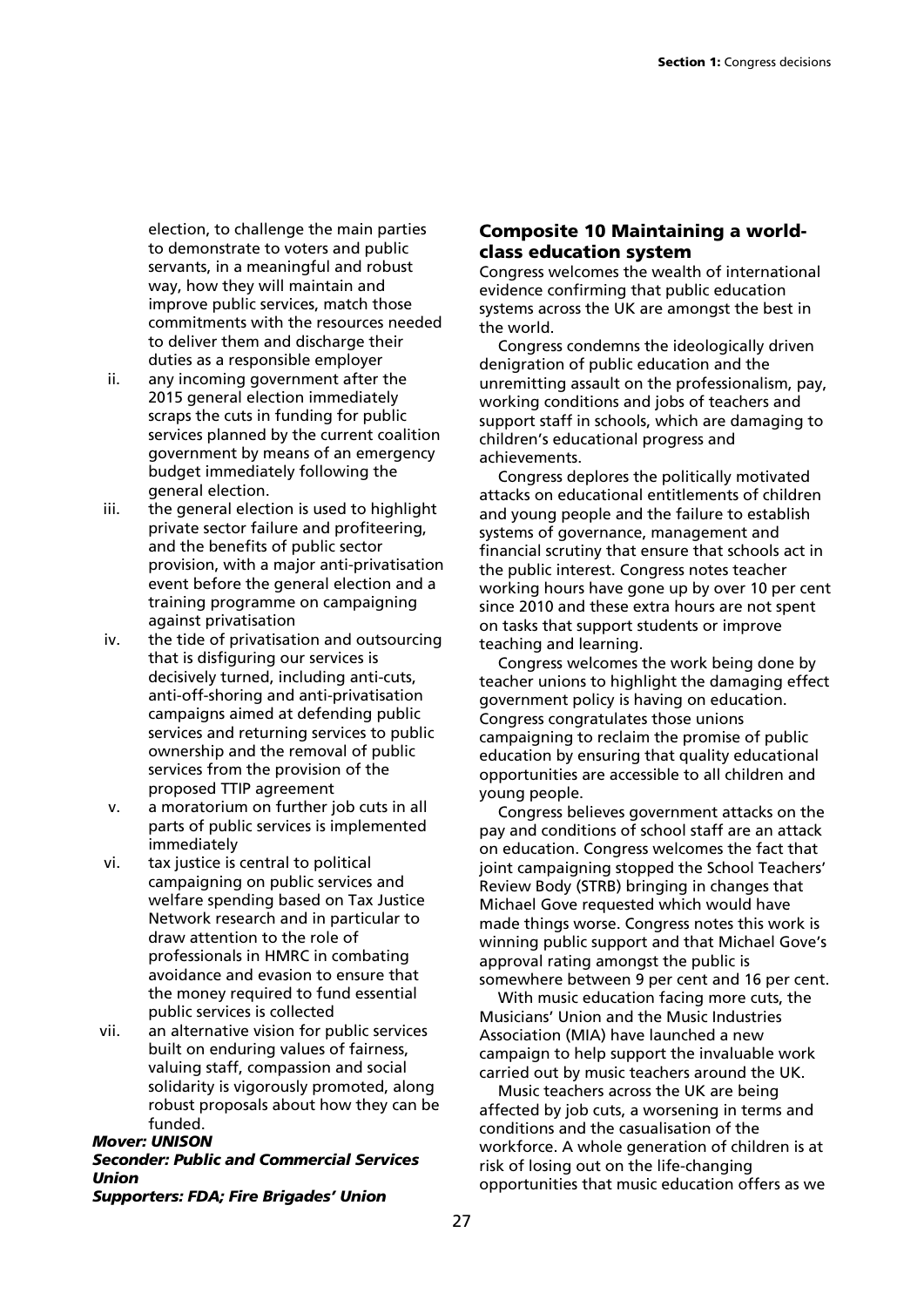see increasing fragmentation of the education system.

The campaign aims to raise awareness of the issues affecting music teachers everywhere and also to celebrate the inspirational work teachers have done, and are doing, to create and inspire the musicians and music lovers of the future.

Congress welcomes and supports the five demands of the NUT Stand Up for Education campaign, which have won support from parents and politicians.

Congress further welcomes the positive vision set out in ATL's Shape Education manifesto, which puts students' futures before profit, school collaboration before competition, and properly funds the transition from schools and colleges to work with excellent careers guidance.

Congress calls on the General Council to mount a vigorous and sustained campaign and resolves to:

- i. support campaign initiatives by education unions aimed at highlighting the effects of government education policy
- ii. make education a key strand of TUC campaigning up to the general election 2015 and setting out to all political parties an alternative education vision
- iii. secure a national framework of educational entitlement, accessible to all children and young people regardless of parental income
- iv. ensure that all children and young people receive a broad and balanced education, fit for life in the 21st century. Changes to the curriculum and assessment should be positive, planned and a result of discussions with the teaching profession.
- v. ensure that all children are taught by teachers who hold qualified teacher status
- vi. ensure there are enough teachers and stop picking fights with the ones we have
- vii. highlight the positive contribution to learning of well-deployed teaching assistants
- viii. secure national pay and conditions of service for all teachers and support staff in all state-funded schools
- ix. ensure educational staff have the right to continuing professional development
- x. secure increased investment in education, ensuring the recruitment and retention of teachers and support staff
- xi. fund schools and colleges properly and encourage them to work together
- xii. secure appropriate national systems of governance, management and financial scrutiny that reflect the values and ethos of a public education service. Local councils should have the right to build new schools where they are needed
- xiii. prevent any change to the charitable status of academy trusts that would allow them to become profit-driven businesses
- xiv. extend universal free school meals to junior classes, ensuring pupils aren't too hungry to learn
- xv. support the MU and the MIA's Support My Music Teacher campaign.

*Mover: National Union of Teachers Seconder: NASUWT Supporters: Musicians' Union; GMB; Association of Teachers and Lecturers* 

# **Composite 11 Restoring democratic accountability in the school system**

Congress affirms that the coalition government's academies/free schools programme and its attacks on local government responsibilities and funding are causing huge problems of democratic accountability in the education service. Congress asserts that the secretive practices of the government in promoting unnecessary free schools and unregulated academies amounts to a gross misuse of public funds; and further, that inadequacies of oversight are inevitable in such an atomised system. These practices contrast markedly with the tight-fisted austerity applied to the rest of public expenditure.

Congress notes the acute and continuing concerns of the House of Commons Public Accounts Committee about the operation of the Education Funding Agency, including a lack of transparency and accountability in academies and free schools and the conflicts of interest of trustees on academy boards. Congress also notes the escalating number of fraud, nepotism and corruption investigations associated with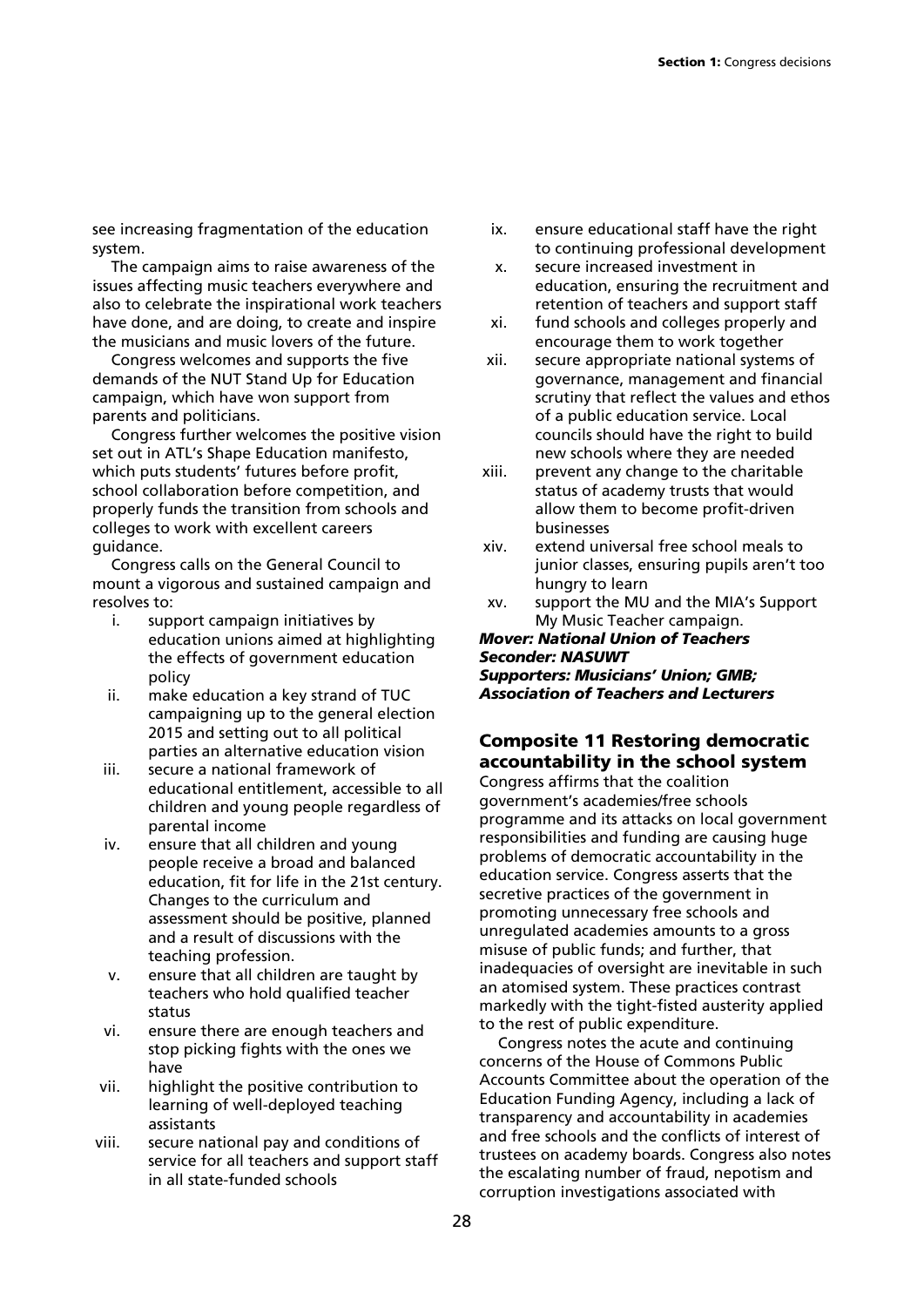academies and free schools. Congress further notes that the Secretary of State has taken £400m from the basic needs budget to fill a hole in the free schools' budget at a time of a rapidly rising primary school population, and a rising number of infant schoolchildren in classes of over 30. These concerns echo the findings of the TUC's own *Education Not for Sale* report documenting the encroachment of profiteering into state education.

Congress notes the emerging crisis in school places, as millions are spent on free schools in areas with no shortage of places while growing pupil numbers creates ever growing shortages elsewhere. Congress believes that local authorities' dwindling ability to monitor, support and intervene in schools, and in particular in academies, is leading to increasing problems with regard to governance, accountability and educational standards. Local authorities are best placed to ensure fair access to education for students and support schools in times of crisis, being close at hand and familiar with local contexts, but must be permitted the resources needed to maintain and deploy the necessary support and expertise.

Congress supports the call from the Public Accounts Committee for a fit-and-proper persons test for academy trustees, but further demands a transparent and equitable funding system for all state-funded schools regardless of status, administered by a democratically accountable middle tier responsive to local needs. Funding for public services must not be for private gain.

Congress believes that 26,000 state schools cannot be run from Whitehall and that an effective and accountable 'middle tier', sitting between government and schools, for oversight of the education system is essential. Furthermore, Congress believes that its establishment must be based squarely on restoring an appropriate role for local authorities in relation to schools.

Congress therefore calls on the political parties to commit themselves to a middle-tier based on democratically elected local authorities, holding requisite powers over school place planning and admissions, funded adequately for their role in providing monitoring, support and intervention, and with a strong commitment to a community cohesion.

#### *Mover: Association of Teachers and Lecturers Seconder: National Union of Teachers*

# **Composite 12 Sustainable funding for the NHS**

Far from benefiting from economic recovery, spending on the NHS as a proportion of GDP is due to fall to 6.1 per cent by 2021, leaving the UK lagging behind most other European countries in terms of funding. Congress believes that given ever-rising demand for health services, this raises serious questions about the future sustainability of the NHS. In some services funding has been cut by up to a third; however, the needs of communities have remained unchanged. In fact with increased life expectancy, increasing incidences of diabetes and other chronic conditions, need has increased significantly.

The result of these funding cuts has seen NHS podiatry and other community services subjected to 'redesigns' or 'reorganisations': these are dressed up phrases for cost-cutting exercises.

Congress believes these service redesigns/reorganisations will have a devastating effect on the standard of care that NHS clinicians will be able to provide to patients as morale amongst members within the NHS is at an all-time low.

Consistently ranked among the best-performing and valued healthcare systems in the world, the NHS cannot continue to deliver universal quality care to patients without a significant rethink on how it is paid for and organised.

Congress calls on the TUC to take every opportunity to press for such a rethink, including how to:

- i. ensure that the NHS has the funding through taxation that it needs
- ii. base health and social care around the needs of patients, delivered in as seamless way as possible, with a much greater focus on prevention and keeping people out of hospital
- iii. restore staff morale, badly dented by rapidly increasing work pressures, the constant maligning of the NHS, and government failure to honour independent Pay Review Body recommendations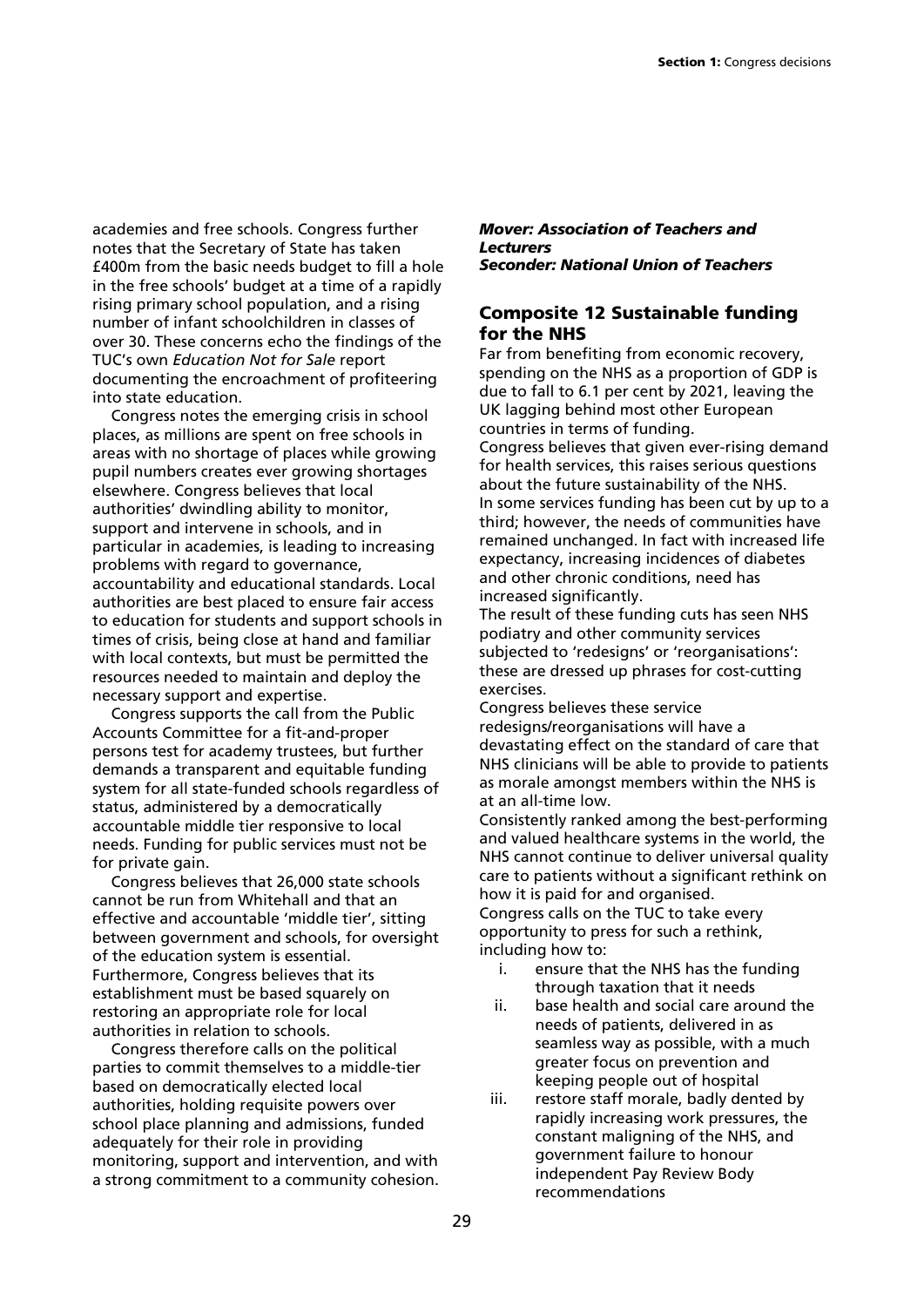iv. genuinely engage patients, NHS staff and their representatives in re-designing services that will deliver quality and stand the test of time, alongside making best use of taxpayer money.

Congress calls on the TUC to continue to campaign through the All Together for the NHS campaign and other campaigns to maintain the pay levels and the skills that clinicians need to provide a quality, safe and effective service to their communities.

#### *Mover: Chartered Society of Physiotherapy Seconder: Society of Chiropodists and Podiatrists*

# **Composite 13 The economic and health impact of austerity**

Congress believes government austerity measures are having severe and negative effects not just on the pockets but also on the health of the nation. Sickness absence costs the UK £15bn annually in lost economic output. Investment in quality healthcare and support for those whose health currently prevents them from working is good for people and good for the economy. Congress knows that for most people, even those with long-term conditions, health can actually be improved by being in work.

The research findings are clear. Major cuts in public spending and health services across Europe have triggered a drastic deterioration in people's overall health.

Job losses are leading to increases in incidents of depression, mental health problems and suicide.

Older workers, in particular women, are especially vulnerable to stress, juggling caring responsibilities for their extended families with the insecurity of redundancy and pressures of new performance procedures that accelerate capability issues into dismissal.

Efficiency savings and cuts to health care are preventing people from accessing the support they need to help them obtain or remain in employment.

Congress believes forward-thinking investment in health care can stop this downward spiral by enabling people to return to and stay in paid work, one of the key routes out of poverty.

Congress calls on the TUC General Council to:

- i. continue to highlight the impact of austerity measures, including both cuts to health care provision and cuts to welfare benefits, on the health of the nation
- ii. urge employers to ensure that they invest in effective occupational health services to keep workers in work and help them to return to work as quickly as possible
- iii. work with organisations like The Age and Employment Network supporting older workers in the workplace
- iv. highlight the importance of a wellfunded NHS, free at the point of use, for all workers, including self-employed workers and those who are engaged in itinerant and highly mobile occupations
- v. campaign with NHS employers to highlight the vital importance of occupational health within the NHS and to work to create models of best practice for workplace health.

# *Mover: Chartered Society of Physiotherapy Seconder: Association of Teachers and Lecturers*

*Supporters: Equity; Society of Radiographers* 

# **Composite 14 Protect probation and Speak up for Justice**

Congress welcomes the TUC Speak Up for Justice campaign, which has a multi-union approach. Congress notes its aims and objectives and endorses the campaign, which calls for properly funded prison, probation and court services.

The coalition government's Transforming Rehabilitation (TR) agenda has caused the fragmentation of the 106-year-old probation service and foisted operational chaos within the National Probation Service (NPS) and 21 Community Rehabilitation Companies (CRCs) that came into effect on 1 June. Despite this, and overwhelming evidence that demonstrates that there is a real danger to community safety, the Secretary of State continues with his attempts to sell off the CRC network using a socalled tendering process that Napo believes is not only fundamentally uncompetitive, but morally corrupt.

Congress believes the Secretary of State's claims that privatising probation will bring about a decrease in re-offending rates and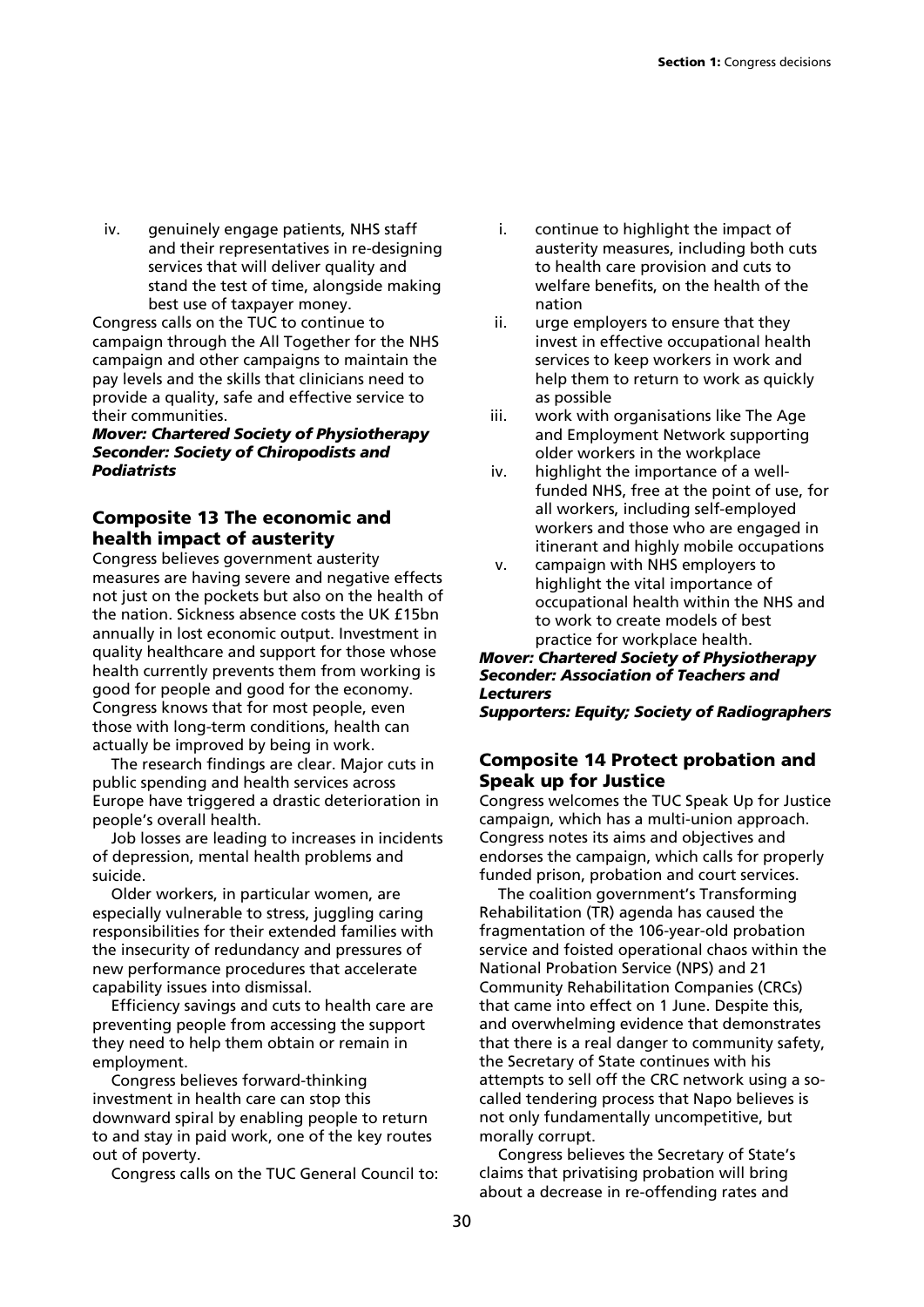introduce innovation is an abject misrepresentation of the facts. It follows his blatant misleading of parliament, his refusal to comply with FOI requests on his own department's damning assessment of TR, and his permanent state of self-denial about the disastrous impact of his grandiose project. Congress calls on the General Council to:

- i. express its full support for Napo's alternative plans to assist the under 12 month custodial community by publicly managed, locally accountable partnerships with proven providers
- ii. endorse the public and political campaign to halt the TR timetable, and to prevent the share sale of the CRCs taking place
- iii. call upon an incoming Labour government to revoke any contracts should any of these be awarded this side of the next general election.

#### *Mover: Napo Seconder: POA*

# **Composite 15 Trade union and employment rights**

Congress notes the British trade union movement has suffered a range of politically motivated legislative and legal restrictions all designed to undermine and weaken the campaign for social justice and equality.

Congress further notes these attacks have become the staple diet of Conservative Party politicians and their fellow travellers who seek to undermine or destroy the right to strike.

This is at a time when the International Organisation of Employers is challenging the existence of an international right to strike at the ILO, a challenge which hits to the heart of all workers' rights to organise.

Congress notes that the government's immediate response to the public sector strikes called for 10 July was not to seek a resolution of the issues but to suggest that further reform of trade union law was necessary.

The government said that it would seek to legislate in two areas:

i. that there should be a threshold for the turnout in an industrial action ballot that must be reached

ii. placing a time limit on the legality of a mandate a union has to call industrial action.

This, along with the much delayed Carr Review, is indicative of the industrial relations framework the Tories would hope to implement if they win the next general election, which is chipping away at the last vestige of trade union rights left to us in Britain.

Congress recognises that Britain already has some of the most restrictive rules on industrial action of any democratic country. The Prime Minister has already announced that within the Conservative manifesto there will be more restrictions on thresholds on union ballots, which will form legislation if they win the general election in 2015.

During the life time of this parliament we have seen the Tories and their LibDem allies severely curtail individual rights at work – the impact of which is shown by the most recent Employment Tribunal statistics. Single claim applications to the Tribunal are down from 13,739 to 5,619 – a 59 per cent drop over last year's figures. All types of cases were down: unfair dismissal, sex discrimination, unpaid wages, race discrimination and sexual orientation.

If workers can't rely on the law then they need strong trade unions to fight their corner. The case is unanswerable that an incoming government should legislate to support trade union rights based on international and European labour standards, including the:

- a. right to organise
- b. right to collective bargaining
- c. right to strike
- d. repeal, in the first term of a Labour government, of all aspects of legislation introduced by the coalition government that seek to deny justice for working people.

Congress is proud that it is the very core function of this trade union movement to promote and defend our members' interests, including fighting for social justice and against global exploitation.

The hallmark of a real democratic society is the measure of freedoms and rights that its citizens' institutions including trade unions, have access to.

The trade union movement has achieved much in the way of improving industrial and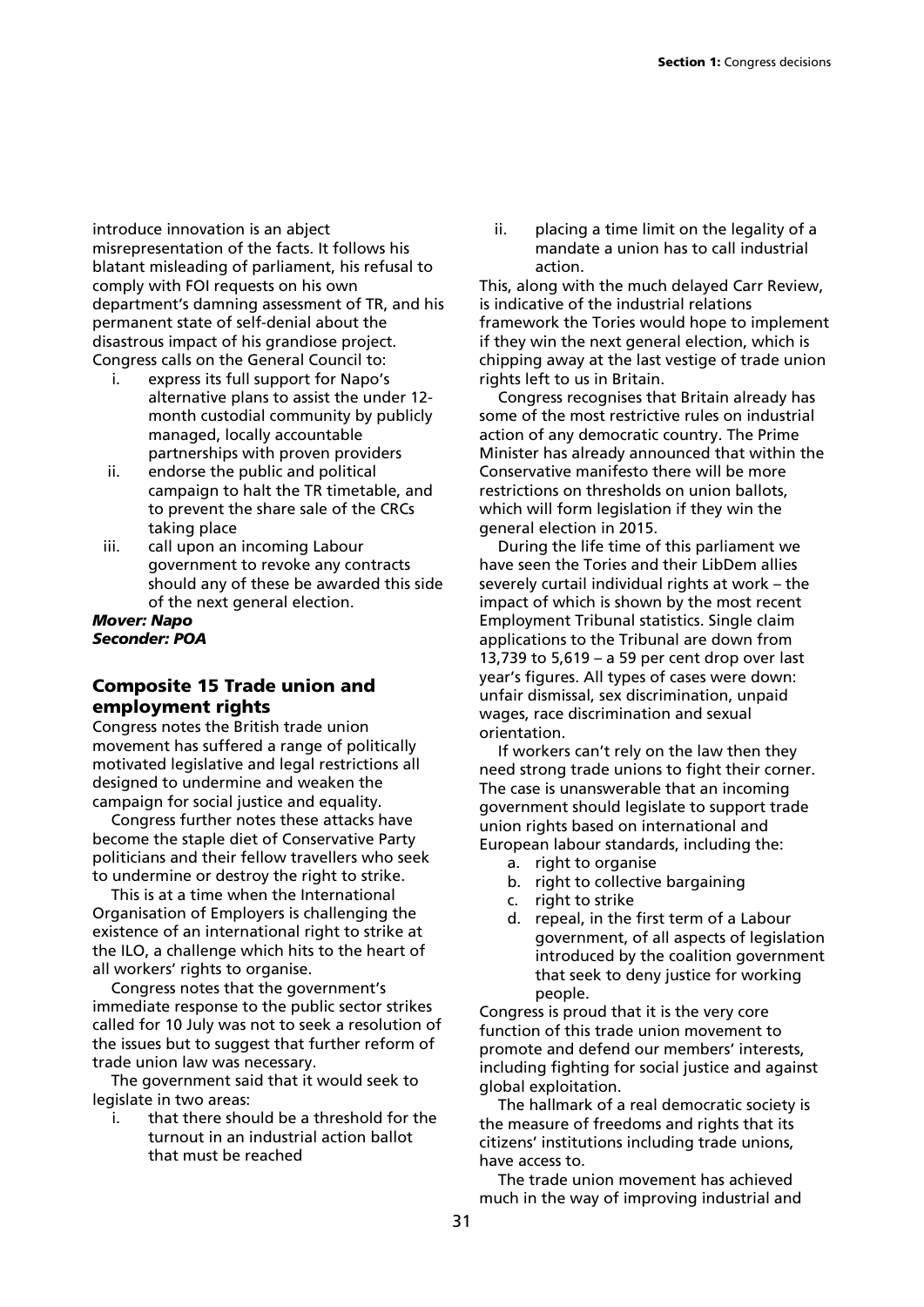social justice for working people; it is time for us to fight for the rights we need to continue that mission.

Congress agrees that the time has come to become proactive in the promotion of collective bargaining, employment rights and trade unions' democratic rights to organise politically on behalf of their members.

Congress agrees the time has come to stand up against this political bullying.

Congress resolves to resist further attempts to restrict the rights of working people and their trade unions to organise and campaign, including defending the basic freedom of the right to strike.

Congress calls on the General Council to bring the importance of strong independent unions to the core of the political debate of the next general election.

Congress resolves to work closely with the ITUC to defend these freedoms internationally and instructs the General Council to campaign with other political parties to block any attempt to formalise any legislative change in respect of further anti-trade union laws, should the Conservatives form the next government.

Congress opposes any attempt to remove the right to take industrial action from any "essential" or emergency service workers and any proposals to introduce the threshold for union strike ballots. Congress resolves to run a major positive campaign explaining the democratic importance of trade union rights, including the right to strike.

#### *Mover: GMB*

*Seconder: Unite* 

*Supporters: POA; National Union of Teachers; Communication Workers Union; Fire Brigades' Union* 

# **Composite 16 Zero-hours contracts and agency workers**

Congress expresses its concern over the growing misuse of zero-hours and short-hours contracts and the continuing exploitation of agency workers.

Congress notes that the Office for National Statistics now acknowledges that there are at least 1.4 million zero-hours contract workers.

The exploitation of workers through the widespread misuse of zero-hours and shorthours contracts needs to be tackled. In addition, the Agency Workers Regulations have failed to deliver the equal pay promised by the Agency Workers Directive.

Congress welcomes Ed Miliband's statement to the 2013 Congress that Labour will "end zero-hours contracts where workers are working regular hours but are denied a regular contract".

Congress notes that Labour's latest proposal is that "after six months, workers should have a right to request" a contract with fixed minimum hours and "after a period of 12 months continuous employment, workers on zero-hours contracts who are working regular hours … should have a right to be offered a contract that is other than zero-hours".

Congress welcomes Labour's commitment to take action over zero-hours contracts. Congress, however, believes that workers on zero-hours contracts should have a right to guaranteed hours after working regular hours for a much shorter period, such as 12 weeks.

Congress recognises the exploitation of enforced zero-hours contracts particularly when there is an exclusivity clause attached and the long-term effects that the casualisation of labour will have on the individual and the economy as a whole.

Congress recognises the potential danger of zero hours contracts in safety-critical industries, including rail freight, where increased casualisation has undermined health and safety. Congress believes that zero hours contracts and the increased casualisation of labour are a major threat to health and safety standards in many industries.

Congress believes that workers on shorthours contracts should have a similar right to contracts reflecting their regular hours.

Congress believes that the Swedish Derogation loophole in the Agency Workers Regulations needs to be abolished.

Congress agrees that zero-hours contracts and agency workers' rights will be campaigning priorities in the year ahead and that the campaign will bring home to UK consumers the damage to the quality of the service they receive by employers' over-reliance on such contracts, which have no concept of mutuality.

Congress rejects the claims made for the Small Business, Enterprise and Employment Bill that it will deal with exclusivity. Loopholes in the government's proposals would allow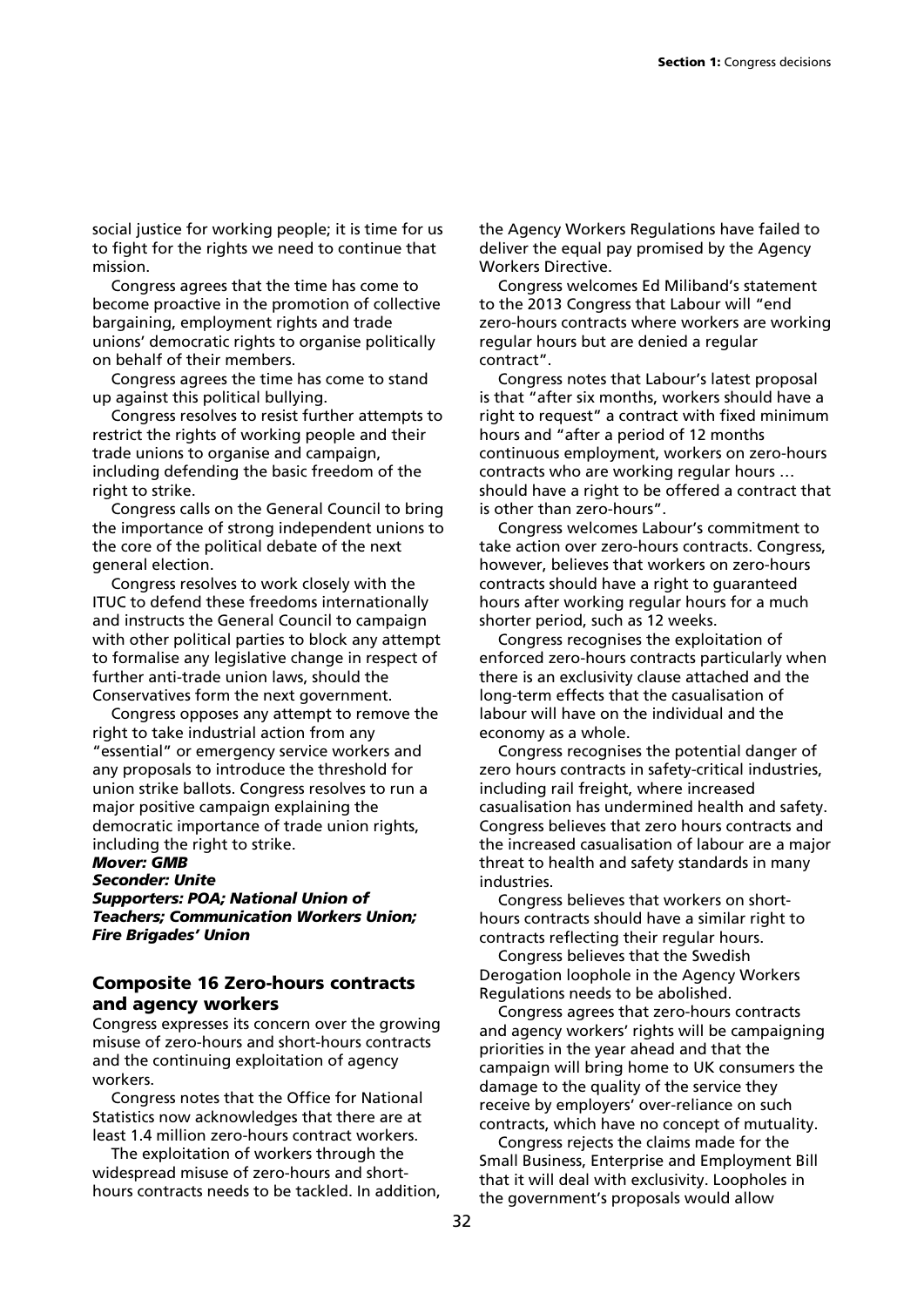unscrupulous employers to offer exclusive ZHCs with a 'guaranteed' minimum number of hours, even if the hours were insufficient to yield a living wage.

Zero-hours contracts create an uncertain family income but in public services also lead to problems providing quality care, including no paid travel time and fear of getting no work if issues are raised. However, some councils have adopted UNISON's Ethical Care Charter to improve care and employment conditions.

Congress agrees to lobby government and the Labour Party to abolish the use of zerohours contracts, except where expressly requested by the worker.

#### *Mover: Union of Shop, Distributive and Allied Workers*

#### *Seconder: Bakers, Food and Allied Workers Union*

*Supporters: Unite; UNISON; Associated Society of Locomotive Engineers and Firemen; British Air Line Pilots' Association* 

# **Composite 17 Umbrella companies**

Congress notes that endemic false selfemployment has blighted the construction industry for decades. The problem has recently become more acute due to the use of employment agencies and payroll companies.

Congress further notes that in the 2014 Finance Bill the government introduced changes that mean that workers engaged via an employment agency or payroll company and under the "supervision, direction or control by any person" would be treated as an employee for tax purposes.

Congress regrets that much of the construction industry is still exploiting workers and denying them basic employment rights by forcing them to operate via umbrella companies.

Congress further regrets that this form of exploitation has spread across private and public sectors, with stable employment replaced by casual, precarious arrangements. Congress deplores that in education supply teachers are largely engaged through private umbrella agencies, offering low pay and negligible pension rights, draining funds from the public purse for agency profits.

Workers employed via an umbrella company have to pay both employers and employees

national insurance contributions and holiday pay is rolled up into the rate, denying them paid leave. In many cases workers are paid the national minimum wage, with total pay supplemented by expenses or performancerelated pay. In some cases workers are placed on a zero-hours contract, with exclusivity clauses.

Congress condemns the exploitative employment practices that maximise profits by driving down the pay of supply teachers and other public sector workers. Congress deplores the victimisation, including the use of blacklisting, of agency workers who seek to assert their statutory workplace rights.

Congress calls on the General Council to condemn the use of umbrella companies and to lobby the government to immediately introduce measurers for this exploitative practice to end.

Congress further calls on the General Council to campaign for the eradication of all forms of false self-employment and for the introduction of a simple form of employment status where workers are either an employee or genuinely self-employed.

# *Mover: Union of Construction, Allied Trades and Technicians Seconder: National Union of Teachers Supporter: NASUWT*

# **Composite 18 Corporate governance**

Congress believes that there is no logical reason why our system of corporate governance should prioritise the interests of share traders over those of other stakeholders, nor why share traders should occupy such a privileged position in terms of their rights in relation to companies.

Congress is not alone in this view and over the past decade fundamental questions have been raised in separate reviews by Kay, Cox and Myners about the capacity of the modern investment management industry, and its preoccupation with quarterly results, to oversee the governance of listed companies.

Congress believes that fundamental reform of the corporate governance system in the UK is necessary and increasingly urgent. Congress endorses the TUC report *Workers on Board: The case for workers' voice in corporate governance* and calls for the following actions:

i. Directors' duties should be reframed to make directors' primary duty the promotion of the long-term success of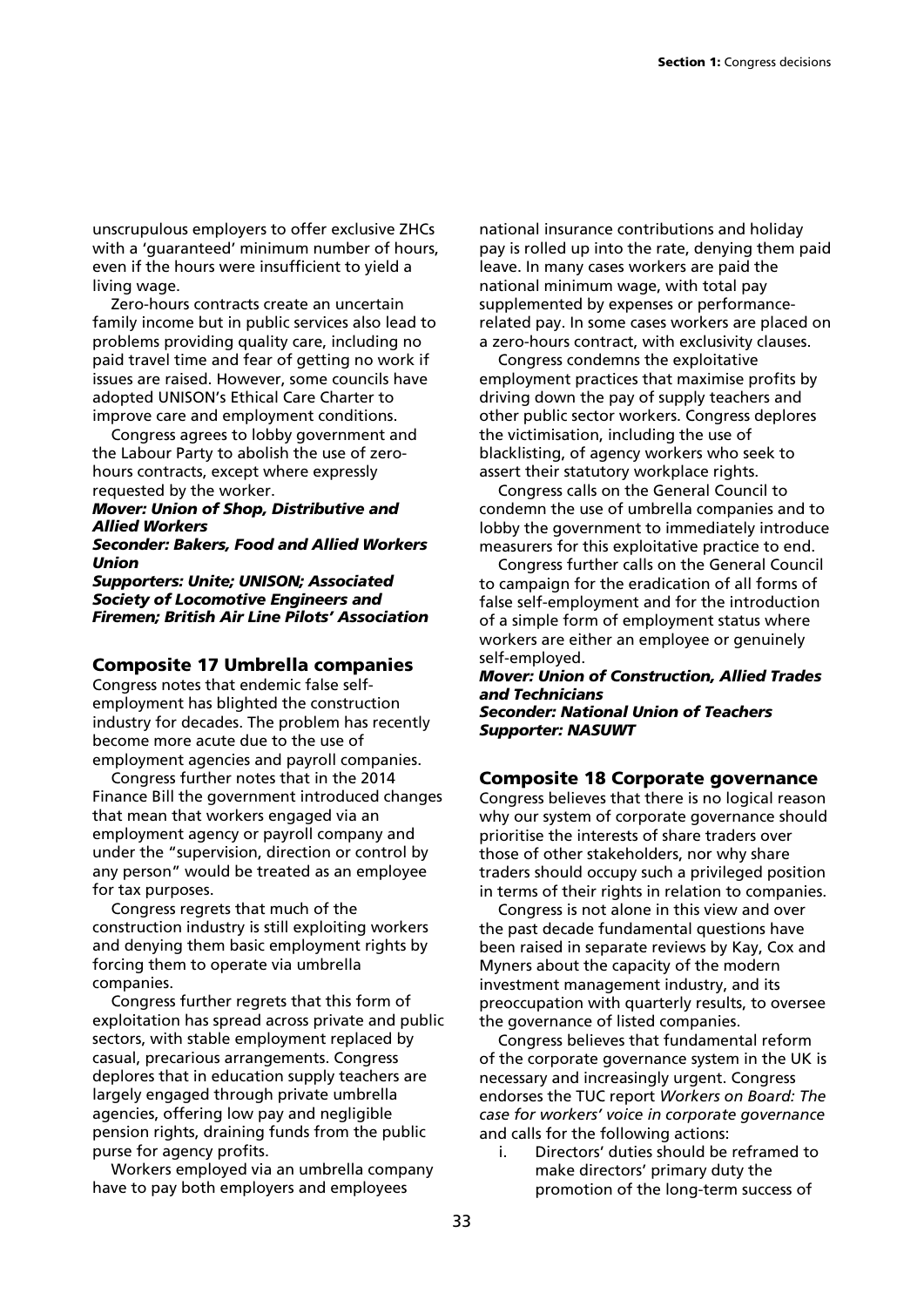the company, rather than prioritising shareholders' interests as at present.

- ii. Shareholders' corporate governance rights in relation to companies should be subject to a minimum period of two years of share ownership.
- iii. Workers should be represented on company boards as full board members and a legal requirement to establish a system for this should be implemented.
- iv. Time off and training should be funded to ensure that workers representatives are able to fulfil their roles.
- v. There should be mandatory corporate reporting on measures of good work, devised in consultation with stakeholders, and which have at least equal weight to the financial metrics that currently predominate.
- vi. There should be mandatory introduction of equal pay audits and a maximum pay ratio between the highest and lowest paid workers in an organisation.

Congress believes that giving workers a voice in company decision-making would be one important step toward creating the long-term corporate culture that is desperately needed in the UK if we are to build a stronger and fairer economy.

Our long-run economic problems are well evidenced; now is the time to start shaping the solutions and Congress calls upon the General Council to continue its campaign for better corporate governance.

#### *Mover: Accord Seconder: Prospect Supporter: British Air Line Pilots' Association*

# **Composite 19 Health and safety**

Congress celebrates the 40th anniversary of the 1974 Health and Safety at Work Act. It agrees that Lord Robens' approach has stood the test of time, that the key principles of universal coverage and employers' liability are just as important now as they were 40 years ago and that effective regulation through the HSE provides a fair and accepted platform for commercial success. Every £1 spent on UK health and safety regulation benefits the economy by £2.35, and all three reviews commissioned by government in the last four years have

concluded that health and safety law is fit for purpose.

Further, Congress notes that the triennial review of the HSE concluded that support for the HSE is a reflection of the impartiality and independence it maintains in its regulatory and other work, in addition to the professionalism and technical competence of its staff. The triennial review also concluded that the HSE's standard setting, regulatory, enforcement and advice functions form a mutually reinforcing whole.

Congress recognises the massive cuts to the HSE budget in recent years and the impact on its ability to undertake an effective inspection regime.

Congress deplores the continuing erosion of health and safety protection for workers across the economy, and applauds the efforts of the TUC to maintain safe workplaces in the UK in its dealings with government and the Health and Safety Executive (HSE).

In two years to 2013, 321 workers were killed in UK workplaces, 387,000 reportable absences resulted from workplace injury and 54 million working days were lost due to occupational injury and disease, costing society an estimated £27.2bn.

Over the same period, employers' strict liability for safety breaches was abolished, the RIDDOR reporting threshold was raised from three to seven days, the HSE's budget was cut by more than 30 per cent, and large sections of the economy were defined as "low-risk", where no proactive HSE inspections are now conducted.

In 2014, the Deregulation Bill began progress through Parliament, including provision for the UK's 4.5 million self-employed workers to be exempted from all health and safety legislation, unless their sector or activity was included in a prescribed list held by the HSE. A draft list revealed that a large proportion of the selfemployed were to be denied full health and safety protection, despite being three times more likely than employees to die at work.

This attack on the Health and Safety at Work Act (HSWA) will cause chaos, exposing workers to further workplace dangers. In industries such as construction, unscrupulous employers will tell workers that they cannot seek compensation for workplace injuries as they are no longer covered by the HSWA.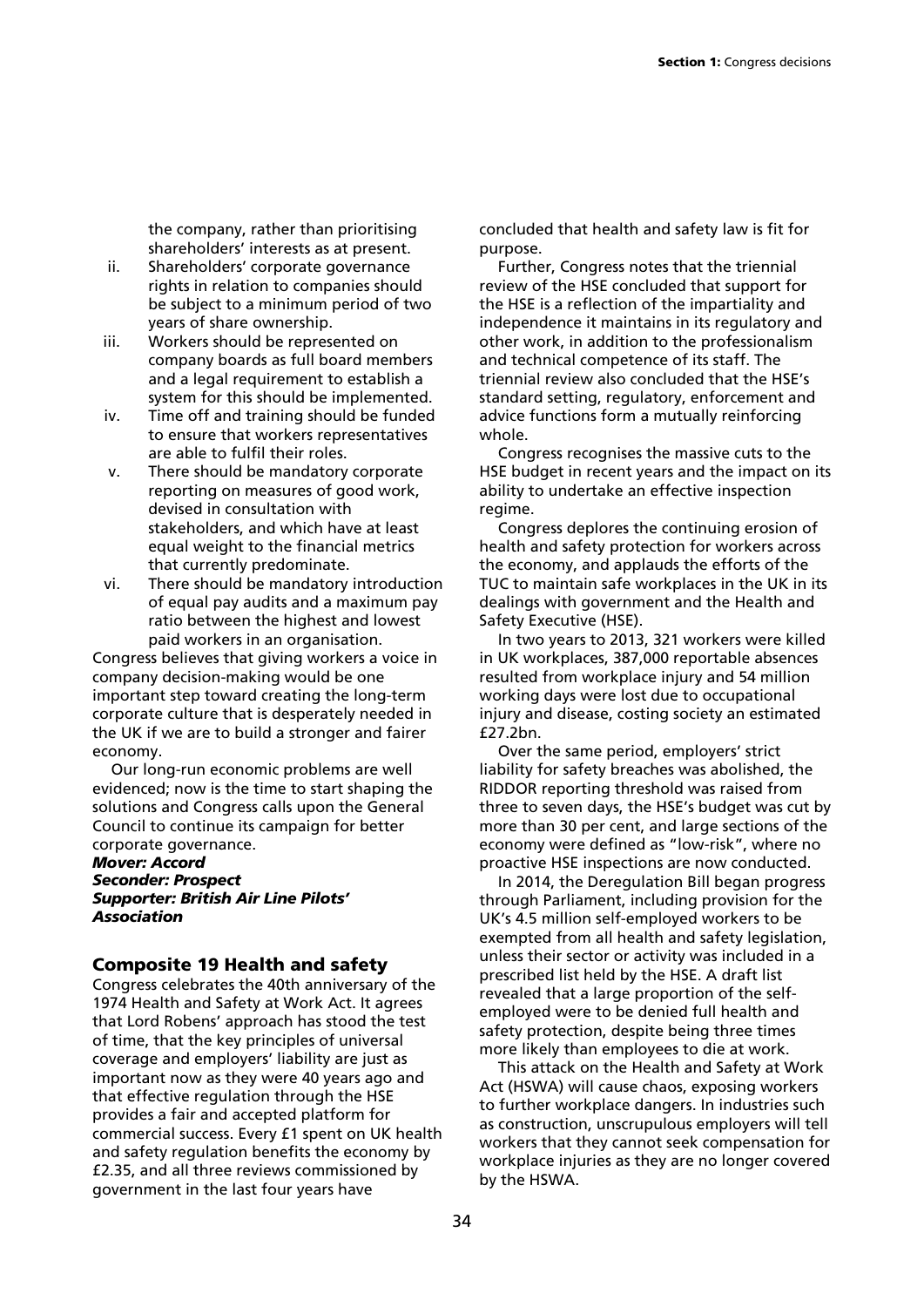Congress therefore calls upon the General Council to:

- i. campaign for proper resourcing of the HSE so that it can fulfil all its key functions effectively while maintaining regulatory integrity
- ii. campaign for all workplaces to be subject to regular inspection by enforcing authority and encourage the HSE to work with local authorities to ensure that inspections are targeted on the significant risks for the sectors they enforce
- iii. publicise the achievements of the 1974 Health and Safety at Work Act, including the role played by health and safety representatives
- iv. campaign for effective rights for health and safety representatives to protect the safety of employees based at work sites not directly owned by their employer
- v. oppose this historic set-back exactly 40 years after the Health and Safety at Work Act was enacted and to lobby for the restoration of health and safety legislation for all self-employed workers
- vi. call for the new government post May 2015 to review changes made to the 1974 Health and Safety at Work Act since 2010.

#### *Mover: Prospect*

*Seconder: Broadcasting, Entertainment, Cinematograph and Theatre Union Supporters: Union of Shop, Distributive and Allied Workers; Union of Construction, Allied Trades and Technicians; Community; Chartered Society of Physiotherapy* 

# **Composite 20 Maritime and offshore industry**

Congress believes the maritime and offshore industries should be essential in supporting UK employment and the UK skills base.

Congress is therefore deeply concerned at the continued decline in UK seafarers, which have fallen by nearly 30 per cent in the last two years to under 9,000 ratings and fewer than 12,000 officers.

Congress notes this decline has largely been caused by the failure to protect the UK's ferry and offshore sectors from unfair competition and the continued exclusion of seafarers from

the full protections of the national minimum wage and the Equality Act, which has allowed the undercutting of employment standards.

This has led to shocking examples of exploitation, such as seafarers working in UK waters being paid £2.41 an hour and living on ships for the entirety of the four-month contract, with no shore leave.

Congress is appalled this exploitation is taking place while the shipping industry benefits substantially from the UK Tonnage Tax System and other forms of state aid.

Congress is concerned that undercutting and exploitation is also a growing feature of the offshore industry specifically in the supply, standby, and windfarm sectors.

Congress calls for a new Maritime and Offshore Act which would include:

- i. all those employed in the UK maritime and offshore sectors being fully protected by UK employment and working time legislation, regardless of nationality
- ii. taxpayer support for these industries being directly linked to the creation and retention of UK jobs and skills in the sector
- iii. improved safety legislation, including equal arrangements for seafarer, offshore and land-based safety representatives
- iv. the adoption of Norwegian safety standards in the UK offshore sector in respect of the powers of safety reps.

#### *Mover: National Union of Rail, Maritime and Transport Workers Seconder: Nautilus International*

# **Composite 21 Public transport for all**

Congress reiterates its support for renationalisation of a wholly integrated railway and for continued public ownership of London Underground.

Congress notes most of the private operators on the railway who have fleeced passengers and the taxpayer are the same operators who dominate our bus industry.

In this 100-year anniversary of the first publicly owned buses, Congress believes a publicly owned bus industry is the best way to provide affordable, accessible and regular bus services.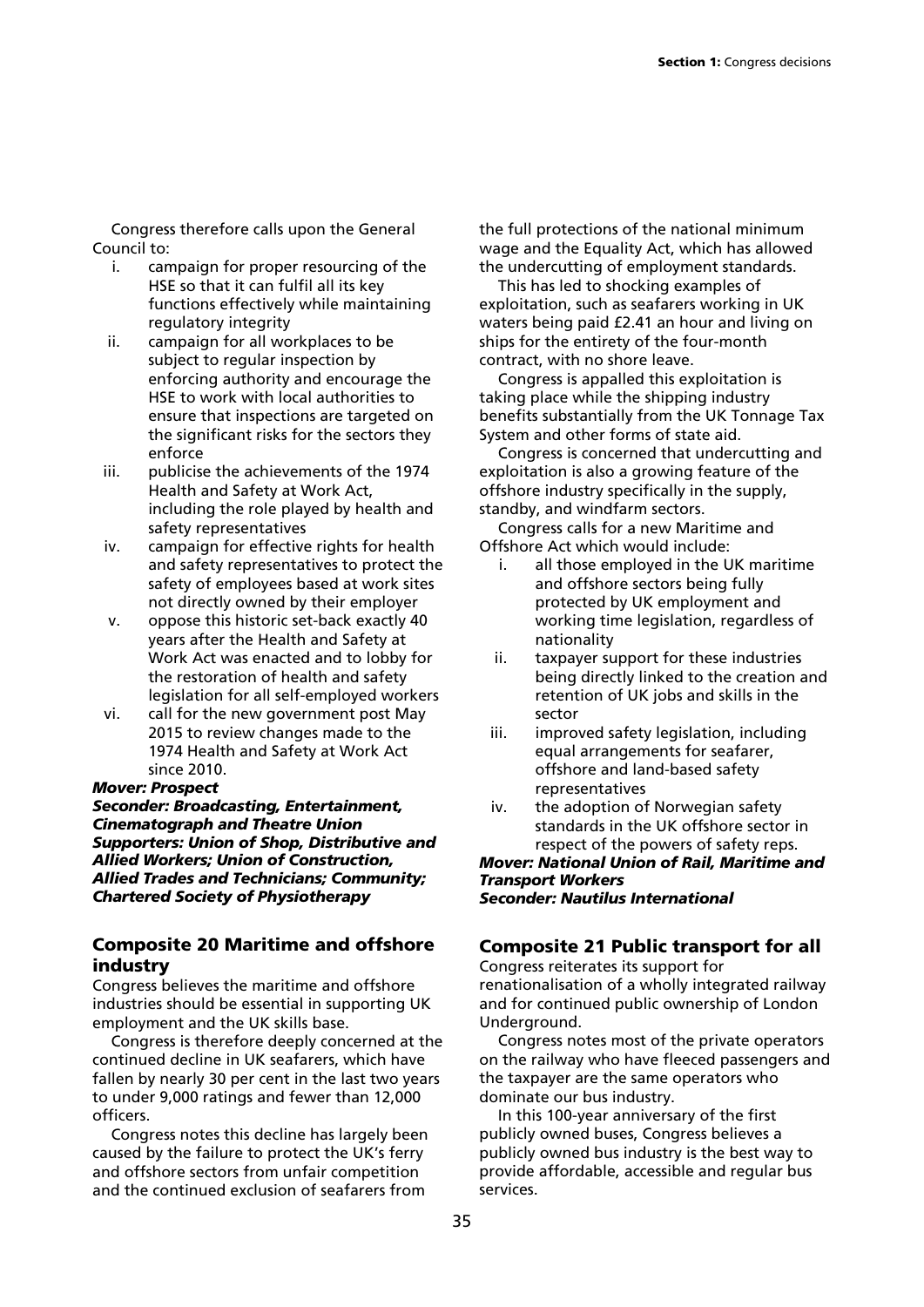Congress condemns the EU's continued drive to privatise public transport and welcomes the TUC's support for campaigning against this agenda.

Congress notes research and passenger surveys continue to show passengers want properly staffed stations, trains and infrastructure to provide more efficient, safer and reliable services.

Congress pays tribute to transport workers for taking strike action to defend passenger services and safety and welcomes the public support for this action. Congress agrees to continue to support affiliates taking such action.

Congress congratulates the TUC and the trade unions that make up Action for Rail (AfR) for the diverse range of campaigning and research activities that have been undertaken in connection with promoting public ownership for Britain's railways.

Of particular note is the Keep East Coast Public campaign that has sought to build community and passenger links to oppose the coalition government's determination to privatise the one publicly owned passenger train operator just two months before the next general election. That privatisation is for politically ideological reasons alone and comes despite the success that the government-owned franchise has been able to demonstrate, leading the Office of Rail Regulation to call it the most 'cost-efficient' franchise. Additionally, and in stark contrast to the privately owned train operators that pay most of their profits to shareholders, East Coast reinvests all of its profits for the benefit of passengers and workers.

The success of the AfR campaign to date can be measured by the strenuous efforts that the industry's Rail Delivery Group is now making to justify maintaining the failed privatised system without willingly recognising that it is propped up by record government investment and an annual taxpayer subsidy of £4bn, at a time when fares paid by passengers have reached absurd heights, often outstripping wage rises.

Congress welcomes Labour's commitment to reviewing the failed franchising process. Congress believes that to safeguard passengers and taxpayer interests, lines must be taken into public ownership including as franchises expire. Congress condemns rail industry attempts to undermine political/democratic processes by

threatening legal action against a future Labour government doing this. Congress calls for:

- i. early and sustained discussions between affiliates and government so that transport workers can play a full role in shaping transport policy
- ii. the next government to introduce a Transport Act for an integrated, publicly owned transport network, supported by long-term stable funding, and consideration of big business paying their share through such measures as a Land Value Tax.

Congress calls on the General Council to:

- a. consider how the rail union/Action for Rail campaign can be continued beyond the 2015 general election
- b. continue working with affiliates, community groups and passengers to campaign for a publicly owned rail network that works in the social, economic and environmental interests of all citizens.

#### *Mover: National Union of Rail, Maritime and Transport Workers Seconder: Transport Salaried Staffs' Association*

# **Emergency 1 Situation in Ukraine**

Congress notes the comments of the NATO Secretary-General Anders Fogh Rasmussen on the day of the NATO summit on 4th September 2014, that the summit was taking place in a "dramatically changed security environment".

Congress further notes that these comments follow the announcement on 3rd September 2014 from the Pentagon that the US was sending 200 US soldiers to Ukraine for "training exercises", the first time that U.S. ground troops have been in the region since hostilities began.

Congress also notes the UN Refugee Agency warning on 2nd September that the fighting to date has displaced more than a million people and that

"...If the crisis is not quickly stopped, it will have not only devastating humanitarian consequences, but it also has the potential to destabilize the whole region...after the lessons of the Balkans, it is hard to believe a conflict of these proportions could unfold in the European continent."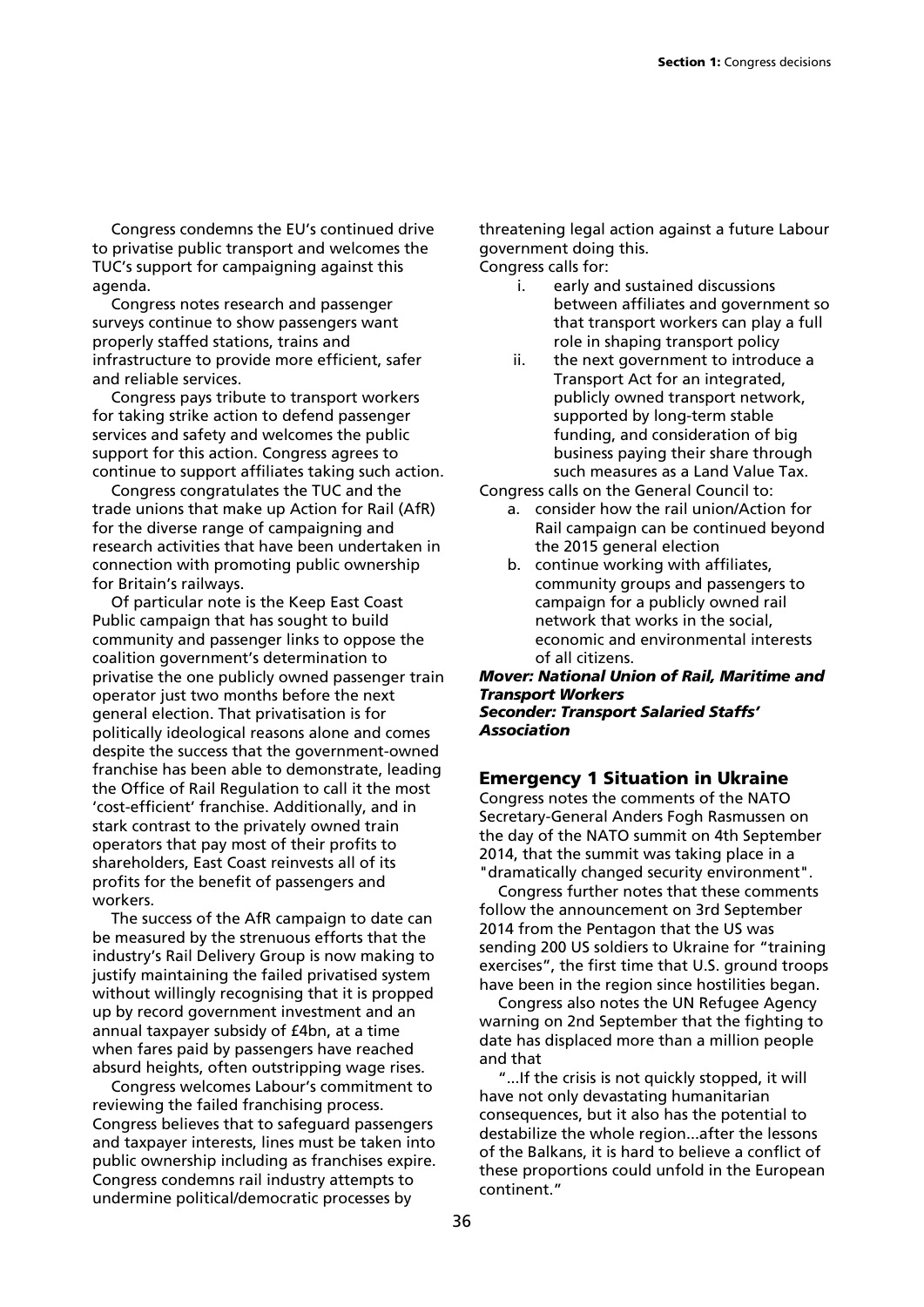Congress is concerned that the crisis has also witnessed attacks on trade unionists and the empowering of fascists groups, including the Odessa Massacre which saw that City's trade union centre burned to the ground.

In light of the dangerous and urgent situation in Ukraine, Congress calls for:

- i. the General Council to hold an urgent meeting to consider how best to support those fighting for trade union rights and against fascism in the Ukraine
- ii. an immediate, permanent ceasefire in Ukraine and a peaceful, negotiated settlement
- iii. opposition to the use of British forces in the Ukrainian conflict

#### *National Union of Rail, Maritime and Transport Workers*

# **Emergency 2 Check-off**

Congress notes with concern that on 1 September 2014 the Home Office announced the withdrawal of check-off with effect from 1 December 2014.

Since the end of July a number of civil service departments have announced that they are considering ending check-off. Congress notes that the Minister for the Cabinet Office, Francis Maude, urged government departments to review check-off and has stated that it is undesirable.

A number of government departments have consulted civil service unions, with a view to giving three months notice of the withdrawal of check-off. PCS sought assurances from departments that they would continue with check-off. However, by 31 August, all departments had refused to give such assurances.

If check-off facilities are withdrawn in government departments this will give the green light to employers across the public sector, and private companies, to withdraw from check-off arrangements.

Congress believes that check-off is an important and well established trade union right, and notes that withdrawing check-off has been used by right-wing regimes as an attempt to undermine trade union membership and income.

Congress calls on the TUC to:

- i. urgently lobby all government ministers, asking them to continue to provide check-off arrangements in their departments
- ii. lobby the Labour Party to include in their election manifesto a statutory right to have union subscriptions deducted through salary by check-off
- iii. launch a campaign to defend the right to check-off and counter the government anti-union rhetoric in the media.

#### *Mover: Public and Commercial Services Union Seconder: POA*

# **Emergency 3 René González denied a visa to visit Britain**

Congress notes that:

- i. twenty-nine Members of Parliament have invited René González, the first of the Miami Five to be freed, to visit the UK this week
- ii. he was due to speak to our Congress in Liverpool as well as at a meeting at the House of Commons
- iii. the British government have denied a visa to René González
- iv. despite three legal appeals, including a Judicial Review on Friday 5 September, the courts have refused to overturn the decision of the Home Secretary.

Mr González has received visas to visit other European Union countries including France and Portugal, meaning that Britain appears to be the only member state continuing to punish him and the campaign for the freedom of the remaining three members of the Miami Five.

Congress therefore urges the General Council to:

- a. protest this decision in the strongest possible terms directly to the Home Office and ask them to grant a visa to René González, a Cuban man who spent 13 years in a US jail for trying to defend his country against terrorism
- b. work with the Cuba Solidarity Campaign and others to ensure that this ban is overturned and that René González is allowed to visit Britain as soon as possible.

#### *Mover: Unite Seconder: National Union of Teachers*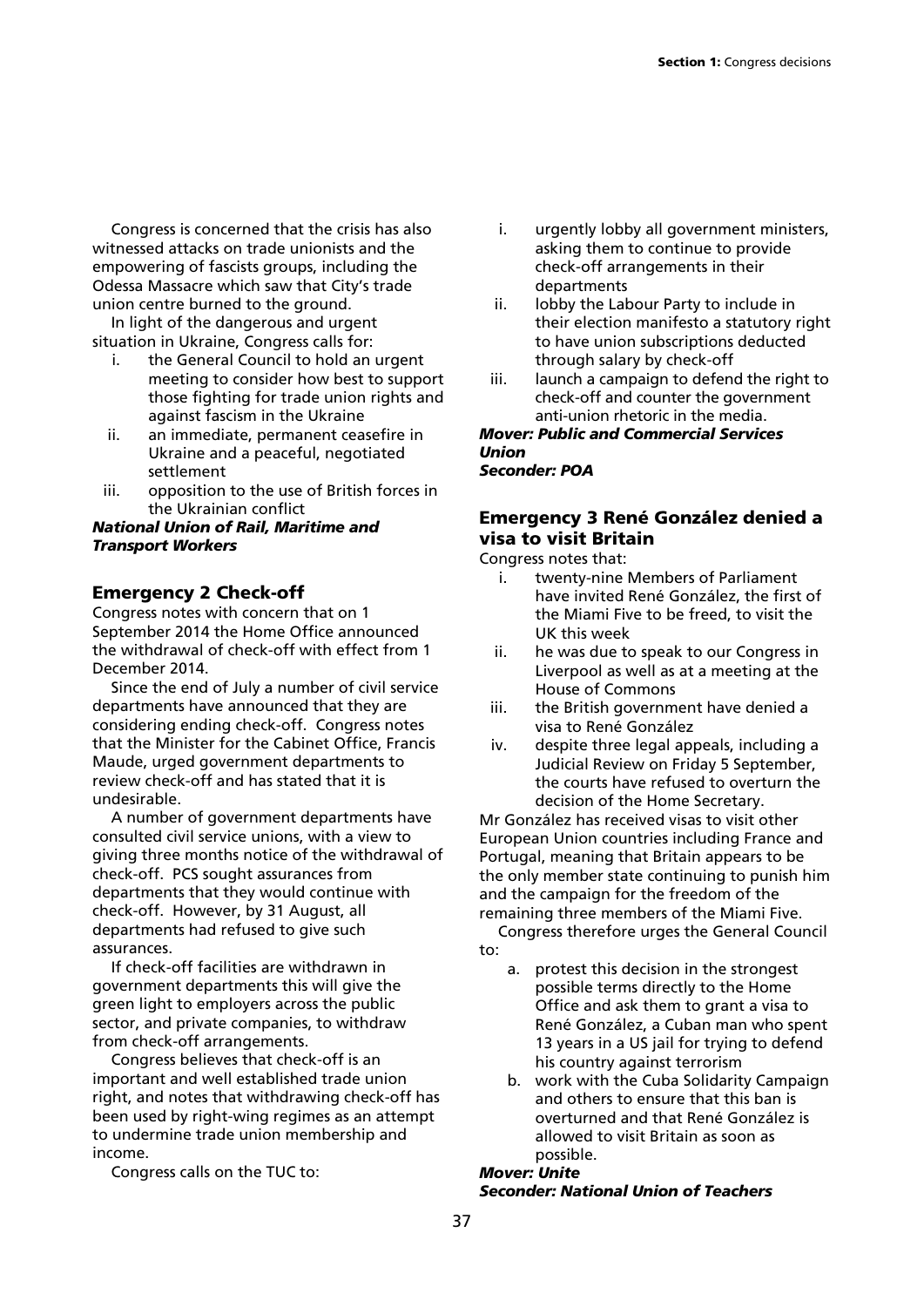# **Part 2 Motions lost**

# **78 Trades Union Councils' Conference delegate to Congress**

Congress has major concerns that the motion from the 2013 Trades Union Councils' Conference, "Supporting Local Campaigning", chosen to go to Congress 2013, and passed by delegates at Congress, has since been put on the back burner by the General Council. This General Council "reservation" apparently rules out bullet point 3 contained in the motion that a trades union council delegate attends TUC Congress and moves the Trades Union Councils' Conference motion as a delegate.

Congress deplores the decision of the General Council of the TUC to confirm the "reservation" concerning the Trades Union Councils' Conference successful motion to the 2013 TUC Congress.

Congress further calls for immediate action by the General Council on the full implementation of this motion. *TUC Trades Union Councils' Conference*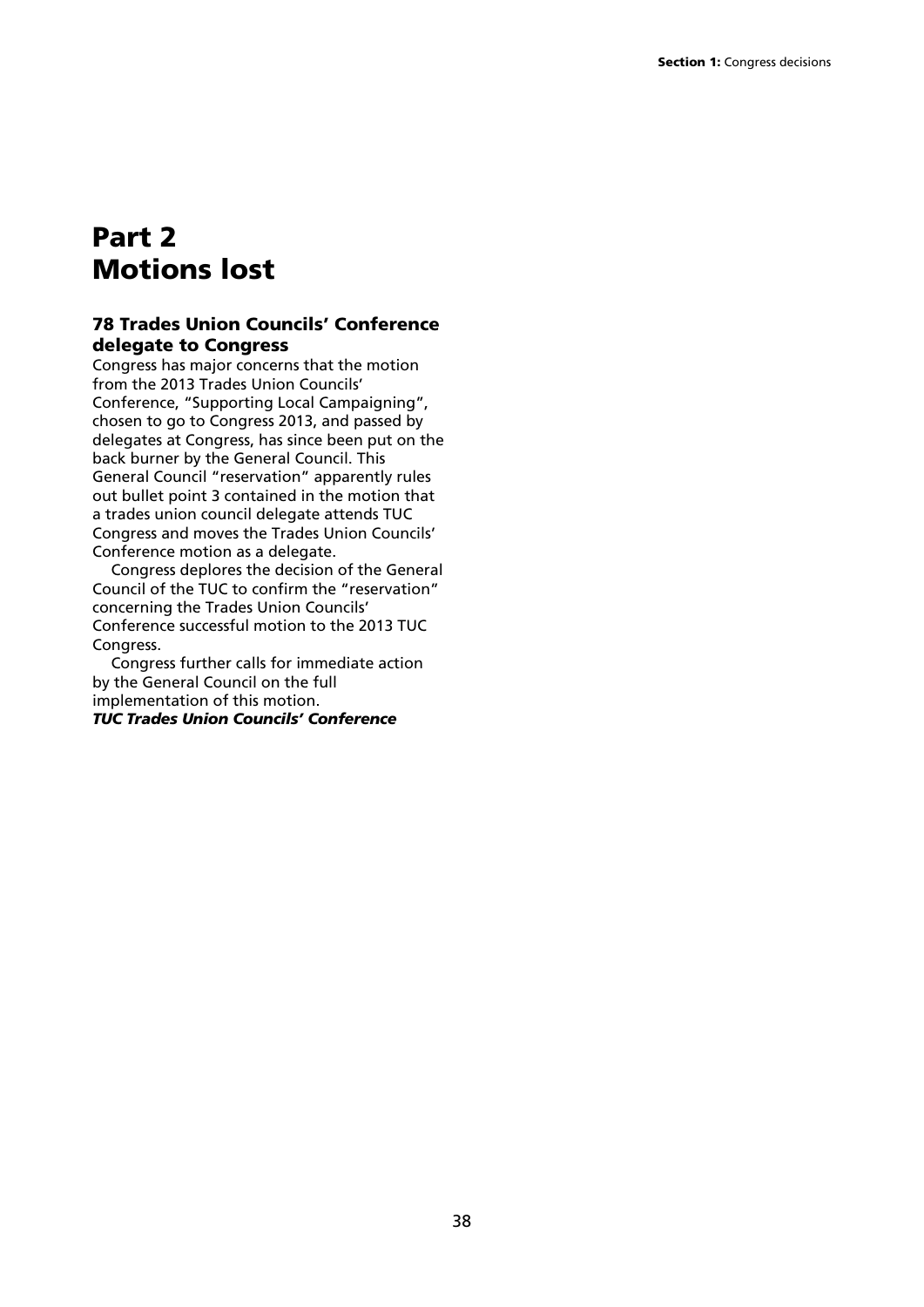# **Part 3 General Council Statements**

#### **The TUC Campaign Plan**

Congress reaffirms its support for the TUC's *Campaign Plan* launched on May Day 2013 and unaminously backed at last year's Congress.

We recognise the progress that has been made by our campaign for a new economy, decent jobs and fair pay, public services and welfare fit for the 21st century, stronger rights and unions, and corporate governance reform to deliver more democracy at work.

We welcome the campaign activities that have been organised by the TUC and affiliates over the past year, and the progress and plans for the year ahead set out in the *General Council Report* and *Campaign Plan* update. In particular, we welcome the achievements of Fair Pay Fortnight, the Saving our Safety Net campaign, joint working with affiliates across public service sectors, work to expose insecure work such as abusive zero-hours contracts, and the coordination of union action to defend pay and services.

Congress calls on unions to consider how best they can step up the campaign, and work together as a united movement to bring about its objectives, including through support for the 18 October Britain Needs A Pay Rise demonstration.

Congress recognises that the next general election will be a crucial one for the country, as it will determine the kind of economy we build after the financial crash.

Austerity economics have made Britain's recovery from the 2008 crash the most delayed in recent history. The government has tried to pass some of the blame onto the Eurozone, whose economic problems are the result of similar austerity policies across Europe. Living standards, which were in decline even before the recession, have now been depressed for longer than any period since the 1870s.

But while economic growth has returned, the benefits have not fed through to wage packets, public services or large parts of the country outside the prosperous parts of London and the south-east.

This makes it harder for the government to argue that their political programme is driven by economic necessity. Instead, it exposes it as a political choice to reduce the size of the state, permanently cut and privatise services and institutionalise an unequal society. This has led to a huge gap between those at the top that have hardly been touched by the slump and the rest, particularly those at the bottom in a growing insecure, casualised part of the labour market characterised by zero-hours contracts, bogus self-employment and agency work and insecurity.

We can therefore expect a renewed political offensive to try to justify policies that have been rejected when put at previous elections. This will lead to increased scapegoating of unemployed and disabled people, migrants and public sector workers. Public services will be undermined as we can see through the increased attacks on the NHS, where the effects of cuts are misrepresented as problems inherent to a national taxpayer-funded service. The welfare safety net will come under renewed attack to pave the way for the further cuts announced by the Chancellor.

Above all we can expect further attacks on our movement as staunch opponents of such policies and champions of an alternative. Plans to introduce restrictions that will make industrial action close to impossible and allow the routine surveillance of union activists will feature in the Conservative Party manifesto.

Our movement's task is to step up our efforts to put the popular practical policies designed to tackle inequality, as set out in the *Campaign Plan,* at the heart of the 2015 General Election debate and to urge political parties to adopt them.

We will work to expose the unbalanced nature of the recovery, oppose tax dodgers as we argue for a fair tax system, and campaign for a million new council and affordable homes, root and branch banking reform, a jobs guarantee for the young and a transformed Apprenticeship and skills system. We need a new economy that can generate fulfilling, wellpaid jobs that deliver decent living standards and a strong tax base. This will require new approaches not just at the UK level, but throughout the EU and international institutions.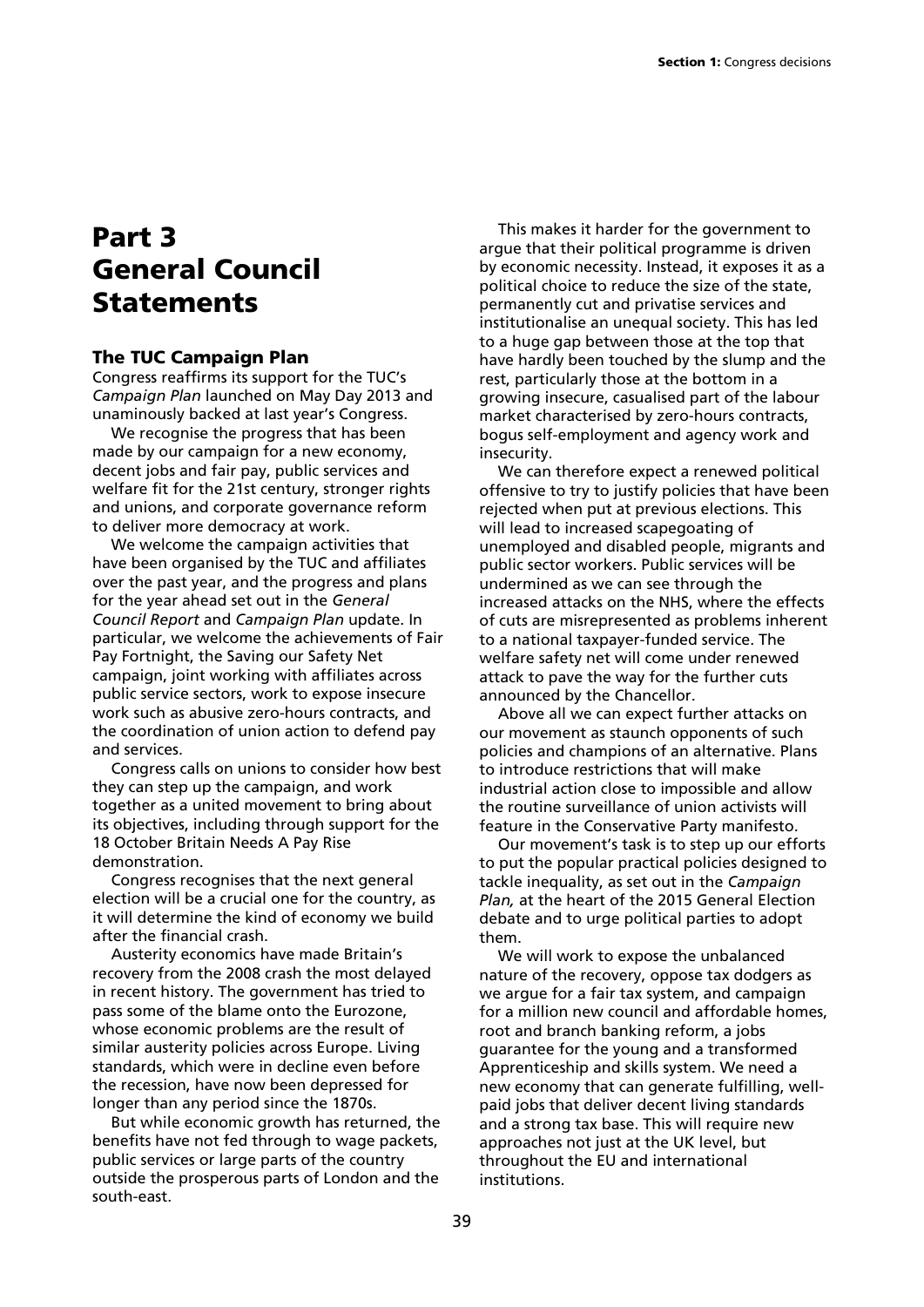We will continue to expose Britain's cost of living crisis, oppose the growing gap between those at the top and the rest, demand a higher minimum wage and the spread of the living wage and help unions extend their collective bargaining power to fight pay caps and freezes, and win fair pay.

We will resist planned spending cuts – half of which are still to come under current government plans – and continue to defend properly funded, publicly owned and democratically run public services, step up our defence of the welfare state and press for a comprehensive child and adult care system.

We will continue to expose the growth of vulnerable employment and defend workers' rights both in the UK and round the world. In particular, we will step up our campaign to scrap employment tribunal fees that price workers out of justice. We will argue for a strong employee voice in the workplace with representation up to and including remuneration committees and company boards, in line with best practice across the rest of Europe.

Everyone has a right not to be discriminated against on grounds of their class, race, gender, sexuality, disability or age and our campaign will reflect and promote a diverse approach to securing improvements both at work and in society, and expose the disproportionate effects of cuts on groups already subject to discrimination.

A formidable union presence is the best way of giving working people decent standards at work, and a strong and diverse movement is essential if we are to challenge austerity effectively and build a more equitable society. Building stronger unions will be at the heart of the campaign and Congress commits to ensure that this goal underpins all that we do.

#### **Gaza**

Congress deplores the fact that since 7 July, over two thousand Palestinians have been killed, two thirds of them civilians and including many people going about their daily work, as well as nearly 500 children, and 69 Israelis, four of whom were civilians. Tens of thousands of residents of Gaza have fled their homes or seen

them damaged or destroyed, and have nowhere to go.

Congress welcomes the ceasefire negotiated between the Palestinian Authority, Hamas and the Israeli Government, as called for in the General Council statement in July, and recognises the partial relaxation of the blockade of Gaza, but recognises that it will not be sufficient unless the blockade of Gaza and occupation of the West Bank are resolved in line with UN resolutions. Congress deplores the announcement by the Israel Defence Forces' Civil Administration on 31 August of further annexations of land for settlement construction in the West Bank, allegedly as a response to the kidnapping and killing of three Jewish teens by Hamas militants in the area in June. This is a shocking provocation that will redraw the map of the West Bank and can only stoke up further resentment.

Congress particularly deplores attacks on UN facilities, including the attacks on seven UNWRA schools between 21 July and 3 August which killed more than 50 people and injured over 300, and notes the UNOCHA's regular reports of the terrible damage done to properties, infrastructure and people.

Congress believes that international law against the targeting of civilians must be enforced, and that those responsible for breaches of such law should be dealt with in the International Criminal Court. We welcome the UN Human Rights Council's announcement of an independent Commission of Inquiry to investigate purported violations of international humanitarian and human rights laws in the Occupied Palestinian Territory, including East Jerusalem, and particularly in the Gaza Strip since the conflict began. We reiterate our condemnation of the collective punishment of the residents of Gaza.

Congress welcomes the creation of a unity government for the Palestinian Authority, which necessarily involves both Fatah and Hamas, and urges the UK government and the European Union to support this development, in the context of the TUC's longstanding support for a two-state solution based on security for both Israel and Palestine and justice for the Palestinian people. Congress resolves to step up the campaign for a free Palestine, and welcomes the ITUC Day of Action for Gaza held on 7 August and the demonstrations for peace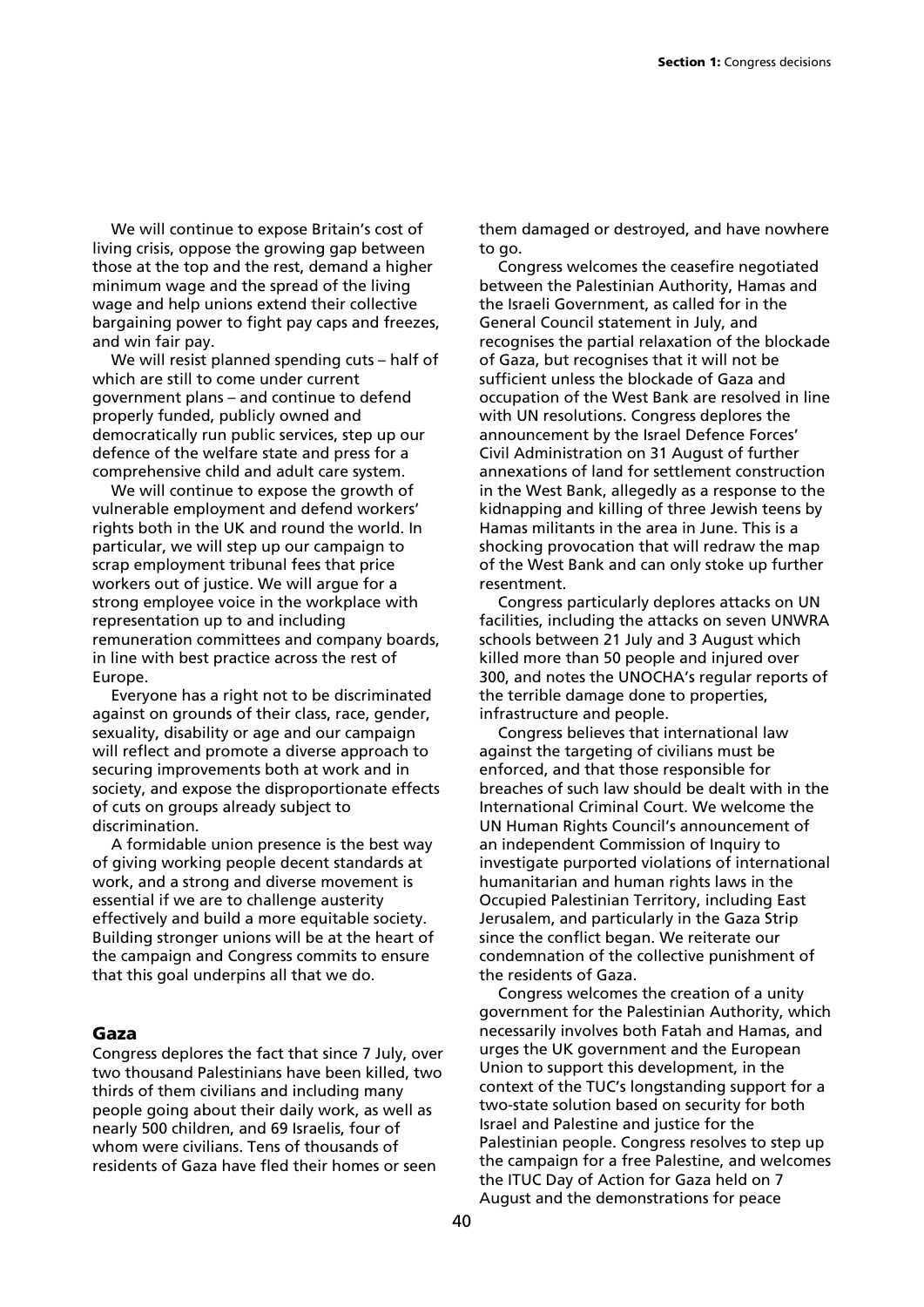organised across the UK by the Palestine Solidarity Campaign and others.

We deplore racism, descrimination and hate crimes of any form, including anti-semitism, such as attacks on synagogues.

Congress considers the response of the UK government, the EU and the UN to Israel's attack on Gaza has been unacceptable. We join with Amnesty International, the Palestine Solidarity Campaign and others in calling on the UK government and the EU to end immediately arms trading with Israel including all militaryindustrial collaboration. The TUC should, working with the relevant unions, press those companies involved in supporting Israel's military to cease to do so.

Congress reiterates its call for the suspension of the EU-Israel Association Agreement until the rights of the Palestinians are established, and calls on the Israeli state to pay for humanitarian assistance and rebuilding Gaza. We encourage unions and their members to give generously to international trade union humanitarian aid funds aimed at providing assistance to the people of Gaza and urge Global Union Federations to seek affiliation from Palestinian unions, as many already have.

Congress commits to raise the pressure on corporations complicit in arms trading, the settlements, occupation and the wall by organising a seminar for affiliated unions to consider strategies – such as worker capital strategies including pension funds – to put pressure on complicit corporations to cease to do so and withdraw from the Occupied Territories. Congress agrees to work with the international trade union movement and workplace representatives to co-ordinate such action against complicit corporations. We reiterate our encouragement to unions to affiliate to the Palestine Solidarity Campaign, urge union members to join the PSC Trade Union network, and agree to organise, jointly with the PSC, a trade union conference in 2015 to review progress on the action points listed above.

Congress reiterates its solidarity with the Palestine General Federation of Trade Unions, and our commitment to visit Gaza with the PGFTU as soon as is practicable. We will continue to be guided by the PGFTU and encourage unions to revitalise their contacts with sister organisations in Palestine, especially to assist them in rebuilding their organisations in Gaza. We will seek the support of the ETUC and ITUC for the policies set out in this statement, and support the calls of the ETUC and ITUC for a just settlement to the problems of the Middle East.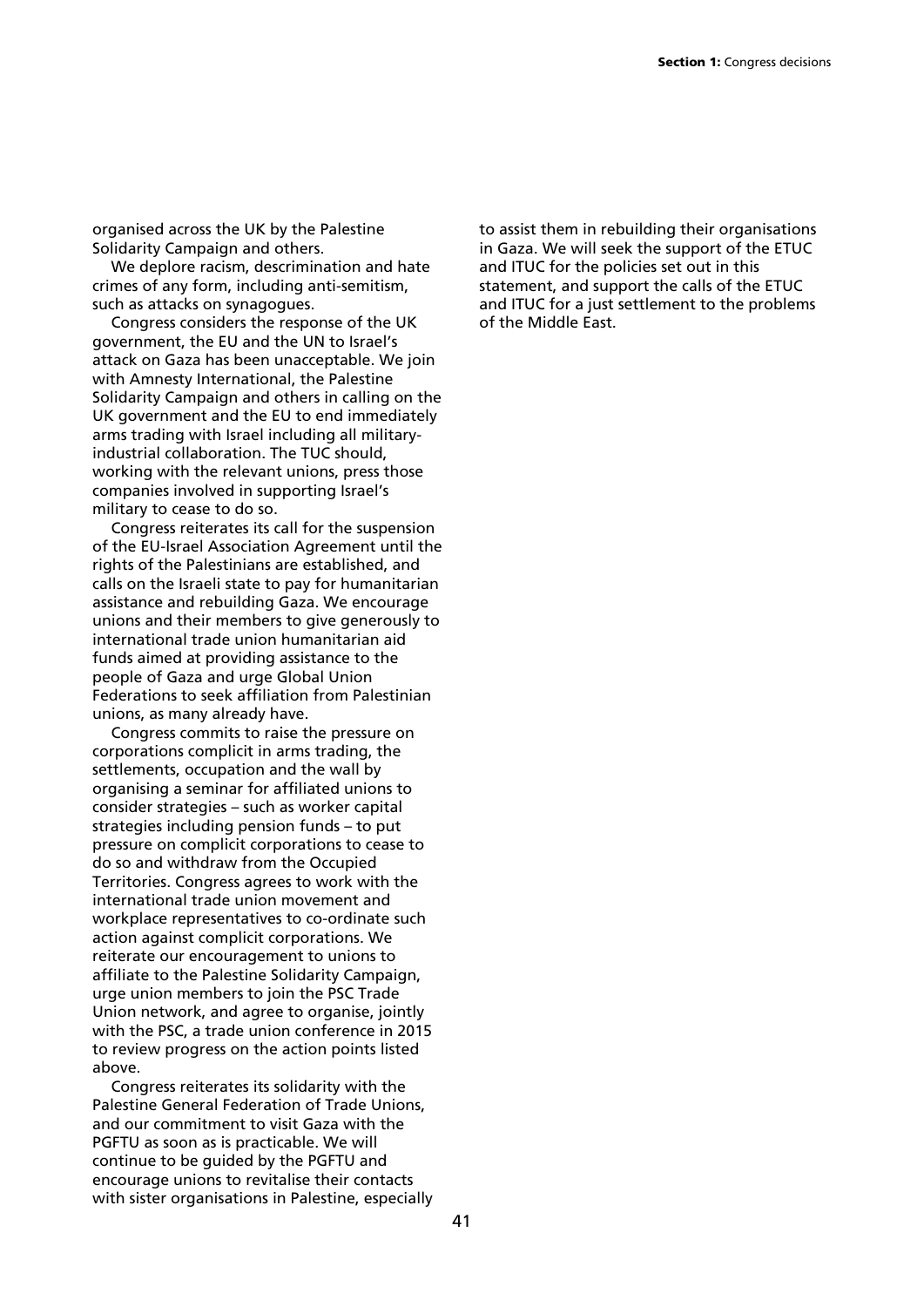# **Section 2**  Keynote Speeches

The following pages contain a record of key speeches given at the 146<sup>th</sup> Congress in Liverpool, by the General Secretary, the President, and guests Mark Carney, the Governor of the Bank of England, and Chuka Umunna MP, Shadow Secretary of State for Business, Innovation and Skills.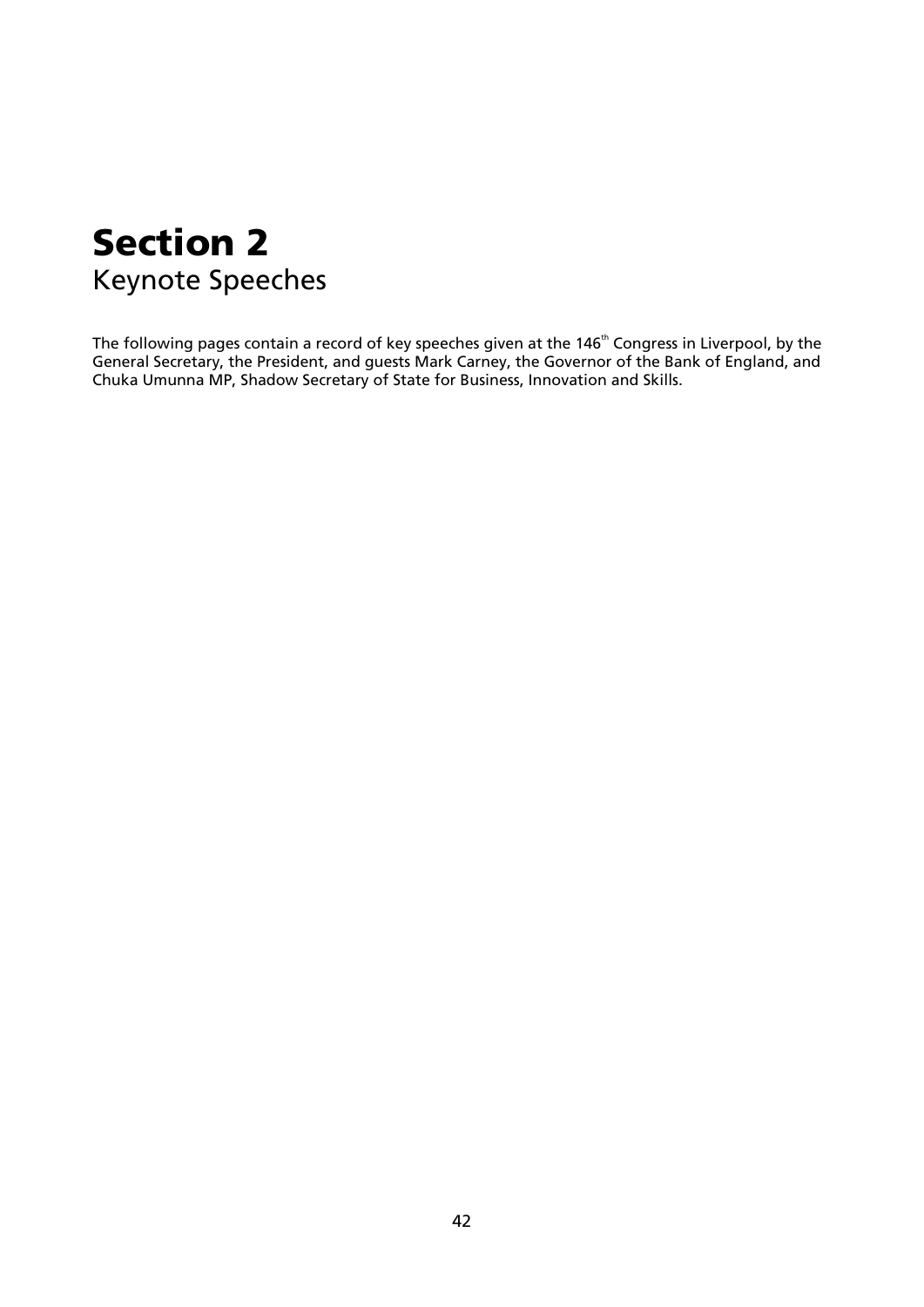# **Frances O'Grady, General Secretary**

#### **Monday, 8 September 2014, Liverpool**

I have always believed that at its heart trade unionism is about friendship between working people. So I want to give my sincere thanks to you, President, for all your encouragement over 25 years to me. Thank you. I also want to place on the record of Congress – we will be playing tribute to him tomorrow – my personal condolences to the family and the union of Bob Crow. Bob may be gone but his spirit lives on.

In moving the General Council Statement I want to explain why this is an important moment both for our movement's – and our country's – history. But, first, I want to take a moment to celebrate what we've achieved since we last met. Let us start by paying tribute to our elected workplace reps and shop stewards, who are dedicated to supporting fellow workers, from winning agreements with employers that give a quarter-of-a-million workers new learning opportunities, saving jobs and making our workplaces safer, to standing up against bigots and bullies. I am very, very proud of the work that our reps do.

Secondly, we've also achieved in that we've put that cost of living crisis centre stage on the public policy agenda in a way that no newspaper and no politician can any longer ignore. In the private sector, from the car workers at Cowley, using their strength to support contract cleaners, to the devoted staff of Care UK, and to those magnificent young workers at the Ritzy Cinema in Brixton, all campaigning for a living wage, they are all proof that solidarity workers. And at rallies and picket lines, from Newcastle to Newquay, we've also proved that public service workers won't take cuts lying down, whether it's fire-fighters, school staff, transport workers, benefit advisers, NHS workers and council workers. The TUC is proud of all our public service workers. They do a tough job in tough times. And let me say this: it's high time this government gave them respect as well as the pay rise that they are due.

Last but not least, we saw off some of the worst of that Big Brother Lobbying Bill that sought to gag not just unions but charities too. And then, of course, this year there was that

much-hyped government inquiry into trade unions and our so-called 'extreme' tactics. You remember, that review even failed to mention the real scandal of blacklisting. Apparently, and you can heckle at this point – it's the only point in my speech when you can heckle – the brains behind the review was the Cabinet Minister, Francis Maude. He's a man who, apparently, believes that an inflatable plastic rat posed a real threat to public safety, a bigger threat to public safety, presumably, than when he advised the public to fill up their garages with jerry cans full of petrol. It seems that the review has more or less shut up shop, citing a lack of evidence from employers and a progressively politicised environment. This, of course, followed the Conservative Party's announcement that they plan to attack union rights, regardless of anything the review says.

As a consequence, the review chair, Mr Bruce Carr QC, is now saying that he will not make any recommendations, not one. In fact, if I didn't know better, I'd say that Mr Carr had embarked on his own personal work to rule.

Delegates, today I will be writing to the Chair of the Public Accounts Committee, Margaret Hodge, to ask how much taxpayers' hard earned cash has been wasted on this Conservative Party political stunt. And I know, delegates, that you will join me in demanding that they pay back ever single penny. But, frankly, over the coming weeks we all know that we can expect plenty more of the same from where that little exercise in spin and smear came from, because today there are just 240 days to go before the general election which is one of the most important in which any of us will have a vote. It's a fundamental choice about the kind of country that we want to be, not just for the next few years but for a generation. This is the moment when we get to shape our own future.

Ever since the bankers crashed the economy, the big question has been what would replace it? We found out the hard way that a let-themarket-rip model can't deliver decent living standards, homes and public services. It can't deliver patient capital, productivity or prosperity in which ordinary people share. All it's fit for is piling yet more riches on to a privileged few.

Economic growth is back but there's no sign of it in people's pay packets. In fact, we know the gap has got worse. Chief executives of the biggest companies now earn 175 times the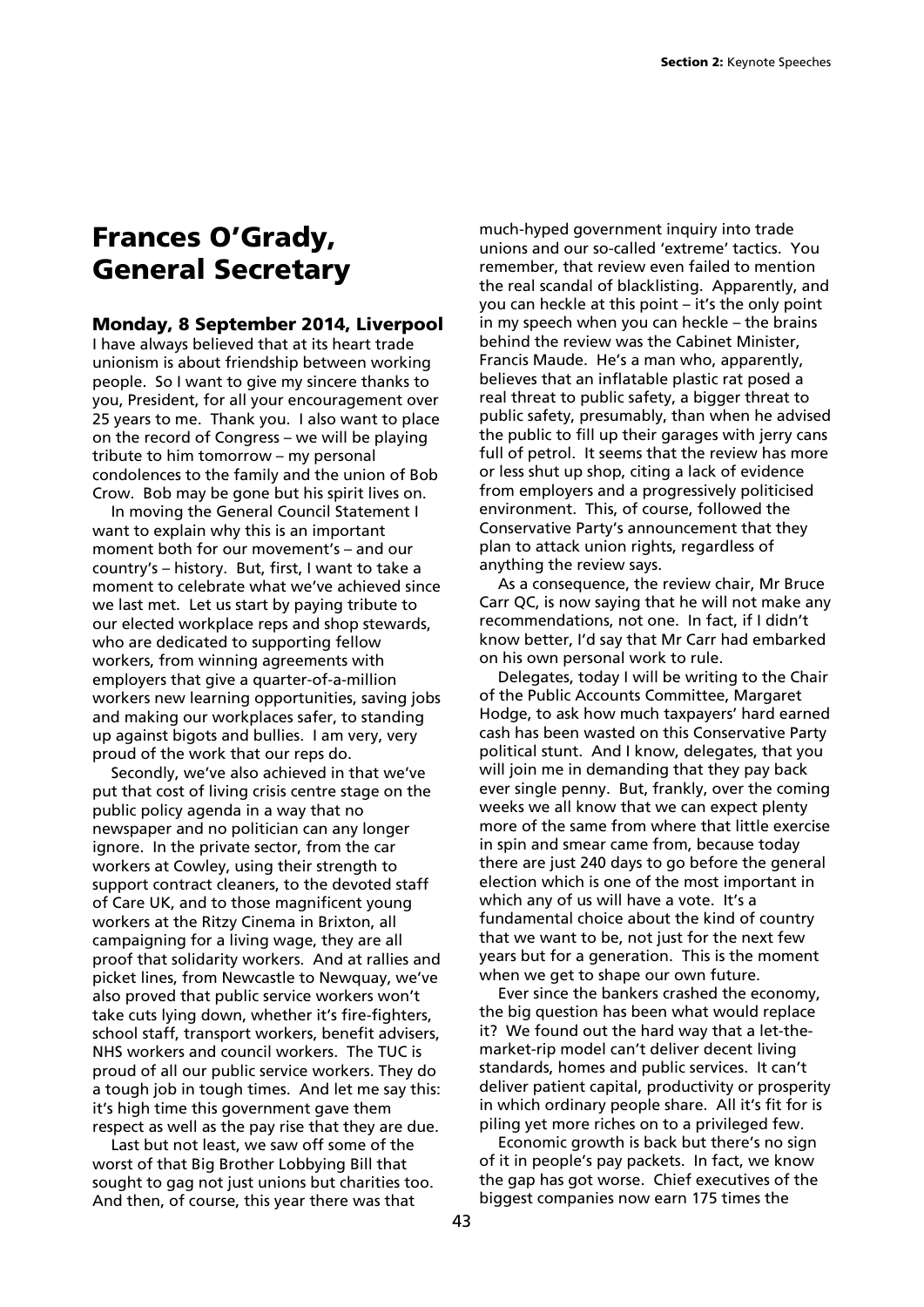wages of the average worker. So, come the election, we all face a choice. Are we going to settle for a nastier and poorer Britain, a Downton Abbey-style society, in which the living standards of the vast majority are sacrificed to pay for the high living of the well to do, where the blame is heaped on the most vulnerable – migrants and claimants – while the powerful and the privileged sit pretty? Or are we going to seize the opportunity, and build a new and fair economy that provides the people of this country with good, skilled and secure jobs, a civilised society that provides decent welfare, and the nurseries and adult social care that families need, and a true democracy in which we all enjoy fundamental rights and freedoms and where we have as real say over how our lives are run?

Now the economy is recovering, any reasonable person might think that this is the time that a government would help repair household budgets and share the proceeds of growth more fairly. But the jobs that are being created too often are low paid and insecure. While there's nothing wrong with being genuinely self employed, working on the lump for half the pay is no foundation for a strong economy.

This is a government that appears intensely relaxed about young people stuck in unpaid internships, dead-end jobs and wasting their talents and education. George Osborne has been clear. He has absolutely no intention of relieving the pressure on public services. In fact, we've already seen severe cuts, but we, quite literally, haven't yet seen the half of it, with £12 billion worth of cuts still to come under this government. The NHS is already buckling under the strain, despite the so-called ring fence. What's worse? As I have to say, remember what those absolutely brilliant mums from Darlington showed when they were on the march. What's worse is that privatisation is corrupting the core principles of public service and wasting billions.

Then, of course, there's welfare. Of course, people get fed up when the read in some of the papers about the tiny minority who cheat the system, just like they resent corporations which cheat on tax, but there is still strong support for a decent welfare system in this country, and ministers are getting found out, just as we saw with the bedroom tax, the nastiest, most

regressive and downright cruel policy since the Poll Tax.

Delegates, the truth is that three-quarters of welfare cuts are hitting people who are in work. Working parents, who already dread opening ever gas and electricity bill when it comes through the letterbox, are now losing a thousand pounds or more in child benefit and tax credit cuts. Think about all those children who didn't even get a trip to the seaside this year. No chillaxing in Cornwall, like the Prime Minister, for them. It's time that the government came clean. They are deliberately hacking away at our welfare safety net. Nothing demonstrates that better than the fiveweek benefit wait under Universal Credit. No matter for how long you've worked, no matter how much you've paid in, if you lose your job you will have to wait five weeks before you even see a penny. It's welfare for Wonga – a policy guaranteed to line the pockets of loan sharks.

I have to mention this point. What was the advice of the Employment Minister, Ester McVay to the young unemployed? Did you see what she said. She said: "They've got to be realistic. They could get a job in Costa or they could go and work in Dubai"? Delegates, I think I have heard it all. I remember when we were told to get on our bikes, but being told to get a ticket on an Easyjet to the Middle East is something else entirely. (Applause) This brand of Conservatism is the enemy of aspiration, because as inequality soars, social mobility has hit reverse. We are seeing silver spoons ever more firmly clamped in the mouths of those who were born with them. Whether it's the judiciary, the media, business or public life, wearing the old school tie means you're more than 10 times more likely to reach the top.

Under this government, class prejudice is becoming respectable once again. Think about the mixed housing apartment blocks forcing social housing tenants to use a separate entrance, the so-called poor door! The shame! According to the Family and Childcare Trust, private nurseries are refusing to offer publicly subsidised places to children from the wrong side of the tracks because wealthy parents don't want their children to mix with them. While youth unemployment is still too high, the Government may boast that record numbers of young people are entering university, but what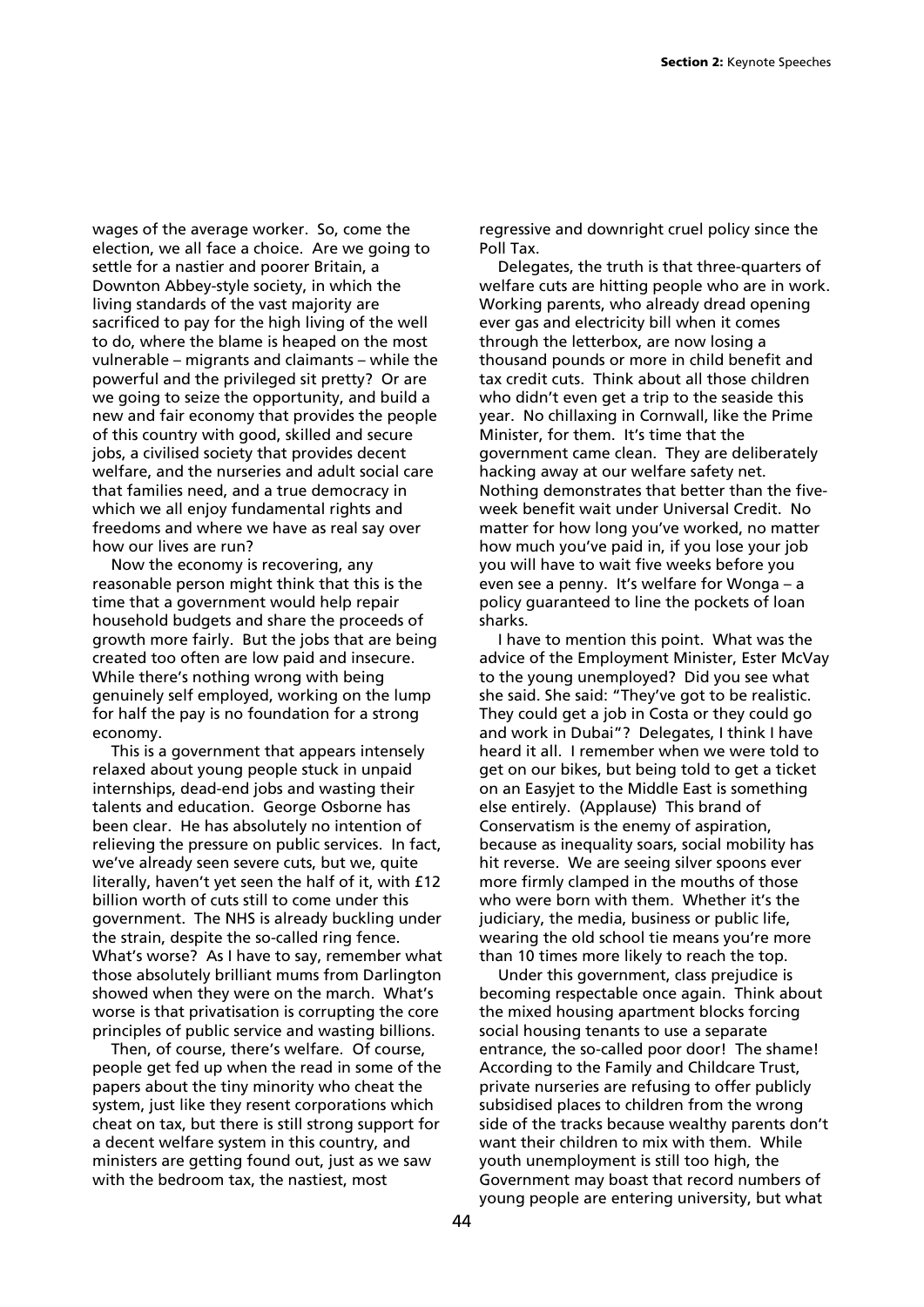they don't tell you is that it's Brideshead Revisited for the few but decades of debt for the rest. Think, too, about that basic principle of democracy, any democracy: equality before the law.

If a burglar robbed your house, even if that house was a mansion, the victim wouldn't be expected to pay up front for the privilege of seeing that burglar in court. So if a boss robs a worker of holiday pay, why on earth should that worker have to find more than £1,000 to see justice done in an employment tribunal? It's plain wrong that workers are priced out of justice. So, delegates – let's demand it -- we want those employment tribunal fees scrapped once and for all. The truth is that we are witnessing a regeneration of the class society in new forms for sure, with financiers increasingly dominating the wealthy elite and a growing number of graduates finding themselves stuck in the ranks of the low paid, but a class system none the less that bears down on working people's voice and aspirations.

The new Conservative Party is a case in point. You may remember this summer that the Prime Minister had to abandon plans to rebrand his party as one of "opportunity" when, after searching high and low for MPs of humble origin, he could only find 14. Then, of course, there was that difference of opinion with Baroness Warsi. She resigned in protest at the Prime Minister's policy on Gaza, a humanitarian crisis that we will be debating later this week.

But she said something else of interest. She accused the Conservatives of having a problem, and I quote, "with brown working-class women from the north." In my opinion, that's a little unfair. They don't much like working-class women from the south, either. But it is the sheer snobbery which Baroness Warsi rightly complained of which, in part, explains why the Conservative Party has made such a fetish out of attacking the only institutions in this country that were set up to be run by and for working people – trade unions. That and fear!

Because while it may not always feel like it, be in no doubt, they are afraid of us. Afraid that, while most of us don't care – we don't care – what background you come from, we take people as we find them, but we do not accept that a public school education makes some people our betters. They are afraid that we see through government spin; that we point out

when the emperor is wearing no clothes, and that we have intelligent, credible policy alternatives based on our values of equality and democracy. Above all, they are afraid that we can mount formidable opposition to the damaging flexible market free-for-all policies that they want to see implemented. That's why we must make the Britain Needs a Pay Rise demonstration on October 18th a brilliant, peaceful and massive show of our strength, all the more so because now we know that unions are firmly in their firing line.

Only authoritarian regimes attack union rights, but that is precisely what the Conservative Party has promised to do. After all, how else to defend an undeserving elite than by demonising democratic dissent? The Conservative Party's proposals on industrial action are draconian. They set an arbitrary ballot threshold that no other democratic election in Britain is required to meet. Make no mistake, delegates, they intend to ban strikes by the back door. And new rules about ballots will give employers new ways to use the courts. We already have very tough public order laws in the UK, but now we face new criminal offences for industrial disputes. That will give authorities licence to snoop on trade unionists, using all the technology and surveillance techniques which Edward Snowden warned of. This flies in the face of fundamental values that I believe the people of this country hold dear, values of fairness and freedom. These proposals represent a threat, not just to working people and their unions but to everyone who cares about civil liberties and democracy. Let me promise you this, delegates: the TUC will fight them every step of the way.

Altogether, this adds up to perhaps the most radical right-wing programme put at an election for a generation. It would make us even more unequal where trade agreements like TTIP are giving multi-national corporations free rein to rip our precious public services apart. It would be a country where not the lowest paid but where the great working majority struggle to make ends meet, where millions more are trapped in casual work, never knowing what they are going to earn each week and where workers' rights and liberties are trampled on. Worst of all, a country, just like a dictatorship, that stops its unions from doing anything about it.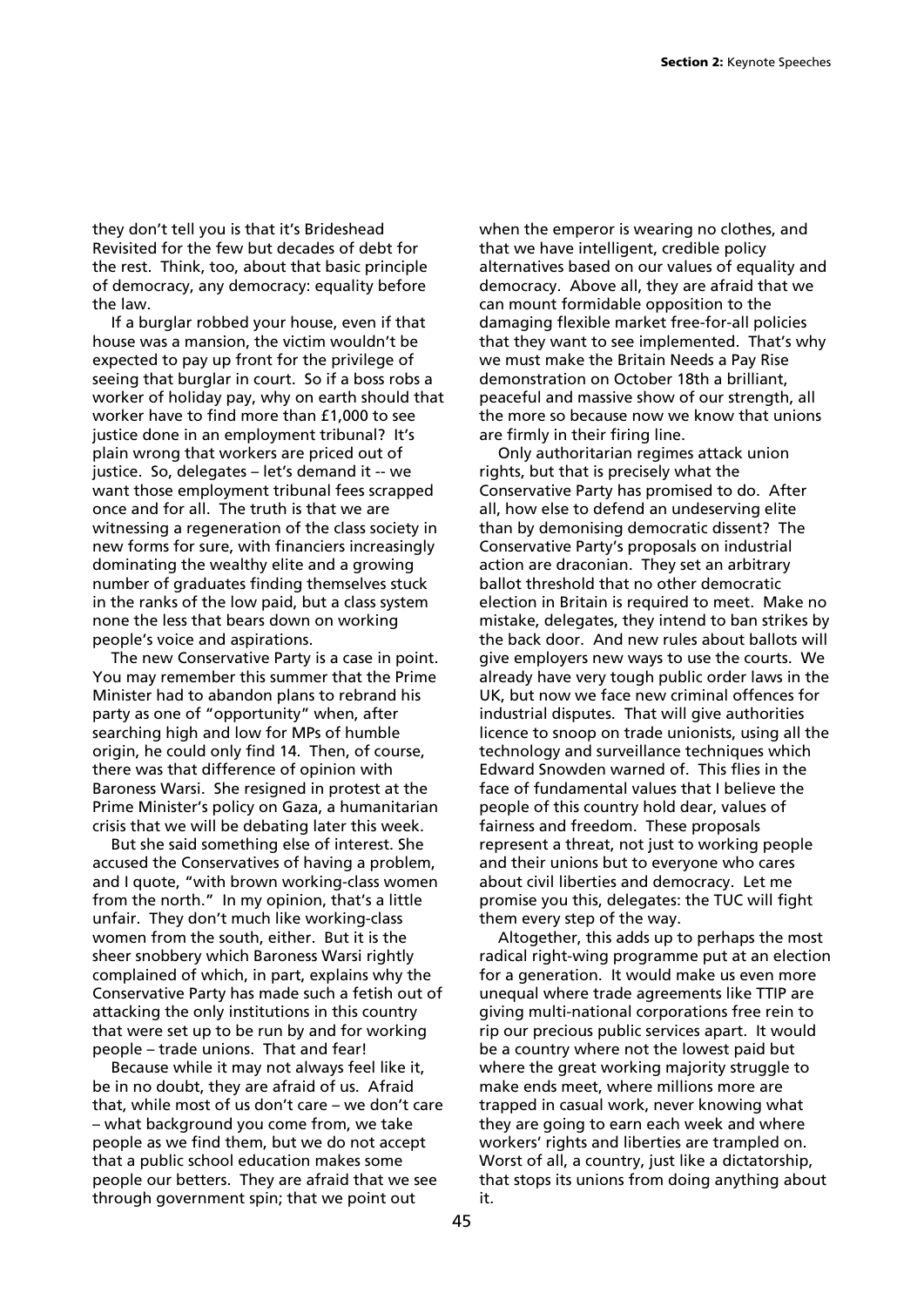So if there is one message from this Congress, it is this for sure: the next election matters. We have to decide who will measure up to the aspirations of working people as set out in our campaign plan, unanimously endorsed by this Congress. Who do we most trust to really deliver a real industrial policy so that we rebuild manufacturing, reform the banks, cut carbon and end the North-South divide? Ask yourself, who respects the need not just for a higher minimum wage or even a living wage, but collective bargaining so that we can deliver fair wage? Who will give us fair taxes and tackle boardroom greed? Who will listen to our case for workers to have a voice, not only on top pay committees but – just like most of Europe – up to and including on company boards?

Who will promise to build one million new homes? Who values welfare? Who really cares about the old, the sick and the disabled? Who is really going to get tough on zero hours and agency abuses? And who will give our children a brighter future with genuine apprenticeships and a youth jobs guarantee? The choice is clear. If you value our NHS, if you value our public services, if you value a decent standard of living, if you value the right of the many to band together against the power of the might few, it's time for us to stand up and be counted.

This is the biggest battle in my lifetime, and we know that they won't give up power without a fight. We know that it won't be a clean fight, but let me tell you this. I believe that everybody in this hall is determined. I believe that justice is on our side. I believe that working people will win, and so together, I want us, delegates, to send out a message from the hall: let's tell them, loud and clear: bring it on! Thank you.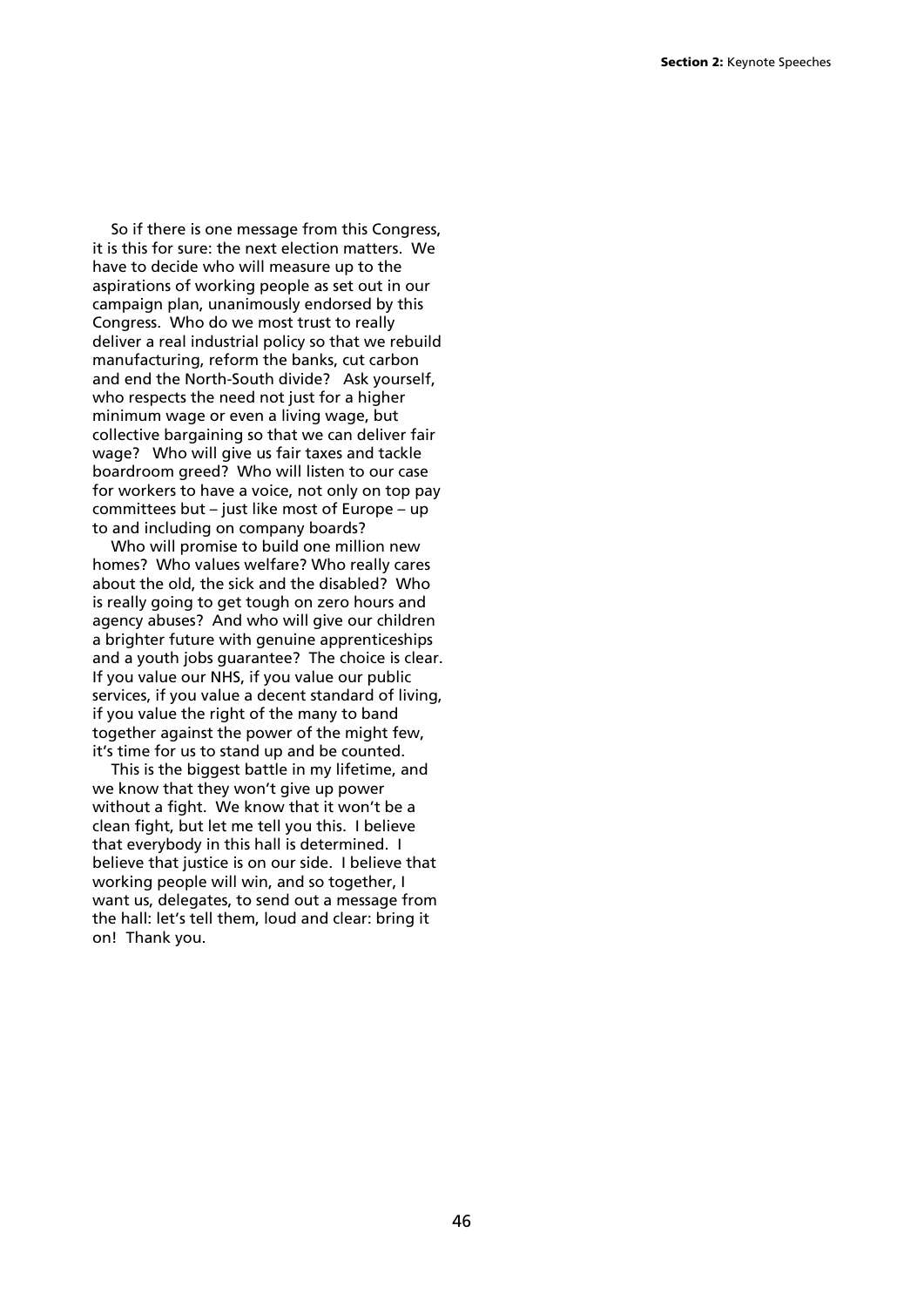# **Mohammad Taj, President**

#### **Sunday, 7 September 2014, Liverpool**

Sisters and brothers, this is our last Congress before the general election, an election that I believe, and probably you do as well, will be the most important election since 1945. Make no mistake, it is going to be the fight of our lives, a fight we can and must win.

Sisters and brothers, we know that the Tories are gearing up to finish the job that Thatcher started in the eighties. She sold off our utilities and this lot are hell-bent on selling off the rest. They claim there is no money but the reality is they are redistributing our wealth to their friends, to their cronies, and to their funders. It is a bit ironic. They must be having a laugh. We were supposed to be doing the redistribution. I think they might have stolen our Clause Four!

The Tories have always been good at taking care of their own but, first, before I go on, please let me thank Len from Unite, who with the union has provided massive support. Many thanks to Frances, who is an inspiration and a tower of strength. Thanks also to the TUC staff, and also my employer, First Bradford, who continue to pay my bus driver's salary. To tell you the truth, I still do not know if it was because they were proud to have one of their drivers in such a prestigious role, or they were just glad to see the back of me for 12 months.

And last, but definitely not least, thanks to my wife, Naseem. She is here today. Back in the 1970s it was common practice on the Asian subcontinent to have arranged marriages. We were a bit hippy, we both had long hair. She still does and, as you can see, I do not. That was not our only rebellion. We both rebelled against arranged marriages and chose each other. After 41 years, she knows we are still madly in love with each other. I want to thank her publicly for her help and encouragement. I know I would have not got to where I am today without her support. Naseem, thank you.

Congress, the issue that is likely to dominate our political debate must be the terrible attempt by this Coalition government to dismantle our public services. They are covering up the race to the bottom by cooking the books. They are trying to convince us that there

is growth but the only growth I see is the number of food banks. The main charity report tells us that almost one million people received food parcels last year. What does Iain Duncan Smith say: people are using them because they are there. No, Mr. Duncan Smith, people are using them because they are hungry.

They tell us that there is less unemployment but we know that jobs worth having are being replaced by zero-hours contracts and phoney self-employment. We are almost back to the times when dock workers were given a brass tally that meant they would have work that day. As Len points out, the bosses would cynically throw these tallies into the air and watch while workers would scrabble to pick them up. Not having a tally would mean that their families would go hungry.

Now, in the 21st century, workers have to wait anxiously for a text to tell them if they are hired or not required. It might not be the dock gate, but the effects are still as humiliating. They may be called employees, but they will not have a written statement of terms and conditions and they will not have protection against unfair dismissal. Congress, it is a disgrace. We should not dignify zero-hours with the term "contract" since the bosses have no obligations and the workers have no rights. To add salt to the wound of job insecurity, an important lifeline provided by an employment tribunal has been cut off from employees. When this government look at employment tribunals or health and safety legislation, they do not see protection, they see red tape to be abolished or made too expensive for workers to afford.

In the battle to counter job insecurity and ever-growing inequality we need strong trade unions, trade union freedoms and collective bargaining. None of us are surprised that this bankrupt government is continuing its attacks on trade unions, their latest demand being that unions have to cross a 50 per cent plus threshold before strike action yet they are happy enough to take their seats in the House of Parliament with less than 24 per cent: hypocrisy, pure hypocrisy.

I could go on and talk about the demonisation of immigrants or the hated bedroom tax that destroys lives, and public services that are struggling as the cuts continue to bite. Living standards are falling, prices are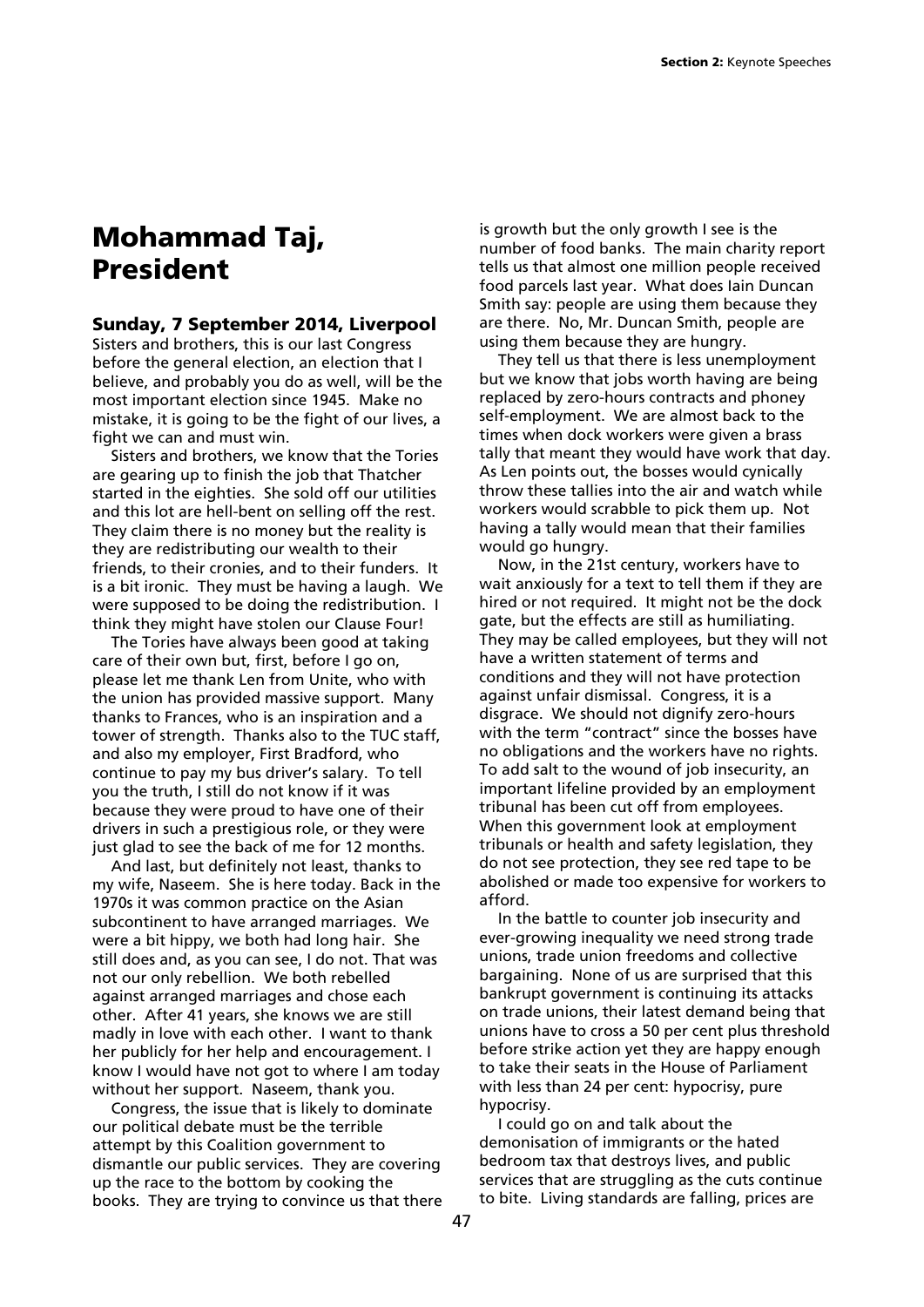rising and wages are stagnating. That is the hard truth of this so-called economic recovery. When the unemployment figures were released, Iain Duncan Smith boasted that the Tories' longterm economic plan was working. I have only one question, who is it working for because it is not us, we are not feeling it. No, the real story of those unemployment figures is the calamity of falling wages. The economic recovery does not benefit the many; it benefits only a few rich.

We have a critical role to play in shaping the battle for the hearts and minds of the British public. Next month we are holding our major national demonstration. One demand, Britain needs a pay rise to end low pay. On wages, on the economy, as with so much else, it is time for change.

In 1945, the Labour government, faced with economic difficulties that we can hardly begin to imagine, remained true to their values. In just six years, Clem Attlee, the Labour Prime Minister, created our welfare state, launched our National Health Service and built homes fit for heroes. As if that was not enough, he transferred key national industries into public ownership, including our railways. Delegates, social security, the NHS, housing, industry and transport, seven decades on these issues remain crucial. That is why I want Labour to be bold, to give workers hope for a better future, and to rekindle the spirit of 1945.

Congress, I hold our movement dear to my heart. I first got involved in the T&G after I started working for Bradford City Transport in 1974. I became a shop steward and I have spent over a decade on the TUC's General Council. To be part of that movement has been a huge privilege. Today, I represent 650 bus drivers, engineers, cleaners, and clerical staff, some of them who are here today as observers, ordinary, extraordinary, men and women whose labour keeps our economy moving. These workers, and others like them, make trade unionism what it is, a powerful force for social and economic justice.

My father was a labourer. He worked the land and there were times when he was so wretchedly tired he could not even eat. He told me not to forget my roots. He said being in the union is not only about wages and conditions for yourself, it is a noble endeavour. Congress, he was right. He was damned right. He would have been proud of me. We have a movement

that touches millions of lives. We can all be incredibly proud of what we do. Thank you, and have a great Congress.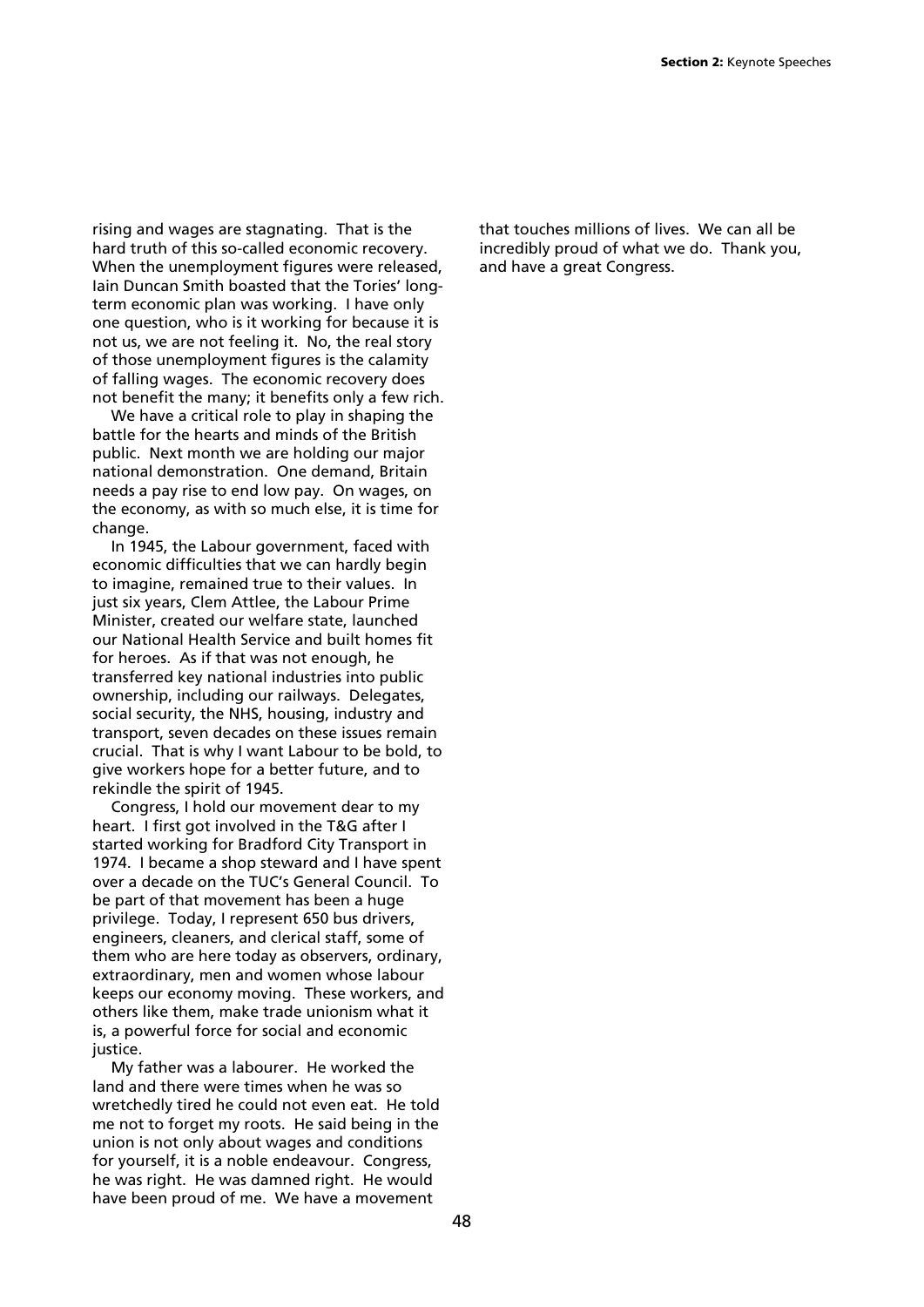# **Mark Carney, Governor of the Bank of England**

# **Tuesday, 9 September 2014, Liverpool**

Thank you very much, Taj, and I would like to thank the Congress for that welcome and for this opportunity. President and Congress, it is, truly, a great pleasure for me to address this Congress, it is a pleasure to be back in Liverpool and it is an important time to discuss conditions in the UK labour market, and that is what I am going to focus on exclusively in my prepared remarks.

I am going to do that because as, you well know, the growth and distribution of jobs and incomes matter to everyone. Employment does much more than provide the means to support workers and their families. It is essential to personal fulfilment and human dignity, and part of that dignity is being paid a living wage. (Applause) During the past year, at the Bank of England, we have ensured that we pay all of our staff at least the living wage, and we have recently brought up all our contracted service staff in central London up to the London living wage. Because it is important to get this absolutely right, we are going through our final review, but I want to make it absolutely clear that by the time of the next TUC Congress our intention is to become an accredited Living Wage employer.

Of course, the Bank of England's responsibilities for promoting the good of the people of the United Kingdom go much further than being a responsible employer. We manage monetary policy to achieve price stability; in other words, low, stable and predictable inflation, and we promote financial stability by regulating and supervising banks as well as taking action to ensure against unsustainable indebtedness, such as we did earlier this year for the housing market. By maintaining price and financial stability we put in place the foundations for sustainable job creation and income growth. It is that stability that gives workers the confidence to invest in skills or to change jobs, and it gives businesses the confidence to hire new workers, to invest in new equipment, to introduce new products and to pursue new markets. We, obviously, need the right workers with the right skills, and we

need our companies taking the strategic initiatives to grow productivity because it is productivity that will secure the real wage increases that the British workers deserve over the medium term.

As I have started to explain, and I think it is clear, the labour market is central to the Bank's decisions, decisions which have to take into account both short-term fluctuations in employment and the profound changes that are sweeping labour markets across the advanced economies. These changes include powerful demographic forces, notably the ageing of the workforce, increases in longevity and increased female participation. They include, as you were just discussing, I think, how globalisation and new technologies are splitting production chains not just across companies but across borders; how financial risk is steadily shifting to employees from employers and the state and, finally, how job polarisation is increasing; that is the phenomenon that the employment share of middle-skilled jobs is being reduced relative to higher and lower-skilled employment. So, collectively, all of these forces have been acting for some time, they all affect the dynamism of our labour market and they affect the spending patterns of families. As a central bank, the Bank of England has to assess the extent to which these structural changes have an impact on labour markets, on the economy and on inflation, and we are grappling with what it means for monetary policy. That is not unique to us, it is the same across the advanced world, it is the same in the US and it's the same in Europe.

The answer to these questions, the weight of these forces, are different in different economies, and that is one reason why monetary policy in the United States, in the euro area and here in the UK can be expected to be less synchronished than in the future than they have been in recent years.

Indeed, despite common underlying influences, differences in how the labour markets of the major economies have performed in response to the Great Recession have been striking. Let us take the world's largest economy, which is still the United States, and take that as a benchmark. Unemployment there more than doubled during the recession. While that unemployment rate has recently fallen back, the headline is much better than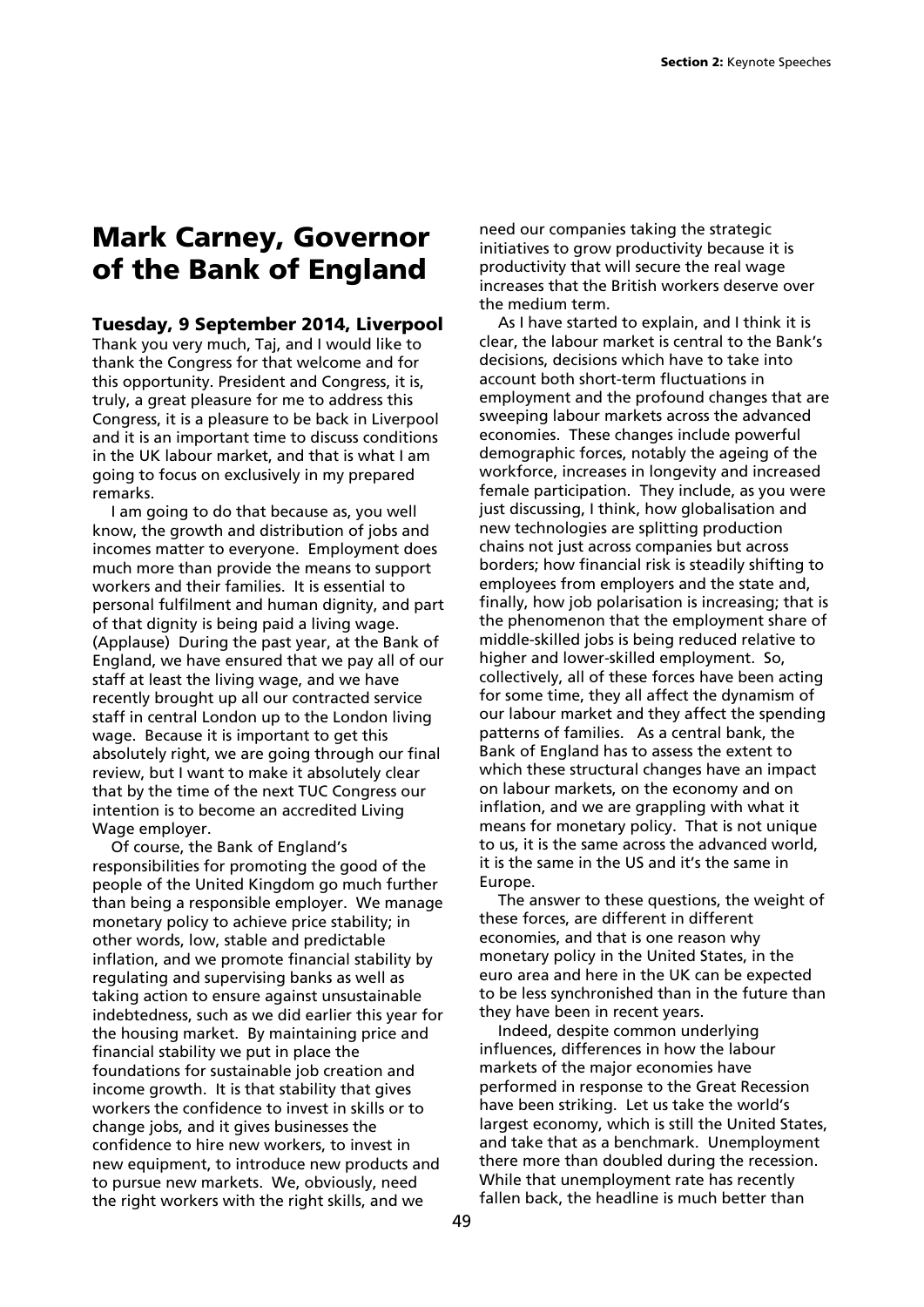the details. The number of Americans in work has only just returned to where it was before Lehman Brothers failed six years ago, even though there are now 14 million more Americans of working age. Much of the fall in the unemployment rate in the United States is the result of workers in their prime actually leaving the labour force; in other words, giving up and stopping looking for work. In addition, far more vacancies remain unfilled than usual, indicating that there are big mismatches between skills and jobs in the labour market, and fewer people are switching jobs, suggesting an ongoing reluctance to take risks. In short, the American labour market still is not working as it used to.

Turning to the UK, even though times for many families here have been very tough, in comparison to the United States, the UK labour market has performed well. Despite a recession that was deeper and more prolonged than in the United States, unemployment did not rise as much in the UK and it has fallen back almost as sharply as it did in the US. More importantly, in contrast to the United States, this rapid fall in unemployment here has been accompanied by significantly higher participation rates. There are now one million more people in work in the UK than at the start of the crisis. But as this Congress knows, as the theme of this Congress illustrates, that exceptional employment performance has come at a cost. Wage growth has been very weak. In fact, adjusted for inflation, wages have fallen by around a tenth since the onset of the crisis. In order to find such a fall in the past, you would have to go back to the early 1920s. What has happened, in effect, has meant that the weakness of pay has purchased that increased job creation. The burden, put another way, of the Great Recession has been shared across this country, profits have been squeezed almost as much as labour costs, employees have seen their real incomes reduced but more people are in work as a result.

What has made the performance even more remarkable is that we have faced the additional challenge, unlike the Americans, of rebuilding competitiveness. If you look over the Channel to the euro area, they had a similar challenge but they had to face that challenge with less flexible labour markets and less flexibility in their currency. The results have been dire.

Euro-area unemployment has risen sharply through two recessions. It now stands at over 11 per cent. It is over 14 per cent in Portugal, 20 per cent in Spain and 25 per cent in Greece. There is a clear danger of a misplaced, if not lost, generation of workers in the US as well as the euro area.

Britain's labour force and Britain's trade unions deserve great credit for ensuring that this risk of a lost generation is much lower here in the UK. By sharing the burden of the recession, our economy is better positioned for the future, but the question you are asking is whether we will seize this opportunity.

Before I talk a bit about how we could seize that opportunity, I think it is helpful to understand a bit more why the UK labour market outperformed, or at least outperformed in terms of employment. What happened was when the recession hit, naturally, the demand for work fell but, surprisingly, the potential supply of labour appears to have increased at the same time. The number of additional people wanting to work actually overwhelmed the longer-term effects of populating ageing. Why was that the case? It appears that the greater risks and financial burdens that many families are now facing have been driving this phenomenon. Changes to pension arrangements have encouraged people to work longer. Reforms to the UK's welfare system, including attaching job-search conditions to welfare payments, are prompting those affected to seek work. But on top of all of that, sharp falls in wealth and increased uncertainty about future incomes following the financial crisis have undoubtedly forced many people to retire later in order to compensate, and the scale of the debts weighed on British households has undoubtedly encouraged more people to work and to work for longer. So the strong performance of the UK's labour market reflects in part people feeling compelled to work for financial or other reasons.

Again, to your great credit, when British workers have been challenged, they haven't given up. Some have taken on less productive or lower-skilled jobs. Others are working parttime, some have become self-employed and others are prepared to do the same work for less than they would have done. If you bring that together to wage pressures, wage pressures based on past relationships are as low today as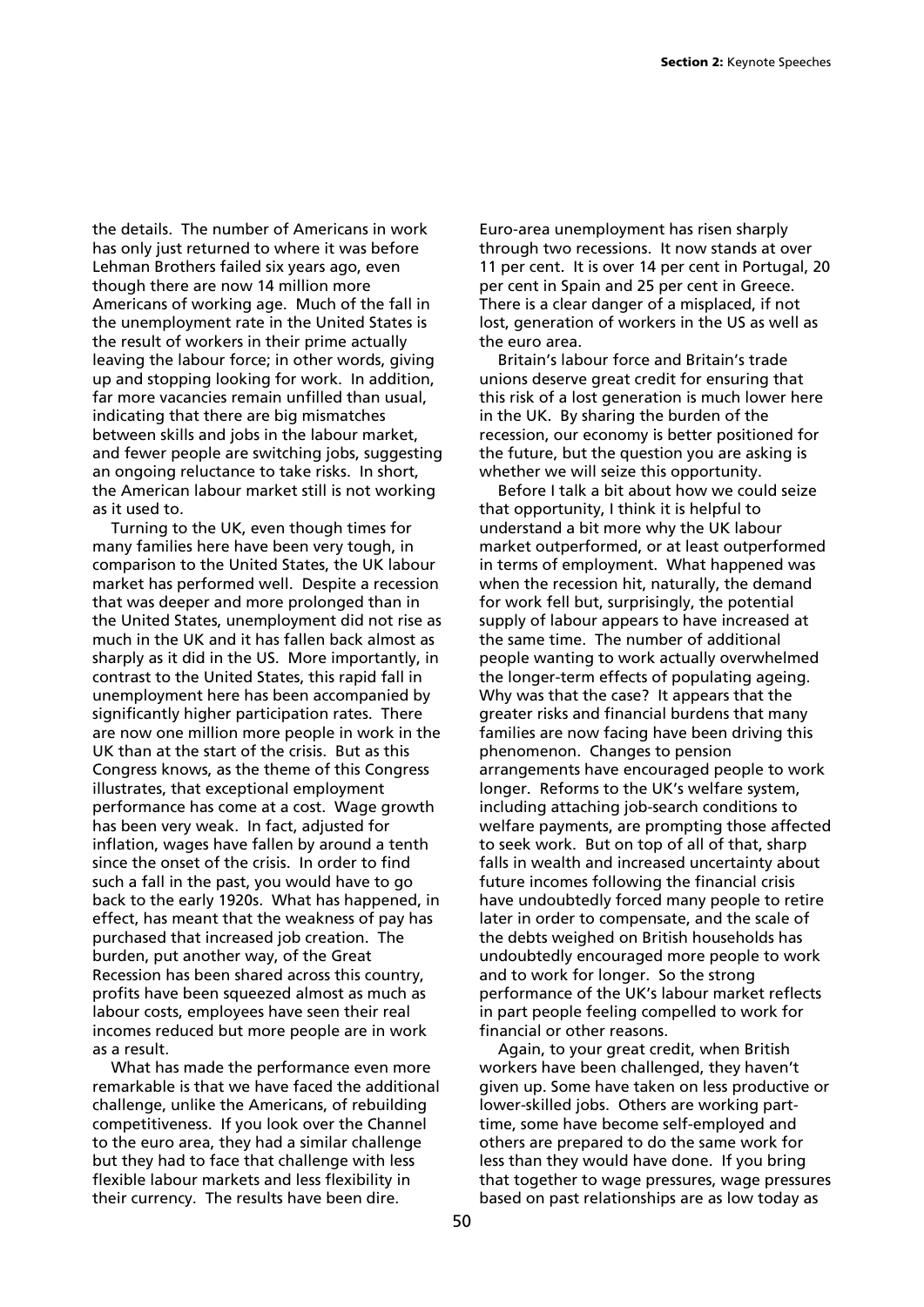if the unemployment rate were 10 per cent, not the 6.4 per cent rate it currently is.

Basically, with more workers at competitive wages, companies have been encouraged to hire, and they have substituted labour for capital across the economy. This dynamic – the substitution of labour for capital – has lowered productivity, but that weak productivity growth is not the result of laziness on anyone's part. It's the natural consequence of so many people wanting to work and companies employing them instead of investing in capital.

Although this adjustment has been painful, trading off lower productivity and lower wages for much higher – and it is much, much higher – employment, on balance, that trade off provides a solid foundation for a durable expansion. By staying in work individuals retain and learn new skills and they are better placed to participate in the expansion as it gathers force. The consequence of all of this is that Britain has an opportunity, seldom seen after a deep and prolonged recession, to reach and sustain a higher level of employment than in the past, and workers have an opportunity now to maximise their pay prospects.

But you are, rightly, asking when will this start? When will Britain get a pay rise? As employment approaches its new higher level, wage pressures should increase and capital investment should continue to recover. Productivity growth should pick up bringing the higher, sustainable pay rises that British workers deserve. Specifically, the Bank's latest forecast expects real wage growth to resume around the middle of next year and then to accelerate as the unemployment rate continues to fall to around 5½ per cent over the next three years. By the end of our forecast, we see 4 per cent nominal pay growth on average across the economy, and this is consistent both with our inflation target, which is our core mandate, and with the economy's potential.

At the end of my remarks, I will touch on how workers and employers can raise that potential and, as a consequence, raise the size of that pay rise. But let me, first, turn to the implications of all these developments for monetary policy.

As I said at the outset, one of our roles at the Bank of England is to deliver price stability and to do so in a way that supports jobs and growth. Our price stability objective is clear: an inflation

target of 2 per cent consumer price inflation. Supporting jobs means helping the economy reach the maximum sustainable level of employment. What we have recognise, and this is the reason why I went through all of those dynamics and forces in the labour market, is that sustainable level of employment changes over time. That is why, a little more than a year ago, even though inflation had been above target for almost five years, even though growth was returning and was poised to accelerate, the Bank of England did not raise interest rates from their historic low of ½ per cent. We did not raise interest rates because we recognised that the UK had a huge number of unemployed and under-employed workers. We did not raise interest rates because we knew the economy was running below full capacity. We did not raise interest rates because we expected inflation to fall back. We did not raise interest rates because we saw that confidence might have been returning but we knew it remained fragile and, in short, we did not raise interest rates because we knew that the nascent recovery that began about 15 months ago was not yet secure. So what we did do was to use the flexibility in our mandate to return inflation to the target over a longer period than usual in order to support sustainable jobs and growth.

In order to make our intentions clear, the Bank committed not even to think about raising interest rates until unemployment fell back to least 7 per cent. That so-called "forward guidance" gave businesses the confidence to hire and invest. It reassured households that the cost of servicing their debts were not about to rise suddenly just because the economy was returning to growth.

The effectiveness of that policy was reinforced by actions taken to help heal the banks and the rest of the financial sector. The resultant recovery has exceeded all expectations. It has momentum. Over 800,000 jobs have been created in the past year alone, and we expect robust economic growth of  $3\frac{1}{2}$ per cent this year and 3 per cent next. But that is not enough. The challenge now is not to nurture a nascent recovery – we've done that – but the challenge now is to secure a durable expansion and to make sure that this economy realises its full potential.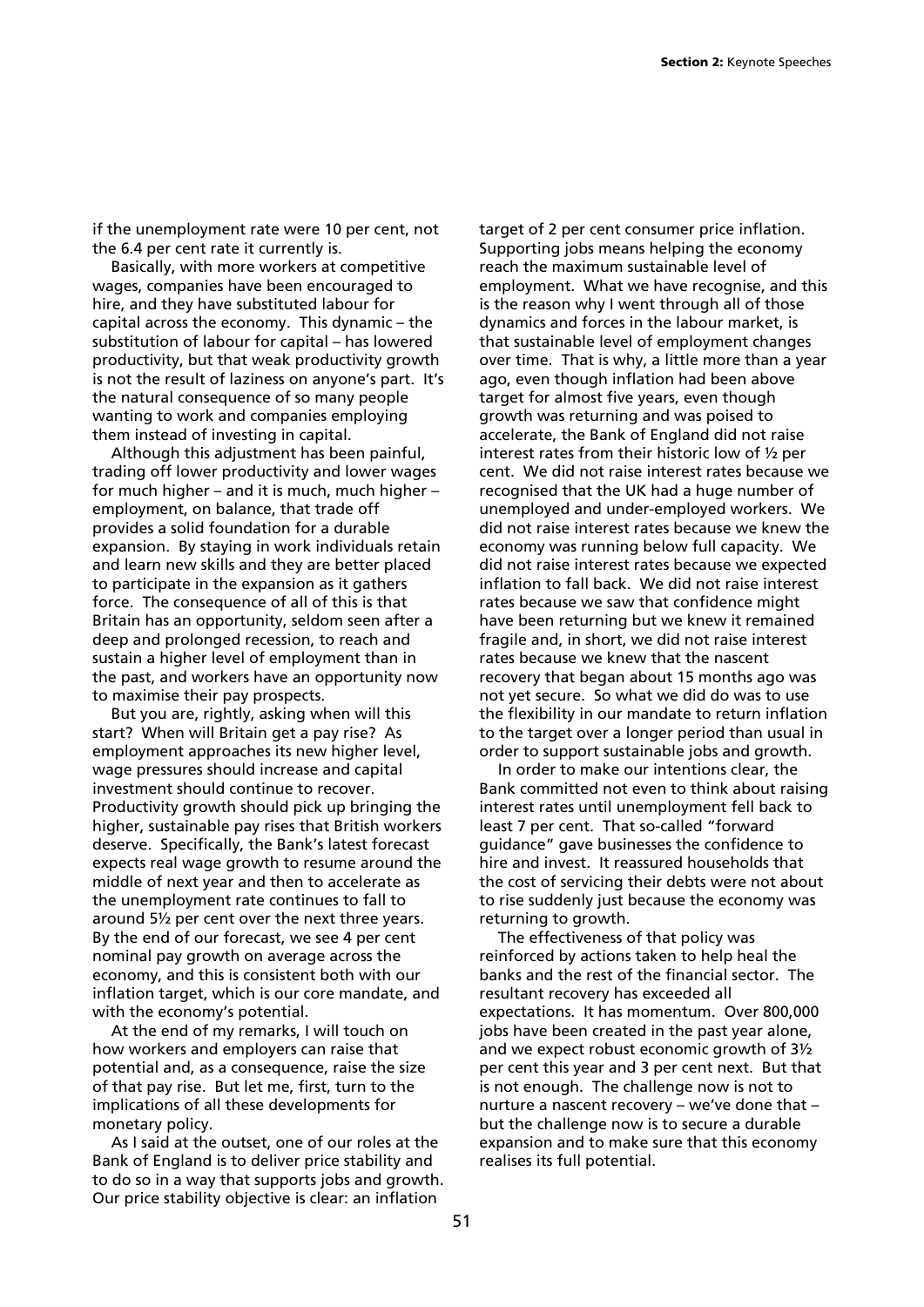An obvious question is what does that mean for interest rates? We are in a position where many of the conditions, although not all, for the economy to normalise have now been met and, with that, the point at which interest rates begin to normalise is getting closer. In recent months the judgement about precisely when to raise bank rate from its historic low has become more balanced. But the Bank does not have a pre-set course. However, the timing of these moves will depend on the data and how the economy evolves.

Moreover, the precise timing of the first rate rise is much less important than our expectation that, when rates do begin to rise, those increases are likely to be gradual and limited. Interest rates will only go up as far and as fast as is consistent with price stability as part of a durable expansion, with the maximum sustainable level of employment.

For a variety of reasons, ranging from the weakness in the euro area, to that ongoing repair of household balance sheets that I spoke about a moment ago, we are not expecting interest rates to head back to the levels seen before the Great Recession. The actual path of interest rates will be determined the balance of aggregate supply and demand in the economy. Before the crisis hit, these decisions were somewhat easier. Monetary policy largely tracked developments in aggregate demand because the structural dynamics of labour supply and the rate of productivity growth in the economy were relatively constant, but in the wake of the crisis the supply side of the economy has been anything but predictable.

If I had been here a year-and-a-half ago, I would have said that we thought at that point the major uncertainties on the supply side centred around productivity growth. But as we have observed, wages, employment and productivity evolve in recent quarters, we are increasingly of the view that there has been a material labour supply shock for the reasons that I have just discussed.

So our economic forecast for the next three years, and hence our judgements about interest rate decisions, are based on some key judgements about the labour market, particularly that the number of people participating in the labour force will continue to rise; secondly, that the unemployment rate that the economy can sustain without generating

accelerating inflation will return to where it was before the Great Recession in contrast to some other major economies, and, thirdly, that there is scope for average hours that people work to continue to increase.

In short, unlike the US and the euro area, the British economy is likely to be able to sustain a higher level of employment than in the past. Our uncertainty is less about the direction of this change than about the magnitude. In order to assess the magnitude of this change, this higher level of employment and to assess its implications for inflation, we are tracking a range of indicators including those of the prospective path for wages and unit labour costs.

Actual wage growth, as you have been discussing, is currently very weak. It is just 0.6 per cent excluding bonuses. There are beginning, however, to be some leading indicators that point to a modest pick-up in coming quarters. For example, job-to-job flows have been increasing and some surveys of pay growth have picked up more sharply in the last year. This offers some encouragement of better wage prospects for those changing or finding new jobs but, of course, the pay of existing employees needs to pick up as well. After all, what matters for economy-wide inflation is the average wage relative to economy-wide productivity. To that end, the Bank will be monitoring closely pay settlements that are bunched towards the turn of the year and will be taking a steer from the pay of new hires as a potential leading indicator of broader pay pressures.

Some observers have discounted the implications for inflation of the recent weakness of pay growth because some of it stems from the types of jobs that are being filled, but these are real jobs being performed by real people, and an increase in lower-skilled, lower-wage jobs is one consequence of working off the labour supply shock. We also need to be mindful of those longer-term trends that I spoke of at the start. We also need to be mindful, in other words, that this could represent part of a trend towards greater job polarisation.

The point is that what matters for inflationary pressures, irrespective of the type of job, is the relationship between wages and productivity, and that relationship is captured by unit labour costs. When we look across the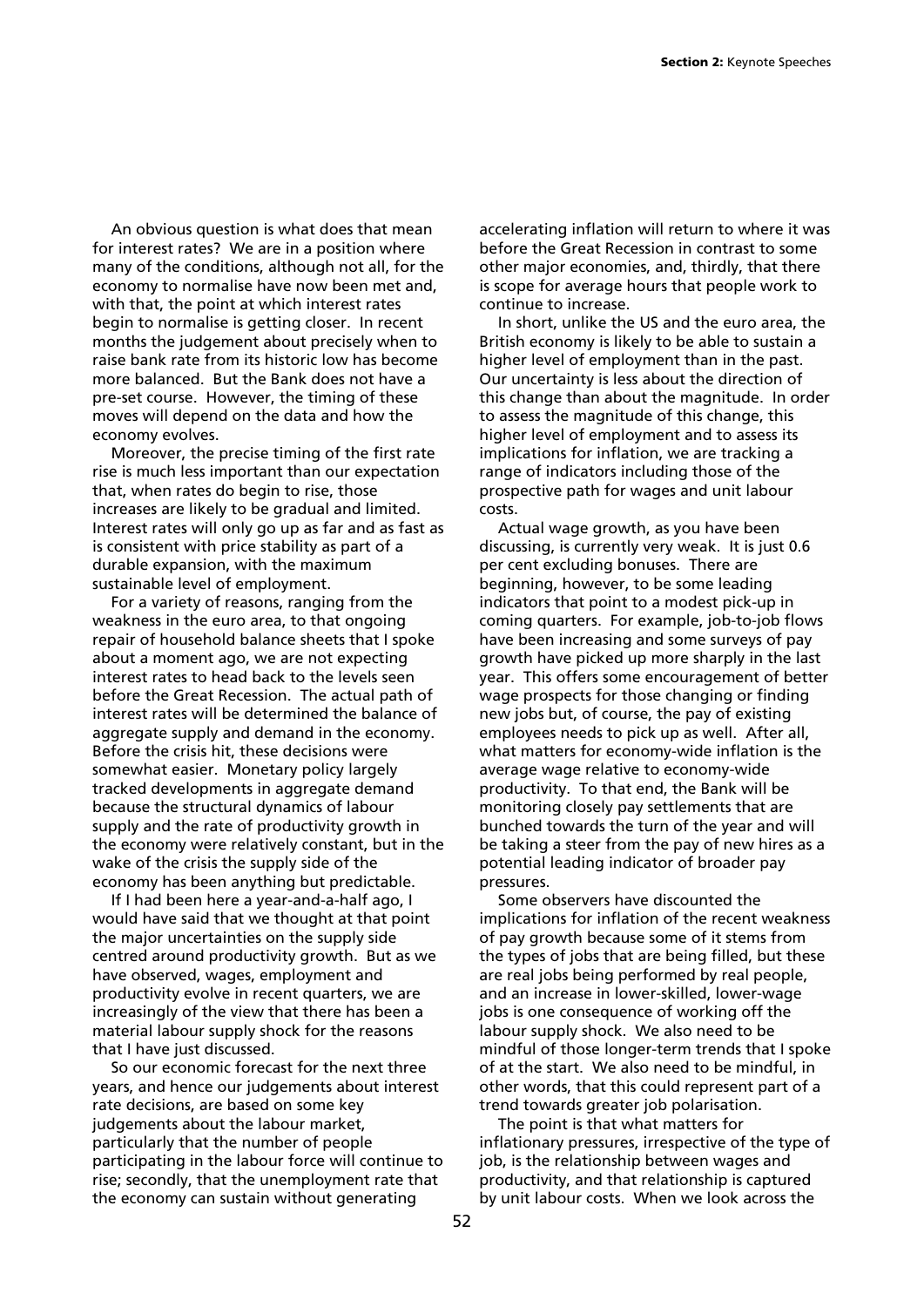economy at the moment, wage growth is barely above productivity growth. Soft unit labour costs indicate that there is further to go before we reach the new sustainable level of employment. In other words, there is still slack in the labour market. That slack is wasteful, and if it were to remain inflation would remain below the 2 per cent target.

Our best current collective judgement is that, while the degree of slack has narrowed rapidly, this slack remains broadly in the region of 1 per cent of GDP. As I said a moment ago, as this margin of slack continues to narrow, we expect wages to pick up slightly faster than productivity. However, we expect that it will take the better part of three years for this to happen materially enough to bring inflation back to target.

With inflation at 1.6 per cent, continuing downward pressure from past appreciation of sterling, and with that margin of slack remaining, the current inflation environment is benign. But it will not remain benign if we do not increase rates prudently as the expansion progresses. The Bank's latest forecasts show that if interest rates were to follow broadly the path expected by markets, or at least the path expected by markets in August – that is, beginning to increasing by the spring and thereafter rising very gradually – inflation would settle at around 2 per cent by the end of our first forecast and a further 1.2 million jobs would have been created. In other words, we would achieve our mandate. That's a forecast. There is, as always, uncertainty about the future. But uncertainty does not mean stasis. You can expect interest rates to begin to increase.

The exact path of interest rates will depend on the economy, and the Bank's assessment will, undoubtedly, change as the economy evolves and, of course, policy will be adjusted if geopolitical events have a material impact on the outlook. If indicators suggest the economy is moving more slowly towards our goals, we will have learned that e are further from sustainable capacity. Prospective wage and unit labour cost growth will be weaker. Rates will go up later and more gradually. But if we see faster progress, prospective wage and unit labour cost growth will be stronger, which will suggest we are closer to maximum capacity in the economy and that the economy can sustain

higher rates sooner. In all of those scenarios, rate rises can be expected to be gradual and limited compared to the experience of the UK in the past.

Let me conclude and then we will get to questions. We are under no illusions. The Great Recession was a calamity. British workers have borne many of the consequences. Our job at the Bank of England is to maintain price and financial stability, because price and financial stability support sustainable growth in jobs and incomes. But monetary policy cannot do it alone. Others – you, including trade unions, governments and businesses – will determine the potential of this economy. You will ultimately determine the size of Britain's pay rise. Those in work need to be able to seize new job opportunities in a world where technology and globalisation cause labour markets to shift rapidly.

As you have been discussing over the last dayand-a-half but much, much longer, skill levels need to be raised continually. That is, first and foremost, clearly about education but, crucially, it also means access to life-long learning both on and off the job and access that is available to all.

The TUC's engagement with the UK's skills agenda is a major contribution to achieving that imperative. Let me give one example from the past year alone. Unionlearn helped more than 200,000 people invest in their skills. These are the types of investments that are absolutely crucial for the durability of this expansion and for Britain's future. These are the type of investments that will help to deliver long-term productivity so that the British people get the pay rise that they deserve.

Thank you very much for your attention.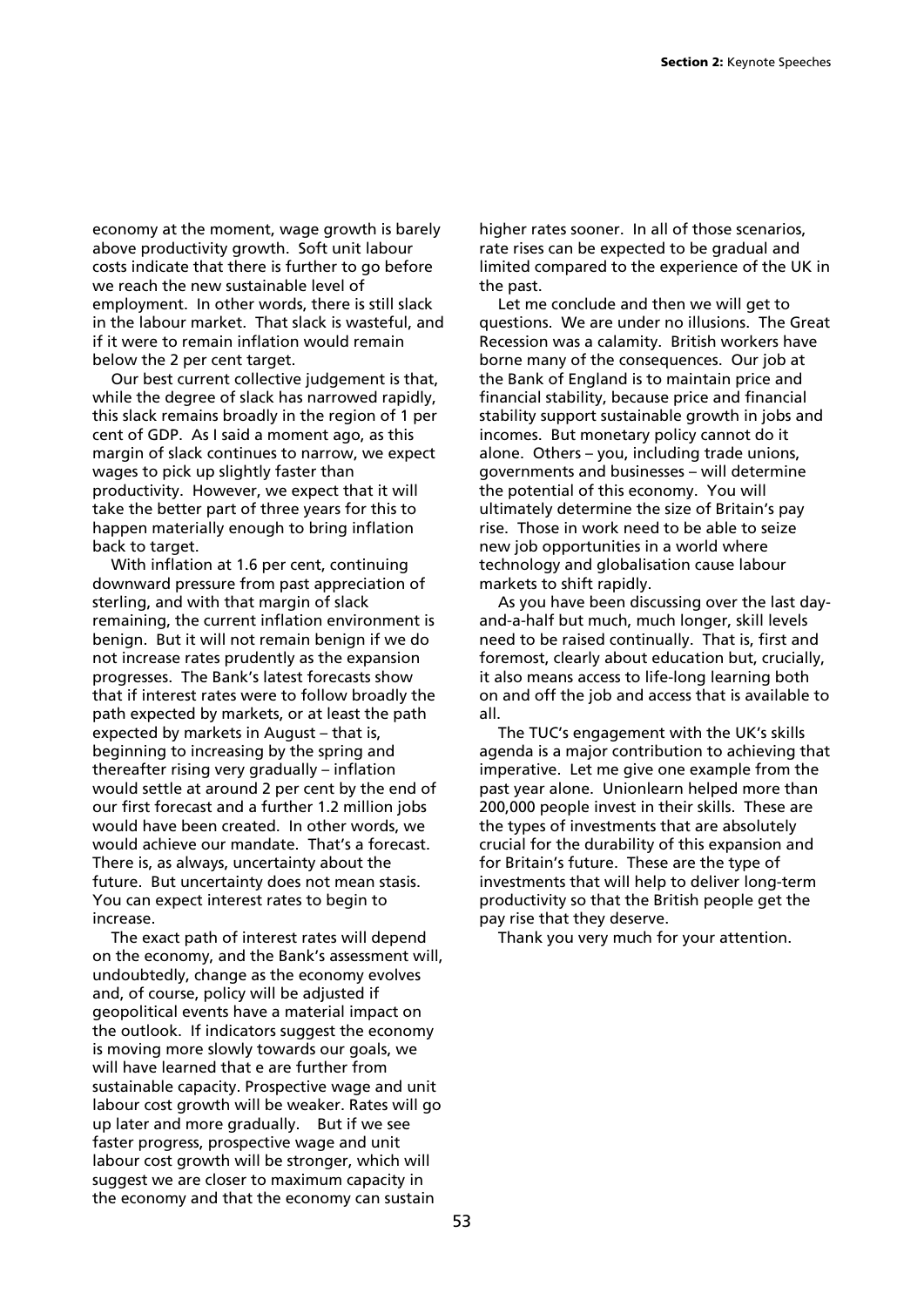# **Chuka Umunna MP, Shadow Secretary of State for Business, Innovation and Skills**

## **Monday, 8 September 2014, Liverpool**

President, Congress, thank you so much for having me to speak. It is an honour to address you for the first time today. Let me begin by paying tribute to your General Secretary. Frances, you are doing a fantastic job leading this movement, keeping us on our toes, and fighting for social justice in this country.

Today, I would like to talk about the importance of this movement and our shared mission to build a new economy, but as my time is limited I am not going to be able to cover everything. I will be more than happy to pick up on the things I do not talk about in the Q&A after.

Let me start with a simple statement. I am proud to be a trade union member out of choice and out of conviction. I do not come from a family with a history of trade union activism but my late father, my Dad, a self-made man, always supported this movement, always voted Labour. Let me tell you why.

He arrived in this country, in this very city in fact, at Liverpool Docks, in the mid-1960s after a long boat journey from Nigeria. It took some courage, not just because he was leaving everything he knew but he could not swim; if the boat sank, he was going to go with it. He was seasick for the entire journey but carrying only a battered suitcase he made it here to Liverpool.

He came here, like so many immigrants to create a better life for himself and to make a contribution as well, but like every other person of colour in the 1960s Britain that he arrived in, he faced rampant discrimination. Just remember the famous signs – I was not around then but I am sure there are people in this room who do – "No Irish, No Blacks, No Dogs".

The reason my entrepreneur father supported this movement – in fact his hero was Harold Wilson – was simple, this movement gave my father a chance. The reason those racist signs came down and my father got his

opportunity was because of the trade unionists and Labour governments leading the charge for equalities legislation in the 1960s and 1970s.

That, Congress, is why I am so proud to be speaking to you today. Too easily, I think, people forget the impact that this movement has had. Sometimes, and this happens quite often in Westminster, you just shake your head at some of the rubbish you have to sit through, government members, week after week, smearing and denigrating our trade unions.

If you just think, they have had this big push to appoint more women ministers. That, of course, is great yet they seem to forget that these very same Conservative women have benefited from the right to equal pay, maternity leave, and all the other social reforms that this Movement worked so tirelessly to introduce. They attack the very people who have helped remove the barriers to their progress. It is a disgrace and it must stop.

Maybe they think it is pro-business to attack you. It is not pro-business. Just as I am clear that you cannot be pro-worker if you do not back the businesses that create decent jobs, you cannot be pro-business if you constantly attack the rights and representative organisations of the people who work in our businesses.

Pro-worker, pro-business, that is our approach. That is the right approach. After all, many of the most successful FTSE 100 companies are the ones that recognise the important role of trade unions and your members. It is an approach that is going to be more important than ever in the future.

As a movement, we have always worked to ensure the right balance of power between those who have and those who do not. That ideal endures. But, let's face it, and I think we all know this, the context in which we seek to achieve social justice, to ensure people have good, fulfilling work, is changing.

We have all seen the winds of change blowing through towns and communities across Britain. The emerging economies, globally; the South and East are posing greater competition than ever to our firms and our workers. New technologies are transforming how we live, how business is done; and, yes, creating new jobs but also making many of the jobs people have done for generations disappear, and the new jobs are not always better jobs.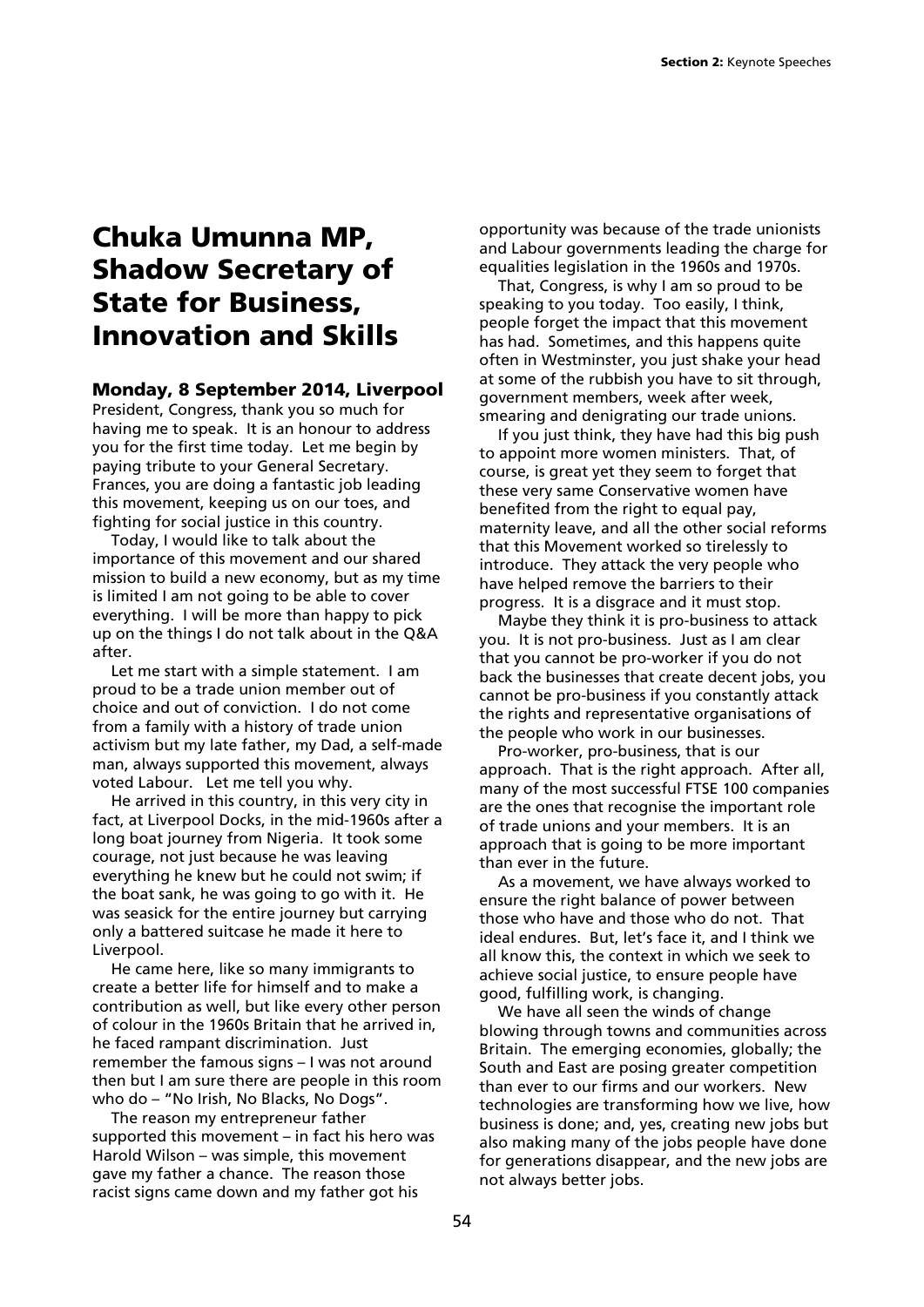The thing is we cannot stop this change. We cannot stop the rise of international competition. We cannot stop the onward of technology. Doing so through protectionist measures, for example, would be entirely counterproductive but we can and we must shape these forces of change together to build the kinds of jobs and the better future we want for our children, our families, and our communities.

We have to ensure it is our firms – our firms – which are the ones producing and creating those new technologies the world wants, enabling us to pay our way in the world, building an economy of good jobs and higher wages for all. And, Congress, for this we need you. I think, and I do not know about you, too often trade unions only come to prominence in the media when things reach crisis point, during difficult pay negotiations, when a plant is under threat, during a dispute.

That essential role for you, for trade unions, will continue but we need unions to be engaged not just in times of dispute or crisis but much earlier, in a continuous discussion, shaping the process of change I have talked about, working with our businesses to transform themselves, to harness the new technologies and compete with India, China, and beyond.

At the level of each firm, we must be ready for these kinds of discussions, as I know you are, and we need employers engaging with you, including you in this process, promoting investment in people and business so we are producing goods and services in each business that can be sold to the world.

I am clear, adding value is what this Movement does for our economy and this approach is needed at the level of each industry sector, too. It is essential trade unions are included and play an active part on different sector bodies in shaping the different industrial strategies we have. Government, of course, must play its role in the implementation of those industrial strategies across all departments, bringing employers and union representatives together to help forge that future, resolutely backing those sectors where we have a competitive edge or might do in the future.

That is not happening right now. Look at the defence industry, for example, at the beginning of this Parliament where the government

abandoned UK firms to buy off-the-shelf kit from the US. Look at renewables and the damage caused by their U-turn on feed-in tariffs, putting the whole of that industry in peril. More recently, look at pharmaceuticals where they were happy to wave through the takeover of our second biggest firm, AstraZeneca, by Pfizer, a firm with a record of intellectually asset-stripping companies and cutting R&D investment.

As Ed Miliband says, we can and must do better than this. Under Labour our long-term plan for growth with industrial strategy at its core – we call it "Agenda 2030" – will animate the whole of government, backing our businesses and those working within them, a strategic and strong pro-worker, pro-business agenda that has us all working together, employers, trade unions, and government, to ensure the UK and all of our people succeed. It is the only way we will rise to the challenge of building a new economy in this new modern global world that I have talked about.

Now, the Conservatives – sorry, I have to talk about them – do not understand that you have to build an economy, not on the stress fractures of conflict but on the firm foundations of collaboration. They see workers as a threat to be controlled, not as the inspiration for everything our companies achieve. They see unions as a brake on our nation's success, not as partners in building the new shared economy we need. They say we are all in this together but their actions – just look at Francis Maude – seek to divide and rule. And do not even get me started on UKIP, who take division to a whole new level.

Congress, we cannot meet the challenges our nation faces by setting our communities against each other, by scapegoating and blaming each other. Let's be frank, the rhetoric that seeps out of that party in respect of our fellow Europeans is not at all dissimilar from the rhetoric deployed against black and Asian people in times past. We will not stand for it.

That is why when people argue, and you will hear it, we are all the same, they are all the same, I am resolute in my view that we are not. We are not. The Tory way, the UKIP way, is not the Labour way of doing things. Labour is a political party built on the power of common endeavour, the value of collaboration, the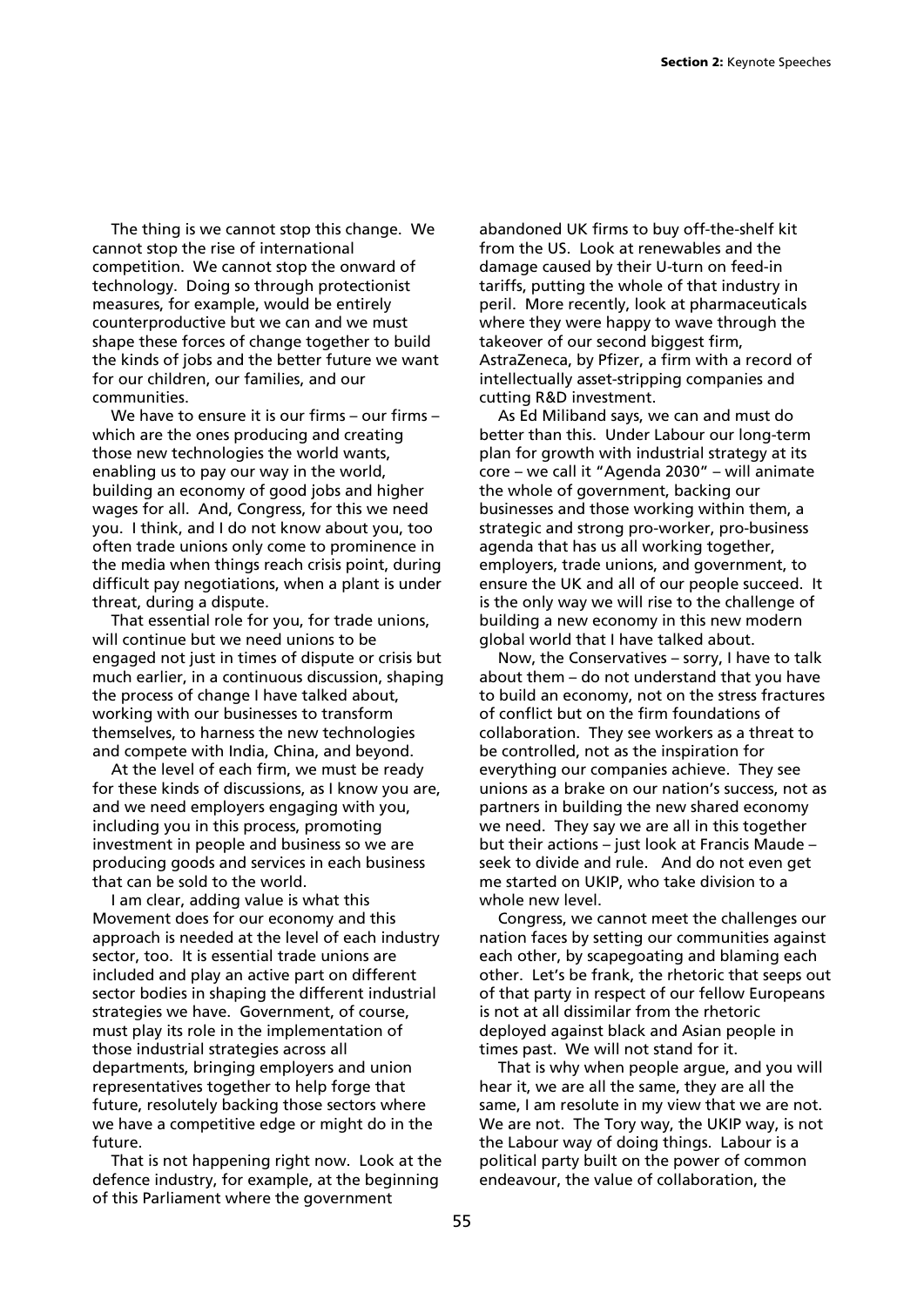importance of solidarity, respecting people's rights and ensuring they have a voice.

That is why I am proud we voted down the move by Tory MPs to abolish trade union facilities time in this Parliament. That is why I am proud we saw off the threat of Adrian Beecroft's compensated no-fault dismissals. That is why I am proud we blocked the proposal by Vince Cable – sorry, I have to mention him too –to end the Equality and Human Rights Commission's duty to promote equality.

Above all, Congress, that is why I am proud to say we will do what this Government has refused to do, launch a full inquiry, held publicly, into the inexcusable blacklisting of workers in the construction sector. Let me be clear, if I am given the privilege by Ed Miliband of serving as business secretary in the next Labour government, we will deliver justice to those workers who lost their livelihoods and end blacklisting once and for all.

Labour believes not just in words but, proudly, in our actions too and in government this will continue. We have fought to defend people's rights in opposition and these rights, of course, are only meaningful if you can get proper redress. We are clear the current employment tribunal system is unfair, unsustainable, and has resulted in prohibitive costs.

What this government has done is lock people out of the justice they are entitled to. Affordability should not be a barrier to workplace justice. It should not be a barrier to workplace justice. It would also be a mistake simply to return to the system of the past where you know tribunals were so slow that meaningful justice was not always available.

So, I am happy to say this today, if we are elected, the next Labour government will abolish the current system, reform the employment tribunals, and put in place a new system that ensures all workers have proper access to justice, openness and respect, rights and justice under a future Labour government.

It is the same drive for social justice that lies behind our commitment to restoring the value of the national minimum wage, with increased fines and better enforcement. It lies behind our commitment to incentivise employers to pay a living wage. It lies behind our commitment to outlaw exploitative zero-hours contracts. If you work hard, day in, day out, in 2014 you should

not have to live in poverty or have insecurity heaped upon you.

There is more. We will take action to ensure agency workers are properly protected and that there are no exemptions from equal treatment on pay, and that includes ending the Swedish derogation. We will extend the remit of the Gangmasters Licensing Authority.

I could go on but, of course, all of this will only happen if a Labour government is elected.

We will extend the remit of the Gangmasters' Licensing Authority. I could go on, but the red light will start showing. But all of this will only happen if a Labour government is elected next year.

I should say that if you live in Scotland, the SNP would have you believe that social justice can be achieved by voting for separation, but when asked what measures in their White Paper redistribute money and power from those who have it to those who do not, they have no answers because there are none. Instead, they are committed to a further 3p reduction in corporation tax for the biggest and wealthiest companies. Congress, there is only one way to achieve better social justice in this United Kingdom and that is through the pro-worker, pro-business agenda I have talked about which the election of a Labour government will deliver, not by separation.

To finish, I would like to go back to the beginning and to my father. When he arrived here in Liverpool, he was filled with hope and ambition. That is what this country represented to him – and what it proved to be all the way to his death. Due to your work protecting his rights, the infrastructure this country provided and his ability to see opportunity in the world, he was able to make it. That simple story of hope, hard work, rights, opportunity and success is what we want for all our people so that we can lead lives where tomorrow is better than today and, above all, we can give our children more than we had.

Let us work together, in solidarity, to make that happen. Thank you, Congress.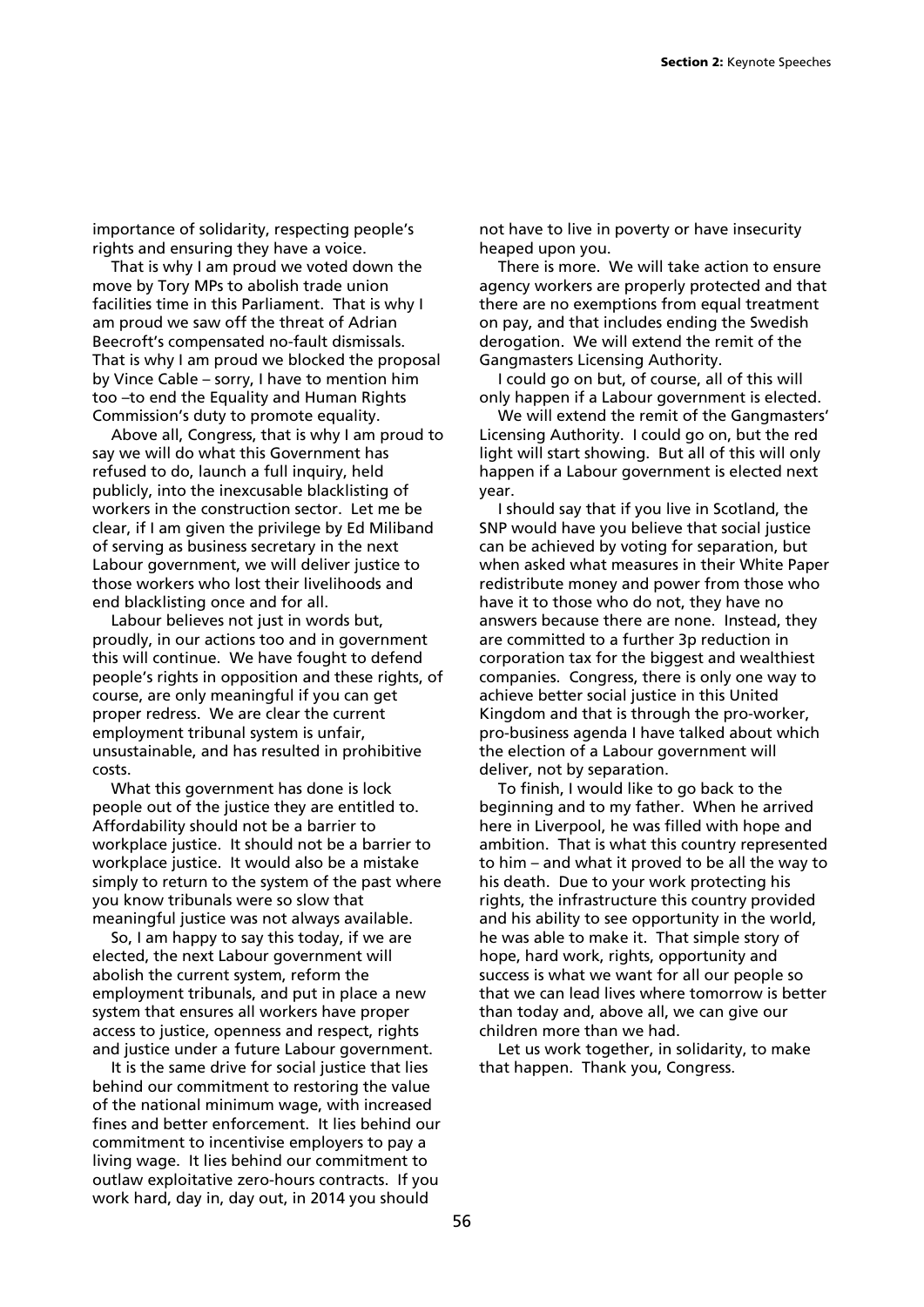# **Section 3:**

Unions and their delegates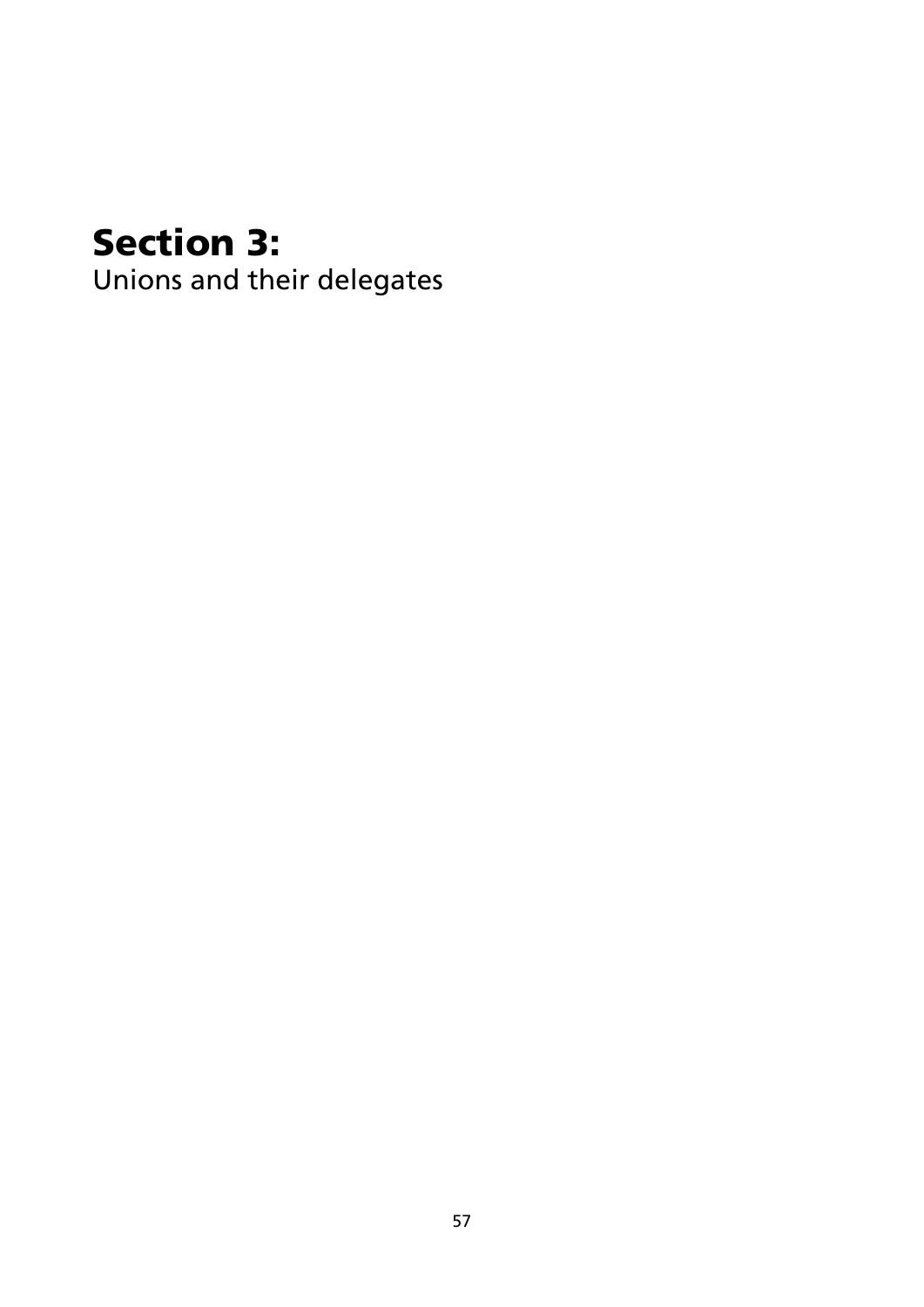# **Accord**

Union address: Simmons House, 46 Old Bath Road, Charvil, Reading RG10 9QR Telephone: 0118 934 1808 Out of hours media number: 07973 642592 Email: info@accordhq.org Email (officials and staff): firstname.surname@accordhq.org Web: www.accord-myunion.org Main trades and industries represented: the Lloyds banking group Membership stats: Male 7,958 | Female 16,219 | Total 24,177 General Secretary: Ged Nichols Delegates: Margaret Betts Vickie Bullough Chris Goldthorpe Ged Nichols Caroline Pollock Christine Robinson Male: 2 Female: 4 Total: 6

# **ADVANCE**

Union address: 16/17 High Street, Tring HP23 5AH Telephone: 01442 891122 Email: info@advance-union.org Web: www.advance-union.org Main trades and industries represented: Santander UK-based companies Membership stats: Male 1,771 | Female 5,013 | Total 6,784 General Secretary: Linda Rolph Delegates: Gerard Moloney Linda Rolph Male: 1 Female: 1 Total: 2

# **AEGIS**

Union address: Aegon UK plc, Edinburgh Park, Edinburgh EH12 9SE Telephone: 0131 549 5665 Email: fiona.steele@aegistheunion.co.uk Web: www.aegistheunion.co.uk Main trades and industries represented: Finance Membership stats: Male 1,283 | Female 1,592 | Total 2,875 General Secretary: Brian Linn Delegates: Brian Linn Fiona Steele Male: 1 Female: 1 Total: 2

# **AEP**

Association of Educational Psychologists

Union address: 4 The Riverside Centre, Frankland Lane, Durham DH1 5TA Telephone: 0191 384 9512 Email: enquiries@aep.org.uk Web: www.aep.org.uk Main trades and industries represented: Educational psychologists Membership stats: Male 688 | Female 2,609 | Total 3,297 General Secretary: Kate Fallon Delegates: John Drewicz Kate Fallon Male: 1 Female: 1 Total: 2

# **AFA-CWA**

Association of Flight Attendants Union address: AFA Council 07 United Airlines Cargo Centre, Shoreham Road East, Heathrow Airport, Hounslow TW6 3UA Telephone: 020 8276 6723 Email: afalhr@unitedafa.org Web: www.afanet.org Main trades and industries represented: Airline cabin crew Membership stats: Male 100 | Female 400 | Total 500 President: Anthony King Delegates: Anthony King Male: 1 Female: 0 Total: 1

# **ASLEF**

Associated Society of Locomotive Engineers and Firemen Union address: 77 St John Street, Clerkenwell, London EC1M 4NN Telephone: 020 7324 2400 Email: info@aslef.org.uk Web: www.aslef.org.uk Main trades and industries represented: Railways (drivers, operational supervisors and staff) Membership stats: Total 20,054 (male/female split not available) General Secretary: Mick Whelan Delegates: Alan Donnelly Hussein Ezzedine Deborah Reay Simon Weller Mick Whelan Male: 4 Female: 1 Total: 5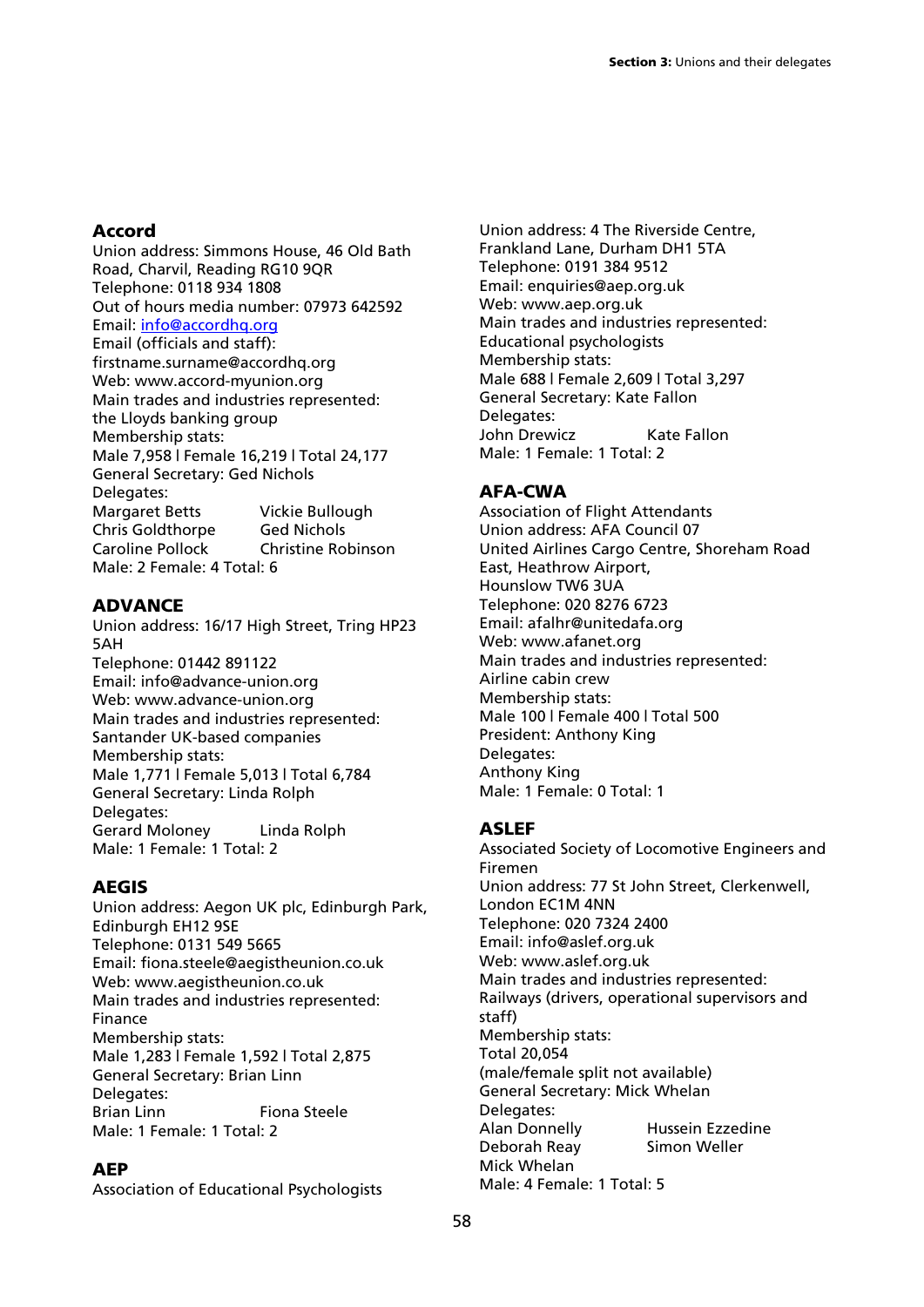# **ATL**

Association of Teachers and Lecturers Union address: 7 Northumberland Street, London WC2N 5RD Telephone: 020 7930 6441 Email: info@atl.org.uk Web: www.atl.org.uk Main trades and industries represented: Teachers, lecturers and teaching support staff in nursery, school, sixth form and further education sectors Membership stats: Male 32,920 | Female 94,979 | Total 127,899 General Secretary: Dr Mary Bousted Delegates: Ray Amos Mark Baker Victoria Barlow Mary Bousted Alec Clark Shelagh Hirst Mark Holding Julie Huckstep Avie Kaur Kim Knappett John Laidlaw Matt Mugan Julia Neal Peter Pendle Hank Roberts Alison Sherratt Ralph Surman Niamh Sweeney Richard Thompson Male: 10 Female: 9 Total: 19

# **BACM-TEAM**

British Association of Colliery Management – Technical, Energy and Administrative Management Union address: Edwinstowe House, High Street, Edwinstowe, NG21 9PR Telephone: 01623 821510 Email: gs@bacmteam.org.uk Web: www.bacmteam.org.uk Main trades and industries represented: Mining and other energy workers Membership stats: Male 1,795 | Female 73 | Total 1,868 General Secretary: Patrick Carragher Delegate: Patrick Carragher Male: 1 Female: 0 Total: 1

# **BALPA**

British Air Line Pilots' Association Union address: BALPA House, 5 Heathrow Boulevard, 278 Bath Road, West Drayton UB7 0DQ Telephone: 020 8476 4000 Email: balpa@balpa.org

Web: www.balpa.org Main trades and industries represented: Airline pilots and flight engineers Membership stats: Male 7,420 | Female 480 | Total 7,900 General Secretary: Jim McAuslan Delegates: Martin Drake Jim McAuslan Male: 2 Female: 0 Total: 2

# **BDA**

British Dietetic Association Union address: Charles House, 148/149 Great Charles Street, Queensway, Birmingham B3 3HT Telephone: 0121 200 8021 Email: tusecretary@bda.uk.com Web: www.bda.uk.com Main trades and industries represented: Dietetics Membership stats: Male 343 | Female 7,266 | Total 7,609 Head of employment relations: Debbie O'Rourke Delegates: Dennis Edmondson Clare Jones Male: 1 Female: 1 Total: 2

# **BECTU**

Broadcasting, Entertainment, Cinematograph and Theatre Union Union address: 373–377 Clapham Road, London SW9 9BT Telephone: 020 7346 0900 Email: info@bectu.org.uk Web: www.bectu.org.uk Main trades and industries represented: Broadcasting, film, video, theatre, cinema Membership stats: Male 16,407 | Female 6,999 | Total 23,406 General Secretary: Gerry Morrissey Delegates: Luke Crawley John Handley Jane Perry **Nicholas Ray** Keith Stokes Male: 4 Female: 1 Total: 5

# **BFAWU**

Bakers, Food and Allied Workers' Union Union address: Stanborough House, Great North Road, Stanborough, Welwyn Garden City AL8 7TA Telephone: 01707 260150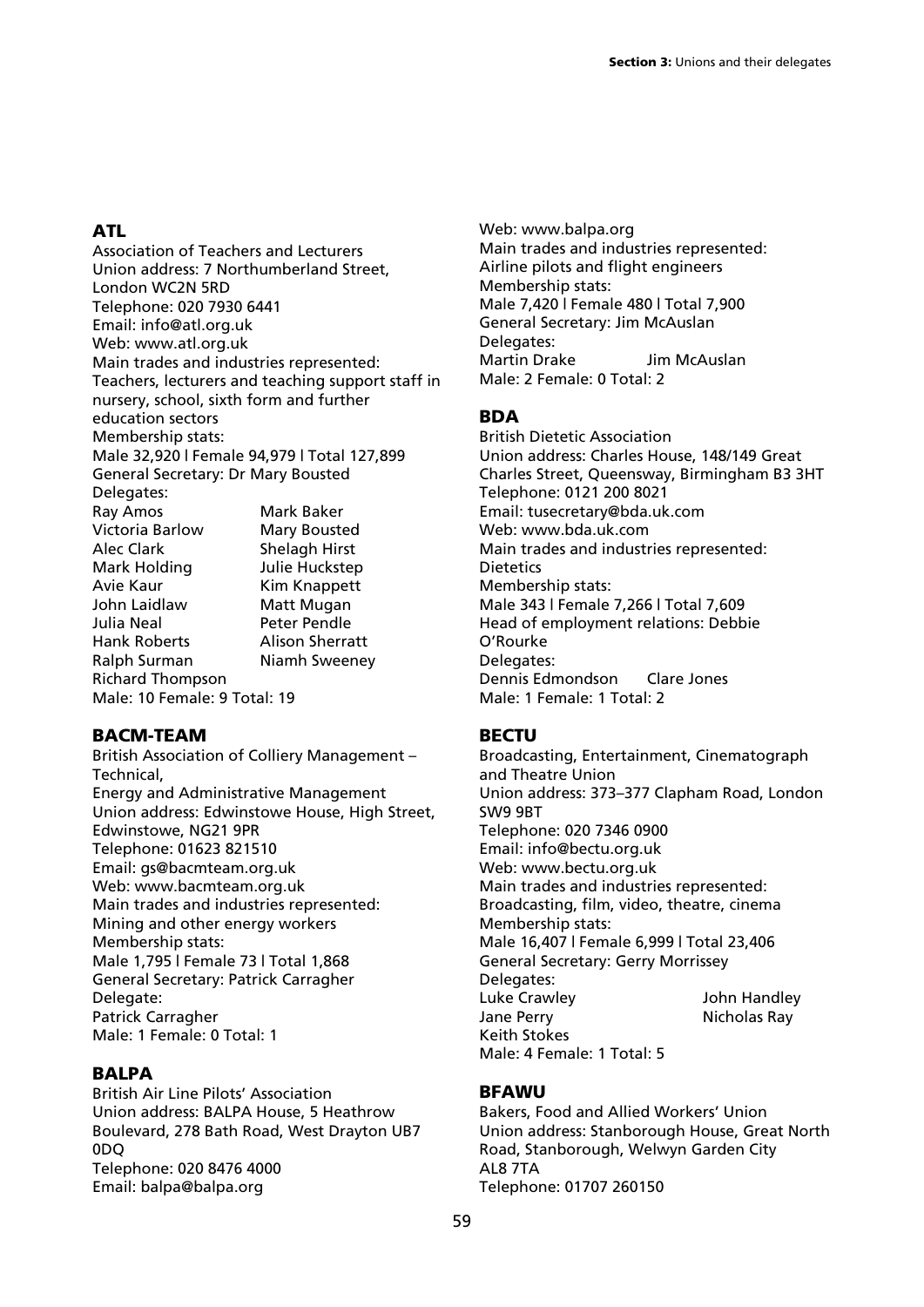Email: info@bfawu.org Web: www.bfawu.org Main trades and industries represented: Food Membership stats: Total 20,216 (male/female split not available) General Secretary: Ronnie Draper Delegates: Ronnie Draper Joe Knapper Pauline McCarthy Sarah Woolley Male: 2 Female: 2 Total: 4

# **BOS TU**

British Orthoptic Society Trade Union Union address: Salisbury House, Station Road, Cambridge CB1 2LA Telephone: 01353 665541 Email: bios@orthoptics.org.uk Web: www.orthoptics.org.uk Main trades and industries represented: **Orthoptics** Membership stats: Male 85 | Female 934 | Total 1,019 Chair: Lesley-Anne Baxter Delegates: Fiona Beckett Male: 0 Female: 1 Total: 1

# **BSU**

Britannia Staff Union Union address: Court Lodge, Leonard Street, Leek ST13 5JP Telephone: 01538 399627 Email: bsu@themail.co.uk Web: www.britanniasu.org.uk Main trades and industries represented: Finance Membership stats: Male 658 | Female 1,715 | Total 2,373 General Secretary: John Stoddard Delegates: Adrian Northcott John Stoddard Male: 2 Female: 0 Total: 2

# **Community**

Union address: 465c Caledonian Road, London N7 9GX Telephone: 020 7420 4000 Email: info@community-tu.org Web: www.community-tu.org Main trades and industries represented:

Steel and metal, textiles, footwear, leather, betting shops, social care Membership stats: Male 25,684 | Female 6,202 | Total 31,886 General Secretary: Roy Rickhuss Delegates: Dougie Fairbairn Keith Jordan Sue Mather Rob Middlemas Robert Mooney Chris Rice Roy Rickhuss Male: 6 Female: 1 Total: 7

# **CSP**

Chartered Society of Physiotherapy Union address: 14 Bedford Row, London WC1R 4ED Telephone: 020 7306 6666 Email: enquiries@csp.org.uk Web: www.csp.org.uk Main trades and industries represented: Physiotherapy Membership stats: Male 7,950 | Female 31,800 | Total 39,750 Director of employment relations and union services: Lesley Mercer Delegates: Jill Barker Rachael Machin Lesley Mercer Myless Mwanza Tony Shakesby Claire Sullivan Barbara Verrall Male: 1 Female: 6 Total: 7

# **CWU**

Communication Workers Union Union address: 150 The Broadway, London SW19 1RX Telephone: 020 8971 7200 Email: info@cwu.org Web: www.cwu.org Main trades and industries represented: The postal service and telecoms Membership stats: Male 164,001 | Female 37,728 | Total 201,729 General Secretary: Billy Hayes Delegates: Craig Anderson Nick Darbyshire Maria Exall Jackie Gatward Billy Hayes Kate Hudson Olufemi Igbekele Mick Kavanagh Tony Kearns **Andy Kerr** Jim McKechnie Ali Moosa Jaqueline Morrey Beryl Shepherd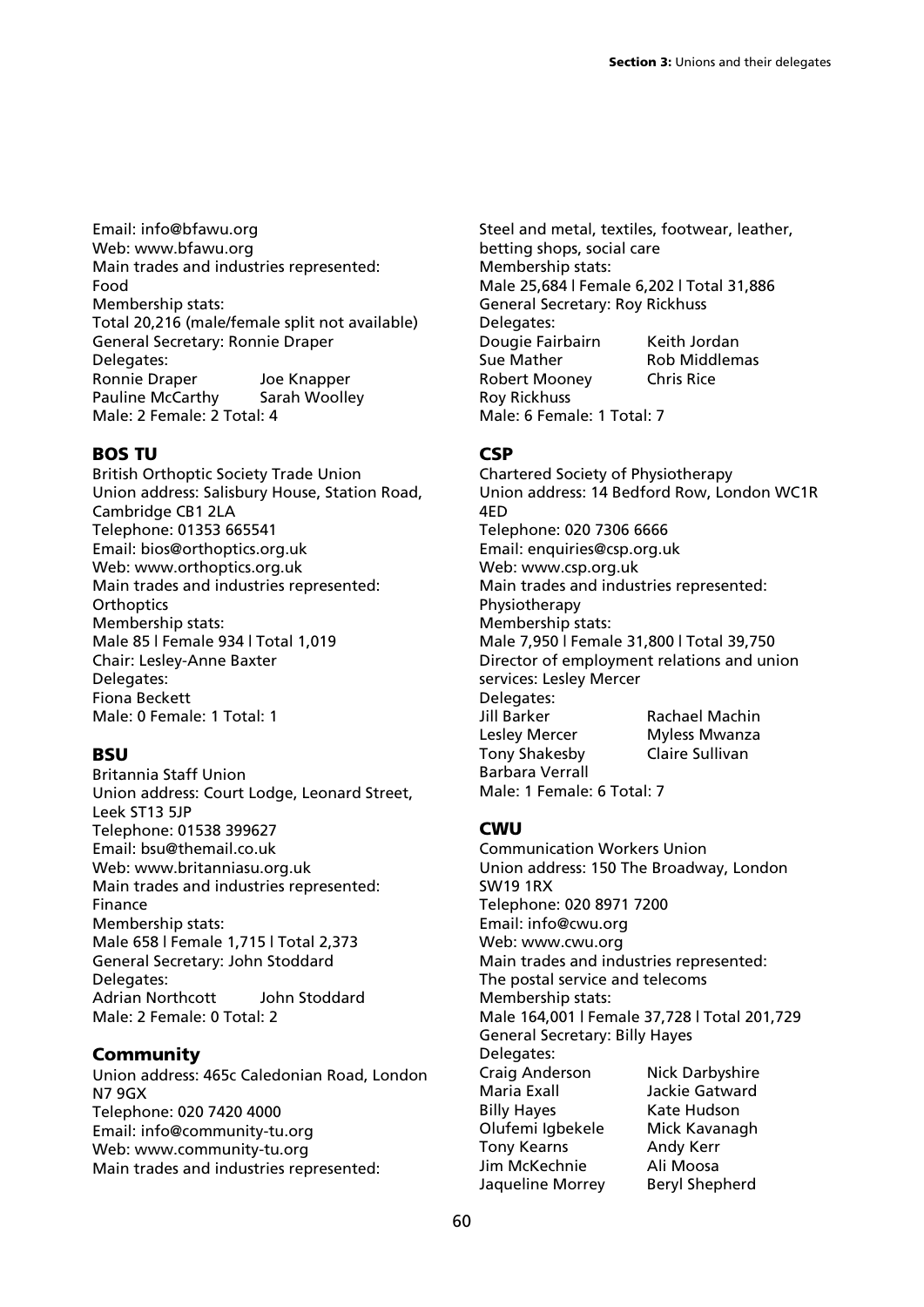Amarjite Singh Joyce Stephenson Mark Walsh David Wilshire Male: 11 Female: 7 Total: 18

#### **EIS**

Educational Institute of Scotland Union address: 46 Moray Place, Edinburgh EH3 6BH Telephone: 0131 225 6244 Email: enquiries@eis.org.uk Web: www.eis.org.uk Main trades and industries represented: Teachers, lecturers and other education personnel Membership stats: Male 12,306 | Female 41,536 | Total 53,842 General Secretary: Larry Flanagan Delegates: Tommy Castles Celia Connolly Nicola Dasgupta Larry Flanagan Edith Swinley Ken Wimbor Male: 3 Female: 3 Total: 6

# **Equity**

Union address: Guild House, Upper St Martin's Lane, London WC2H 9EG Telephone: 020 7379 6000 Email: info@equity.org.uk Web: www.equity.org.uk Main trades and industries represented: Performance workers in theatre, film, television, radio, variety and fashion Membership stats: Male 19,088 | Female 19,109 | Total 38,197 General Secretary: Christine Payne Delegates: Max Beckmann Di Christian Nicholas Goh Christine Payne Lynda Rook Malcolm Sinclair Male: 2 Female: 4 Total: 6

# **FBU**

Fire Brigades' Union Union address: Bradley House, 68 Coombe Road, Kingston upon Thames KT2 7AE Telephone: 020 8541 1765 Email: office@fbu.org.uk Web: www.fbu.org.uk Main trades and industries represented: Fire fighters and fire brigade staff Membership stats: Male 37,324 | Female 2,659 | Total 39,983

General Secretary: Matt Wrack Delegates: Kerry Baigent Kevin Brown<br>Otis Graham Tam McFarlane Otis Graham Alan McLean Ian Murray Andy Noble Matt Wrack Male: 7 Female: 1 Total: 8

## **FDA**

Union address: 8 Leake Street, London SE1 7NN Telephone: 020 7401 5555 Email: info@fda.org.uk Web: www.fda.org.uk Main trades and industries represented: Senior managers in public bodies, civil service and the NHS Membership stats: Male 8,361 | Female 8,605 | Total 16,966 General Secretary: Dave Penman Delegates: Jan Fenell Rutherford Sue Gethin Dave Penman Tony Wallace Male: 2 Female: 2 Total: 4

#### **GMB**

Union address: 22 Stephenson Way, London NW1 2HD Telephone: 020 7391 6700 Email: info@gmb.org.uk Web: www.gmb.org.uk Main trades and industries represented: General Membership stats: Male 314,129 | Female 302,935 | Total 617,064 General Secretary: Paul Kenny Delegates: Kathy Abubakir Charles Adje Dotun Alade Odumosu Rehana Azam Sheila Bearcroft MBE Liz Blackman Justin Bowden Kevin Buchanan Caroline Campbell Maragaret Clarke Ida Clemo Billy Coates **Harry Donaldson** Brendan Duffield Roy Dunnett Brian Farr Gerry Ferguson Karen Guest Sharon Holder David Hope Kamaljeet Jandu Janette Jepson Lisa Johnson Kevin Jones Farzanna Jumma Joan Kelly Paul Kenny Mick Lancaster Maria Ludkin Evelyn Martin Fern McCaffrey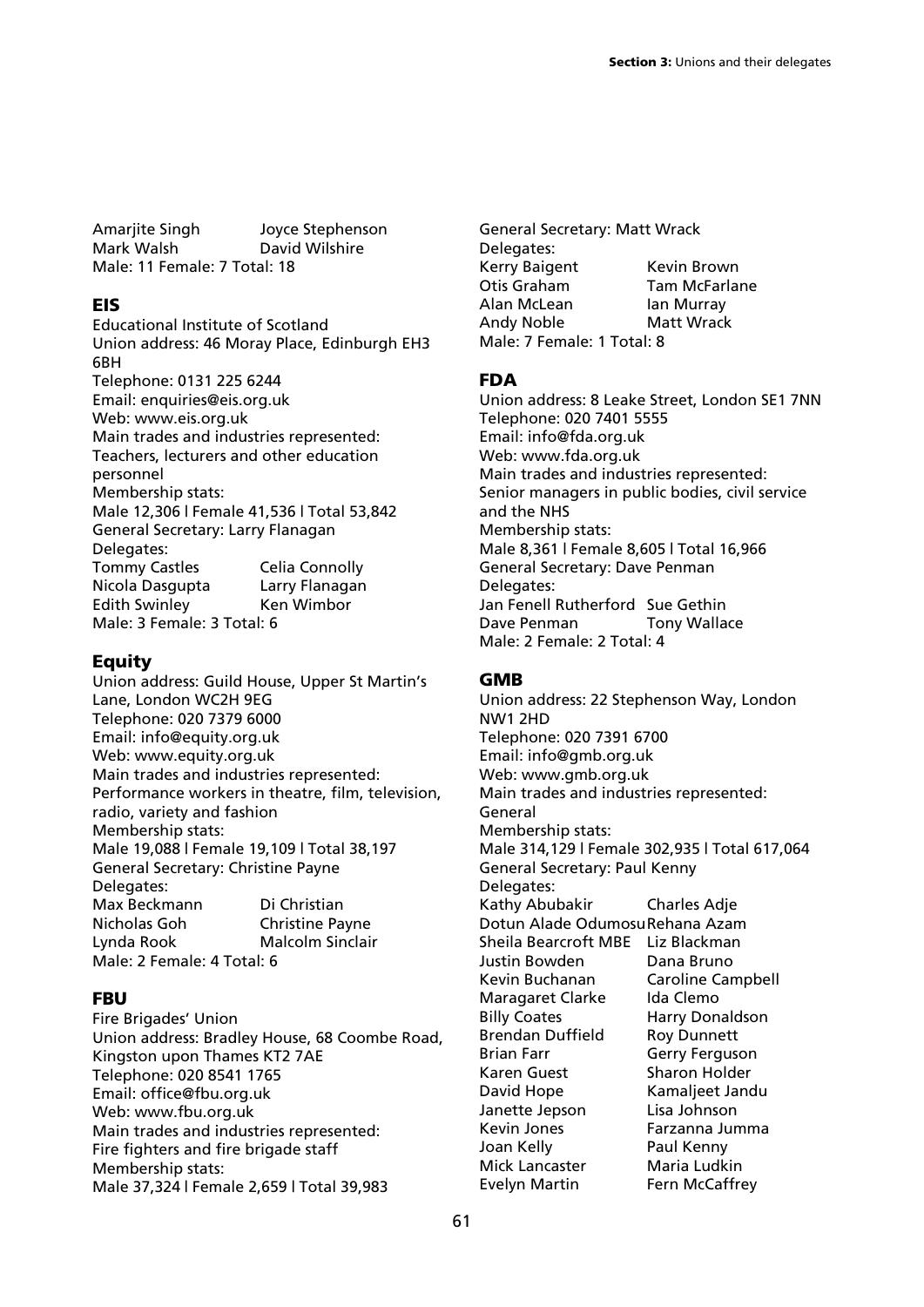Paul McCarthy John McDonnell Linda Moore Joe Morgan Cathy Murphy Pete Murphy Lorraine Parker Tim Roache Malcolm Sage Lena Sharp Kath Slater Viv Smart Gary Smith Cath Speight James Stribley Brian Strutton Mary Turner MBE Kathleen Walker Shaw Male: 24 Female: 27 Total: 51

# **HCSA**

Hospital Consultants' and Specialists' Association Union address: 1 Kingsclere Road, Overton, Basingstoke RG25 3JA Telephone: 01256 771777 Email: conspec@hcsa.com Web: www.hcsa.com Main trades and industries represented: Hospital consultants and associate specialists Membership stats: Male 2,593 | Female 635 | Total 3,228 General Secretary: Eddie Saville Delegates: Eddie Saville John Schofield Male: 2 Female: 0 Total: 2

# **MU**

Musicians' Union Union address: 60/62 Clapham Road, London SW9 0JJ Telephone: 020 7582 5566 Email: info@theMU.org Web: www.theMU.org Main trades and industries represented: Musicians, including live and recording artists, writers, composers and teachers Membership stats: Male 21,908 | Female 8,802 | Total 30,710 General Secretary: John Smith Delegates: Harriet Bennett Kathy Dyson Tom Edwards Dave Lee John Smith Male: 3 Female: 2 Total: 5

# **NACO**

National Association of Co-operative Officials Union address: 6a Clarendon Place, Hyde SK14 2QZ Telephone: 0161 351 7900

Email (officials and staff): initials@nacocoop.org Web: www.naco.coop Main trades and industries represented: The Co-operative Group Membership stats: Male 1,175 | Female 644 | Total 1,819 General Secretary: Neil Buist Delegates: Neil Buist Sue Powell Male: 1 Female: 1 Total: 2

# **NACODS**

National Association of Colliery Overmen, Deputies and Shotfirers Union address: Wadsworth House, 130–132 Doncaster Road, Barnsley S70 1TP Telephone: 01226 203743 Email: natnacods@googlemail.com Web: www.nacods.org.uk Main trades and industries represented: Mining Membership stats: Total 233 (male/female split not available) General Secretary: Rowland Soar Delegate: Terry Fox Male: 1 Female: 0 Total: 1

# **NAPO**

Union address: 4 Chivalry Road, London SW11 1HT Telephone: 020 7223 4887 Email: info@napo.org.uk Web: www.napo.org.uk Main trades and industries represented: Probation and family court staff Membership stats: Male 2,280 | Female 5,843 | Total 8,123 General Secretary: Ian Lawrence Delegates: Ian Lawrence Yvonne Pattison Male: 1 Female: 1 Total: 2

# **NASS**

National Association of Stable Staff Union address: The New Astley Club, Fred Archer Way, Newmarket CB8 8NT Telephone: 01638 663411 Email: office@naoss.co.uk Web: www.naoss.co.uk Main trades and industries represented: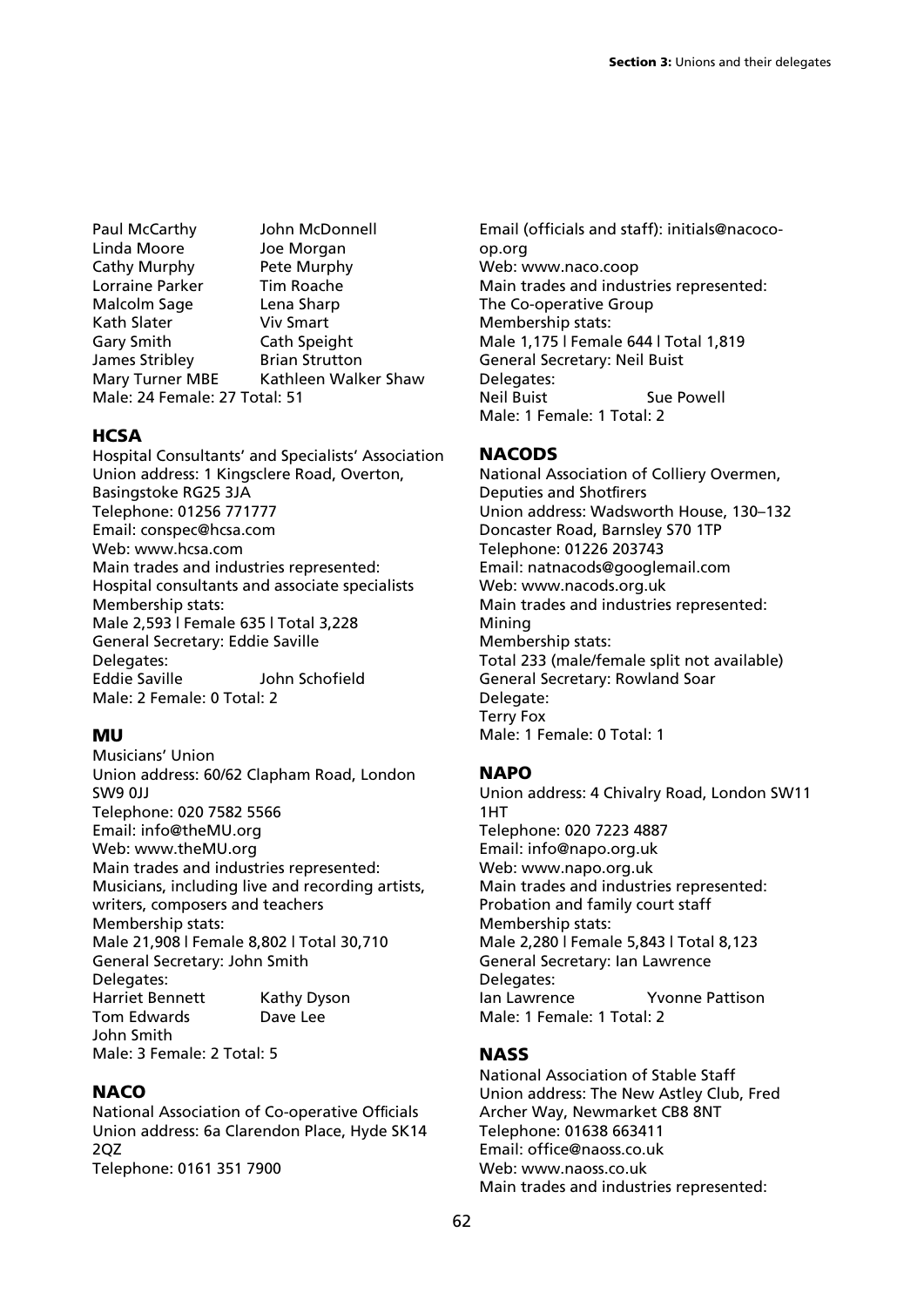Stable staff Membership stats: Male 927 | Female 855 | Total 1,782 Chief Executive: George McGrath Delegates: George McGrath Kevin Parsons Male: 2 Female: 0 Total: 2

#### **NASUWT**

Union address: 5 King Street, Covent Garden, London WC2E 8SD Telephone: 020 7420 9670 Email: nasuwt@mail.nasuwt.org.uk Web: www.nasuwt.org.uk Main trades and industries represented: Education Membership stats: Male 78,042 | Female 214,972 | Total 293,024 General Secretary: Chris Keates Delegates: Tariq Arafa Lynn Bayliss Geoff Branner Fred Brown Brian Cookson Michelle Corrington-Rogers Lena Davies Graham Dawson Nigel De Gruchy Kathy Duggan Claudia Glasgow Karen Hopwood Chris Keates Dave Kitchen Mick Lyons **Dan McCarthy**<br>Derek Moore **Dennifer Moses** Jennifer Moses Abdullah Muhsin Pullum Paul Nesbitt Darren Northcott Ben Padley Jim Quigley Timothy Ramsden Patrick Roach Sue Rogers **Peter Scott** Nick Trier **Tracey Twist** Kathy Wallis Chris Weavers Amanda Williamson Gareth Young Male: 21 Female: 12 Total: 33

#### **Nautilus International**

Union address: 1–2 The Shrubberies, George Lane, South Woodford, London E18 1BD Telephone: 020 8989 6677 Email: enquiries@nautilusint.org Web: www.nautilusint.org Main trades and industries represented: Merchant navy and related areas Membership stats: Male 15,261 | Female 539 | Total 15,800 General Secretary: Mark Dickinson Delegates:

Ronnie Cunningham Mark Dickinson Mike Jess Norman Martin Male: 4 Female: 0 Total: 4

## **NGSU**

Nationwide Group Staff Union Union address: Middleton Farmhouse, 37 Main Road, Middleton Cheney, Banbury OX17 2QT Telephone: 01295 710767 Email: ngsu@ngsu.org.uk Web: www.ngsu.org.uk Main trades and industries represented: Staff within the Nationwide Group Membership stats: Male 3,512 | Female 8,340 | Total 11,852 General Secretary: Tim Poil Delegates: Christine Cooper Gill Grocott Tim Poil Male: 1 Female: 2 Total: 3

## **NUJ**

National Union of Journalists Union address: Headland House, 308–312 Gray's Inn Road, London WC1X 8DP Telephone: 020 7843 3700 Email: info@nuj.org.uk Web: www.nuj.org.uk Main trades and industries represented: Journalism Membership stats: Male 18,669 | Female 11,765 | Total 30,434 General Secretary: Michelle Stanistreet Delegates: David Campanale Alan Gibson Sian Jones **Andy Smith** Michelle Stanistreet Male: 3 Female: 2 Total: 5

#### **NUM**

National Union of Mineworkers Union address: Miners' Offices, 2 Huddersfield Road, Barnsley S70 2LS Telephone: 01226 215555 Email: chris.kitchen@num.org.uk Web: www.num.org.uk Main trades and industries represented: Coal mining Membership stats: Total 1,283 (male/female split not available) National Secretary: Chris Kitchen Delegates: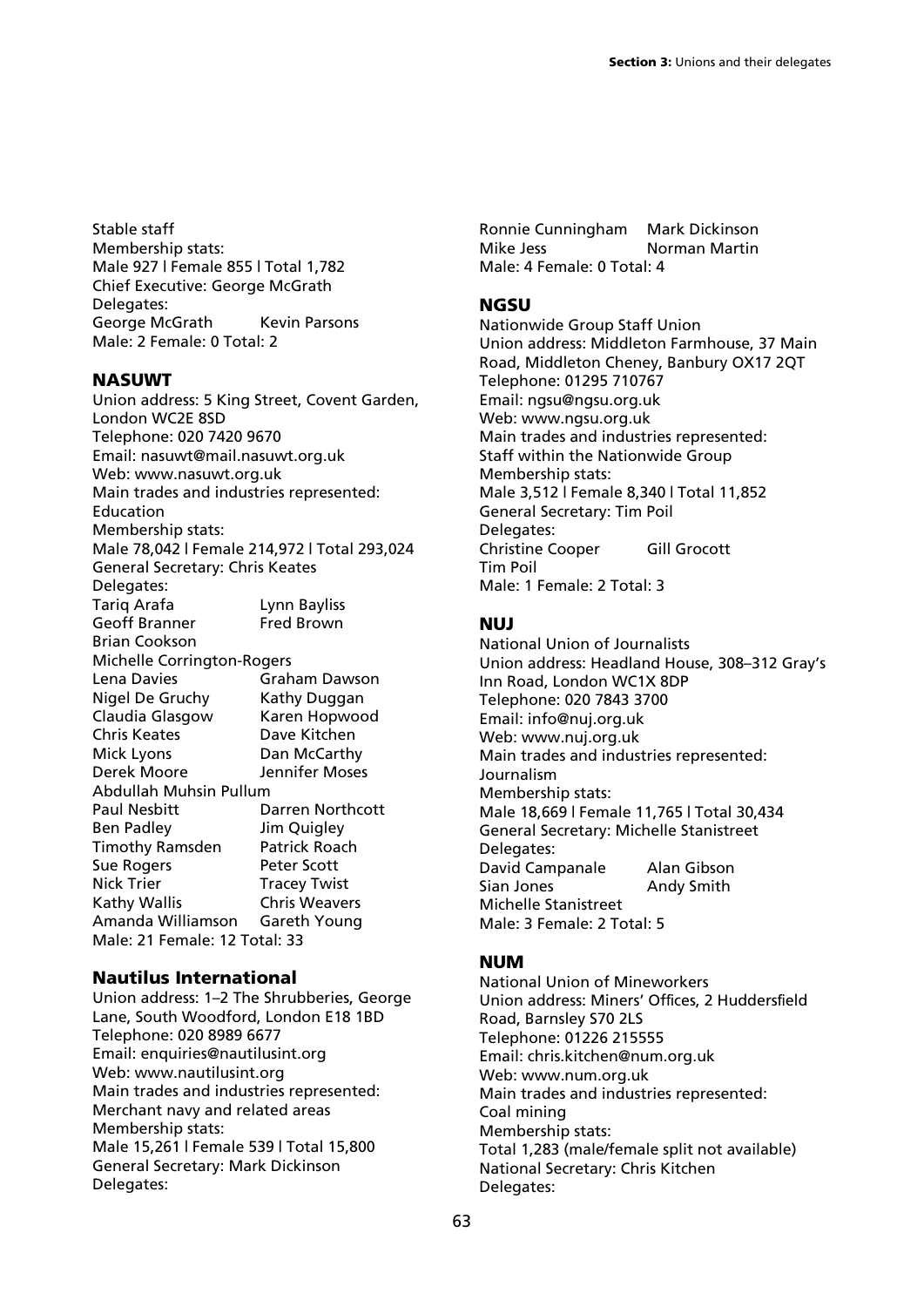Chris Kitchen Nicky Wilson Male: 2 Female: 0 Total: 2

## **NUT**

National Union of Teachers Union address: Hamilton House, Mabledon Place, London WC1H 9BD Telephone: 020 7388 6191 Web: www.teachers.org.uk Main trades and industries represented: Teaching Membership stats: Male 78,744 | Female 251,975 | Total 330,719 General Secretary: Christine Blower Delegates: Andrew Baisley Sian Bassett Marilyn Bater Rachel Baxter Christine Blower Anton Brcar Amanda Brown Chris Brown<br>Dominic Byrne Bridget Chap Bridget Chapman Kevin Courtney Caroline Cowie Beth Davies Chris Denson Christine Dickinson John Dixon Colin Dyson Jerry Glazier Philipa Harvey Dave Harvey Mandy Hudson Beverly Humphries Max Hyde Betty Joseph Alex Kenny Roger King Gawain Little **Amanda Martin**<br>Heather McKenzie Ros McNeil Heather McKenzie Ros McNei<br>Andrew Morris an Murch **Andrew Morris** Annette Pryce Louise Regan Ken Rustidge Chrissie Smith Sarah Troughton David Wilson Male: 16 Female: 23 Total: 39

# **PCS**

Public and Commercial Services Union Union address: 160 Falcon Road, London SW11 2LN Telephone: 020 7924 2727 Web: www.pcs.org.uk Main trades and industries represented: Civil service and privatised ex-civil service agencies Membership stats: Male 99,269 | Female 148,076 | Total 247,345 General Secretary: Mark Serwotka Delegates: Ian Albert Kenny Baird Chris Baugh Sue Bond Paula Brown Martin Cavanagh

Helen Flanagan Cheryl Gedling Janice Godrich Jackie Green Austin Harney Zita Holbourne Ian Lawther Fiona MacDonald Kevin McHugh John McInally Gordon Rowntree Vicki Searle Mark Serwotka Maurice Shaw Sian Thomas Katrine Williams Male: 11 Female: 11 Total: 22

# **PFA**

Professional Footballers' Association Union address: 20 Oxford Court, Bishopsgate, Manchester M2 3WQ Telephone: 0161 236 0575 Email: info@thepfa.co.uk Web: www.thepfa.com Main trades and industries represented: Professional football Membership stats: Male 2,899 | Female 43 | Total 2,942 Chief Executive: Gordon Taylor OBE Delegate: Nick Cusack Male: 1 Female: 0 Total: 1

# **POA**

The professional trade union for prison, correctional and secure psychiatric workers Union address: Cronin House, 245 Church Street, London N9 9HW Telephone: 020 8803 0255 Web: www.poauk.org.uk Main trades and industries represented: Prison, correctional and secure psychiatric workers Membership stats: Male 23,165 | Female 7,965 | Total 31,130 General Secretary: Steve Gillan Delegates: Andrew Darken Mick Deveraux Mark Fairhurst Stephen Gillan Peter McParlin Mike Rolfe Neil Ross Male: 7 Female: 0 Total: 7

# **Prospect**

Union address: New Prospect House, 8 Leake Street, London SE1 7NN Telephone: 020 7902 6600 Email: enquiries@prospect.org.uk Web: www.prospect.org.uk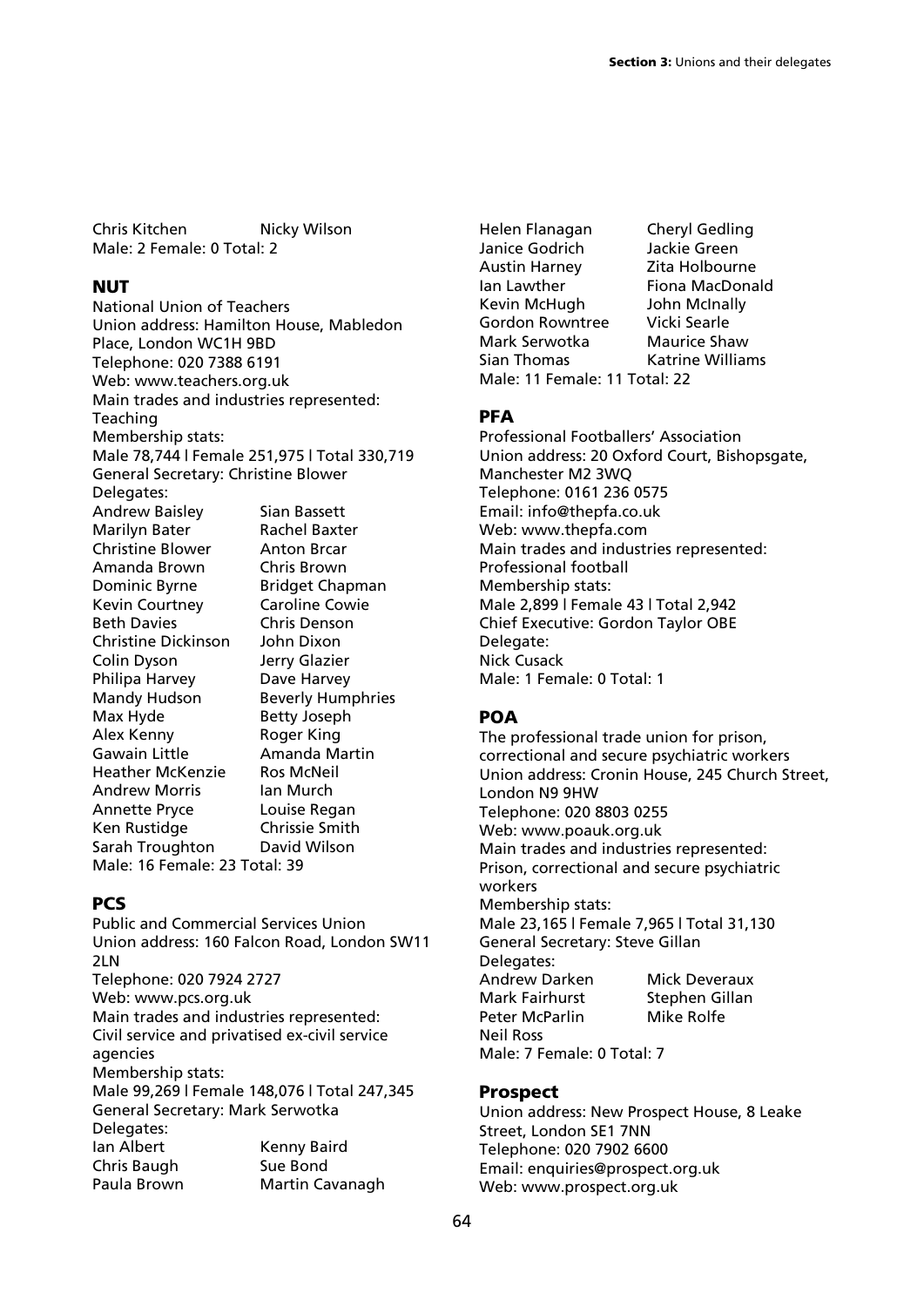Main trades and industries represented: Managerial and professional staff Membership stats: Male 87,880 | Female 27,163 | Total 115,043 General Secretary: Mike Clancy Delegates: Michael Clancy Lorna Daniel Sue Ferns Kevin Garside Archie Glen Alan Grey Trudy Ham Mike Hardacre Gordon Hutchinson Tom James<br>Caitlin Kinsella Leslie Mana Leslie Manasseh Marie McGrath Denise McGuire Robert Spicer Mick Upfield Male: 10 Female: 8 Total: 18

# **RMT**

National Union of Rail, Maritime and Transport Workers Union address: 39 Chalton Street, London NW1 1JD Telephone: 020 7387 4771 Email: initial.surname@rmt.org.uk Web: www.rmt.org.uk Main trades and industries represented: Transport workers Membership stats: Male 70,032 | Female 10,073 | Total 80,105 Acting General Secretary: Mick Cash Delegates: Mick Cash Chris Davidson<br>Jennifer Grav Peter Hall Jennifer Grav Mark Harvey Billy Jones Peter Lewis Karlson Lingwood Kevin Morrison Peter Pinkney Nick Quirk Bill Rawcliffe John Reid Neil Sharples Steve Skelly **Paul Walker** Male: 15 Female: 1 Total: 16

#### **SCP**

The Society of Chiropodists and Podiatrists Union address: 1 Fellmongers Path, Tower Bridge Road, London SE1 3LY Telephone: 0845 450 3720 Email: enq@scpod.org Web: www.feetforlife.org Main trades and industries represented: Chiropody and podiatry Membership stats: Male 2,510 | Female 6,788 | Total 9,298 General Secretary: Joanna Brown Delegates:

Joanna Brown Patricia Schooling Male: 0 Female: 2 Total: 2

## **SoR**

Society of Radiographers Union address: 207 Providence Square, Mill Street, London SE1 2EW Telephone: 020 7740 7200 Email: firstnameandsurnameinitial@sor.org Web: www.sor.org Main trades and industries represented: Radiography Membership stats: Total 26,485 (male/female split not available) Chief Executive Officer: Richard Evans Delegates: Pamela Black Richard Evans Steve Herring Warren Town Male: 3 Female: 1 Total: 4

## **SUWBBS**

Staff Union West Bromwich Building Society Union address: 374 High Street, West Bromwich B70 8LR Telephone: 0870 220 7720 Email: staffunion@westbrom.co.uk Main trades and industries represented: West Bromwich Building Society staff Membership stats: Male 178 | Female 345 | Total 523 Chair: Julie Holton Delegates: Joanne Fellows Julie Holton Male: 0 Female: 2 Total: 2

# **TSSA**

Transport Salaried Staffs' Association Union address: Walkden House, 10 Melton Street, London NW1 2EJ Telephone: 020 7387 2101 Email: enquiries@tssa.org.uk Web: www.tssa.org.uk Main trades and industries represented: Transport workers Membership stats: Male 15,644 | Female 6,082 | Total 21,726 General Secretary: Manuel Cortes Delegates: Rebecca Barnes Mick Carney Manuel Cortes Hilary Hosking Mitch Tovey Male: 3 Female: 2 Total: 5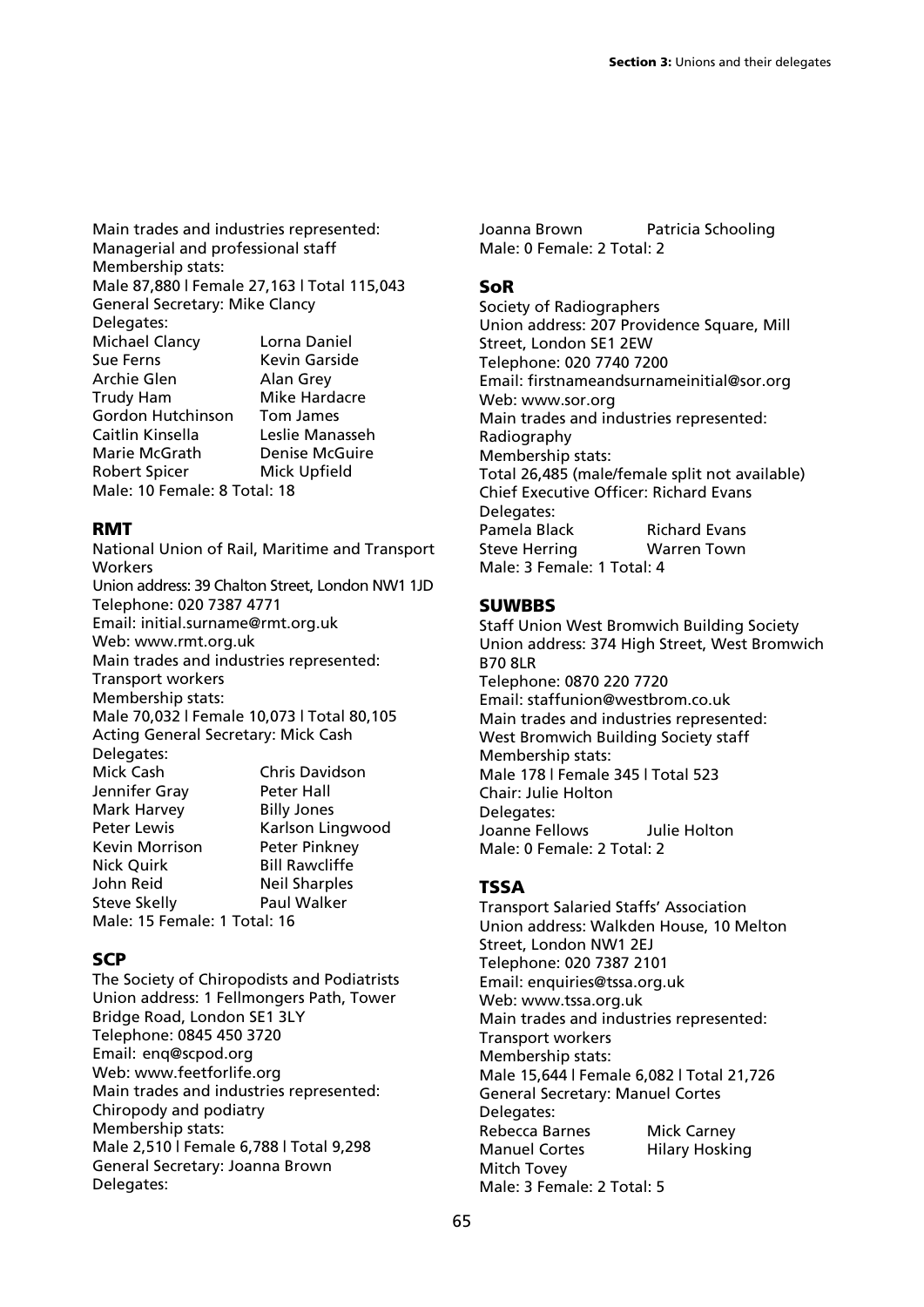# **UCAC**

Undeb Cenedlaethol Athrawon Cymru Union address: Prif Swyddfa UCAC, Ffordd Penglais, Aberystwyth SY23 2EU Telephone: 01970 639950 Email: ucac@athrawon.com Web: www.athrawon.com Main trades and industries represented: Teaching Membership stats: Total 3,815 (male/female split not available) General Secretary: Elaine Edwards

# **UCATT**

Union of Construction, Allied Trades and **Technicians** Union address: UCATT House, 177 Abbeville Road, London SW4 9RL Telephone: 020 7622 2442 Email: info@ucatt.org.uk Web: www.ucatt.org.uk Main trades and industries represented: Construction Membership stats: Male 84,922 | Female 2,061 | Total 86,983 General Secretary: Steve Murphy Delegates: Ged Cooney Brian Davis Stuart Grice Alan Jolley Andy Jones John Kemp Steve Murphy Tony O'Brien Mark Page Terry Palfrey Simon Pantry Bill Parry Wayne Sloane Meil Vernon Andy Wilson Male: 15 Female: 0 Total: 15

# **UCU**

University and College Union Union address: Carlow Street, London NW1 7LH Telephone: 020 7756 2500 Email: hq@ucu.org.uk Web: www.ucu.org.uk Main trades and industries represented: Academic and academic-related staff Membership stats: Male 55,644 | Female 57,583 | Total 113,227 General Secretary: Sally Hunt Delegates: Mandy Brown Helen Carr Joanna De Groot Rob Goodfellow Terry Hoad Sally Hunt

Vicky Knight Dominique Lauterburg Liz Lawrence Martin Levy Loraine Monk Mahmona Shah Male: 3 Female: 9 Total: 12

# **UNISON**

Union address: UNISON Centre, 130 Euston Road, London NW1 2AY Telephone: 0800 0 857 857 Email: initial.surname@unison.co.uk Web: www.unison.org.uk Main trades and industries represented: Local government; healthcare; utilities; education; transport; voluntary sector; housing associations; police support staff Membership stats: Male 402,241 | Female 864,470 | Total 1,266,711 General Secretary: Dave Prentis Delegates: James Anthony Paula Barker Kerry Baugh Amanda Berger Nicole Berrisford Josie Bird Jean Blevin Belinda Burton Liz Cameron Jane Carolan Beth Corris Paul Couchman Peter Crews **Ruth Davies** Lesley Discombe Neelo Farr Waida Forman Paul Glover Dan Goodwin Dettie Gould Margaret Greer Susan Highton<br>Michael Hines Greta Holmes Michael Hines Kevin Jackson Karen Jennings Conroy Lawrence Jackie Lewis Lilian Macer Ann Macmillan Wood Gordon McKay Margarat Mckee Lucia McKeever Mark McSheehy Gloria Mills CBE Caryl Nobbs Roz Norman June Poole Dave Prentis Nicky Ramanandi Davena Rankin Eve Rose Satwant Sagoo Kim Silver<br>Stephen Smellie Bleanor Smith Stephen Smellie Polly Smith Liz Snape Antoinette Solera Irene Stacey Sian Stockham Michael Stowe Chris Tansley Mark Trask Denise Ward Glen Williams Clare Williams Asha Wolfe-Robinson Rena Wood

Male: 17 Female: 42 Total: 59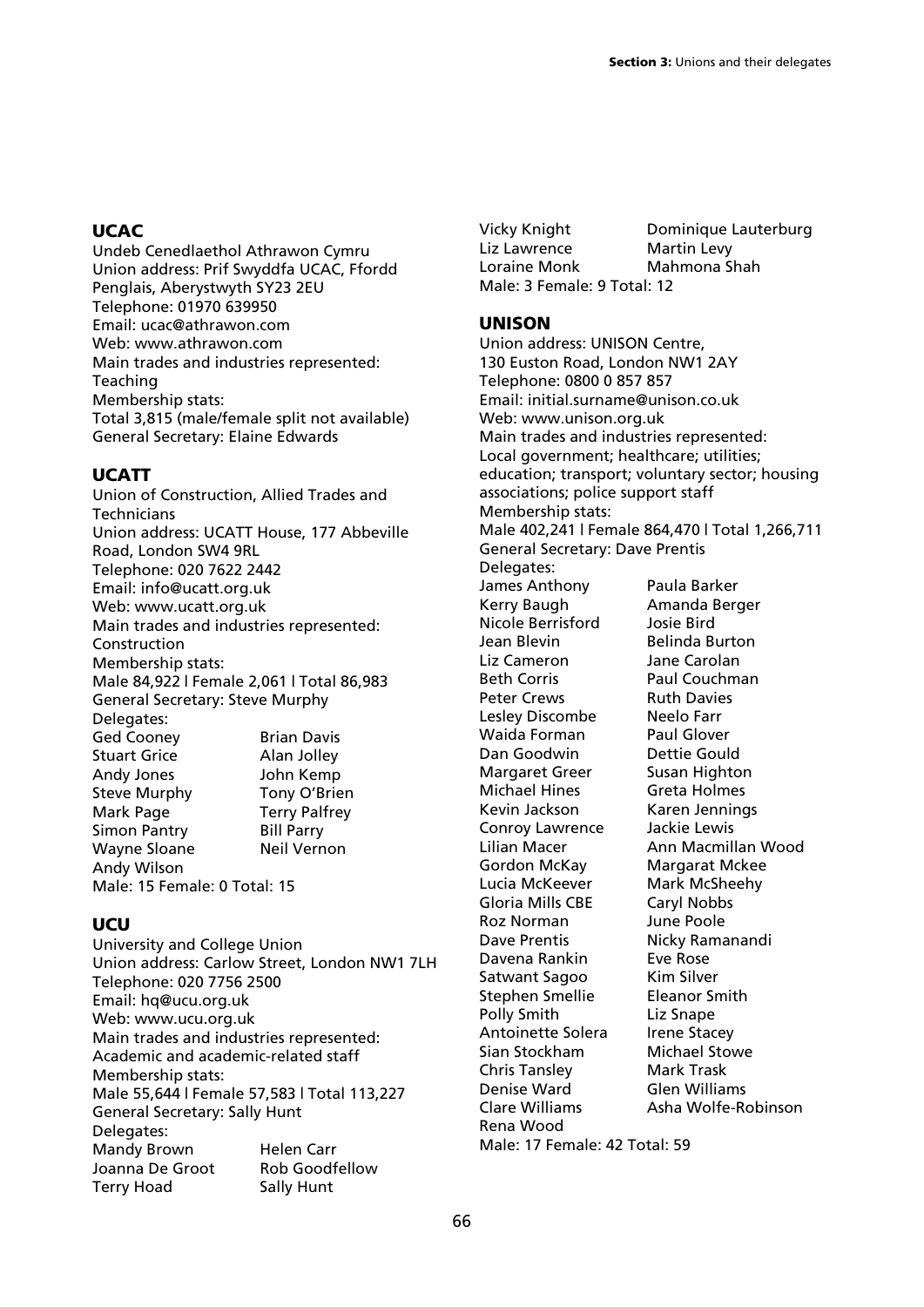#### **UNITE**

Union address: Unite House, 128 Theobald's Road, London WC1X 8TN Telephone: 020 7611 2500 Web: www.unitetheunion.org Main trades and industries represented: General Membership stats: Male 983,155 | Female 327,494 | Total 1,310,649 General Secretary: Len McCluskey Delegates: Terry Abbott Stan Benefield Mary Branigan Paula Brennan Tony Burke Gail Cartmail John Cooper Tracy Coxhill Anthony Curley Hortense Donaldson Donna Donnelly Karim Fashesin Debbie Figures Richard Foster Nigel Gawthrope Vicki Grandon Marina Gunn Bronwen Handyside Daksha Haria Joe Harrickie Ruth Hayes Brian Hemsley Agnes Hildich Diana Holland Oliver Kelly Mahf Khan Marie Kieran Tony Lewington Catherine Mallon Shelley Maxfield Dawn McAllister Len McCluskey Linda McCulloch Sean McGovern Liz McInnes Jackie McMonagle Lawrence Mitchell Ivan Monckton Hefin Morris Andrew Murray Brian Norbury Phillip Norton Brad Oliver Temidayo Omitogun Howard Percival Stella Ridgeway John Roscoe Stan Ruddock Taj Salam Steve Sargeant Stan Sims Michelle Smith Kathy Smith Ian Smith Jane Stewart Joyce Still Pat Stuart Jasmin Sureya Mohammed Taj Steve Turner Dave Uren Lenford Vassell Katherine Walters James Watson Debbie Wilkinson Leroy Willis Tony Woodhouse Ollie Woodman

Male: 36 Female: 33 Total: 69

# **Unity**

Union address: Hillcrest House, Garth Street, Hanley, Stoke-on-Trent ST1 2AB Telephone: 01782 272 755

Web: www.unitytheunion.org.uk Main trades and industries represented: Ceramics Membership stats: Male 2,488 | Female 1,418 | Total 3,906 General Secretary: Harry Hockaday Delegates: Thomas Dawkins MBE Male: 1 Female: 0 Total: 1

# **URTU**

United Road Transport Union Union address: Almond House, Oak Green, Stanley Green Business Park, Cheadle Hulme SK8 6QL Telephone: 0800 52 66 39 Email:info@urtu.com Main trades and industries represented: Drivers, warehousing, ancillary workers in the logistics and food sectors Membership stats: Total 12,200 (male/female split not available) General Secretary: Robert Monks Delegates: Brian Hart Robert Monks Lee Pimbley Male: 3 Female: 0 Total: 3

# **USDAW**

Union of Shop, Distributive and Allied Workers Union address: 188 Wilmslow Road, Manchester M14 6LJ Telephone: 0161 224 2804 Email: enquiries@usdaw.org.uk Web: www.usdaw.org.uk Main trades and industries represented: Retail, distributive, food processing, pharmaceutical, mail order, warehouses, clerical, milk round and dairy, call centres Membership stats: Male 191,064 | Female 242,338 | Total 433,402 General Secretary: John Hannett Delegates: Balbinder Auluk Lorraine Barr Robert Bell Jeff Broome Valerie Cooke John Crick Tony Dale Peter Devine Brendan Duggan Garry Gibson Helen Grindley Susan Hallam John Hannett Shaun Jones<br>Clare Jones Shaun Julie Keenan Julie Keenan Paddy Lillis **Ann Lloyd**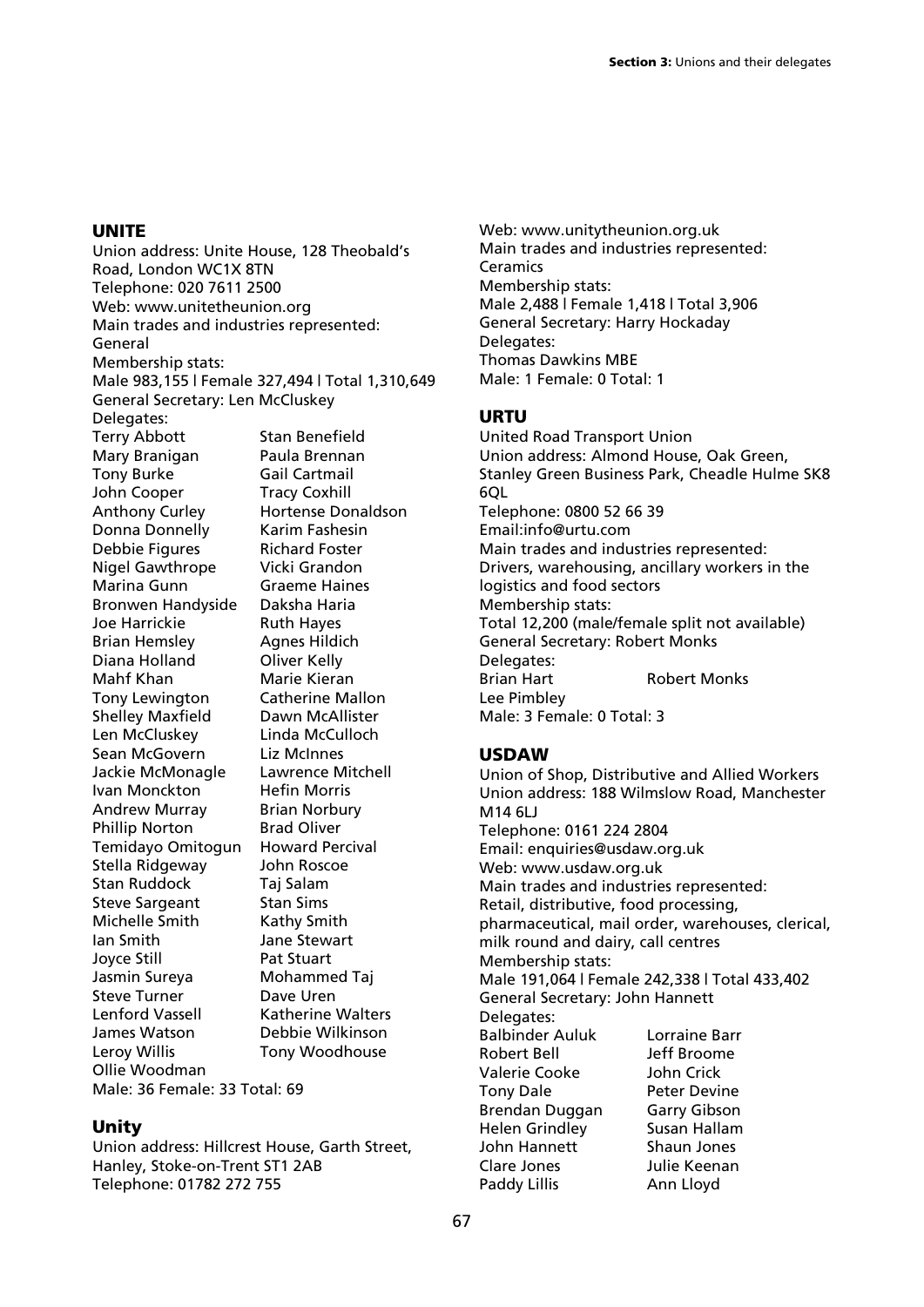Karl Lockley **Pauline Markham**<br>John McLean Milena Partington John McLean Milena Partington<br>Joan Samuels Rosaria Sansone Adam Skwierawski Angela Thomas Shelley Vaughan Simon Vincent Frederick West<br>Anne Will Barbara Wilson Anne Will **Barbara Wilson**<br>Fiona Wilson **Barbara Alan Woodhou** Carla Woodley Male: 17 Female: 18 Total: 35

Rosaria Sansone<br>Janette Thomas Alan Woodhouse

#### **WGGB**

Writers' Guild of Great Britain Union address: 1st Floor, 134 Tooley Street, London SE1 2TU Telephone: 020 7833 0777 Email: admin@writersguild.org.uk Web: www.writersguild.org.uk Main trades and industries represented: Television, radio, film, books, theatre, video games, multimedia Membership stats: Male 698 | Female 428 | Total 1,126 General Secretary: Bernie Corbett

#### **YISA**

Yorkshire Independent Staff Association Union address: c/o Yorkshire Building Society, Yorkshire House, Yorkshire Drive, Rooley Lane, Bradford BD5 8LJ Telephone: 01274 472629 Email: ahgrota@ybs.co.uk Main trades and industries represented: Staff of Yorkshire Building Society Membership stats: Male 539 | Female 1,188 | Total 1,727 General Secretary: Ania Grota Delegates:<br>Pat Cook **Maureen Torrance** Male: 0 Female: 2 Total: 2

#### **SUMMARY**

Number of affiliated unions: 53 Membership: Male: 2,905,943 Female: 2,796,738 Male/female split not available: 84,053 Total: 5,786,734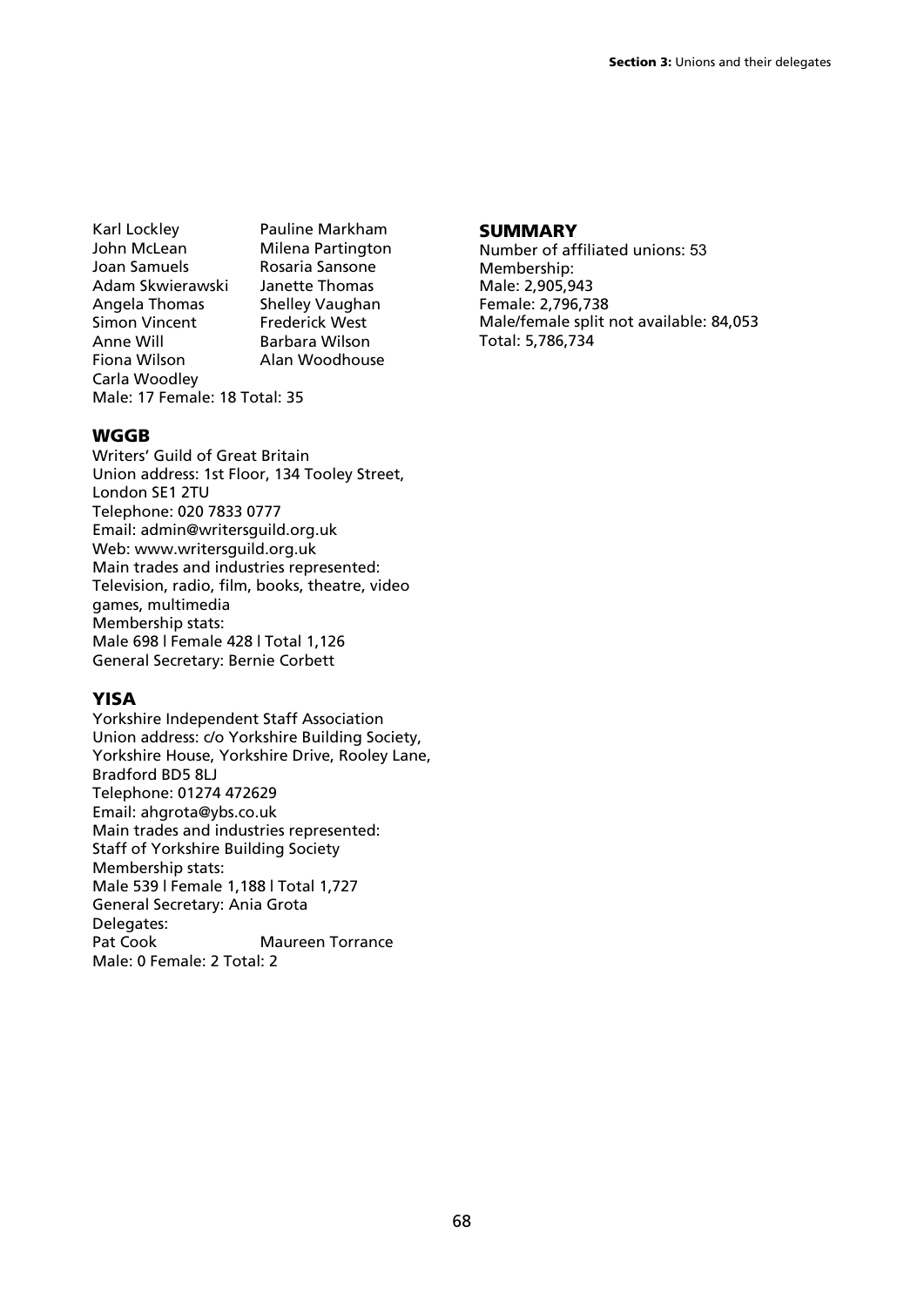# **Section 4:**

Details of past Congresses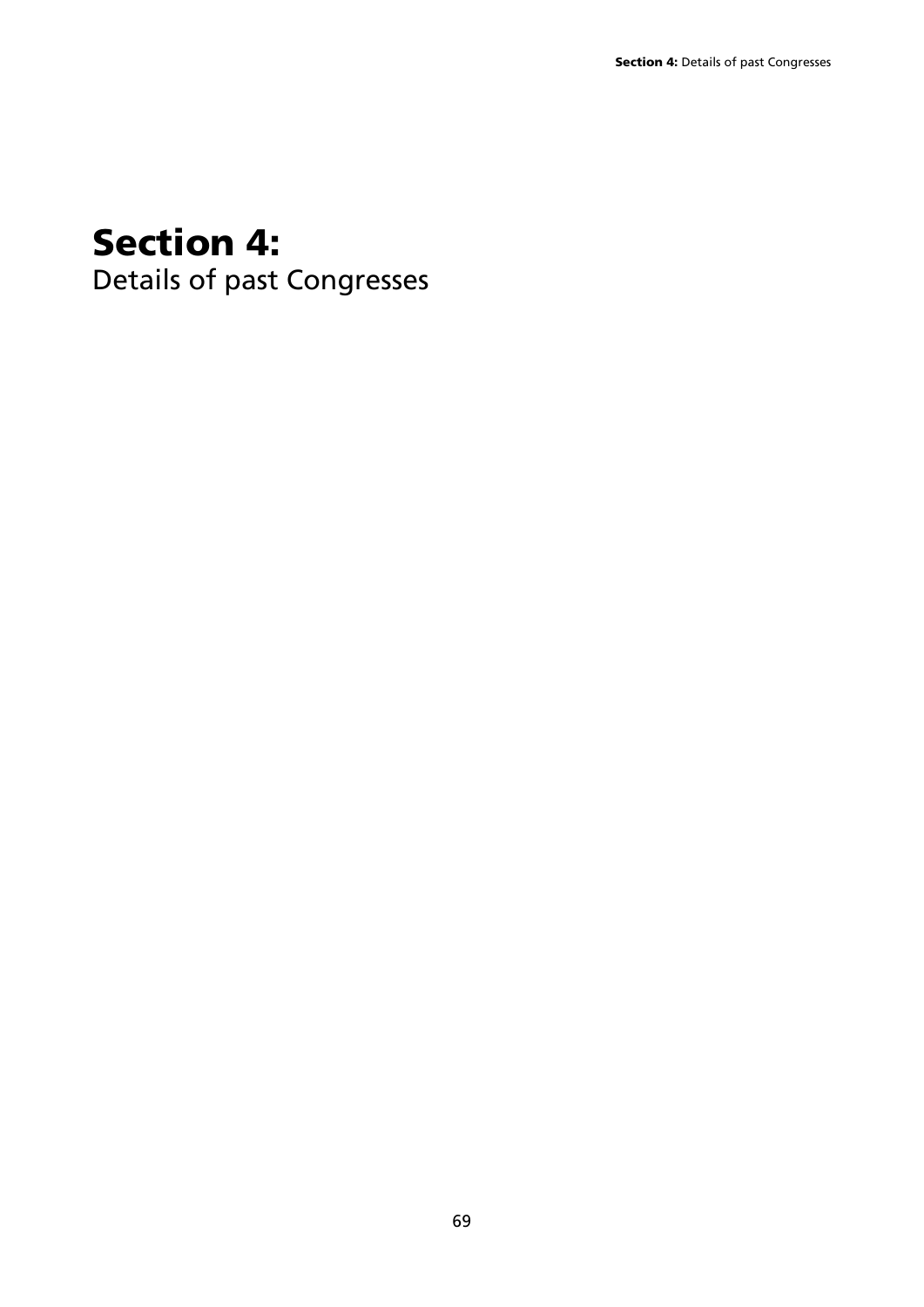|                | No. Date     | <b>Venue</b>          | President                                         | <b>General Secretary</b> | <b>Delegates</b> | Unions     | <b>Members</b>         |
|----------------|--------------|-----------------------|---------------------------------------------------|--------------------------|------------------|------------|------------------------|
| 1              | 1868         | Manchester            | W H Wood (Manchester Trades Council)              | W H Wood                 | 34               |            | 118,367                |
| $\overline{2}$ | 1869         | Birmingham            | T J Wilkinson (Flint Glass Makers)                | George Potter            | 47               | 40         | 250,000                |
| 3              | 1871         | London                | George Potter (Working Men's Association)         | ditto                    | 57               | 49         | 289,430                |
| 4              | 1872         | Nottingham            | W H Leatherland (Organised Trade Association)     | George Odger             | 77               | 63         | 255,710                |
| 5              | 1873         | Leeds                 | W Lishman (Leeds Trades Councils)                 | George Howell            | 132              | 140        | 750,000                |
| 6              | 1874         | Sheffield             | W Rolley (President, Trades Council)              | ditto                    | 169              | 153        | 1,191,922              |
| 7              | 1875         | Liverpool             | J Fitzpatrick (Secretary, Trades Council)         | ditto                    | 151              | 107        | 818,032                |
| 8              | 1875         | Glasgow               | J Battersby (Compositors)                         | ditto                    | 139              | 109        | 539,823                |
| 9              | 1876         | Newcastle             | J C Laird (President, Trades Council)             | H Broadhurst             | 140              | 113        | 557,823                |
| 10             | 1877         | Leicester             | D Merrick (Boot and Shoe Finishers)               | H Broadhurst             | 152              | 112        | 691,089                |
| 11             | 1878         | <b>Bristol</b>        | G F Jones (Secretary, Trades Council)             | ditto                    | 136              | 114        | 623,957                |
| 12             | 1879         | Edinburgh             | D Gibson (President, Trades Council)              | ditto                    | 115              | 92         | 541,892                |
| 13             | 1880         | Dublin                | J Murphy (Ironfounders)                           | ditto                    | 120              | 105        | 494,222                |
| 14             | 1881         | London                | E Coulson (Bricklayers)                           | ditto                    | 157              | 122        | 463,899                |
| 15             | 1882         | Manchester            | R Austin (Engineers)                              | ditto                    | 153              | 126        | 509,307                |
| 16             | 1883         | Nottingham            | T Smith (Boot and Shoe Riveters)                  | ditto                    | 166              | 134        | 520,091                |
| 17             | 1884         | Aberdeen              | J C Thompson (President, Trades Council)          | ditto                    | 142              | 126        | 598,033                |
| 18             | 1885         | Southport             | T R Threlfall (Typographical Association)         | George Shipton           | 161              | 136        | 580,976                |
| 19             | 1886         | Hull                  | F Maddison (Typographical Association)            | H Broadhurst             | 143              | 122        | 635,580                |
| 20             | 1887         | Swansea               | W Bevan (Carpenters and Joiners)                  | ditto                    | 156              | 131        | 674,034                |
| 21             | 1888         | <b>Bradford</b>       | S Shaftoe (Basket Makers)                         | ditto                    | 165              | 138        | 816,944                |
| 22             | 1889         | Dundee                | R D B Ritchie (Dundee Trades Councils)            | ditto                    | 211              | 171        | 885,055                |
| 23             | 1890         | Liverpool             | W Matkin (Carpenters and Joiners)                 | C Fenwick                | 457              | 211        | 1,470,191              |
| 24             | 1891         | Newcastle             | T Burt (Miners)                                   | ditto                    | 552              | 213        | 1,302,855              |
| 25             | 1892         | Glasgow               | J Hodge (Steel Smelters)                          | ditto                    | 495              | 225        | 1,219,934              |
| 26             | 1893         | <b>Belfast</b>        | S Munro (Typographical Association)               | ditto                    | 380              | 226        | 900,000                |
| 27             | 1894         | Norwich               | F Delves (Engineers)                              | S Woods                  | 378              | 179        | 1,100,000              |
| 28             | 1895         | Cardiff               | J Jenkins (Shipwrights)                           | ditto                    | 330              | 170        | 1,000,000              |
| 29             | 1896         | Edinburgh             | J Mallison (Edinburgh Trades Council)             | ditto                    | 343              | 178        | 1,076,000              |
| 30             | 1897         | Birmingham            | J V Stevens (Tin Plate Workers)                   | ditto                    | 381              | 180        | 1,093,191              |
| 31             | 1898         | <b>Bristol</b>        | J O'Grady (Cabinet Makers)                        | ditto                    | 406              | 188        | 1,184,241              |
| 32             | 1899         | Plymouth              | W J Vernon (Typographical Association)            | ditto                    | 384              | 181        | 1,200,000              |
| 33             | 1900         | Huddersfield          | W Pickles (House and Ship Painters)               | ditto                    | 386              | 184        | 1,250,000              |
| 34             | 1901         | Swansea               | C W Bowerman (London Compositors)                 | ditto                    | 407              | 191        | 1,200,000              |
| 35             | 1902         | London                | W C Steadman (Barge Builders)                     | ditto                    | 485              | 198        | 1,400,000              |
| 36             | 1903         | Leicester             | W R Hornidge (Boot and Shoe Operatives)           | ditto                    | 460              | 204        | 1,500,000              |
| 37             | 1904         | Leeds                 | R Bell (Railway Servants)                         | ditto                    | 453              | 212        | 1,422,518              |
| 38             | 1905         | Hanley                | J Sexton (Dock Labourers)                         | W C Steadman             | 457              | 205        | 1,541,000              |
| 39             | 1906         | Liverpool             | D C Cummings (Boilermakers)                       | ditto                    | 491              | 226        | 1,555,000              |
| 40             | 1907         | Bath                  | A H Gill (Cotton Spinners)                        | ditto                    | 521              | 236        | 1,700,000              |
| 41             | 1908         | Nottingham            | D J Shackleton (Weavers)                          | ditto                    | 522              | 214        | 1,777,000              |
| 42             | 1909         | Ipswich               | D J Shackleton (Weavers)                          | ditto                    | 498              | 219        | 1,705,000              |
| 43             | 1910         | Sheffield             | J Haslam (Miners)                                 | ditto                    | 505              | 212        | 1,647,715              |
| 44             | 1911         | Newcastle             | W Mullin (Cotton Spinners)                        | C W Bowerman             | 523              | 202        | 1,662,133              |
| 45             | 1912         | Newport<br>Manchester | W Thorne (Gasworkers)<br>W J Davis (Brassworkers) | ditto                    | 495              | 201        | 2,001,633              |
| 46             | 1913         |                       |                                                   | ditto                    | 560              | 207        | 2,232,446              |
| 47<br>48       | 1915<br>1916 | Bristol<br>Birmingham | J A Seddon (Shop Assistants)                      | ditto<br>ditto           | 610<br>673       | 215        | 2,682,357              |
| 49             | 1917         | Blackpool             | H Gosling (Waterman)<br>J Hill (Boilermakers)     | ditto                    | 679              | 227<br>235 | 2,850,547              |
| 50             | 1918         | Derby                 | J W Ogden (Weavers)                               | ditto                    | 881              | 262        | 3,082,352              |
| 51             | 1919         | Glasgow               | G H Stuart-Bunning (Postmen's Federation)         | ditto                    | 851              | 266        | 4,532,085<br>5,283,676 |
| 52             | 1920         | Portsmouth            | J H Thomas (Railwaymen)                           | ditto                    | 955              | 215        | 6,505,482              |
| 53             | 1921         | Cardiff               | E L Poulton (Boot and Shoe)                       | ditto                    | 810              | 213        | 6,417,910              |
| 54             | 1922         | Southport             | R B Walker (Agricultural Workers)                 | ditto                    | 723              | 206        | 5,128,648              |
| 55             | 1923         | Plymouth              | J B Williams (Musicians' Union)                   | <b>Fred Bramley</b>      | 702              | 194        | 4,369,268              |
| 56             | 1924         | Hull                  | A A Purcell (Furnishing Trades)                   | ditto                    | 724              | 203        | 4,327,235              |
| 57             | 1925         | Scarborough           | A B Swales (Amalgamated Engineering Union)        | ditto                    | 727              | 205        | 4,350,982              |
| 58             | 1926         | Bournemouth           | Arthur Pugh (Iron and Steel Trades Confederation) | W M Citrine              | 696              | 207        | 4,365,619              |
| 59             | 1927         | Edinburgh             | George Hicks (Building Trade Workers)             | ditto                    | 646              | 204        | 4,163,994              |
| 60             | 1928         | Swansea               | Ben Turner (Textile Workers' Union)               | ditto                    | 621              | 196        | 3,874,842              |
|                |              |                       |                                                   |                          |                  |            |                        |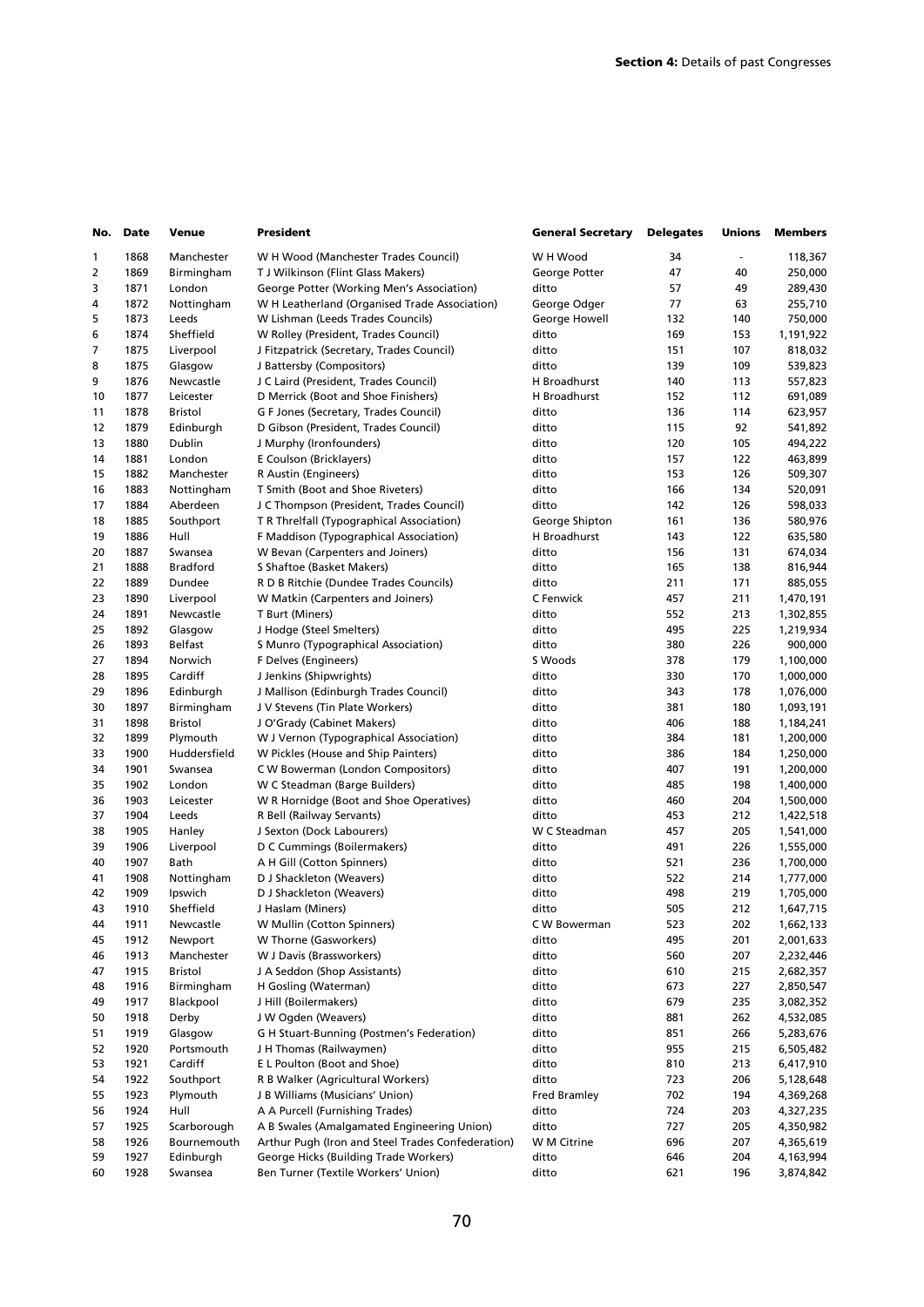| No.        | Date         | Venue                                 | President                                                                                         | <b>General Secretary</b>  | Delegates      | Unions     | <b>Members</b>           |
|------------|--------------|---------------------------------------|---------------------------------------------------------------------------------------------------|---------------------------|----------------|------------|--------------------------|
| 61         | 1929         | <b>Belfast</b>                        | <b>B Tillet (Transport Workers)</b>                                                               | W M Citrine               | 592            | 202        | 3,673,144                |
| 62         | 1930         | Nottingham                            | J Beard (Workers' Union Group, T and GWU)                                                         | ditto                     | 606            | 210        | 3,744,320                |
| 63         | 1931         | <b>Bristol</b>                        | Arthur Hayday (General and Municipal Workers)                                                     | ditto                     | 589            | 210        | 3,719,401                |
| 64         | 1932         | Newcastle                             | John Bromley (Locomotive Engineers and Firemen)                                                   | ditto                     | 578            | 209        | 3,613,273                |
| 65         | 1933         | <b>Brighton</b>                       | A G Walkden (Railway Clerks Association)                                                          | ditto                     | 566            | 208        | 3,367,911                |
| 66         | 1934         | Weymouth                              | Andrew Conley (Tailors and Garment Workers)                                                       | ditto                     | 575            | 210        | 3,294,581                |
| 67         | 1935         | Margate                               | William Kean (Gold, Silver and Allied Trades)                                                     | <b>Sir Walter Citrine</b> | 575            | 211        | 3,388,810                |
| 68         | 1936         | Plymouth                              | A A H Findlay (Patternmakers)                                                                     | ditto                     | 603            | 214        | 3,614,551                |
| 69         | 1937         | Norwich                               | Ernest Bevin (Transport and General Workers)                                                      | ditto                     | 623            | 214        | 4,008,647                |
| 70         | 1938         | Blackpool                             | H H Elvin (Clerks and Administrative Workers)                                                     | ditto                     | 650            | 216        | 4,460,617                |
| 71         | 1939         | <b>Bridlington</b>                    | J Hallsworth (Distributive and Allied Workers)                                                    | ditto                     | *490           | 217        | 4,669,186                |
| 72         | 1940         | Southport                             | William Holmes (Agricultural Workers)                                                             | ditto                     | 667            | 223        | 4,886,711                |
| 73         | 1941         | Edinburgh                             | George Gibson (Mental Hospital Workers)                                                           | ditto                     | 683            | 223        | 5,079,094                |
| 74         | 1942         | Blackpool                             | Frank Wolstencroft (Woodworkers)                                                                  | ditto                     | 717            | 232        | 5,432,644                |
| 75         | 1943         | Southport                             | Anne Loughlin (Tailors and Garment Workers)                                                       | ditto                     | 760            | 230        | 6,024,411                |
| 76         | 1944         | Blackpool                             | Ebby Edwards (Mineworkers)                                                                        | ditto                     | 730            | 190        | 6,642,317                |
| 77         | 1945         | Blackpool                             | Ebby Edwards (Mineworkers)                                                                        | ditto                     | 762            | 191        | 6,575,654                |
| 78         | 1946         | Brighton                              | <b>Charles Dukes (General and Municipal Workers)</b>                                              | <b>Vincent Tewson</b>     | 794            | 192        | 6,671,120                |
| 79         | 1947         | Southport                             | George W Thompson (Draughtsmen)                                                                   | ditto                     | 837            | 187        | 7,540,397                |
| 80         | 1948         | Margate                               | Florence Hancock (Transport and General Workers)<br>Sir William Lawther (Mineworkers)             | ditto<br>ditto            | 859<br>890     | 188<br>187 | 7,791,470                |
| 81<br>82   | 1949<br>1950 | <b>Bridlington</b><br><b>Brighton</b> | H L Bullock (General and Municipal Workers)                                                       | <b>Sir Vincent Tewson</b> | 913            | 186        | 7,937,091<br>7,883,355   |
| 83         | 1951         | Blackpool                             | A Roberts (Card, Blowing and Ring Room Operatives)                                                | ditto                     | 927            | 186        | 7,827,945                |
| 84         | 1952         | Margate                               | Arthur Deakin (Transport and General Workers)                                                     | ditto                     | 943            | 183        | 8,020,079                |
| 85         | 1953         | Douglas                               | T O'Brien, MP (Theatrical and Kine Employees)                                                     | ditto                     | 954            | 183        | 8,088,450                |
| 86         | 1954         | <b>Brighton</b>                       | Jack Tanner (Amalgamated Engineering Union)                                                       | ditto                     | 974            | 184        | 8,093,837                |
| 87         | 1955         | Southport                             | C J Geddes (Union of Post Office Workers)                                                         | ditto                     | 984            | 183        | 8,106,958                |
| 88         | 1956         | <b>Brighton</b>                       | W B Beard (United Patternmakers Association)                                                      | ditto                     | 1,000          | 186        | 8,263,741                |
| 89         | 1957         | Blackpool                             | Sir Thomas Williamson (General and Municipal)                                                     | ditto                     | 995            | 185        | 8,304,709                |
| 90         | 1958         | Bournemouth                           | Tom Yates (National Union of Seamen)                                                              | ditto                     | 993            | 185        | 8,337,325                |
| 91         | 1959         | Blackpool                             | Robert Willis (London Typographical Society)                                                      | ditto                     | 1,017          | 186        | 8,176,252                |
| 92         | 1960         | Douglas                               | Claude Bartlett (Health Service Employees)                                                        | George Woodcock           | 996            | 184        | 8,128,251                |
| 93         | 1961         | Portsmouth                            | Edward J Hill (United Society of Boilermakers)                                                    | ditto                     | 984            | 183        | 8,299,393                |
| 94         | 1962         | Blackpool                             | Dame Anne Godwin (Clerical Workers)                                                               | ditto                     | 989            | 182        | 8,312,875                |
| 95         | 1963         | <b>Brighton</b>                       | Frederick Hayday (General and Municipal Workers)                                                  | ditto                     | 975            | 176        | 8,315,332                |
| 96         | 1964         | Blackpool                             | George H Lowthian (Building Trade Workers)                                                        | ditto                     | 997            | 175        | 8,325,790                |
| 97         | 1965         | <b>Brighton</b>                       | Lord Collison (Agricultural Workers)                                                              | ditto                     | 1,013          | 172        | 8,771,012                |
| 98         | 1966         | Blackpool                             | Joseph O'Hagan (Blastfurnacemen)                                                                  | ditto                     | 1,048          | 170        | 8,867,522                |
| 99         | 1967         | <b>Brighton</b>                       | Sir Harry Douglass (Iron and Steel Trades)                                                        | ditto                     | 1,059          | 169        | 8,787,282                |
| 100        | 1968         | Blackpool                             | Lord Wright (Amalgamated Weavers' Association)                                                    | ditto                     | 1,051          | 160        | 8,725,604                |
| 101        | 1969         | Portsmouth                            | John E Newton (Tailors and Garment Workers)                                                       | Victor Feather            | 1,034          | 155        | 8,875,381                |
| 102        | 1970         | <b>Brighton</b>                       | Sir Sidney Greene (Railway)                                                                       | ditto                     | 1,061          | 150        | 9,402,170                |
| 103        | 1971         | Blackpool                             | Lord Cooper (General and Municipal Workers)                                                       | ditto                     | 1,064          | 142        | 10,002,204               |
| 104        | 1972         | Brighton                              | George Smith (Construction Workers)                                                               | ditto                     | 1,018          | 132        | 9,894,881                |
| 105        | 1973         | Blackpool                             | Joseph Crawford (Colliery Overmen, Deputies)                                                      | Lionel Murray             | 991            | 126        | 10,001,419               |
| 106        | 1974         | <b>Brighton</b>                       | Lord Allen (Shop, Distributive and Allied Workers)                                                | ditto                     | 1,032          | 109        | 10,002,224               |
| 107        | 1975         | Blackpool                             | Marie Patterson (Transport and General Workers)                                                   | ditto                     | 1,030          | 111        | 10,363,724               |
| 108        | 1976         | <b>Brighton</b>                       | Cyril Plant (Inland Revenue Staff Federation)                                                     | ditto                     | 1,114          | 113        | 11,036,326               |
| 109        | 1977         | Blackpool                             | Marie Patterson (Transport and General Workers)                                                   | ditto                     | 1,150          | 115        | 11,515,920               |
| 110        | 1978         | Brighton                              | David Basnett (General and Municipal Workers)                                                     | ditto                     | 1,172          | 112        | 11,865,390               |
| 111        | 1979         | Blackpool                             | Tom Jackson (Post Office Workers)                                                                 | ditto                     | 1,200          | 112        | 12,128,078               |
| 112        | 1980         | <b>Brighton</b>                       | Terry Parry (Fire Brigades)                                                                       | ditto                     | 1,203          | 109        | 12,172,508               |
| 113        | 1981         | Blackpool<br><b>Brighton</b>          | Alan Fisher (Public Employees)                                                                    | ditto                     | 1,188          | 108        | 11,601,413               |
| 114<br>115 | 1982<br>1983 | Blackpool                             | Alan Sapper (Cinematograph and TV Technicians)<br>Frank Chapple (Electrical and Plumbing Workers) | ditto<br>ditto            | 1,163          | 105<br>102 | 11,005,984<br>10,510,157 |
| 116        | 1984         | <b>Brighton</b>                       | Ray Buckton (ASLEF)                                                                               | Norman Willis             | 1,155<br>1,121 | 98         | 10,082,144               |
| 117        | 1985         | Blackpool                             | Jack Eccles (General, Municipal and Boilermakers)                                                 | ditto                     | 1,124          | 91         | 9,855,204                |
| 118        | 1986         | <b>Brighton</b>                       | Ken Gill (TASS)                                                                                   | ditto                     | 1,091          | 88         | 9,585,729                |
| 119        | 1987         | Blackpool                             | Fred Jarvis (National Union of Teachers)                                                          | ditto                     | 1,065          | 87         | 9,243,297                |
| 120        | 1988         | Bournemouth                           | Clive Jenkins (Manufacturing Science Finance)                                                     | ditto                     | 1,052          | 83         | 9,127,278                |
|            |              |                                       |                                                                                                   |                           |                |            |                          |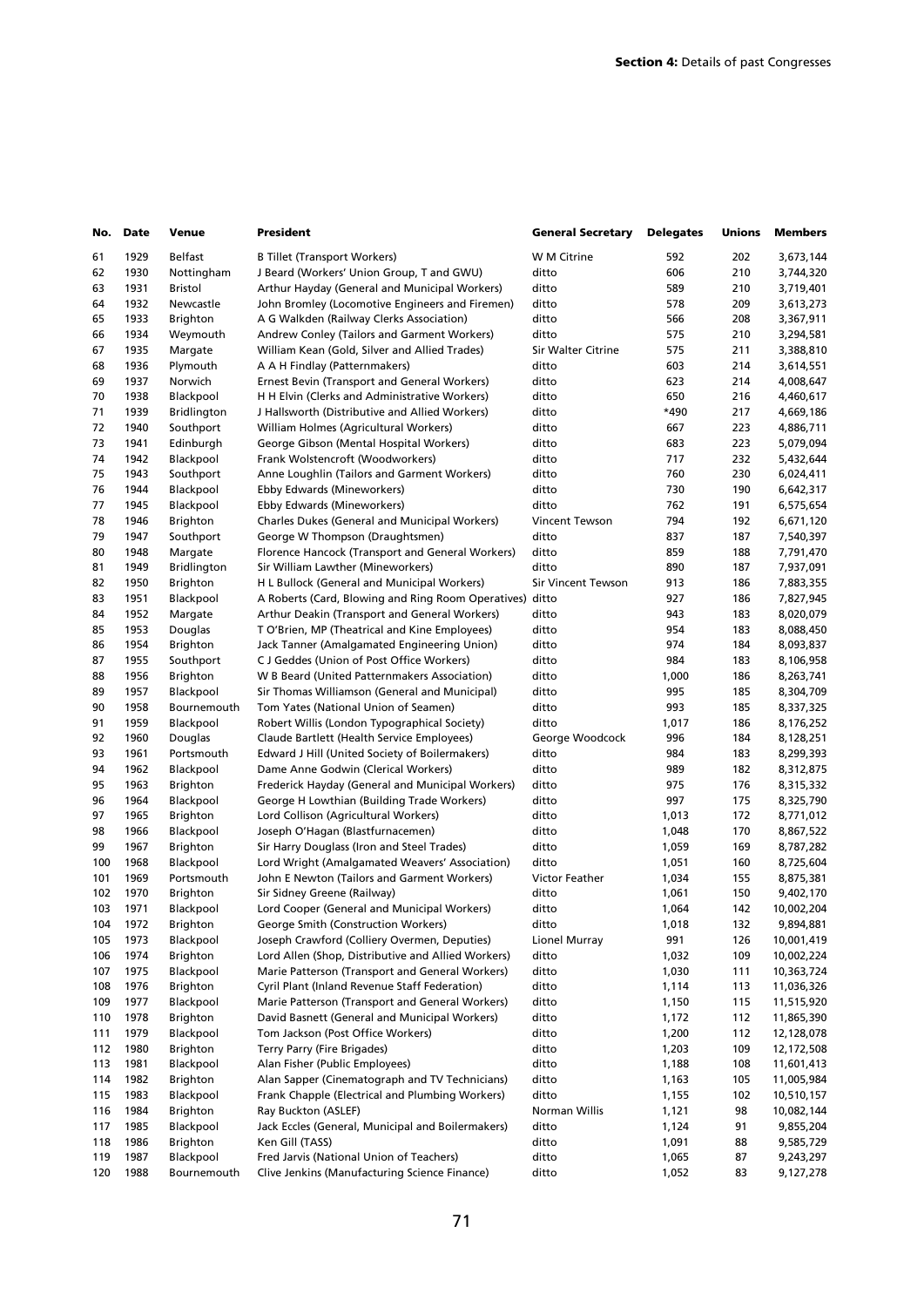| No. | <b>Date</b> | <b>Venue</b>    | President                               | <b>General Secretary</b> | <b>Delegates</b> | <b>Unions</b> | <b>Members</b> |
|-----|-------------|-----------------|-----------------------------------------|--------------------------|------------------|---------------|----------------|
| 121 | 1989        | Blackpool       | Tony Christopher (Inland Revenue Staff) | Norman Willis            | 1,006            | 78            | 8,652,318      |
| 122 | 1990        | Blackpool       | Ada Maddocks (NALGO)                    | ditto                    | 985              | 78            | 8,405,246      |
| 123 | 1991        | Glasgow         | Alec Smith (GMB)                        | ditto                    | 937              | 74            | 8,192,664      |
| 124 | 1992        | Blackpool       | Rodney Bickerstaffe (NUPE)              | ditto                    | 892              | 72            | 7,762,469      |
| 125 | 1993        | Brighton        | Alan Tuffin (UCW)                       | John Monks               | 874              | 69            | 7,303,419      |
| 126 | 1994        | Blackpool       | Jimmy Knapp (RMT)                       | ditto                    | 878              | 68            | 7,298,262      |
| 127 | 1995        | Brighton        | L Mills (BIFU)                          | ditto                    | 828              | 67            | 6,894,604      |
| 128 | 1996        | Blackpool       | Margaret Prosser (TGWU)                 | ditto                    | 821              | 73            | 6,790,339      |
| 129 | 1997        | Brighton        | Tony Dubbins (GPMU)                     | ditto                    | 827              | 75            | 6,756,544      |
| 130 | 1998        | Blackpool       | John Edmonds (GMB)                      | ditto                    | 811              | 74            | 6,638,986      |
| 131 | 1999        | <b>Brighton</b> | Lord MacKenzie (UNISON)                 | ditto                    | 809              | 77            | 6,749,481      |
| 132 | 2000        | Glasgow         | Rita Donaghy OBE (UNISON)               | ditto                    | 772              | 76            | 6,745,907      |
| 133 | 2001        | <b>Brighton</b> | <b>Bill Morris (TGWU)</b>               | ditto                    | 766              | 73            | 6,722,118      |
| 134 | 2002        | Blackpool       | Sir Tony Young (CWU)                    | ditto                    | 765              | 70            | 6,685,353      |
| 135 | 2003        | <b>Brighton</b> | Nigel de Gruchy (NASUWT)                | Brendan Barber           | 783              | 69            | 6,672,815      |
| 136 | 2004        | <b>Brighton</b> | Roger Lyons (Amicus)                    | ditto                    | 723              | 70            | 6,423,694      |
| 137 | 2005        | <b>Brighton</b> | Jeannie Drake (CWU)                     | ditto                    | 727              | 66            | 6,452,267      |
| 138 | 2006        | <b>Brighton</b> | Gloria Mills (UNISON)                   | ditto                    | 742              | 63            | 6,463,159      |
| 139 | 2007        | <b>Brighton</b> | Alison Shepherd (UNISON)                | ditto                    | 762              | 59            | 6,471,030      |
| 140 | 2008        | <b>Brighton</b> | Dave Prentis (UNISON)                   | ditto                    | 723              | 58            | 6,537,545      |
| 141 | 2009        | Liverpool       | Sheila Bearcroft (GMB)                  | ditto                    | 695              | 61            | 6,201,359      |
| 142 | 2010        | Manchester      | Dougie Rooney (Unite)                   | ditto                    | 645              | 57            | 6,135,126      |
| 143 | 2011        | London          | Michael Leahy (Community)               | ditto                    | 281              | 55            | 6,056,861      |
| 144 | 2012        | <b>Brighton</b> | Paul Kenny (GMB)                        | ditto                    | 565              | 53            | 5,977,178      |
| 145 | 2013        | Bournemouth     | Lesley Mercer (CSP)                     | Frances O'Grady          | 542              | 54            | 5,855,271      |
| 146 | 2014        | Liverpool       | Mohammad Taj (Unite)                    | ditto                    | 533              | 53            | 5,786,734      |

*Note: From 1869 to 1884, the figures in the final column of the above table included representatives of Trade Councils, causing some duplication \*Actual attendance; credentials were issued to 659 delegates*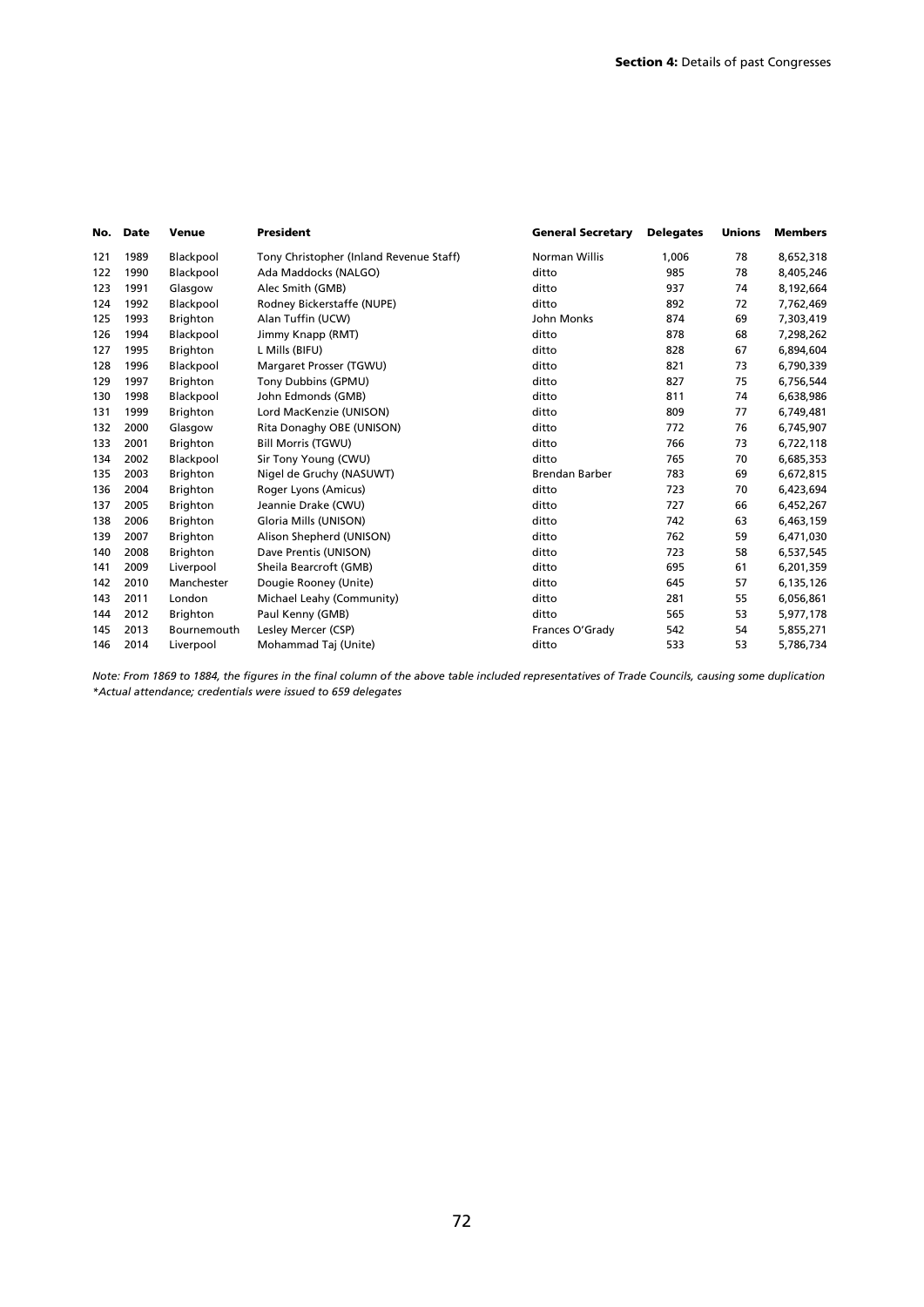## **Section 5:**

Members of the General Council, 1921–2014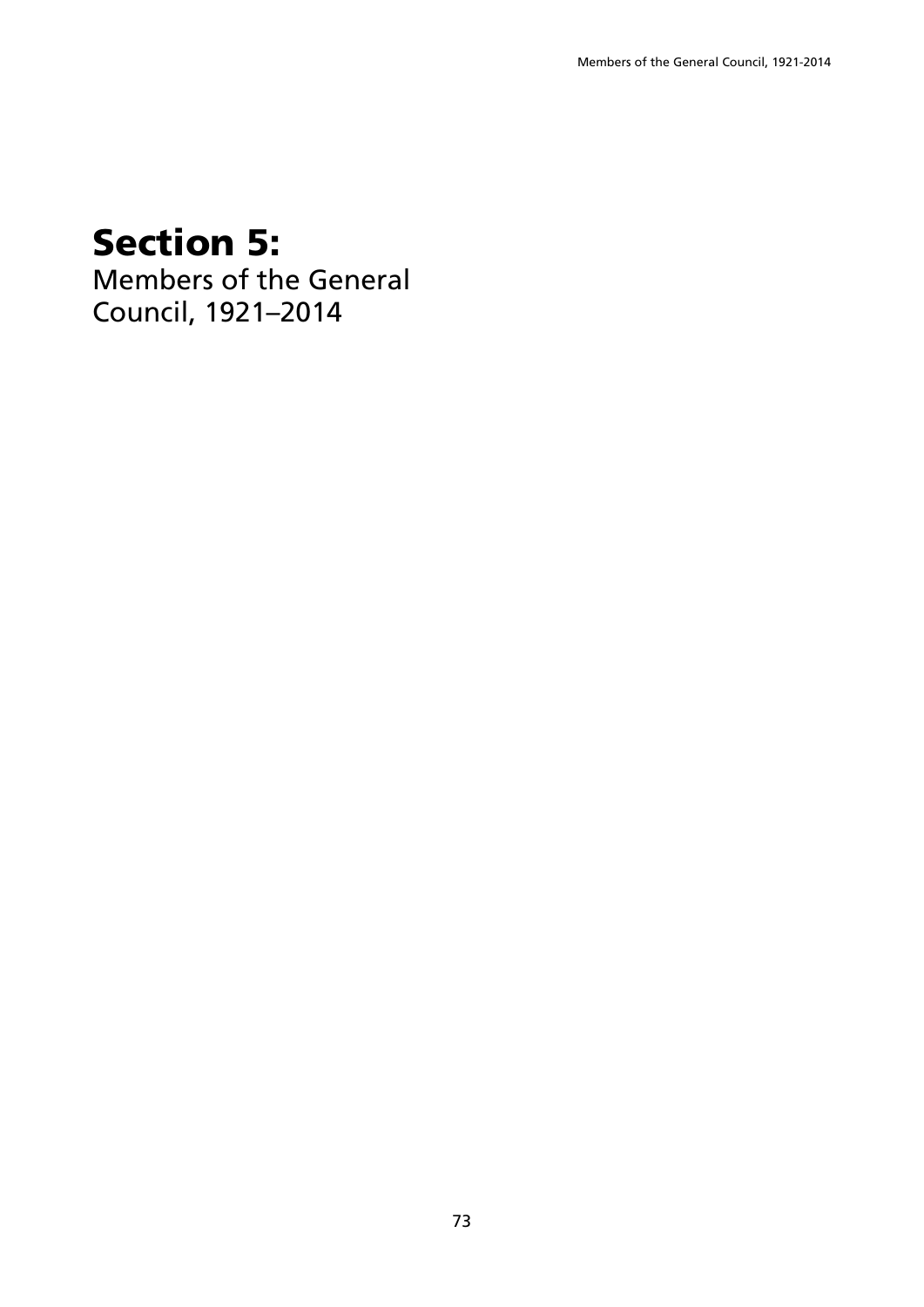Names of members of the Parliamentary Committee which functioned from 1868 to 1921 are included in Reports up to 1976. From 1921 the General Council became the executive body of the TUC. Dates given below are of the year of the Congress at which appointment was made to the General Council, or in the event of election to fill a casual vacancy the year in which it took place.

Abberley, B: 2005–13 Adams, J: 1992–98 Airlie, J: 1990–91 Alderson, R: 1984 Allen, AW: 1962–78 Allen, J: 1994–95 Allen, S: 2000–01 Allen, WP: 1940–47 Anderson, D: 2000–04 Anderson, WC: 1965–72 Auger, L: 2005–07 Baddeley, W: 1963–72 Bagnall, GH: 1939–47 Baird, R: 1987 Baker, FA: 1976–84 Bartlett, C: 1948–62 Bartlett, J: 2009 Basnett, D: 1966–85 Baty, JG: 1947–54 Baume, J: 2001–12 Bearcroft, S: 1997–2012 Beard, J: 1921–34 Beard, WD: 1947–66 Bell, J: 1937–45 Bell, JN: 1921–22 Benstead, J: 1944–47 Berry, H: 1935–37 \*Bevin, E: 1925–40 Bickerstaffe, R: 1982–2000 Biggs, J: 1991 Binks, G: 1998–2002 Birch, JA: 1949–61 Birch, R: 1975–78 Blower, C: 2008–14 Boateng, AF: 1994 Boddy, JR: 1978–82 \*Bondfield, M: 1921–23, 1925–29 Boothman, H: 1921–35 Bostock, F: 1947 Bothwell, JG: 1963–67 Bottini, RN: 1970–77 Bousted, M: 2003–12 Bowen, JW: 1921–27 Bowman, J: 1946–49 Boyd, JM: 1967–74, 1978–81 Brett, WH: 1989–97

Briginshaw, RW: 1965–74 Britton, EL: 1970–73 Brooke, C: 1989–95 Bromley, J: 1921–35 Brookman, K: 1992–98 Brown, J: 1936–45 Brown, Joanna: 2009–14 Brumwell, G: 1992–2004 Buck, LW: 1972–76 Buckton, RW: 1973–85 Burke, T: 1993–2002, 2008–14 Burrows, AW: 1947–48 Bussey, EW: 1941–46 Cameron, K: 1981–83, 1991–99 Camfield, B: 2000: 06 Campbell, J: 1953–57 Callighan, A: 1945–47 Cannon, L: 1965–70 Carey, M: 1998–2005 Carolan, J: 2005–14 Carr, J: 1989–92 Carrigan, D: 2001 Carron, WJ: 1954–67 Carter, J: 1989–92 Cartmail, G: 2005–14 Caton, B: 2001–9 Chadburn, R: 1981 Chalmers, J: 1977–79 Chapple, FJ: 1971–82 Chester, G: 1937–48 Chowcat J: 1998 Christie, L: 1988–92 Christopher, AMG: 1977–88 Clancy, M 2012–14 Coldrick, AP: 1968–71 Collinridge, F: 1961–62 Collison, H: 1953–69 Conley, A: 1921–48 Connolly, C: 1995 Connor, Sir Bill: 1997–2003 Cook, AJ: 1927–31 Cookson, B: 2010–14 Cooper, J: 1959–72 Cooper, T: 1996–99 Cortes, M 2012–14 \*\*Cousins, F: 1956–64, 1966–68 Covey, D: 1989–98 Cramp, CT: 1929–32 Crawford, J: 1949–32 Crawford, Joseph: 1960–72 Crow, R: 2003–04, 2006, 2010–14 Curran, K: 2003– 04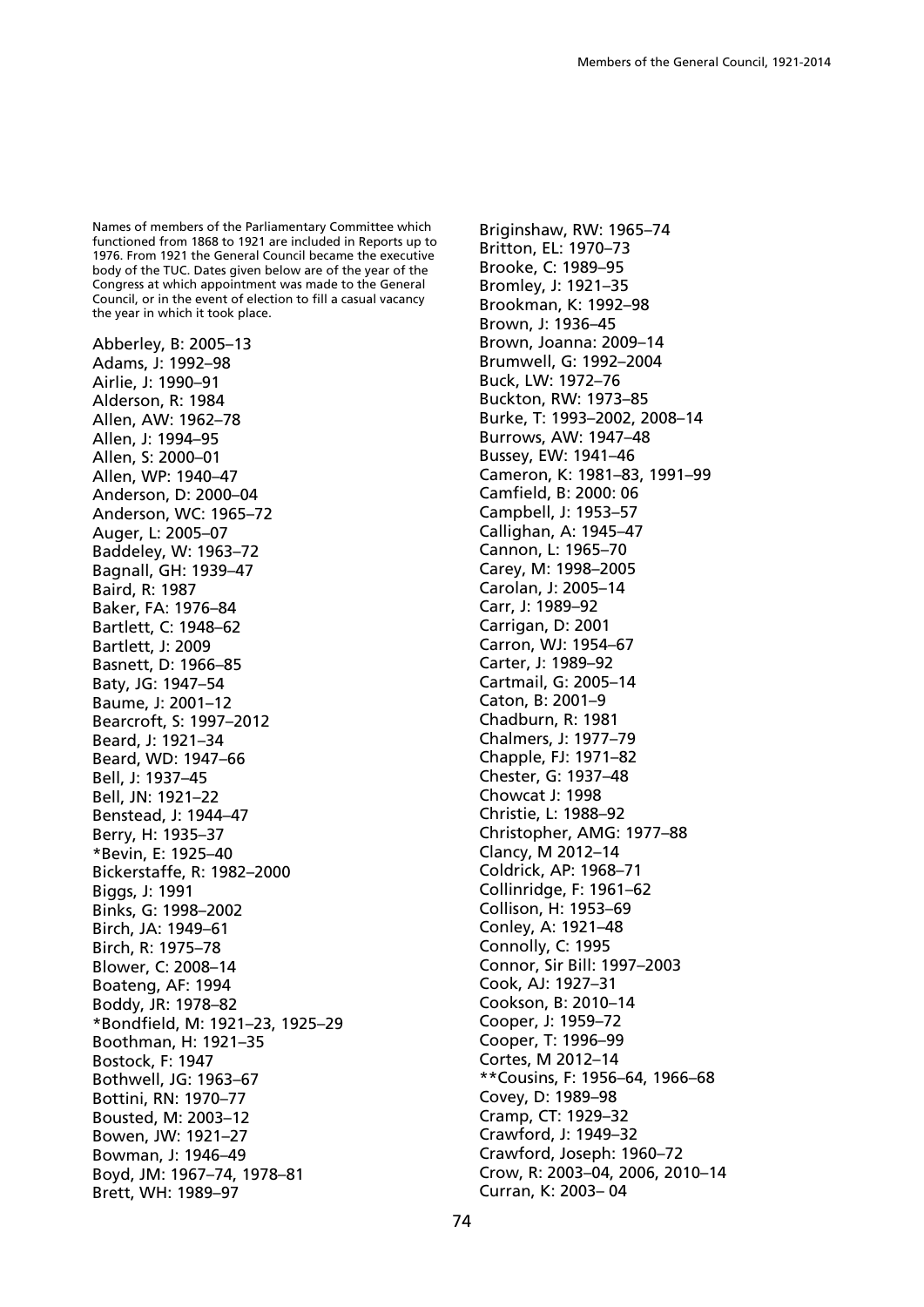Dale, A 2012–14 Daly, L: 1971–80 Daly, JD: 1983–89 Dann, AC: 1945–52 Davenport, J: 1921, 1924–33 Davies, DG: 1986–96 Davies, ED: 1984 Davies, DH: 1967–74 Davies, O: 1983–86 Deakin, A: 1940–54 Dean, B: 1985–91 Dear, J: 2002–10 De Gruchy, N: 1989–2002 Dhamrait, M: 1995–2000 Dickinson, M: 2009–14 Doherty, G: 2004–10 Donaghy, R: 1987–99 Donnett, AM: 1973–75 Doughty, GH: 1968–73 Douglass, H: 1953–66 Drake, JLP: 1990–2007 Drain, GA: 1973–82 Dubbins, AD: 1984–2007 Duffy, D: 1988–91 Duffy, T: 1978–85 Dukes, C: 1934–46 Dunn, V: 2001–2002 Dwyer, P: 1992–94 Dyson, F: 1975–78 Eastwood, H: 1948 Eccles, JF: 1973–85 Eccles, T: 1949–58 Edmonds, J: 1986–2002 Edmondson, LF: 1970–77 Edward, E: 1931–46 Ellis, JN: 1988–91 Elsom, R: 1996–97 Elvin, HH: 1925–39 Evans, AM: 1977–84 Evans, D: 1991–99 Evans, L: 1945–52 Evans, RL: 1985–91 Evans, W: 1996–99 Evans, WJ: 1960–62 Exall, M: 2006–12 Farthing, WJ: 1935–43 Fawcett, L: 1940–51 Fenelon, B: 1998 Ferns, S: 2005–14 Figgins, JB: 1947–52 Findlay, AAH: 1921–40 Fisher, AW: 1968–81

Flanagan, L 2012–14 Ford, SWG: 1963–70 Forden, L: 1958–65 Forshaw, W: 1933–34 Foster, J: 1999–2003 Foulkes, P: 2006 Fysh, M: 2001–10 Gallagher, G: 2007–09 Gallie, CN: 1940–46 Garland, R: 1983 Garley, A: 2005–10 Gates, P: 2001, 2003 Geddes, CJ: 1946–56 Geldart, J: 1991–94 George, E: 1988 Gibson, A: 1988–99 Gibson, G: 1928–47 Gilchrist, A: 2000 –04 Gill, K: 1974–91 Gill, WW: 1983–86 Gillan, S: 2010–14 Gladwin, DO: 1986–89 Godrich, J: 2003–14 Godwin, A: 1949–62 Golding, J: 1986–87 Gormley, J: 1973–79 Gosling, H: 1921–23 Graham, JA: 1982–83, 1985 Grant, J: 2002 Grantham, RA: 1971–74, 1983–91 Gray, D: 1982–83 Green, GF: 1960–62 Greendale, W: 1978–85 Greene, SF: 1957–74 Gretton, S: 1969–72 Grieve, CD: 1973–82 Griffiths, AE: 1963–69 Guy, G – 2011 Guy, LG: 1977–82 Hagger, P: 1988–94 Haigh, E: 1982 Hall, D: 1996–97 Hall, E: 1954–59 Hallsworth, J: 1926–46 Hallworth, A: 1955–59 Halpin, A: 1996, 1999, 2001– 08 Hammond, EA: 1983–87 Hancock, F: 1935–57 Handley, RC: 1938–39 Hanley, P: 1968–69 Hannett, J: 2004–12 Harrison, HN: 1937–47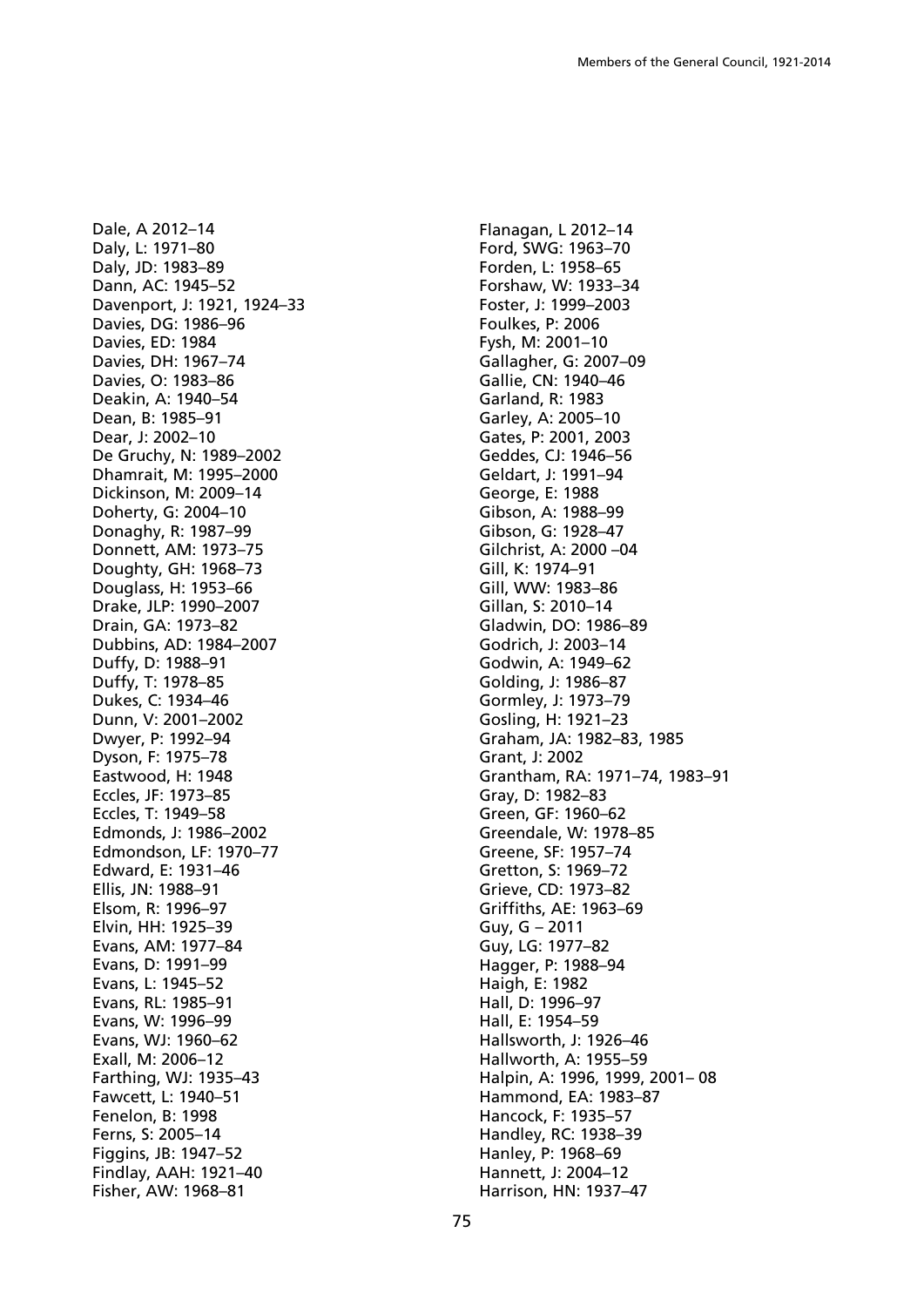Harvey, D: 2008–14 Hawkes, P: 1992–2004 Hayday, A: 1922–36 Hayday, F: 1950–72 Hayes, W: 2002–14 Haynes, E: 1964–68 Henry, J: 1989–90 Hewitt, H: 1952–63 Heywood, WL: 1948–56 Hicks, G: 1921–40 Hill, AL: 1955–57 Hill, D: 1992 Hill, EJ: 1948–64 Hill, J: 1921–35 Hill, JC: 1958 Hill, S: 1963–67 Hillon, B: 1987–97 Hindle, J: 1930–36 Hodgson, M: 1936–47 Hogarth, W: 1962–72 Holloway, P: 1997–2000 Holmes, W: 1928–44 Houghton, D: 1952–59 Howell, FL: 1970–73 Hunt, S: 2002–14 Isaacs, GA: 1932–45 Jackson, Sir Ken: 1993–2001 Jackson, T: 1967–81 Jarman, C: 1942–46 Jarvis, FF: 1974–88 Jenkins, C: 1974–87 Jennings, K: 2013–14 Jinkinson, A: 1990–95 Johnson, A: 1993–94 Jones, J: 1934–38 Jones, JL: 1968–77 Jones, JW: 1967–69 Jones, RT: 1946–56 Jones, RT: 1921–32 Jones, WE: 1950–59 Jordan, WB: 1986–94 Jowett, W: 1986–87 Kaylor, J: 1932–42 Kean, W: 1921–45 Kearns, T: 2008–14 Keates, C: 2004–14 Kelly, J: 2004–07 Kelly, L: 2004 Kenny, P: 2000–14 Keys, WH: 1975–84 King, J: 1972–74 Knapp, J: 1983–2000

Laird, G: 1979–81 Lambert, DAC: 1984–93 Landles, P: 1995–2003 Lascelles, D: 2001–05 Lawther, W: 1935–53 Leahy, M: 1999–2014 Lee, P: 1933 Lenahan, P: 1991–92 Leslie, J: 1925 Littlewood, TL: 1968–70 Lloyd, G: 1973–82 Losinska, K: 1986 Loughlin, A: 1929–52 Love, I: 1987–94 Lowthian, GH: 1952–72 Lynes, A: 2010–13 Lyons, CA: 1983–88 Lyons, J: 1983–90 Lyons, R: 1989–2003 Macgougan, J: 1970–78 MacKenzie, HU (Lord): 1987–99 Mackney, P: 2002–06 Macreadie, J: 1987 Maddocks, A: 1977–90 Maddocks, WH: 1979–81 Manasseh, L: 2001–14 Martin, A: 1960–70 Mather, S: 2013–14 Mayer, M: 2007–08 McAndrews, A: 1949–54 McAvoy, D: 1989–2003 McCaffrey, F: 2011–14 McCall, W: 1984–88 McCarthy, CP– 1983–84 McCarthy, P: 2011–14 McCluskey, L: 2007–14 McCulloch, L: 2003 McCullogh, E: 1958–62 McDermott, JF: 1949–57 McGahey, M: 1982–85 McGarvey, D: 1965–76 McGonigle, A: 1992 McGovern, S: 2010–14 McGrath, H: 1995–98 McGregor, M: 2004 McGurk, J: 1932 Mckay, J: 2002–03 McKnight, J: 2000–07 Mercer, L: 2000–14 Mills, G: 1994–2014 Mills, LA: 1983–95 Moore, JH: 1922–23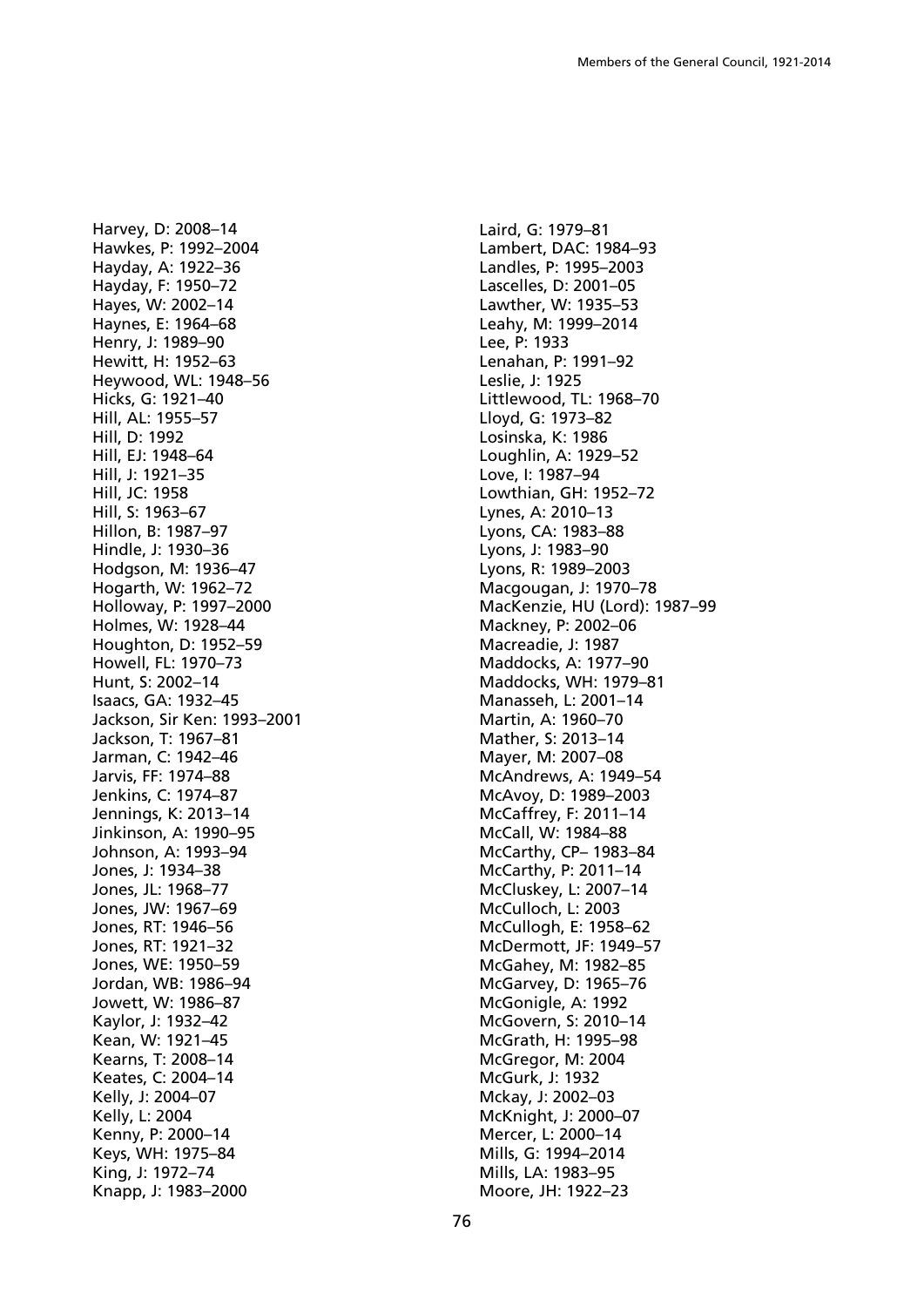Morgan, B: 1995 Morgan, G: 1981–89 Morris, W: 1988–2002 Morritt, M: 1989–91 Morton, J: 1975–84, 1987–89 Murnin, H: 1921 Murphy, S 2012–14 Murray, A: 2011–13 Murray, JG: 1980–82 Neal, J: 2007–2010 Naesmith, A: 1945–52 Nevin, E: 1985–88 Newman, J: 1990–91 Newton, JE: 1953–69 Nicholls, D: 2005 Nichols, G: 2000–02, 2005–14 Nicholas, HR: 1965–66 Nicholson, B: 1983–87 Noon, P: 2001–12 O'Brien, T: 1940–69 Ogden, JW: 1921–29 O'Hagen, J: 1953–66 O'Kane, E: 2003 Openshaw, R: 1948–56 Orrell, B: 1999–2008 Owen, J: 1948–52 Page, M: 1988–89 Papworth, AF: 1944–48 Parry, T: 1968–80 Patterson, CM: 1963–84 Payne, C: 2008 –09, 2012–14 Paynter, W: 1960 Peel, JA: 1966–72 Pemberton, S: 1974–81 Penman, D 2012–14 Pickering, R: 1985–96 Pinder, P: 2001–2003 Pinkney, P: 2014 Plant, CTH: 1963–75 Poil, T: 2005–14 Poole, L: 1957–58 Poulton, EL: 1921–29 Prentis, D: 1996–2014 Prime, AM: 1968–76 Prosser, M: 1985–95 Prudence, J: 1995–99 Pugh, A: 1921–35 Purcell, AA: 1921–27 Purkiss, B: 1994–99 Qualie, M: 1923–25 Reamsbottom, BA: 1992–2001 Richards, T: 1925–31

Rickhuss, R: 2014 Ritchie, A: 2005–10 Rix, M: 2001–2002 Roberts, A (Sir): 1940–62 Roberts, A: 1967–71 Robinson, A: 2011–13 Robinson, SA: 1959–69 Rogers, S: 2002–08 Rooney, D: 1998–2010 Rooney, M: 1990–2002 Rosser, R: 2000: 2003 Rown, J: 1921–34 Russell, JG: 1982–86 Sage, M: 2009–14 Sanders, B: 2007 Sapper, AL: 1970–83 Saville, E: 2012–14 Scanlon, H: 1968–77 Scard, D: 1990–2000 Scargill, A: 1980–82, 1986–87 Scott, J: 1961 Scrivens, EM: 1982–86 Serwotka, M: 2002–14 Sexton, J: 1921 Sharp, L: 1957–65 Shaw, A: 1929–38 Sheldon, J: 1992–97 Shepherd, A: 1995–2012 Sherwood, W: 1934–36 Simpson, D: 2002–10 Sinnott, S: 2005–07 Sirs, W: 1975–84 Skinner, H: 1921–31 Slater, JH: 1974–82 Slater, JW: 1972–73 Smillie, R: 1921–36 Smith, A: 1921 Smith, AR: 1979–92 Smith, E: 2007–14 Smith, GF: 1959–78 Smith, H: 1922–24, 1931 Smith, J: 2007–14 Smith, LJ: 1980–87 Smith, P: 1999–2002 Smith, R: 1957–66 Smithies, FA: 1983–89 Snape, L: 2001–14 Sonnet, K: 2001–06 Spackman, EW– 1945–46 Spanswick, EAG: 1977–82 Spence, WR: 1931–41 Squance, WJR: 1936–39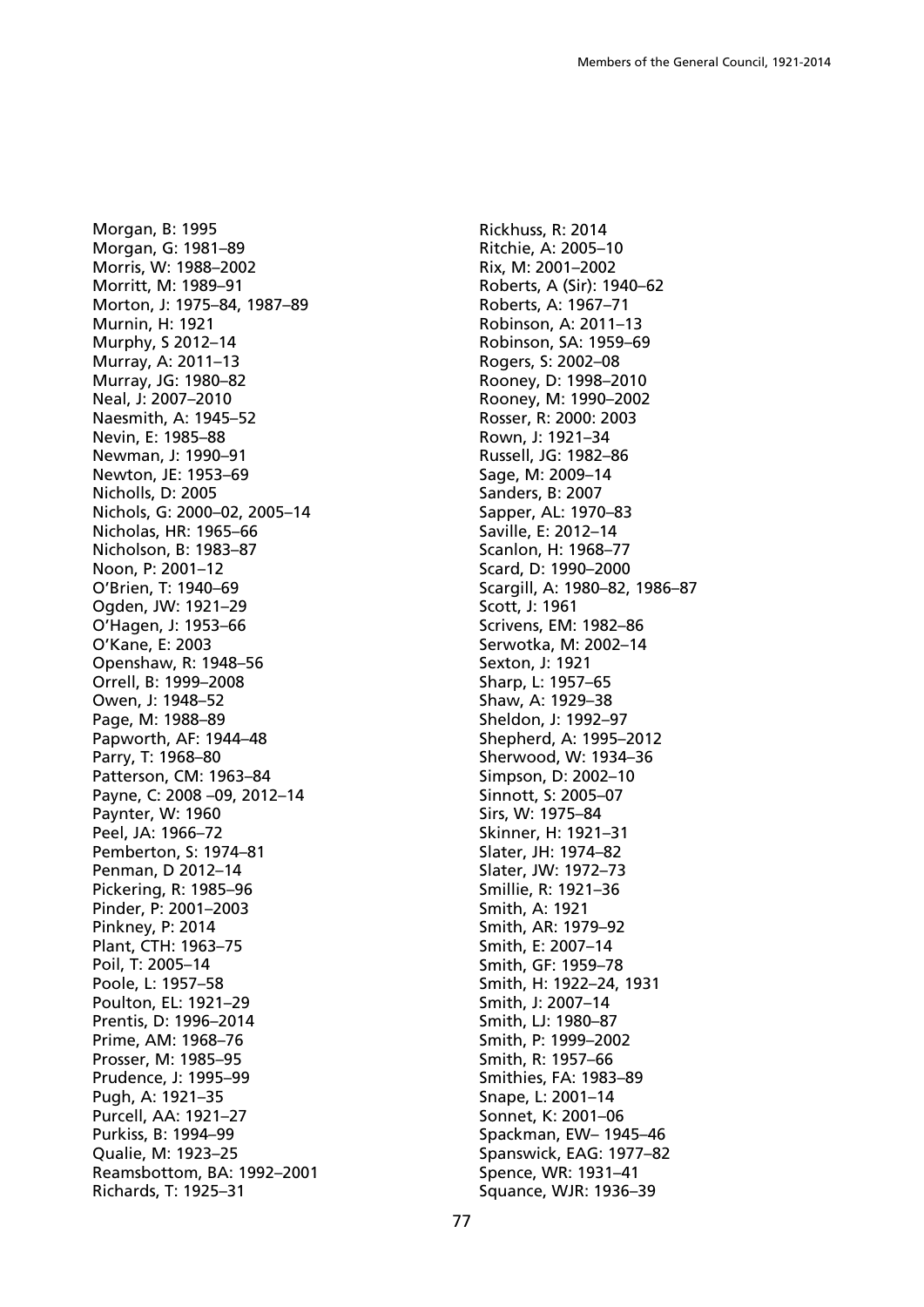Stanistreet, M: 2011–14 Stanley, BC: 1983–85 Steele, NJ: 1983–90 Stevens, L: 1983 Stevenson, RB: 1984–89 Stewart, J: 2011–14 Stott, W: 1936–39 Stuart, P: 2004–14 Swales, AB: 1921–34 Sweeney, E: 1996–2006 Sweeney, N: 2013–14 Swindell, B: 1962–65 Switzer, B: 1993–97 Symons, E: 1989–95 Taj, M: 2000–14 Talbot, P: 1999–2008 Tallon, WM: 1957–66 Tami, M: 1999–2000 Tanner, J: 1943–53 Tansley, C 2012–14 Taylor, S: 2003: 05 Thomas, JH: 1921, 1925–28 Thomas, KR: 1977–81 Thomas, P: 1989–91 Thomson, GW: 1935–47 Thorburn, W: 1990 Thorne, W: 1921–33 Thorneycroft, GB: 1948–52 Thurston, J: 1999–2004 Tiffin, AE: 1955 Tillet, B: 1921–31 Todd, R: 1984–91 Townley, WR: 1930–36 Tuffin, AD: 1982–92 Turner, B: 1921–28 Turner, J: 1921–24 Turner, M: 1981–86 Turner, P: 1981–88 Turner, S: 2011–14 Twomey, M: 1989–96 Urwin, CH: 1969–79 Vannet, M: 1997–2001 Varley, J: 1921–25, 1926–34 Wade, JF: 1983 Walkden, AG: 1921–25 Walker, RB: 1921–27 Walsh, B: 1950, 1957–59 Walsh, J: 2005–10 Ward, B: 1985 Warrillow, E: 1997–1999 Warwick, D: 1989–91 Webber, WJP: 1953–62

Weakley, J: 1985, 1987–94 Weighell, S: 1975–82 Weller, S: 2011–14 Whatley, WHP: 1979–85 White, J: 1990–92 Whyman, JR: 1983, 1985–89 Wilkinson, F: 1993–96 Williams, A: 1985–91 Williams, DO: 1983–86 Williams, JB: 1921–24 Williams, RW: 1938–46 Williamson, T: 1947–61 Willis, R: 1947–64 Wilson, F: 2007–14 Winsett, J: 1986 Wolstencroft, F: 1928–48 Wood, L: 1979–84 Wood, W: 1936–37 Woodhouse, T: 2008–14 Woodley, T: 2003–10 Wrack, M: 2006–14 Wright, LT: 1953–67 Yates, T: 1947–60 Young, AI: 1989–2001

\*Resigned on appointment as Minister of Labour \*\* Resigned on appointment as Minister of Technology, 1964